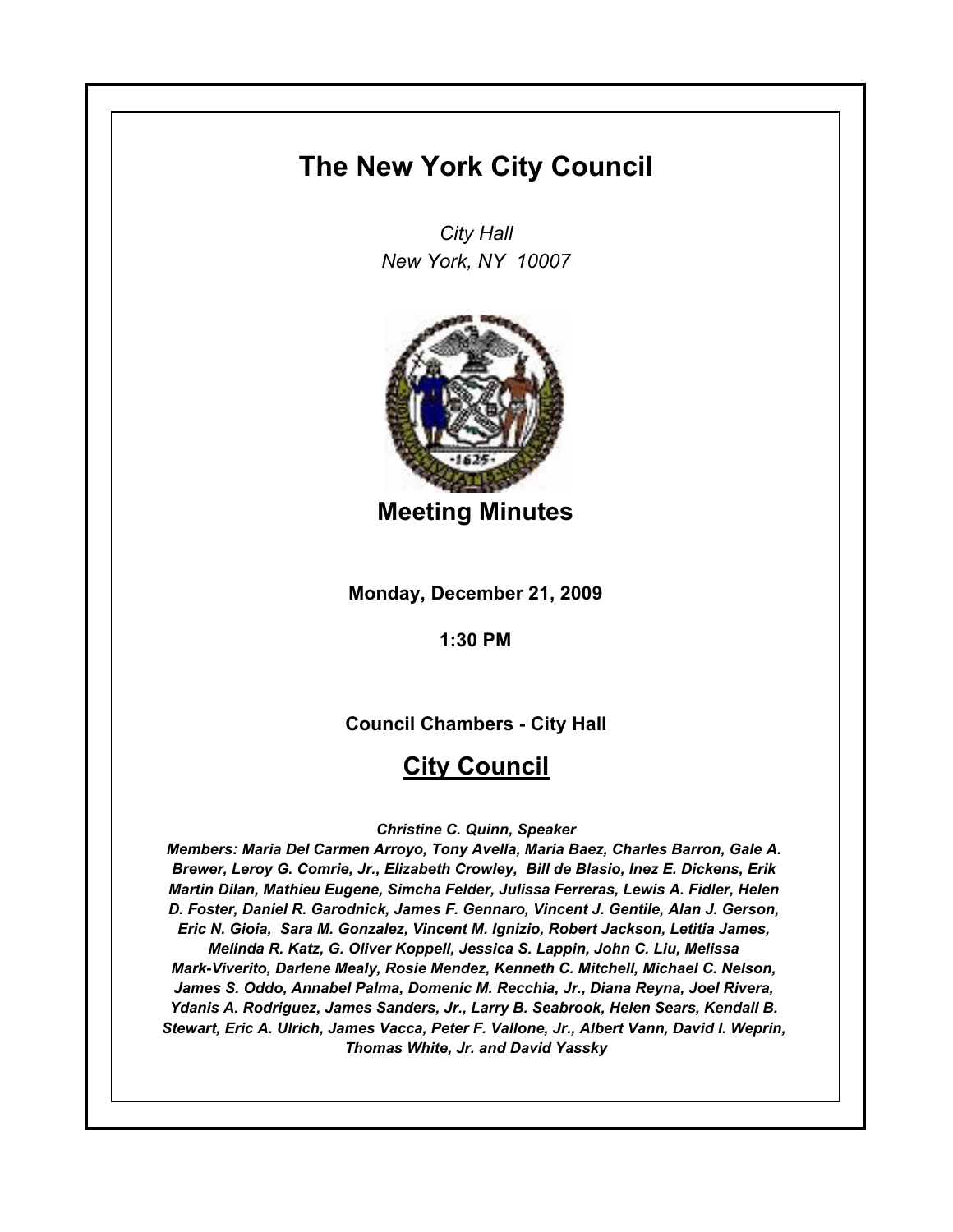#### *The President Pro Tempore (Council Member Rivera)*

#### 1. Roll Call

#### **Present,**

Arroyo, Avella, Barron, Brewer, Comrie Jr., Crowley, de Blasio, Dickens, Dilan, Eugene, Felder, Ferreras, Fidler, Foster, Garodnick, Gennaro, Gentile, Gerson, Gioia, Gonzalez, Ignizio, Jackson, James, Katz, Koppell, Lappin, Liu, Mark-Viverito, Mealy, Mendez, Mitchell, Nelson, Oddo, Palma, Speaker Quinn, Recchia Jr., Reyna, Rivera, Sanders Jr., Seabrook, Sears, Stewart, Ulrich, Vacca, Vallone Jr., Vann, Weprin, White Jr., Yassky and Rodriguez

#### **Excused,**

Baez and Gotbaum

*The presence of a quorum was announced by The President Pro Tempore (Council Member Rivera).*

#### 2. Invocation

*The Invocation was delivered by Rabbi Jonathan Glass, Civic Center Synagogue, 49 White Street, New York, New York 10013.*

*Council Member Gerson moved to spread the Invocation in full upon the Record.*

#### 3. Adoption of Minutes

*None*

#### 4. Messages & Papers from the Mayor

**M 1692-2009 Communication from the Mayor - Mayors veto and disapproval message of Resolution Number 2295, disapproving the decision of the City Planning Commission on ULURP No. C 090236 MMX, an amendment to the City Map (L.U. No. 1256).**

*Attachments:* Mayor's Veto Message

**This Mayor's Message was Referred to Comm by Council to the Committee on Land Use**

**M 1693-2009 Communication from the Mayor - Mayors veto and disapproval message of Resolution Number 2296, disapproving the decision of the City Planning Commission on ULURP No. C 090237 MMX, an amendment to the City Map (L.U. No. 1257).**

*Attachments:* Mayor's Veto Message

**This Mayor's Message was Referred to Comm by Council to the Committee on Land Use**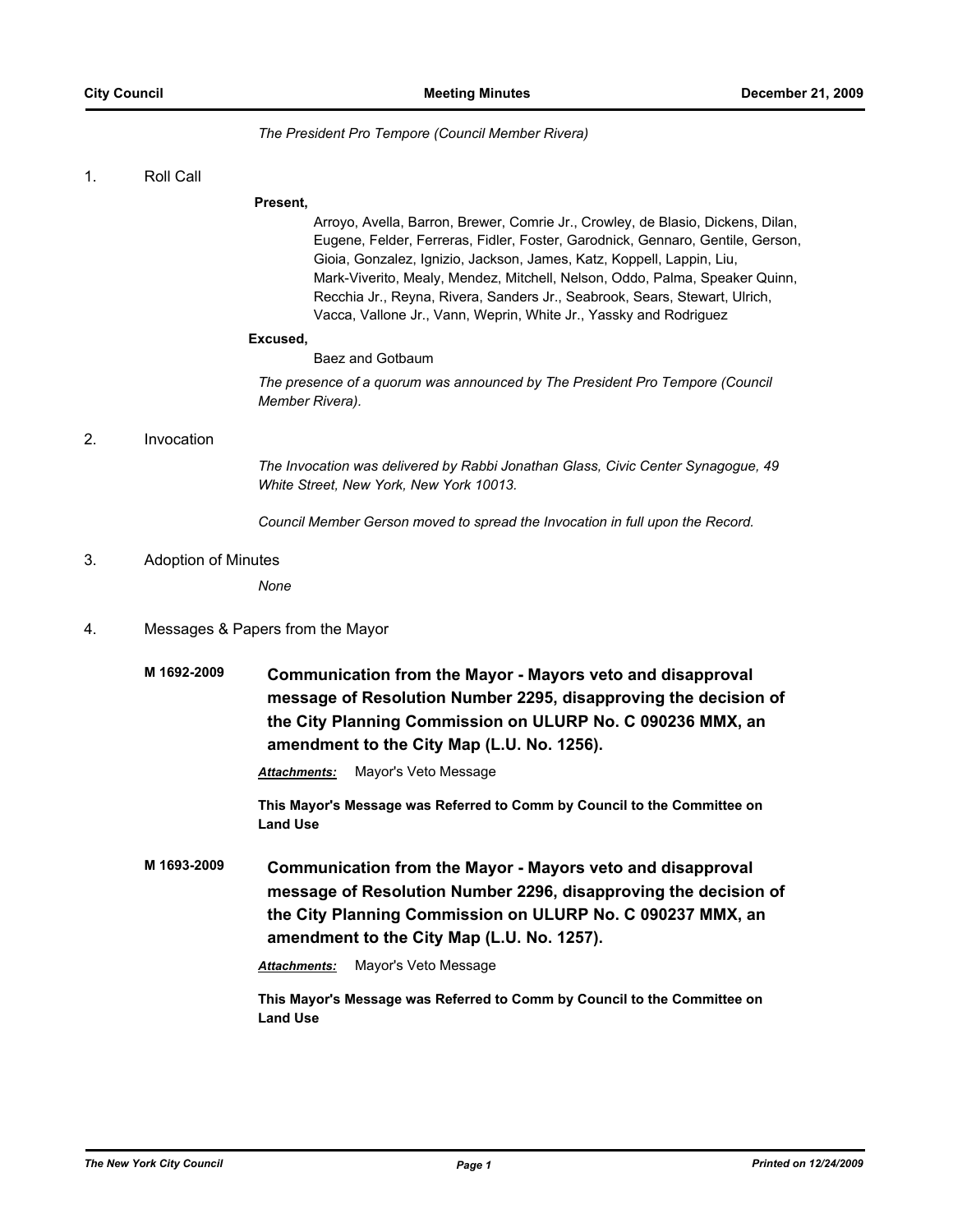|    | M 1694-2009 | Communication from the Mayor - Mayors veto and disapproval<br>message of Resolution Number 2297, disapproving the decision of<br>the City Planning Commission on ULURP No. C 090437 ZMX, a<br>Zoning Map amendment (L.U. No. 1258).                                                                                                                             |
|----|-------------|-----------------------------------------------------------------------------------------------------------------------------------------------------------------------------------------------------------------------------------------------------------------------------------------------------------------------------------------------------------------|
|    |             | Mayor's Veto Message<br>Attachments:                                                                                                                                                                                                                                                                                                                            |
|    |             | This Mayor's Message was Referred to Comm by Council to the Committee on<br><b>Land Use</b>                                                                                                                                                                                                                                                                     |
|    | M 1695-2009 | Communication from the Mayor - Mayors veto and disapproval<br>message of Resolution Number 2298, disapproving the decision of<br>the City Planning Commission on ULURP No. C 090438 PPX, for<br>the disposition of one (1) city-owned property located at 29 West<br>Kingsbridge Road (Block 3247, Lots 10 and p/o 2), Borough of the<br>Bronx (L.U. No. 1259). |
|    |             | Mayor's Veto Message<br>Attachments:                                                                                                                                                                                                                                                                                                                            |
|    |             | This Mayor's Message was Referred to Comm by Council to the Committee on<br><b>Land Use</b>                                                                                                                                                                                                                                                                     |
| 5. |             | Communications from City, County & Borough Offices                                                                                                                                                                                                                                                                                                              |
|    | M 1696-2009 | Communication from the Taxi & Limousine Commission -<br>Submitting its approval of an application for a renewal base station<br>license A Ride for ALL LLC., Council District 26, pursuant to<br>Section 19-511(i), of the administrative code of the city of New York.                                                                                         |
|    |             | This Communication was Referred to Comm by Council to the Committee on<br><b>Transportation</b>                                                                                                                                                                                                                                                                 |
|    | M 1697-2009 | Communication from the Taxi & Limousine Commission -<br>Submitting its approval of an application for a renewal base station<br>license Azuay Corp., Council District 32, pursuant to Section<br>19-511(i), of the administrative code of the city of New York.                                                                                                 |
|    |             | This Communication was Referred to Comm by Council to the Committee on<br><b>Transportation</b>                                                                                                                                                                                                                                                                 |
|    | M 1698-2009 | Communication from the Taxi & Limousine Commission -<br>Submitting its approval of an application for a renewal base station<br>license Boulevard Transportation Inc., Council District 29, pursuant<br>to Section 19-511(i), of the administrative code of the city of New<br>York.                                                                            |
|    |             | This Communication was Referred to Comm by Council to the Committee on<br><b>Transportation</b>                                                                                                                                                                                                                                                                 |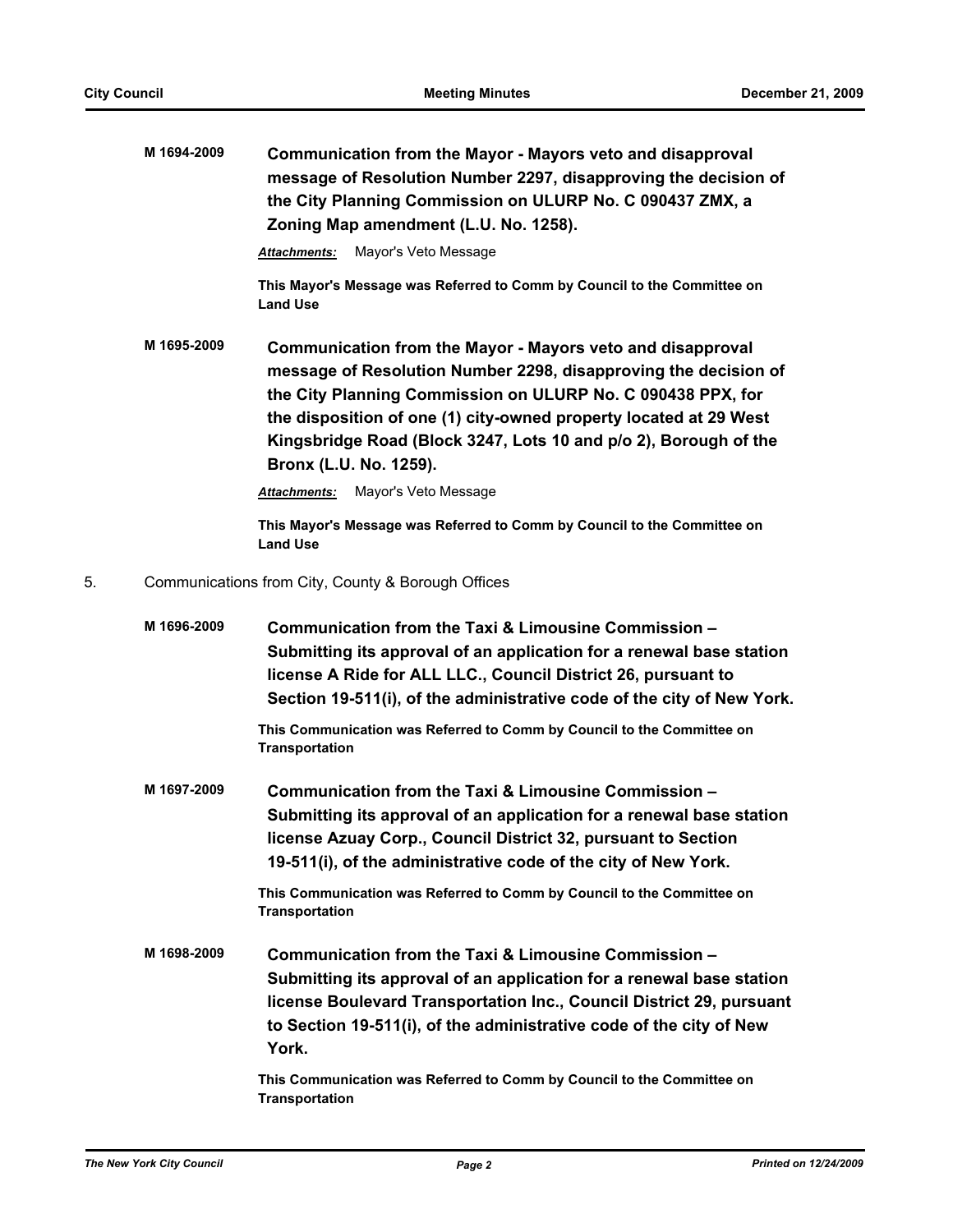| M 1699-2009 | Communication from the Taxi & Limousine Commission -<br>Submitting its approval of an application for a renewal base station<br>license High Class Limo Car Service Corp., Council District 7,<br>pursuant to Section 19-511(i), of the administrative code of the city<br>of New York. |
|-------------|-----------------------------------------------------------------------------------------------------------------------------------------------------------------------------------------------------------------------------------------------------------------------------------------|
|             | This Communication was Referred to Comm by Council to the Committee on<br><b>Transportation</b>                                                                                                                                                                                         |
| M 1700-2009 | Communication from the Taxi & Limousine Commission -<br>Submitting its approval of an application for a renewal base station<br>license Jamaica Express Car Service Inc., Council District 33,<br>pursuant to Section 19-511(i), of the administrative code of the city<br>of New York. |
|             | This Communication was Referred to Comm by Council to the Committee on<br><b>Transportation</b>                                                                                                                                                                                         |
| M 1701-2009 | Communication from the Taxi & Limousine Commission -<br>Submitting its approval of an application for a renewal base station<br>license J.T. Transportation Co., Council District 33, pursuant to<br>Section 19-511(i), of the administrative code of the city of New York.             |
|             | This Communication was Referred to Comm by Council to the Committee on<br><b>Transportation</b>                                                                                                                                                                                         |
| M 1702-2009 | Communication from the Taxi & Limousine Commission -<br>Submitting its approval of an application for a renewal base station<br>license Kew Gardens Enterprises Inc., Council District 29, pursuant<br>to Section 19-511(i), of the administrative code of the city of New<br>York.     |
|             | This Communication was Referred to Comm by Council to the Committee on<br><b>Transportation</b>                                                                                                                                                                                         |
| M 1703-2009 | Communication from the Taxi & Limousine Commission -<br>Submitting its approval of an application for a renewal base station<br>license Kew Garden Operating Corp., Council District 29, pursuant<br>to Section 19-511(i), of the administrative code of the city of New<br>York.       |
|             | This Communication was Referred to Comm by Council to the Committee on<br><b>Transportation</b>                                                                                                                                                                                         |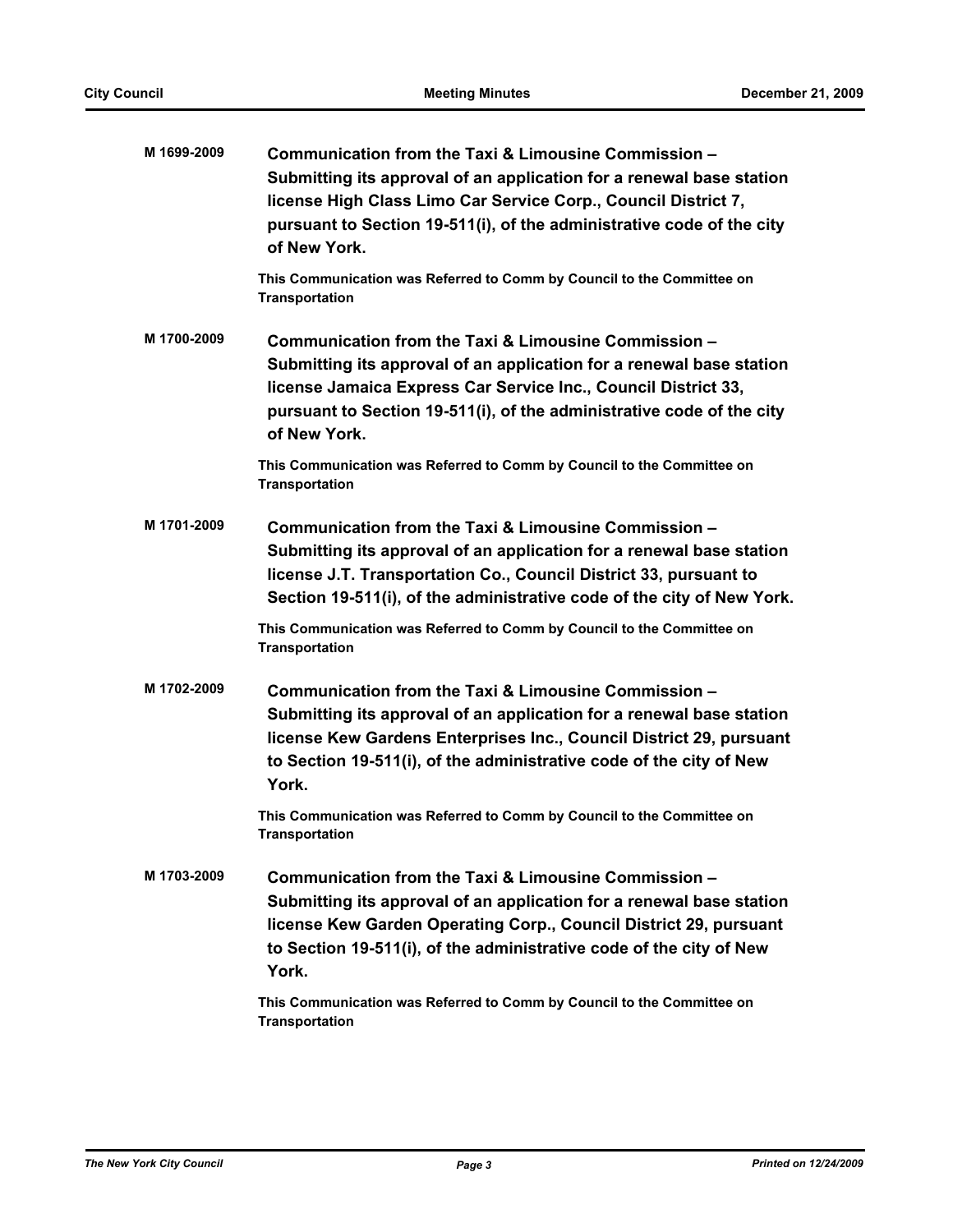|    | M 1704-2009                         | Communication from the Taxi & Limousine Commission -<br>Submitting its approval of an application for a renewal base station<br>license New Experience #1 Inc., Council District 33, pursuant to<br>Section 19-511(i), of the administrative code of the city of New York.                                                                                                        |
|----|-------------------------------------|-----------------------------------------------------------------------------------------------------------------------------------------------------------------------------------------------------------------------------------------------------------------------------------------------------------------------------------------------------------------------------------|
|    |                                     | This Communication was Referred to Comm by Council to the Committee on<br><b>Transportation</b>                                                                                                                                                                                                                                                                                   |
|    | M 1705-2009                         | Communication from the Taxi & Limousine Commission -<br>Submitting its approval of an application for a renewal base station<br>license NY 88 Express Corp., Council District 38, pursuant to<br>Section 19-511(i), of the administrative code of the city of New York.                                                                                                           |
|    |                                     | This Communication was Referred to Comm by Council to the Committee on<br><b>Transportation</b>                                                                                                                                                                                                                                                                                   |
|    | M 1706-2009                         | Communication from the Taxi & Limousine Commission -<br>Submitting its approval of an application for a renewal base station<br>license Omega Car Service Inc., Council District 31, pursuant to<br>Section 19-511(i), of the administrative code of the city of New York.<br>This Communication was Referred to Comm by Council to the Committee on                              |
|    | M 1707-2009                         | <b>Transportation</b><br>Communication from the Taxi & Limousine Commission -<br>Submitting its approval of an application for a renewal base station<br>license Riverside Radio Dispatcher, Council District 10, pursuant to<br>Section 19-511(i), of the administrative code of the city of New York.<br>This Communication was Referred to Comm by Council to the Committee on |
| 6. | <b>Petitions and Communications</b> | <b>Transportation</b>                                                                                                                                                                                                                                                                                                                                                             |
|    |                                     | None                                                                                                                                                                                                                                                                                                                                                                              |
|    |                                     |                                                                                                                                                                                                                                                                                                                                                                                   |

### 7. Land Use Call-Ups

*The President Pro Tempore (Council Member Rivera) put the question whether the Council would agree with and adopt such motion which was decided in the affirmative by the following vote:*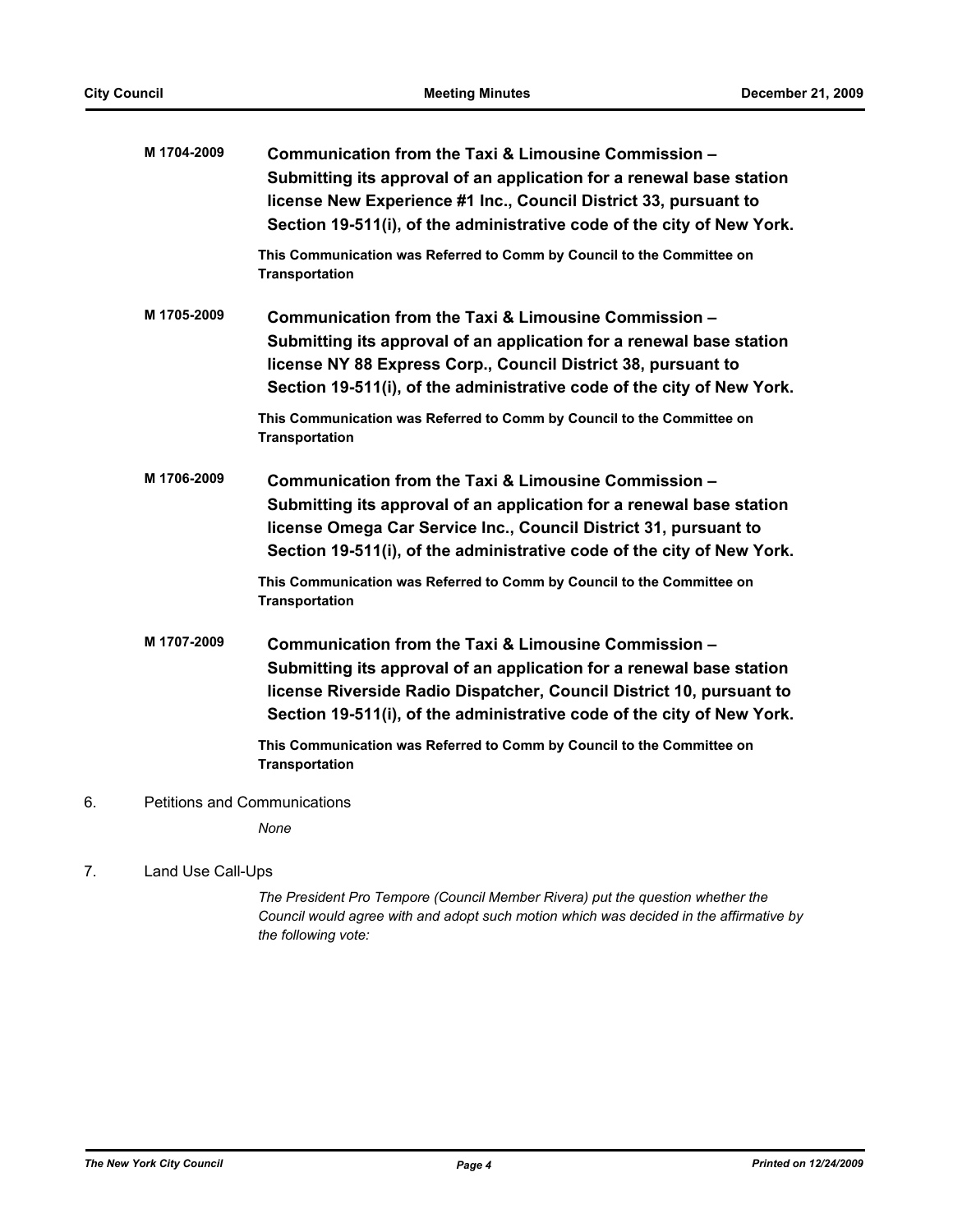**M 1708-2009 By the Chair of the Land Use Committee Council Member Katz: Pursuant to Rule 11.20(c) of the Council and Section 197-d (b)(3) of the New York City Charter, the Council hereby resolves that the action of the City Planning Commission on Uniform Land Use Procedure Application nos. C 090383 ZSR shall be subject to Council review. This item is related to Uniform Land Use Procedure Application no. N 090384 ZRR.**

> **A motion was made that this Land Use Call-Up be Approved, by Council approved by Roll Call.**

**Affirmative,** 50 -

Arroyo, Avella, Barron, Brewer, Comrie Jr., Crowley, de Blasio, Dickens, Dilan, Eugene, Felder, Ferreras, Fidler, Foster, Garodnick, Gennaro, Gentile, Gerson, Gioia, Gonzalez, Ignizio, Jackson, James, Katz, Koppell, Lappin, Liu, Mark-Viverito, Mealy, Mendez, Mitchell, Nelson, Oddo, Palma, Speaker Quinn, Recchia Jr., Reyna, Rivera, Sanders Jr., Seabrook, Sears, Stewart, Ulrich, Vacca, Vallone Jr., Vann, Weprin, White Jr., Yassky and Rodriguez

#### **Excused,** 1 -

#### Baez

*At this point, the President Pro Tempore (Council Member Rivera) declared that the aforementioned items were adopted and referred to the Committee on Land Use and to the appropriate Land Use Subcommittee.*

- 8. Communication from the Speaker
- 9. Discussion of General Orders
- 10. Reports of Special Committees

*None*

11. Reports of Standing Committees

Report of the Committee on Consumer Affairs

**Int 0240-2006 A Local Law to amend the administrative code of the city of New York, in relation to the penalties associated with the sale of toy guns.**

> *Attachments:* Int. No. 240 - 3/22/06, Proposed Int. No. 240-A - 12/8/09, Committee Report 12/8/09, Hearing Testimony 12/8/09, Hearing Transcript 12/8/09, Committee Report 12/18/09

**A motion was made that this Introduction be Approved by Council approved by Consent Roll Call.**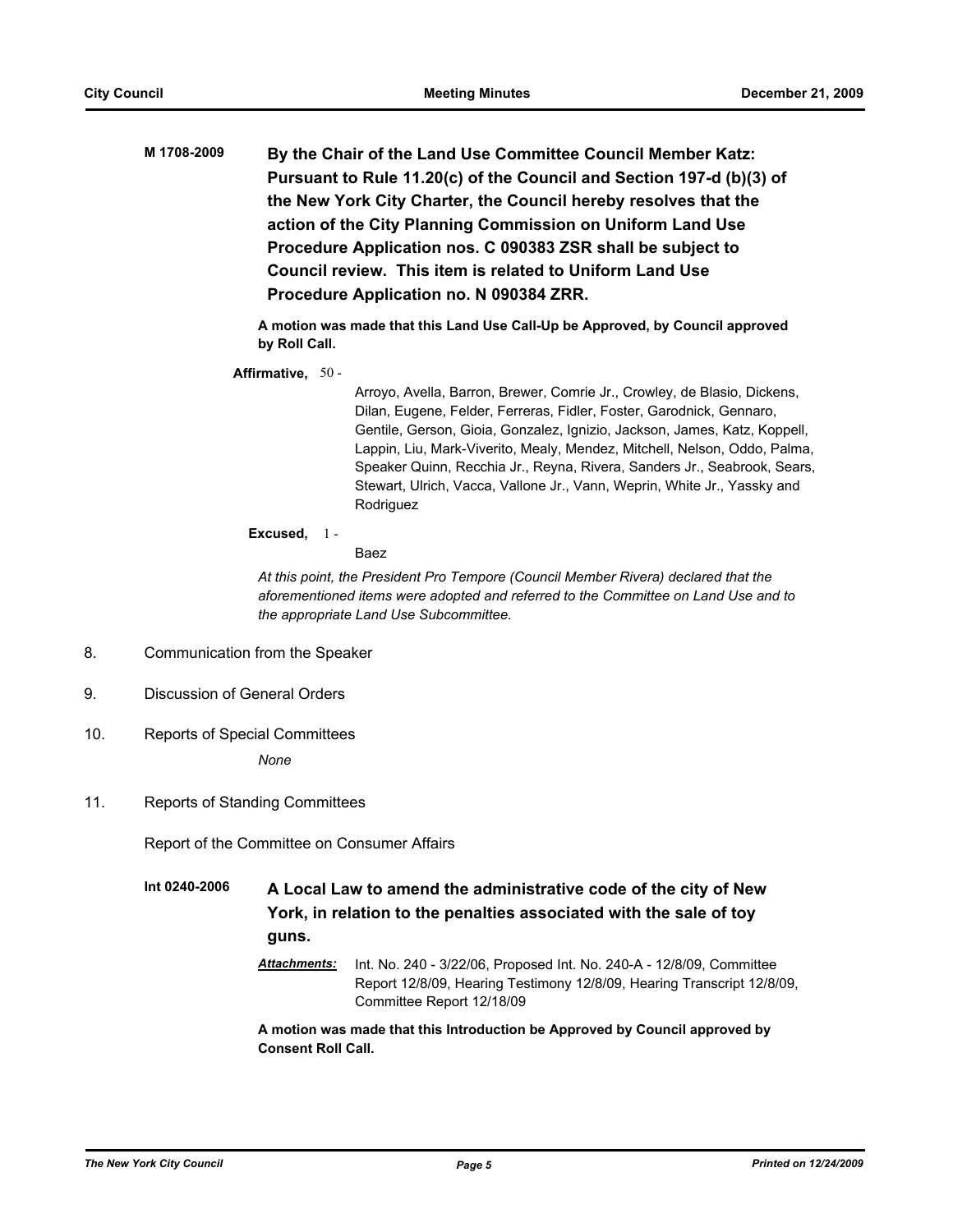### **Int 0853-2008 A Local Law to amend the administrative code of the city of New York, in relation to amusement devices.**

*Attachments:* Int. No. 853 - 10/23/08, Committee Report 11/6/08, Hearing Testimony 11/6/08, Hearing Transcript 11/6/08, Committee Report 12/18/09

#### **A motion was made that this Introduction be Approved by Council approved by Roll Call.**

**Affirmative,** 49 - Arroyo, Avella, Brewer, Comrie Jr., Crowley, de Blasio, Dickens, Dilan, Eugene, Felder, Ferreras, Fidler, Foster, Garodnick, Gennaro, Gentile, Gerson, Gioia, Gonzalez, Ignizio, Jackson, James, Katz, Koppell, Lappin, Liu, Mark-Viverito, Mealy, Mendez, Mitchell, Nelson, Oddo, Palma, Speaker Quinn, Recchia Jr., Reyna, Rivera, Sanders Jr., Seabrook, Sears, Stewart, Ulrich, Vacca, Vallone Jr., Vann, Weprin, White Jr., Yassky and Rodriguez **Negative,** Barron  $1 -$ **Excused,** Baez 1 -

Report of the Committee on Economic Development

# **Int 1014-2009 A Local Law to amend the administrative code of the city of New York, in relation to regionally significant projects and empire zones.** *Attachments:* Int. No. 1014 - 5/20/09, Committee Report 10/29/09, Hearing Transcript

10/29/09, Hearing Testimony 10/29/09 **A motion was made that this Introduction be Approved by Council approved by Roll Call.**

**Affirmative,** 49 -

Arroyo, Avella, Barron, Brewer, Comrie Jr., Crowley, de Blasio, Dickens, Dilan, Eugene, Felder, Ferreras, Fidler, Foster, Garodnick, Gennaro, Gentile, Gerson, Gioia, Gonzalez, Ignizio, Jackson, James, Katz, Koppell, Lappin, Liu, Mark-Viverito, Mealy, Mendez, Mitchell, Nelson, Oddo, Palma, Speaker Quinn, Recchia Jr., Reyna, Rivera, Seabrook, Sears, Stewart, Ulrich, Vacca, Vallone Jr., Vann, Weprin, White Jr., Yassky and Rodriguez

- **Excused,** 1
	- Baez

**Abstain,** 1 -

Sanders Jr.

# **Res 2304-2009 Resolution pursuant to the New York State Environmental Quality Review Act setting forth findings of the Council concerning the environmental review conducted for Proposed Int. No. 1014-A.**

**A motion was made that this Resolution be Approved, by Council approved by Consent Roll Call.**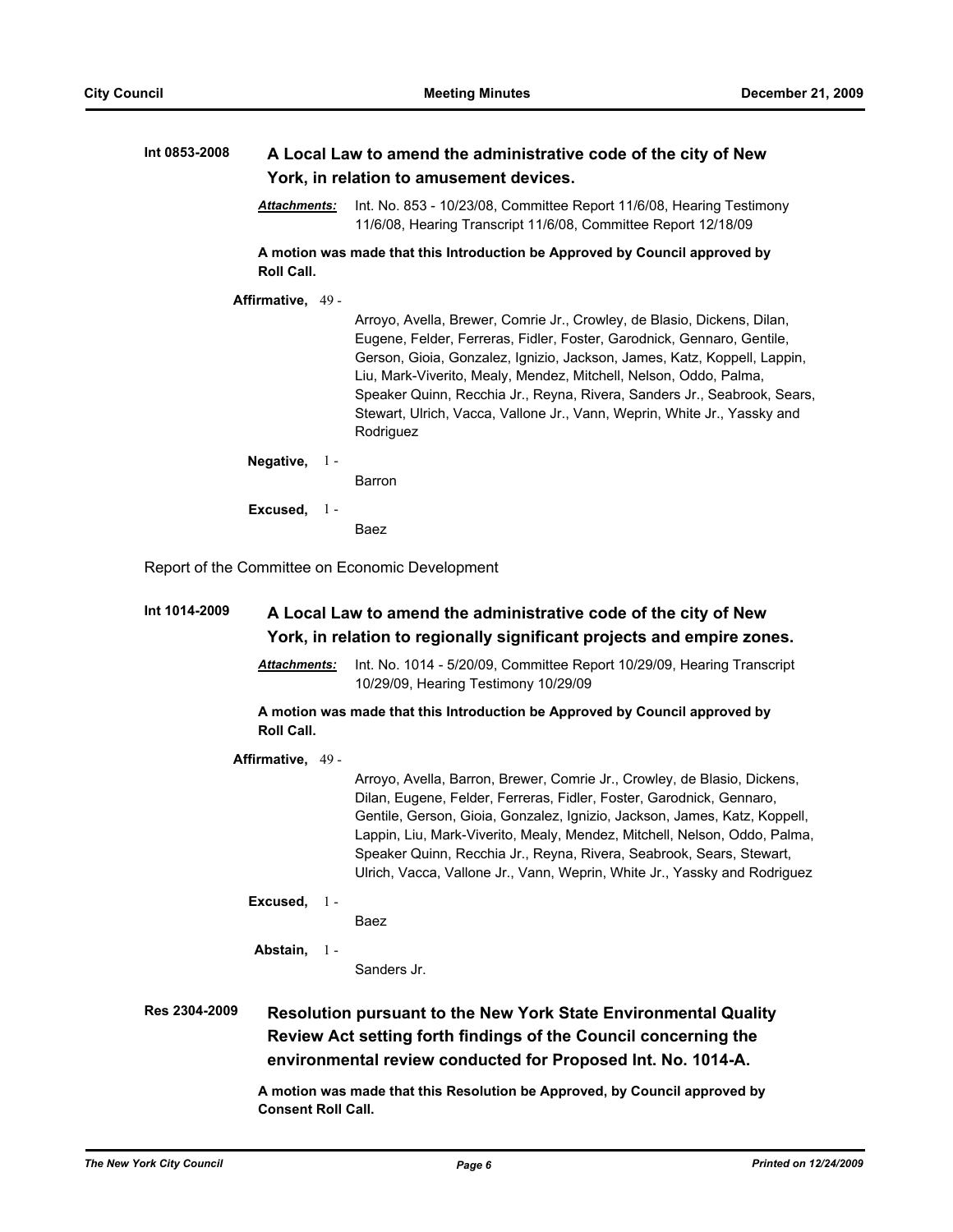#### Report of the Committee on Finance

**Int 1106-2009 A Local Law to amend the administrative code of the city of New York, in relation to authorizing an increase in the amount to be expended in eight business improvement districts.**

*Attachments:* Committee Report 12/21/09

**A motion was made that this Introduction be Approved by Council approved by Consent Roll Call.**

**Int 1110-2009 A Local Law in relation to the date of submission by the mayor of a preliminary management report and the date prior to which the council shall conduct public hearings and the date by which the council shall submit a report or reports pertaining thereto, the date of submission by the mayor of the preliminary certificate regarding debt and reserves and appropriations and expenditures for capital projects, the date of submission by the mayor of the preliminary budget, the date of publication by the director of the independent budget office of a report on revenues and expenditures, the date of submission by the community boards of statements in regard to the preliminary budget, the date of submission by the commissioner of finance of an estimate of the assessed valuation of real property and statement of real property taxes due, expected to be received, and uncollected, the date of submission by the mayor of a tax benefit report, the date of submission by the borough boards of statements on budget priorities, the date of submission by the council of estimates of the financial needs of the council, the date of submission by the borough presidents of proposed modifications of the preliminary budget, the date of publication by the director of the independent budget office of a report analyzing the preliminary budget, the date by which the council shall hold hearings and submit recommendations in regard to the preliminary budget, and the date of submission by the campaign finance board of estimates of the financial needs of the campaign finance board, relating to the fiscal year two thousand eleven.**

*Attachments:* Memo In Support, Committee Report

*With Message of Necessity*

**This Introduction was Approved by Council**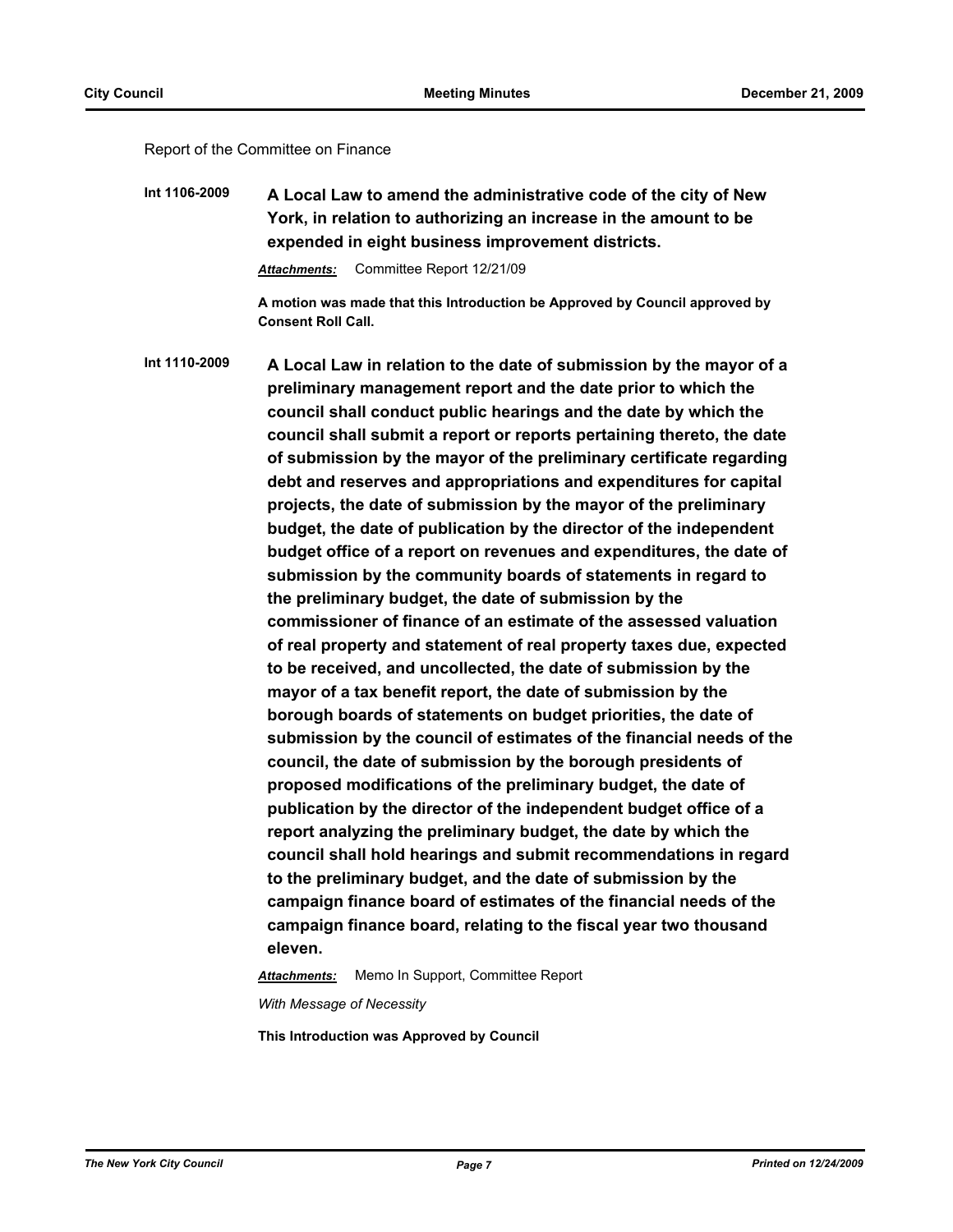| Res 2303-2009 | Resolution approving the new designation and changes in the<br>designation of certain organizations to receive funding in the Fiscal<br>2009 and Fiscal 2010 Expense Budgets.                                               |
|---------------|-----------------------------------------------------------------------------------------------------------------------------------------------------------------------------------------------------------------------------|
|               | Committee Report, Resolution and Committee Report<br>Attachments:                                                                                                                                                           |
|               | A motion was made that this Resolution be Approved, by Council approved by<br><b>Consent Roll Call.</b>                                                                                                                     |
| LU 1294-2009  | Southeast Grand Street Guild HDFC, Block 341, Lot 1, Manhattan,<br>Council District No. 1, Section 577 of Private Housing Finance Law.                                                                                      |
|               | Memorandum, Resolution<br>Attachments:                                                                                                                                                                                      |
|               | A motion was made that this Land Use Application be Approved, by Council<br>approved by Consent Roll Call.                                                                                                                  |
| Res 2305-2009 | Resolution approving a partial exemption from real property taxes<br>for property located at (Block 341, Lot 1) Manhattan, pursuant to<br>Section 577 of the Private Housing Finance Law (Preconsidered<br>L.U. No. 1294).  |
|               | Memorandum<br>Attachments:                                                                                                                                                                                                  |
|               | A motion was made that this Resolution be Approved, by Council approved by<br><b>Consent Roll Call.</b>                                                                                                                     |
| LU 1295-2009  | Grand Street Guild East HDFC, Block 341, Lot 70, Manhattan,<br>Council District No. 1, Section 577 of the Private Housing Finance<br>Law.                                                                                   |
|               | Memorandum, Resolution<br>Attachments:                                                                                                                                                                                      |
|               | A motion was made that this Land Use Application be Approved, by Council<br>approved by Consent Roll Call.                                                                                                                  |
| Res 2306-2009 | Resolution approving a partial exemption from real property taxes<br>for property located at (Block 341, Lot 70) Manhattan, pursuant to<br>Section 577 of the Private Housing Finance Law (Preconsidered<br>L.U. No. 1295). |
|               | Memorandum<br>Attachments:                                                                                                                                                                                                  |
|               | A motion was made that this Resolution be Approved, by Council approved by<br><b>Consent Roll Call.</b>                                                                                                                     |
| LU 1296-2009  | Grand Street Guild HDFC, Block 341, Lot 58, Manhattan, Council<br>District No. 1, Section 577 of the Private Housing Finance Law.                                                                                           |
|               | Memorandum, Resolution<br>Attachments:                                                                                                                                                                                      |
|               | A motion was made that this Land Use Application be Approved, by Council<br>approved by Consent Roll Call.                                                                                                                  |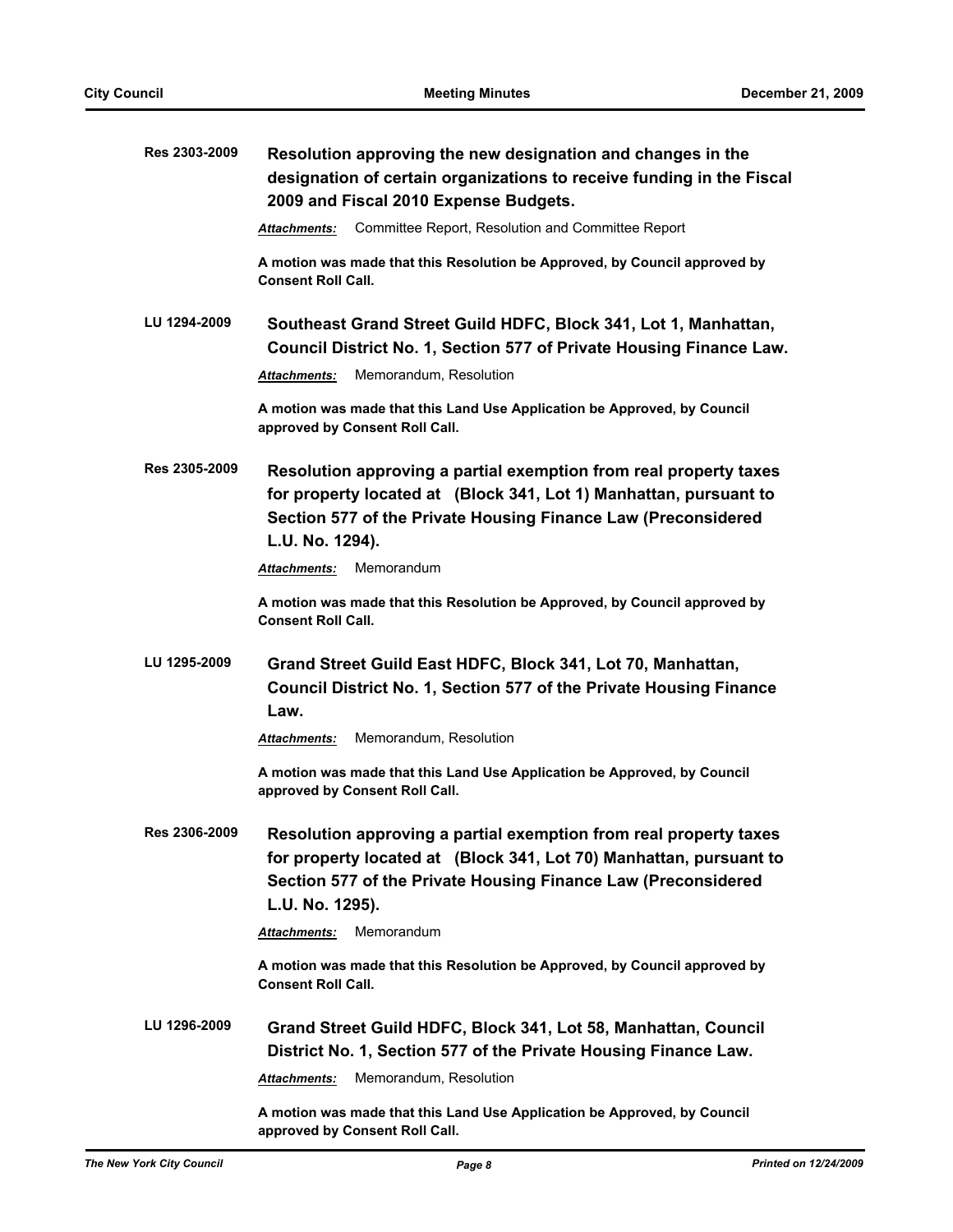**Res 2307-2009 Resolution approving a partial exemption from real property taxes for property located at (Block 341, Lot 58) Manhattan, pursuant to Section 577 of the Private Housing Finance Law (Preconsidered L.U. No. 1296).**

*Attachments:* Memorandum

**A motion was made that this Resolution be Approved, by Council approved by Consent Roll Call.**

Report of the Committee on Land Use

- **LU 1256-2009 Application no. C 090236 MMX submitted by the Economic Development Corporation and Related Retail Armory, LLC pursuant to Sections 197-c and 199 of the New York City Charter, and Section 5-430 et seq. of the New York City Administrative Code, for an amendment to the City Map. This application is subject to review and action by the Land Use Committee only if appealed to the Council pursuant to §197-d (b)(2) of the Charter or called up by vote of the Council pursuant to §197-d (b)(3) of the Charter.**
	- *Attachments:* Land Use Calendar Week of November 9 November 20, 2009, Land Use Calendar - Week of November 23 - November 27, 2009, Land Use Calendar - Week of November 30 - December 4, 2009, Hearing Testimony - Zoning 11/17/09, Hearing Transcript - Zoning 11/17/09, Subcommittee Meetings Change, Hearing Trancript - Zoning 11/23/09, Hearing Testimony - Zoning 11/23/09, Reconvening of the Recessed Meetings on 12/7/09, Additional Zoning Subcommittee - Land Use Committee Meetings scheduled for 12-14-2009, Hearing Transcript - Zoning 12/3/09, Committee Report 12/14/09, Res. No. 2295 12/14/09, Mayor's Veto Message, Committee Report 12/21/09, Res. No. 2295 12/21/09

*Motion to Disapprove*

**A motion was made that this Land Use Application be Overridden by Council approved by Roll Call.**

**Affirmative,** 48 -

Arroyo, Avella, Barron, Brewer, Comrie Jr., Crowley, de Blasio, Dickens, Dilan, Eugene, Felder, Ferreras, Fidler, Foster, Garodnick, Gennaro, Gentile, Gerson, Gioia, Gonzalez, Ignizio, Jackson, James, Koppell, Lappin, Liu, Mark-Viverito, Mealy, Mendez, Mitchell, Nelson, Oddo, Palma, Speaker Quinn, Recchia Jr., Reyna, Rivera, Sanders Jr., Seabrook, Stewart, Ulrich, Vacca, Vallone Jr., Vann, Weprin, White Jr., Yassky and Rodriguez

#### **Negative,** 1 -

Sears

**Excused,** 1 -

Baez

**Abstain,** 1 -

Katz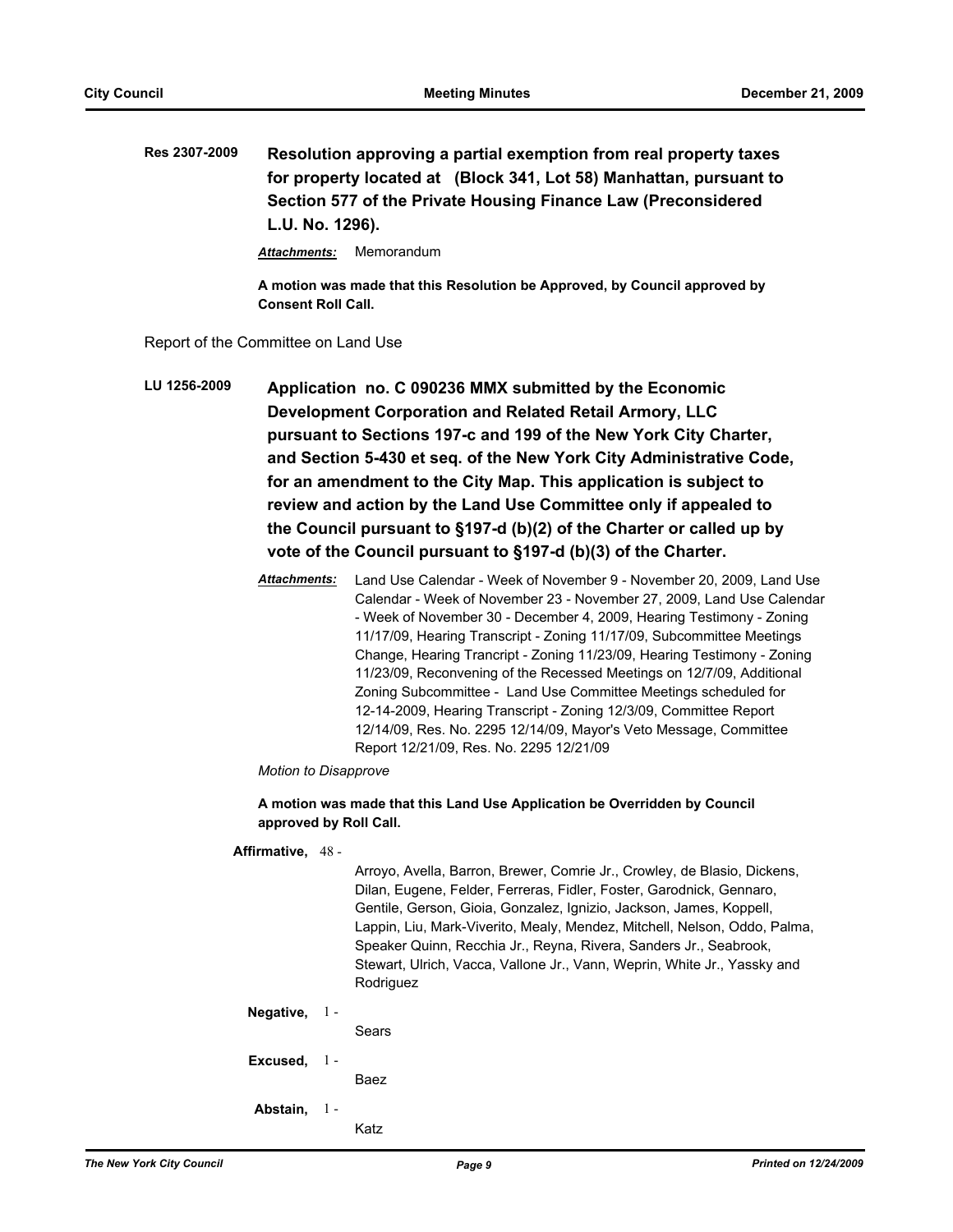| Res 2295-2009 |                             | Resolution disapproving the decision of the City Planning<br>Commission on ULURP No. C 090236 MMX, an amendment to the<br>City Map (L.U. No. 1256).                                                                                                                                                                                                                                                                                                                |
|---------------|-----------------------------|--------------------------------------------------------------------------------------------------------------------------------------------------------------------------------------------------------------------------------------------------------------------------------------------------------------------------------------------------------------------------------------------------------------------------------------------------------------------|
|               | <b>Attachments:</b>         | Res. No. 2295 - 12/14/09, Committee Report 12/14/09, Mayor's Veto<br>Message, Committee Report 12/21/09                                                                                                                                                                                                                                                                                                                                                            |
|               | <b>Motion to Disapprove</b> |                                                                                                                                                                                                                                                                                                                                                                                                                                                                    |
|               | Roll Call.                  | A motion was made that this Resolution be Overridden by Council approved by                                                                                                                                                                                                                                                                                                                                                                                        |
|               | Affirmative, 48 -           | Arroyo, Avella, Barron, Brewer, Comrie Jr., Crowley, de Blasio, Dickens,<br>Dilan, Eugene, Felder, Ferreras, Fidler, Foster, Garodnick, Gennaro,<br>Gentile, Gerson, Gioia, Gonzalez, Ignizio, Jackson, James, Koppell,<br>Lappin, Liu, Mark-Viverito, Mealy, Mendez, Mitchell, Nelson, Oddo, Palma,<br>Speaker Quinn, Recchia Jr., Reyna, Rivera, Sanders Jr., Seabrook,<br>Stewart, Ulrich, Vacca, Vallone Jr., Vann, Weprin, White Jr., Yassky and<br>Rodriguez |
|               | Negative, $1 -$             | Sears                                                                                                                                                                                                                                                                                                                                                                                                                                                              |
|               | Excused, 1-                 | Baez                                                                                                                                                                                                                                                                                                                                                                                                                                                               |
|               | Abstain, 1-                 | Katz                                                                                                                                                                                                                                                                                                                                                                                                                                                               |
| LU 1257-2009  |                             | Application no. C 090237 MMX submitted by the Economic<br>Development Corporation pursuant to Sections 197-c and 199 of<br>the New York City Charter, and Section 5-430 et seq. of the New<br>Vark City Administrative Cade, for an amondment to the City Man                                                                                                                                                                                                      |

**York City Administrative Code, for an amendment to the City Map. This application is subject to review and action by the Land Use Committee only if appealed to the Council pursuant to §197-d (b)(2) of the Charter or called up by vote of the Council pursuant to §197-d (b)(3) of the Charter**

*Attachments:* Land Use Calendar - Week of November 9 - November 20, 2009, Land Use Calendar - Week of November 23 - November 27, 2009, Land Use Calendar - Week of November 30 - December 4, 2009, Hearing Testimony - Zoning 11/17/09, Hearing Transcript - Zoning 11/17/09, Subcommittee Meetings Change, Hearing Trancript - Zoning 11/23/09, Hearing Testimony - Zoning 11/23/09, Reconvening of the Recessed Meetings on 12/7/09, Additional Zoning Subcommittee - Land Use Committee Meetings scheduled for 12-14-2009, Hearing Transcript - Zoning 12/3/09, Committee Report 12/14/09, Res. No. 2296 - 12/14/09, Mayor's Veto Message, Committee Report 12/21/09, Res. No. 2296 - 12/21/09

*Motion to Disapprove*

**A motion was made that this Land Use Application be Overridden by Council approved by Roll Call.**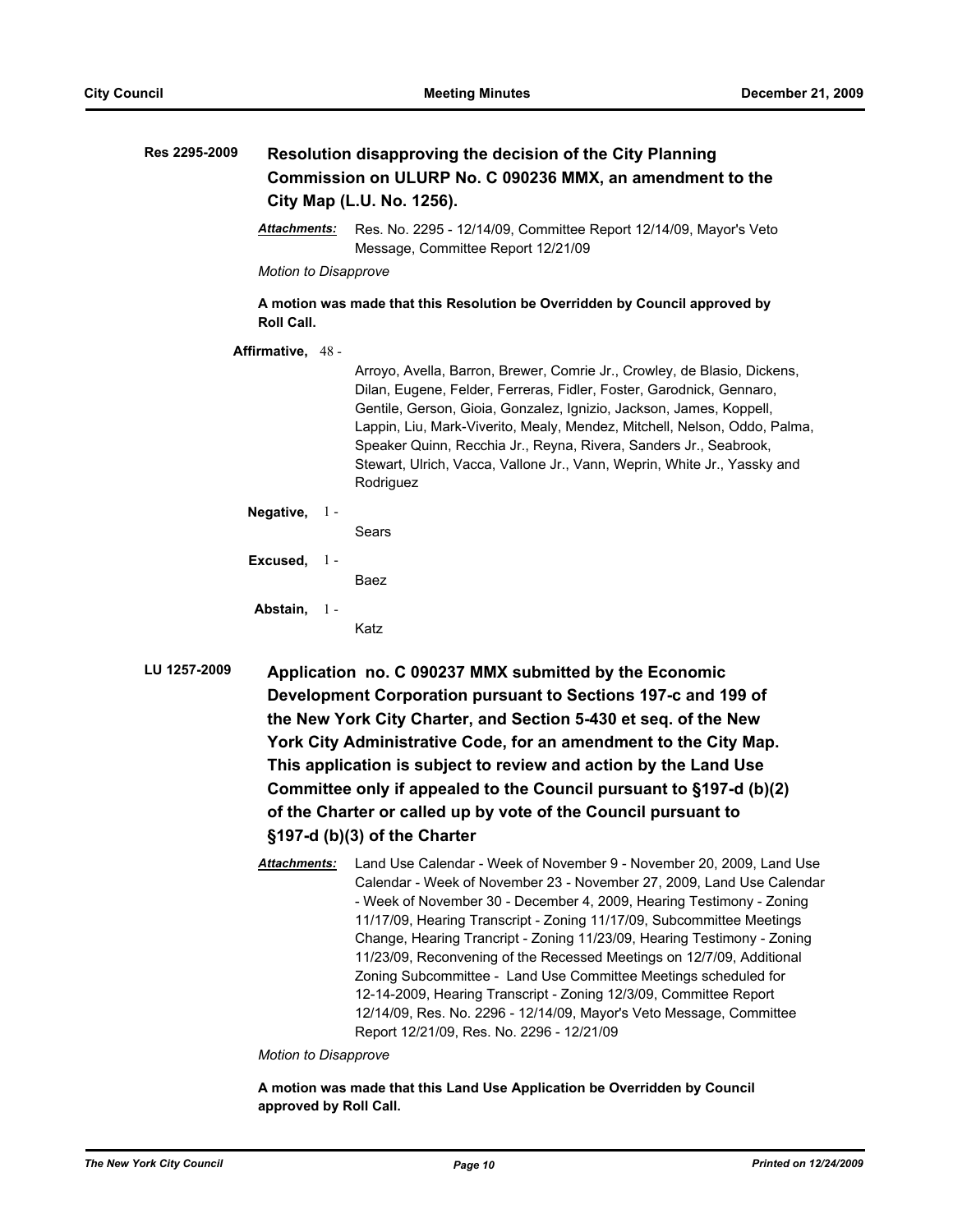**Affirmative,** 48 - Arroyo, Avella, Barron, Brewer, Comrie Jr., Crowley, de Blasio, Dickens, Dilan, Eugene, Felder, Ferreras, Fidler, Foster, Garodnick, Gennaro, Gentile, Gerson, Gioia, Gonzalez, Ignizio, Jackson, James, Koppell, Lappin, Liu, Mark-Viverito, Mealy, Mendez, Mitchell, Nelson, Oddo, Palma, Speaker Quinn, Recchia Jr., Reyna, Rivera, Sanders Jr., Seabrook, Stewart, Ulrich, Vacca, Vallone Jr., Vann, Weprin, White Jr., Yassky and Rodriguez **Negative,** Sears 1 - **Excused,** Baez 1 - **Abstain,** Katz 1 - **Res 2296-2009 Resolution disapproving the decision of the City Planning Commission on ULURP No. C 090237 MMX, an amendment to the City Map (L.U. No. 1257).** *Attachments:* Res. No. 2296 - 12/14/09, Committee Report 12/14/09, Mayor's Veto Message, Committee Report 12/21/09 *Motion to Disapprove* **A motion was made that this Resolution be Overridden by Council approved by Roll Call. Affirmative,** 48 - Arroyo, Avella, Barron, Brewer, Comrie Jr., Crowley, de Blasio, Dickens, Dilan, Eugene, Felder, Ferreras, Fidler, Foster, Garodnick, Gennaro, Gentile, Gerson, Gioia, Gonzalez, Ignizio, Jackson, James, Koppell, Lappin, Liu, Mark-Viverito, Mealy, Mendez, Mitchell, Nelson, Oddo, Palma, Speaker Quinn, Recchia Jr., Reyna, Rivera, Sanders Jr., Seabrook, Stewart, Ulrich, Vacca, Vallone Jr., Vann, Weprin, White Jr., Yassky and Rodriguez **Negative,** Sears 1 - **Excused,** Baez 1 - **Abstain,** 1 - Katz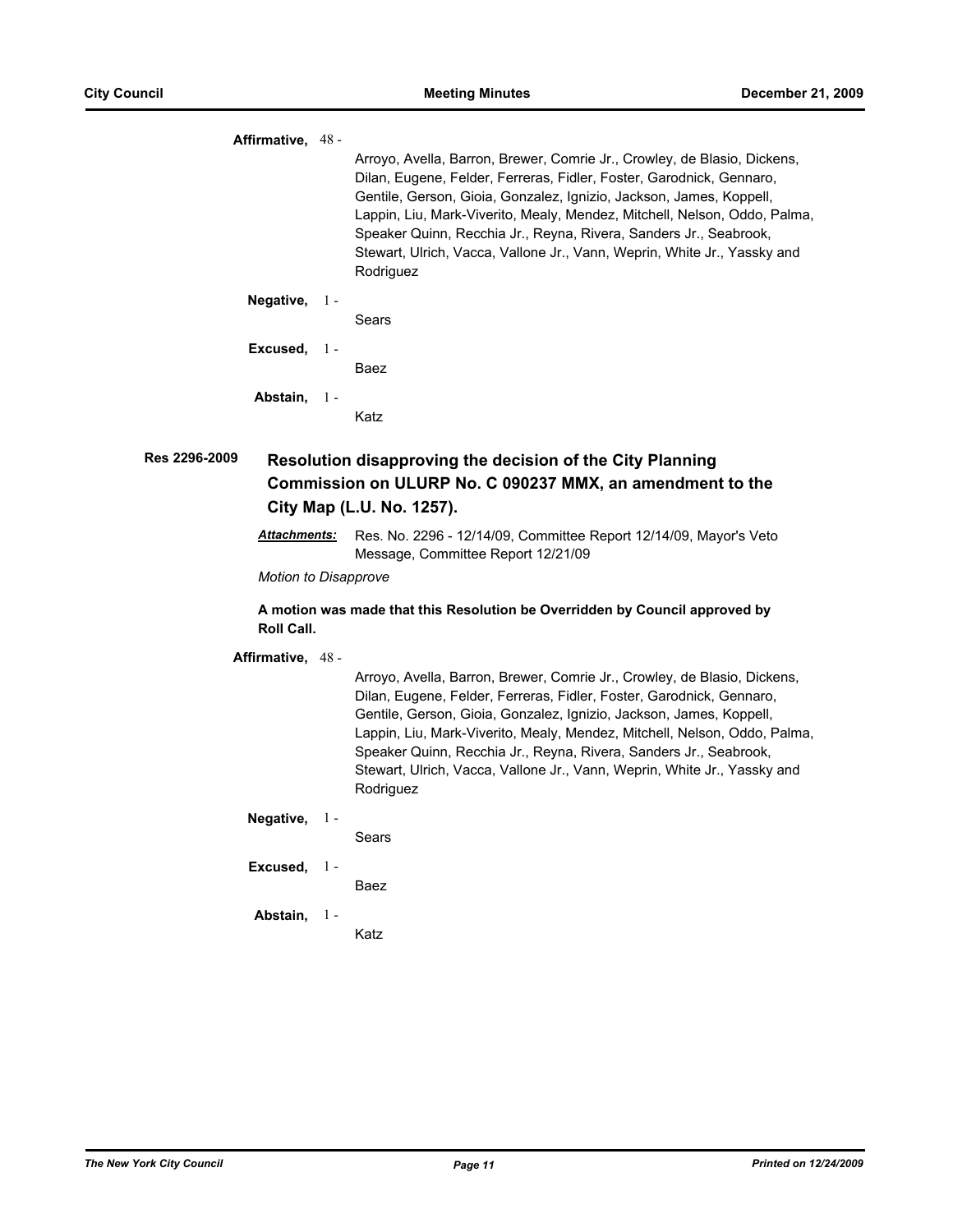- **LU 1258-2009 Application no. C 090437 ZMX submitted by Related Retail Armory, LLC and the Economic Development Corporation pursuant to Sections 197-c and 201 of the New York City Charter for an amendment of the Zoning Map, Section No. 3c: changing from an R6 District to a C4-4 District property bounded by West 195th Street\*, Jerome Avenue, West Kingsbridge Road, and Reservoir Avenue.**
	- *Attachments:* Land Use Calendar Week of November 9 November 20, 2009, Land Use Calendar - Week of November 23 - November 27, 2009, Land Use Calendar - Week of November 30 - December 4, 2009, Hearing Testimony - Zoning 11/17/09, Hearing Transcript - Zoning 11/17/09, Subcommittee Meetings Change, Hearing Trancript - Zoning 11/23/09, Reconvening of the Recessed Meetings on 12/7/09, Additional Zoning Subcommittee - Land Use Committee Meetings scheduled for 12-14-2009, Hearing Transcript - Zoning 12/3/09, Hearing Testimony - Zoning 11/23/09, Committee Report 12/14/09, Res. No. 2297 - 12/14/09, Mayor's Veto Message, Committee Report 12/21/09, Res. No. 2297 - 12/21/09

#### *Motion to Disapprove*

#### **A motion was made that this Land Use Application be Approved, by Council approved by Roll Call.**

#### **Affirmative,** 48 -

Arroyo, Avella, Barron, Brewer, Comrie Jr., Crowley, de Blasio, Dickens, Dilan, Eugene, Felder, Ferreras, Fidler, Foster, Garodnick, Gennaro, Gentile, Gerson, Gioia, Gonzalez, Ignizio, Jackson, James, Koppell, Lappin, Liu, Mark-Viverito, Mealy, Mendez, Mitchell, Nelson, Oddo, Palma, Speaker Quinn, Recchia Jr., Reyna, Rivera, Sanders Jr., Seabrook, Stewart, Ulrich, Vacca, Vallone Jr., Vann, Weprin, White Jr., Yassky and Rodriguez

#### **Negative,** 1 -

Sears

**Excused,** 1 -

Baez

**Abstain,** 1 -

Katz

**Res 2297-2009 Resolution disapproving the decision of the City Planning Commission on ULURP No. C 090437 ZMX, a Zoning Map amendment (L.U. No. 1258).**

> *Attachments:* Committee Report 12/14/09, Res. No. 2297 - 12/14/09, Mayor's Veto Message, Committee Report 12/21/09

*Motion to Disapprove*

**A motion was made that this Resolution be Overridden by Council approved by Roll Call.**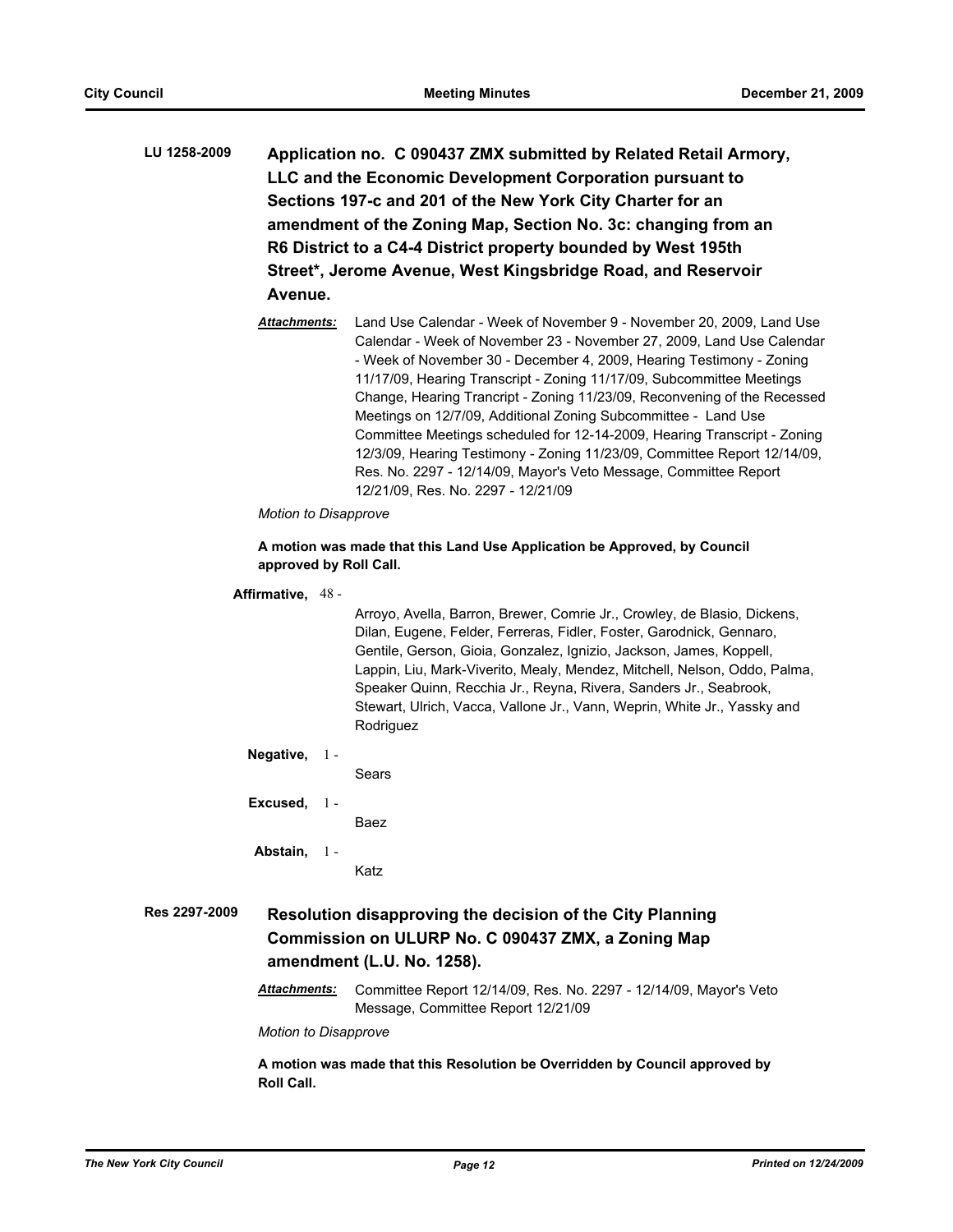**Affirmative,** 48 - Arroyo, Avella, Barron, Brewer, Comrie Jr., Crowley, de Blasio, Dickens, Dilan, Eugene, Felder, Ferreras, Fidler, Foster, Garodnick, Gennaro, Gentile, Gerson, Gioia, Gonzalez, Ignizio, Jackson, James, Koppell, Lappin, Liu, Mark-Viverito, Mealy, Mendez, Mitchell, Nelson, Oddo, Palma, Speaker Quinn, Recchia Jr., Reyna, Rivera, Sanders Jr., Seabrook, Stewart, Ulrich, Vacca, Vallone Jr., Vann, Weprin, White Jr., Yassky and Rodriguez **Negative,** Sears 1 - **Excused,** Baez 1 - **Abstain,** Katz 1 -

- **LU 1259-2009 Application no. C 090438 PPX submitted by the Department of Citywide Administrative Services (DCAS), pursuant to Section 197-c of New York City Charter, for the disposition of one city-owned property located at 29 West Kingsbridge Road (Block 3247, Lots 10 and p/o 2), pursuant to zoning. This application is subject to review and action by the Land Use Committee only if appealed to the Council pursuant to §197-d (b)(2) of the Charter or called up by vote of the Council pursuant to §197-d (b)(3) of the Charter.**
	- *Attachments:* Land Use Calendar Week of November 9 November 20, 2009, Land Use Calendar - Week of November 23 - November 27, 2009, Land Use Calendar - Week of November 30 - December 4, 2009, Hearing Testimony - Zoning 11/17/09, Hearing Transcript - Zoning 11/17/09, Subcommittee Meetings Change, Hearing Trancript - Zoning 11/23/09, Hearing Testimony - Zoning 11/23/09, Reconvening of the Recessed Meetings on 12/7/09, Additional Zoning Subcommittee - Land Use Committee Meetings scheduled for 12-14-2009, Hearing Transcript - Zoning 12/3/09, Committee Report 12/14/09, Res. No. 2298 - 12/14/09, Mayor's Veto Message, Committee Report 12/21/09, Res. No. 2298 - 12/21/09

*Motion to Disapprove*

#### **A motion was made that this Land Use Application be Overridden by Council approved by Roll Call.**

#### **Affirmative,** 48 -

Arroyo, Avella, Barron, Brewer, Comrie Jr., Crowley, de Blasio, Dickens, Dilan, Eugene, Felder, Ferreras, Fidler, Foster, Garodnick, Gennaro, Gentile, Gerson, Gioia, Gonzalez, Ignizio, Jackson, James, Koppell, Lappin, Liu, Mark-Viverito, Mealy, Mendez, Mitchell, Nelson, Oddo, Palma, Speaker Quinn, Recchia Jr., Reyna, Rivera, Sanders Jr., Seabrook, Stewart, Ulrich, Vacca, Vallone Jr., Vann, Weprin, White Jr., Yassky and Rodriguez

**Negative,** 1 -

Sears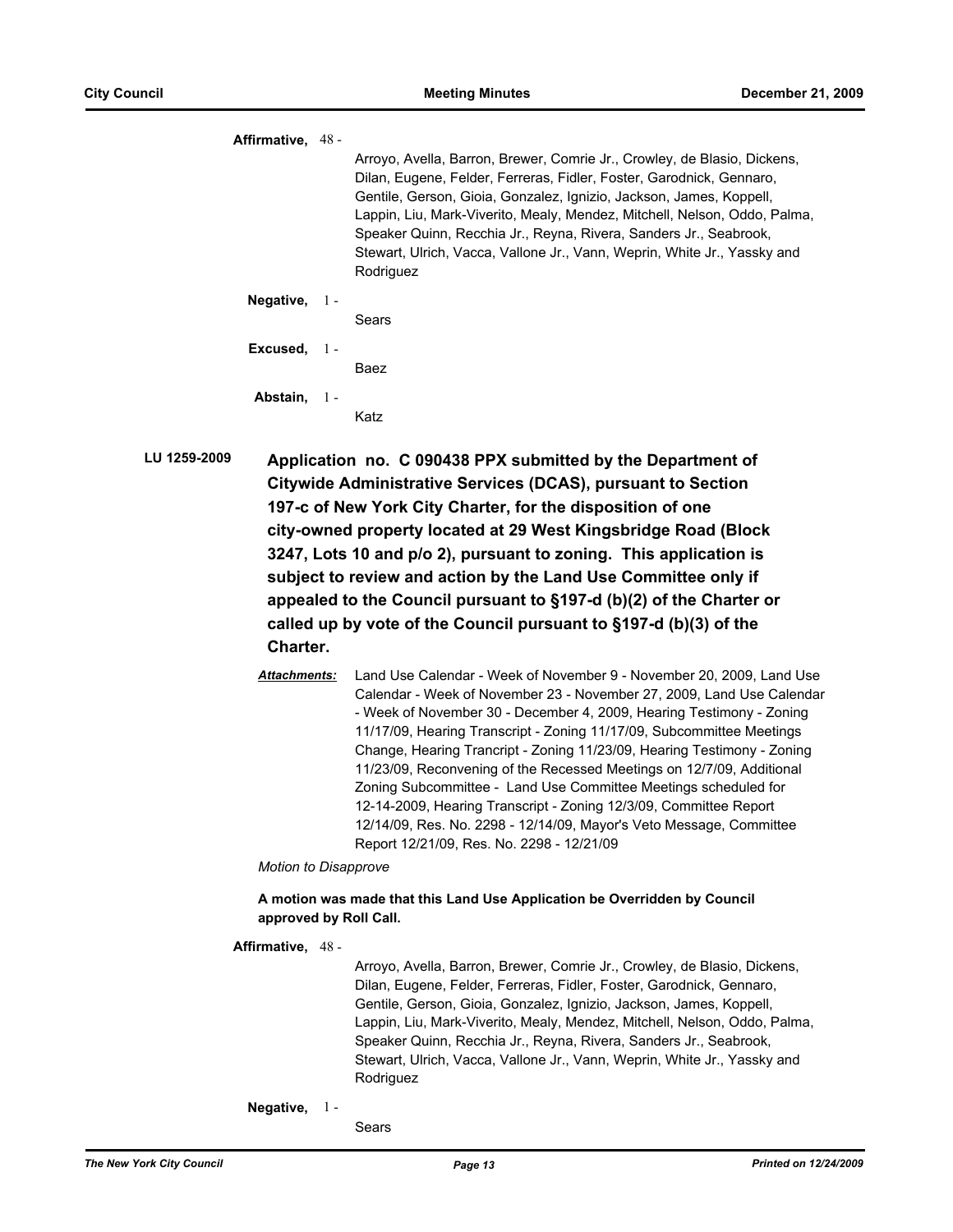|               | Excused, $1 -$              |       | Baez                                                                                                                                                                                                                                                                                                                                                                                                                                                               |
|---------------|-----------------------------|-------|--------------------------------------------------------------------------------------------------------------------------------------------------------------------------------------------------------------------------------------------------------------------------------------------------------------------------------------------------------------------------------------------------------------------------------------------------------------------|
|               | Abstain, 1-                 |       | Katz                                                                                                                                                                                                                                                                                                                                                                                                                                                               |
| Res 2298-2009 | 1259).                      |       | Resolution disapproving the decision of the City Planning<br>Commission on ULURP No. C 090438 PPX, for the disposition of<br>one (1) city-owned property located at 29 West Kingsbridge Road<br>(Block 3247, Lots 10 and p/o 2), Borough of the Bronx (L.U. No.                                                                                                                                                                                                    |
|               | <b>Attachments:</b>         |       | Committee Report 12/14/09, Res. No. 2298 - 12/14/09, Mayor's Veto<br>Message, Committee Report 12/21/09                                                                                                                                                                                                                                                                                                                                                            |
|               | <b>Motion to Disapprove</b> |       |                                                                                                                                                                                                                                                                                                                                                                                                                                                                    |
|               | <b>Roll Call.</b>           |       | A motion was made that this Resolution be Overridden by Council approved by                                                                                                                                                                                                                                                                                                                                                                                        |
|               | Affirmative, 48 -           |       | Arroyo, Avella, Barron, Brewer, Comrie Jr., Crowley, de Blasio, Dickens,<br>Dilan, Eugene, Felder, Ferreras, Fidler, Foster, Garodnick, Gennaro,<br>Gentile, Gerson, Gioia, Gonzalez, Ignizio, Jackson, James, Koppell,<br>Lappin, Liu, Mark-Viverito, Mealy, Mendez, Mitchell, Nelson, Oddo, Palma,<br>Speaker Quinn, Recchia Jr., Reyna, Rivera, Sanders Jr., Seabrook,<br>Stewart, Ulrich, Vacca, Vallone Jr., Vann, Weprin, White Jr., Yassky and<br>Rodriguez |
|               | Negative, $1 -$             |       | Sears                                                                                                                                                                                                                                                                                                                                                                                                                                                              |
|               | Excused,                    | $1 -$ | Baez                                                                                                                                                                                                                                                                                                                                                                                                                                                               |
|               | Abstain, 1-                 |       | Katz                                                                                                                                                                                                                                                                                                                                                                                                                                                               |
| M 1692-2009   |                             |       | Communication from the Mayor - Mayors veto and disapproval<br>message of Resolution Number 2295, disapproving the decision of                                                                                                                                                                                                                                                                                                                                      |

*Attachments:* Mayor's Veto Message

**amendment to the City Map (L.U. No. 1256).**

**A motion was made that this Mayor's Message be Filed by Council approved by Consent Roll Call.**

**the City Planning Commission on ULURP No. C 090236 MMX, an**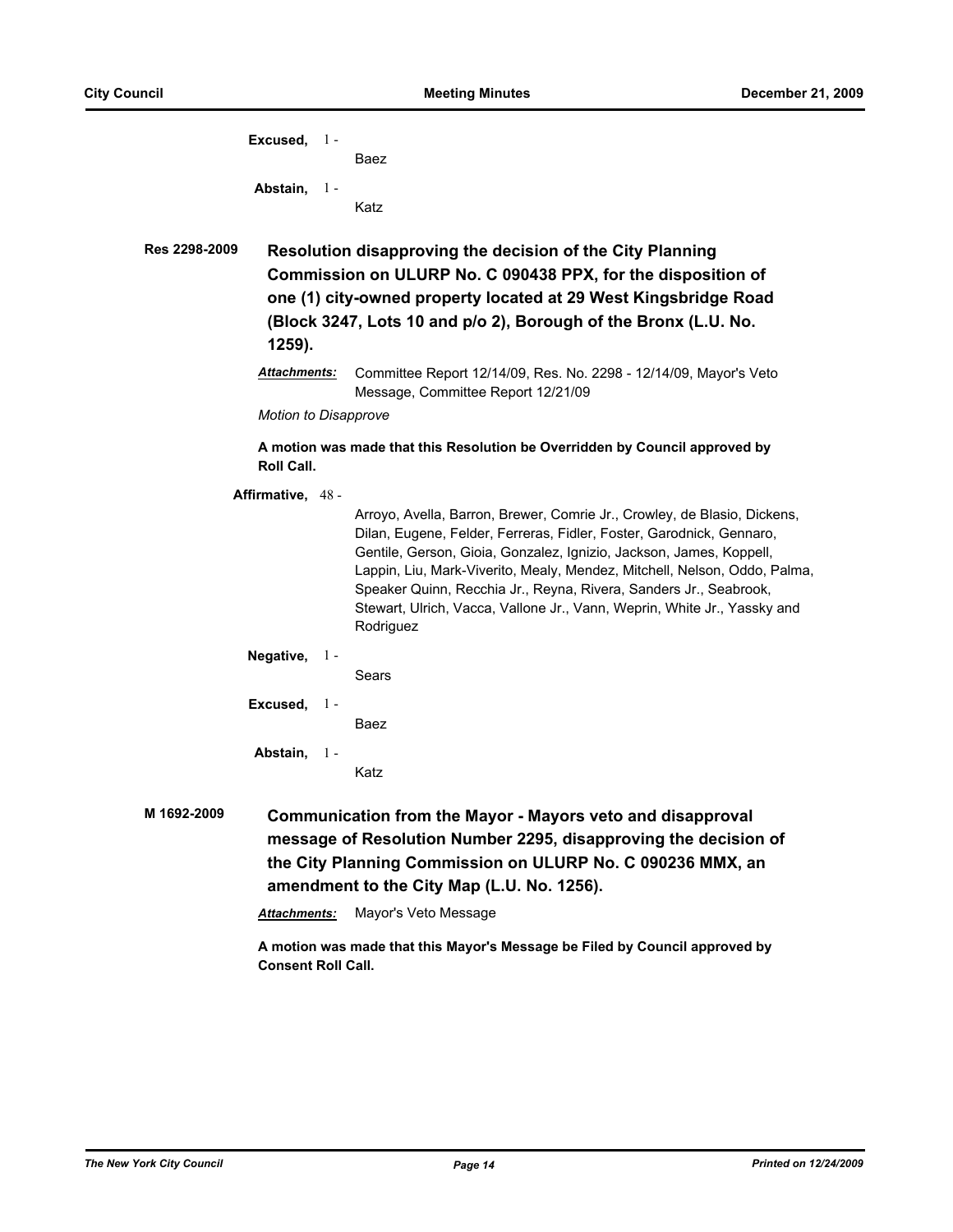| M 1693-2009 | Communication from the Mayor - Mayors veto and disapproval<br>message of Resolution Number 2296, disapproving the decision of<br>the City Planning Commission on ULURP No. C 090237 MMX, an<br>amendment to the City Map (L.U. No. 1257).                                                                                                                                                                      |
|-------------|----------------------------------------------------------------------------------------------------------------------------------------------------------------------------------------------------------------------------------------------------------------------------------------------------------------------------------------------------------------------------------------------------------------|
|             | Mayor's Veto Message<br><b>Attachments:</b>                                                                                                                                                                                                                                                                                                                                                                    |
|             | A motion was made that this Mayor's Message be Filed by Council approved by<br><b>Consent Roll Call.</b>                                                                                                                                                                                                                                                                                                       |
| M 1694-2009 | Communication from the Mayor - Mayors veto and disapproval<br>message of Resolution Number 2297, disapproving the decision of<br>the City Planning Commission on ULURP No. C 090437 ZMX, a<br>Zoning Map amendment (L.U. No. 1258).                                                                                                                                                                            |
|             | Mayor's Veto Message<br><b>Attachments:</b>                                                                                                                                                                                                                                                                                                                                                                    |
|             | A motion was made that this Mayor's Message be Filed by Council approved by<br><b>Consent Roll Call.</b>                                                                                                                                                                                                                                                                                                       |
| M 1695-2009 | Communication from the Mayor - Mayors veto and disapproval<br>message of Resolution Number 2298, disapproving the decision of<br>the City Planning Commission on ULURP No. C 090438 PPX, for<br>the disposition of one (1) city-owned property located at 29 West<br>Kingsbridge Road (Block 3247, Lots 10 and p/o 2), Borough of the<br>Bronx (L.U. No. 1259).<br>Mayor's Veto Message<br><b>Attachments:</b> |

**A motion was made that this Mayor's Message be Filed by Council approved by Consent Roll Call.**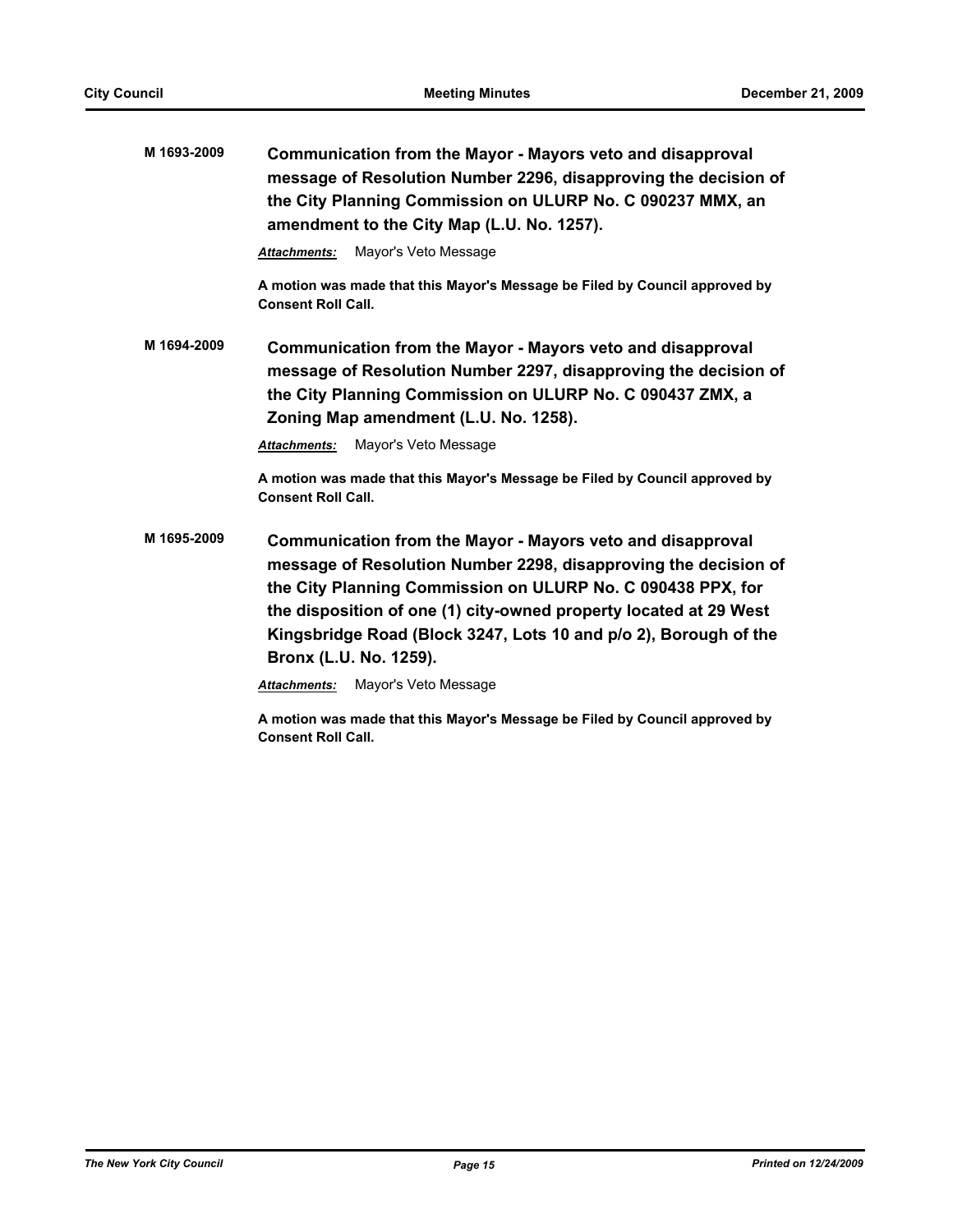- **LU 1271-2009 Application no. 20105209 HAQ, an amendment to an Urban Development Action Area Project located at 89-06 138th Street and 107-05 Sutphin Boulevard, Council Districts no. 24 and 28, Borough of Queens. This matter is subject to Council review and action at the request of the New York City Department of Housing Preservation and Development, and pursuant to Section 577 of the Private Housing Finance Law for an exemption from real property taxes.**
	- *Attachments:* Land Use Calendar Week of November 23 November 27, 2009, Cancellation of Planning Subcommittee Meeting Scheduled for November 23 2009, Land Use Calendar - Week of November 30 - December 4, 2009, Subcommittee Meetings Change, Reconvening of the Recessed Meetings on 12/7/09, Land Use Calendar - Week of December 14 - December 18, 2009, Hearing Transcript - Planning 12/2/09, Hearing Transcript - Planning 12/3/09, Hearing Transcript - Planning 12/7/09, Committee Report 12/21/09, Res. No. 2308

**A motion was made that this Land Use Application be Approved, by Council approved by Consent Roll Call.**

**Res 2308-2009 Resolution approving pursuant to Section 577 of the Private Housing Finance Law for an Exemption Area located at 89-06 138 Street (Block 09970, Lot 23), 107-05 Sutphin Boulevard, aka 107-04 150th Street (Block 10090, Lot 21), and 107-08 150th Street (Block 10090, Lot 23), Borough of Queens, a tax exemption (L.U. No. 1271; 20105209 HAQ).**

*Attachments:* Committee Report

**A motion was made that this Resolution be Approved, by Council approved by Consent Roll Call.**

- **LU 1282-2009 Application no. 20105211 GFY, an Authorizing Resolution for the granting of franchises for the installation of public pay telephones and associated equipment on, over and under the inalienable property of the City.**
	- *Attachments:* Land Use Calendar Week of December 14 December 18, 2009, Hearing Testimony - Zoning 12/15/09, Committee Report 12/21/09, Res. No. 2309

**A motion was made that this Land Use Application be Approved, by Council approved by Roll Call.**

**Affirmative,** 49 -

Arroyo, Avella, Barron, Brewer, Comrie Jr., Crowley, de Blasio, Dickens, Dilan, Eugene, Felder, Ferreras, Fidler, Foster, Garodnick, Gennaro, Gentile, Gerson, Gioia, Gonzalez, Ignizio, Jackson, James, Katz, Koppell, Lappin, Mark-Viverito, Mealy, Mendez, Mitchell, Nelson, Oddo, Palma, Speaker Quinn, Recchia Jr., Reyna, Rivera, Sanders Jr., Seabrook, Sears, Stewart, Ulrich, Vacca, Vallone Jr., Vann, Weprin, White Jr., Yassky and Rodriguez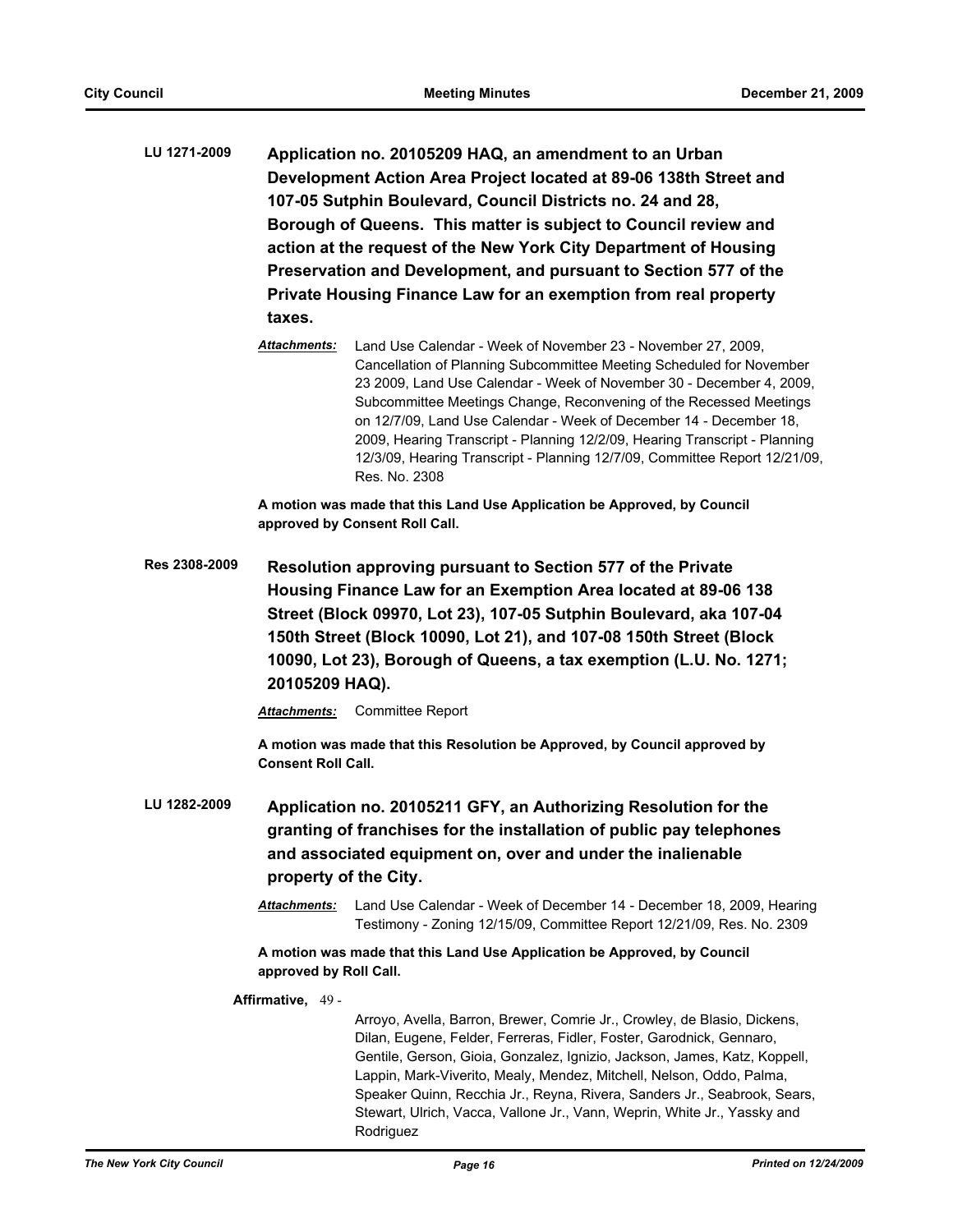|               | Excused, 1-               | Baez                                                                                                                                                                                                                                                                                                                                                                                                                                                                                                                               |
|---------------|---------------------------|------------------------------------------------------------------------------------------------------------------------------------------------------------------------------------------------------------------------------------------------------------------------------------------------------------------------------------------------------------------------------------------------------------------------------------------------------------------------------------------------------------------------------------|
|               | Abstain, 1-               |                                                                                                                                                                                                                                                                                                                                                                                                                                                                                                                                    |
|               |                           | Liu                                                                                                                                                                                                                                                                                                                                                                                                                                                                                                                                |
| Res 2309-2009 |                           | Authorizing Resolution for the granting of franchises for the<br>installation of public pay telephones and associated equipment on,<br>over, and under the inalienable property of the City (L.U. No. 1282).                                                                                                                                                                                                                                                                                                                       |
|               | <b>Attachments:</b>       | <b>Committee Report</b>                                                                                                                                                                                                                                                                                                                                                                                                                                                                                                            |
|               | Roll Call.                | A motion was made that this Resolution be Approved, by Council approved by                                                                                                                                                                                                                                                                                                                                                                                                                                                         |
|               | Affirmative, 49 -         | Arroyo, Avella, Barron, Brewer, Comrie Jr., Crowley, de Blasio, Dickens,<br>Dilan, Eugene, Felder, Ferreras, Fidler, Foster, Garodnick, Gennaro,<br>Gentile, Gerson, Gioia, Gonzalez, Ignizio, Jackson, James, Katz, Koppell,<br>Lappin, Mark-Viverito, Mealy, Mendez, Mitchell, Nelson, Oddo, Palma,<br>Speaker Quinn, Recchia Jr., Reyna, Rivera, Sanders Jr., Seabrook, Sears,<br>Stewart, Ulrich, Vacca, Vallone Jr., Vann, Weprin, White Jr., Yassky and<br>Rodriguez                                                         |
|               | Excused, $1 -$            | Baez                                                                                                                                                                                                                                                                                                                                                                                                                                                                                                                               |
|               | Abstain, 1-               | Liu                                                                                                                                                                                                                                                                                                                                                                                                                                                                                                                                |
| LU 1283-2009  |                           | Application no. 20095681 TCX pursuant to §20-226 of the<br>Administrative Code of the City of New York, concerning the<br>petition of Greentree to establish, maintain and operate an<br>unenclosed sidewalk café located at 5693 Riverdale Avenue,<br>Borough of the Bronx, Council District no. 11. This application is<br>subject to review and action by the Land Use Committee only if<br>called-up by vote of the Council pursuant to Rule 11.20b of the<br>Council and §20-226(g) of the New York City Administrative Code. |
|               | <b>Attachments:</b>       | Land Use Calendar - Week of December 14 - December 18, 2009, Hearing<br>Testimony - Zoning 12/15/09, Committee Report 12/21/09, Res. No. 2310                                                                                                                                                                                                                                                                                                                                                                                      |
| Res 2310-2009 |                           | Resolution approving the petition for a revocable consent for an<br>unenclosed sidewalk café located at 5693 Riverdale Avenue,<br>Borough of the Bronx (20095681 TCX; L.U. No. 1283).                                                                                                                                                                                                                                                                                                                                              |
|               | <b>Attachments:</b>       | Committee Report                                                                                                                                                                                                                                                                                                                                                                                                                                                                                                                   |
|               | <b>Consent Roll Call.</b> | A motion was made that this Resolution be Approved, by Council approved by                                                                                                                                                                                                                                                                                                                                                                                                                                                         |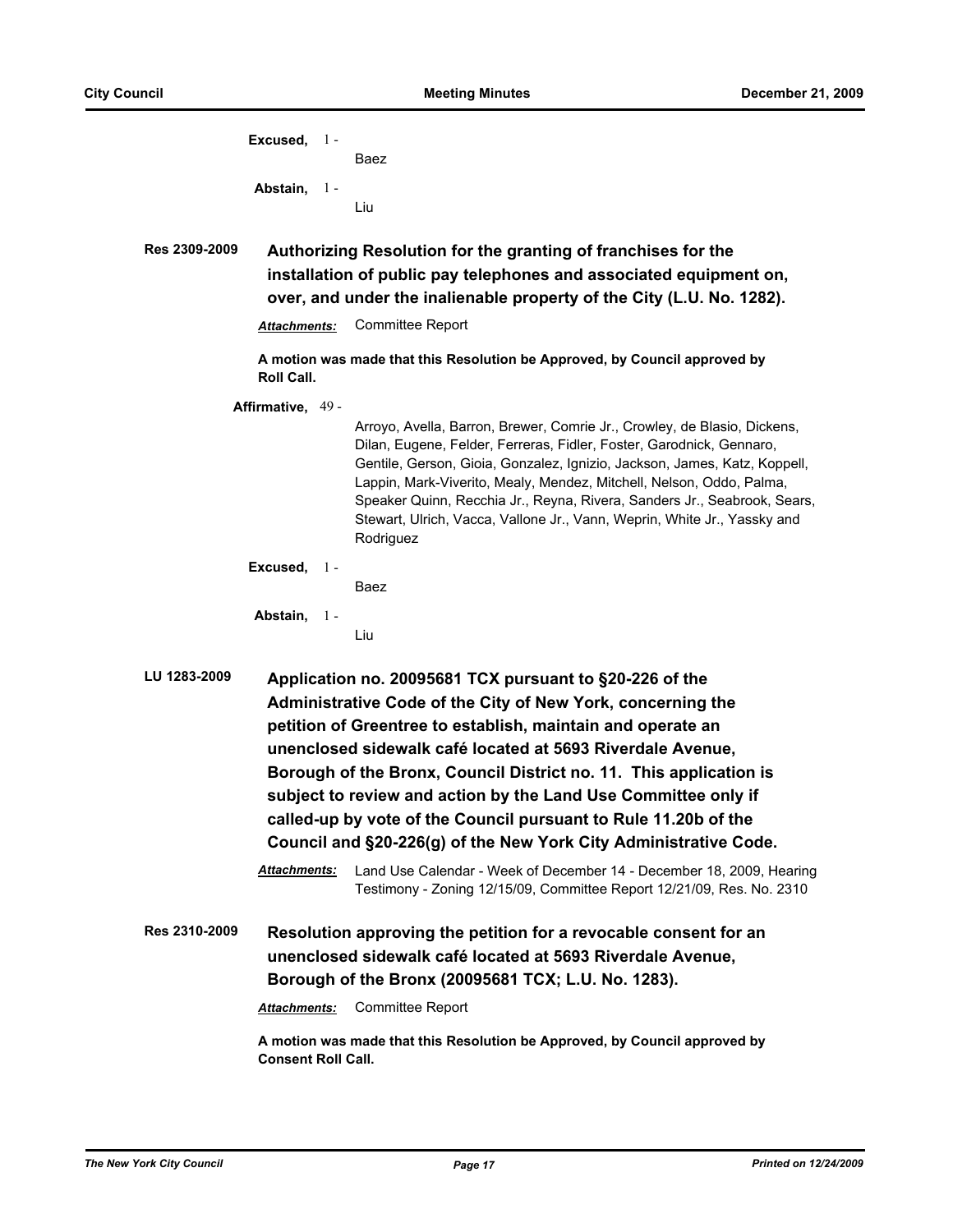| LU 1284-2009  | Application no .N 090509 ZRM submitted by the Department of City<br>Planning pursuant to Section 201 of the New York City Charter, for<br>an amendment to the Zoning Resolution of the City of New York<br>concerning Section 93-063 (Modification of use and bulk<br>regulations for zoning lots fronting upon Delury Square Park) in the<br><b>Special Lower Manhattan District.</b>                                                                                                                                                                                      |
|---------------|-----------------------------------------------------------------------------------------------------------------------------------------------------------------------------------------------------------------------------------------------------------------------------------------------------------------------------------------------------------------------------------------------------------------------------------------------------------------------------------------------------------------------------------------------------------------------------|
|               | Attachments:<br>Land Use Calendar - Week of December 14 - December 18, 2009, Hearing<br>Testimony - 12/15/09, Committee Report 12/21/09, Res. No. 2311                                                                                                                                                                                                                                                                                                                                                                                                                      |
| Res 2311-2009 | Resolution approving the decision of the City Planning<br>Commission on Application No. N 090509 ZRM, for an amendment<br>to the Zoning Resolution of the City of New York, concerning<br>Section 91-063 (Modification of use and bulk regulations for zoning<br>lots fronting upon DeLury Square Park) in the Special Lower<br>Manhattan District, Borough of Manhattan (L.U. No. 1284).<br><b>Attachments:</b> Committee Report                                                                                                                                           |
| LU 1285-2009  | Application no. N 080396 NPK, pursuant to Section 197-a and<br>Section 197-d of the New York City Charter concerning The<br>Brooklyn Community Board 7 197-a Plan for Sunset Park in<br><b>Council District no. 38.</b><br>Land Use Calendar - Week of December 14 - December 18, 2009,<br><b>Attachments:</b><br>Committee Report 12/21/09, Res. No. 2312                                                                                                                                                                                                                  |
| Res 2312-2009 | <b>Resolution approving the decision of the City Planning</b><br>Commission on Non-ULURP No. N 080396 NPK, a Section 197-a<br>Plan for the "New Connections/New Opportunities-Sunset Park<br>197-a Plan" (L.U. No. 1285).<br><b>Attachments:</b> Committee Report                                                                                                                                                                                                                                                                                                           |
| LU 1286-2009  | Application no. 20105193 TCM, pursuant to §20-226 of the<br>Administrative Code of the City of New York, concerning the<br>petition of Trel Restaurant, Inc. d/b/a Rosie O'Grady's to establish,<br>maintain and operate an unenclosed sidewalk café located at 800<br>Seventh Avenue, Borough of Manhattan, Council District no. 3.<br>This application is subject to review and action by the Land Use<br>Committee only if called-up by vote of the Council pursuant to Rule<br>11.20b of the Council and §20-226(g) of the New York City<br><b>Administrative Code.</b> |

*Attachments:* Land Use Calendar - Week of December 14 - December 18, 2009, Hearing Testimony - Zoning 12/15/09, Committee Report 12/21/09, Res. No. 2313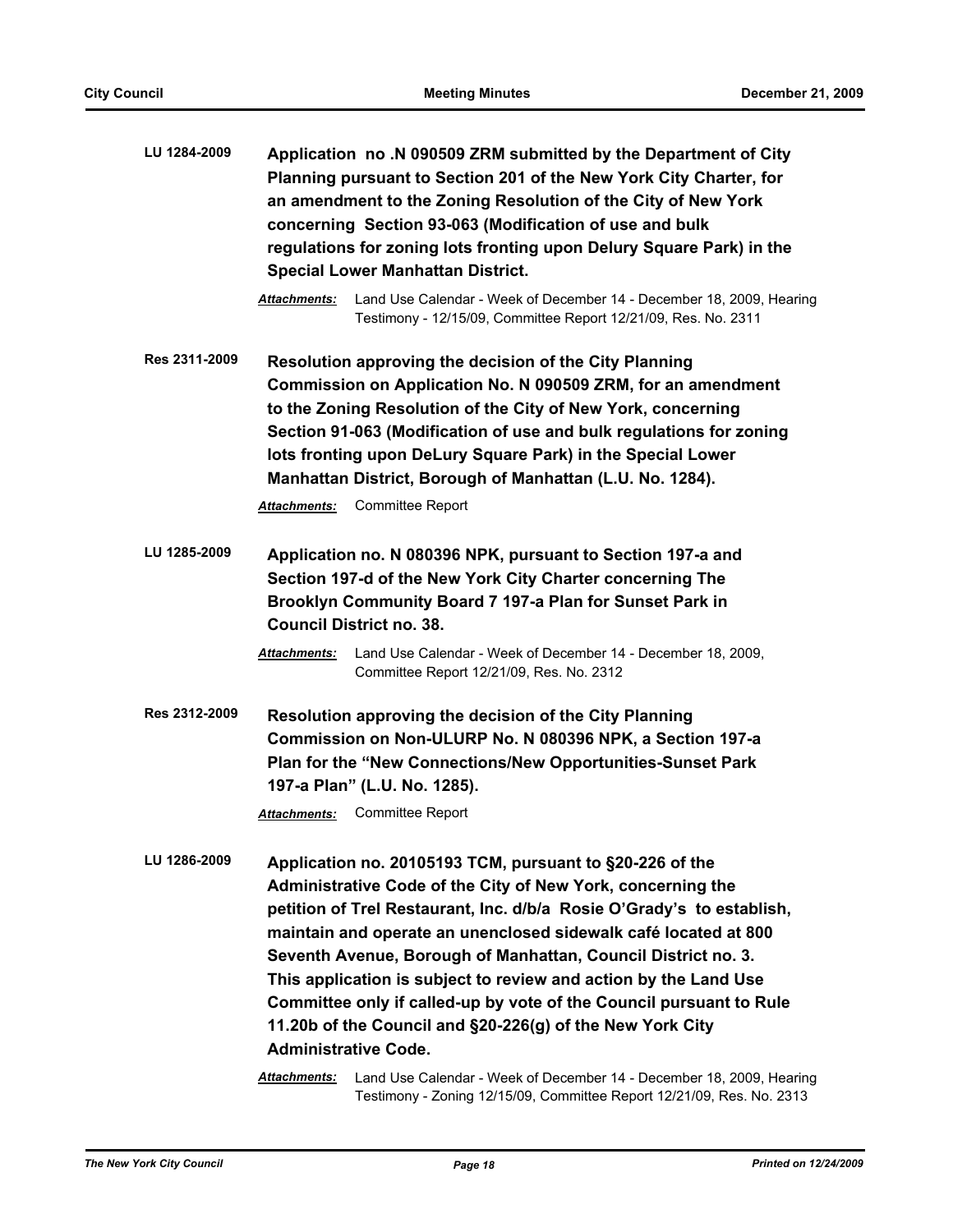**Res 2313-2009 Resolution approving the petition for a revocable consent for an unenclosed sidewalk café located at 800 Seventh Avenue, Borough of Manhattan (20105193 TCM; L.U. No. 1286).**

*Attachments:* Committee Report

**LU 1287-2009 Application no.20105215 PPK, the exchange of city-owned property located at Application no.20105215 PPK, the exchange of city-owned property located at 250 Baltic Street for state-owned property located at 338 Forbell Street, Borough of Brooklyn, Council Districts no. 39 and 37. This matter is subject to Council review and action pursuant to §72-h of the General Municipal Law. for state-owned property located at 338 Forbell Street, Borough of Brooklyn, Council Districts no. 39 and 37. This matter is subject to Council review and action pursuant to §72-h of the General Municipal Law.**

**Res 2314-2009 Resolution approving the exchange of real property located at 250 Baltic Street for state-owned property located at 338 Forbell Street, Borough of Brooklyn (20105215 PPK; L.U. No. 1287).**

*Attachments:* Committee Report

**A motion was made that this Resolution be Approved, by Council approved by Consent Roll Call.**

**LU 1288-2009 Uniform land use review procedure application no. C 100067 HAK, an Urban Development Action Area Designation and Project, located at 1612 Park Place and 404A, 408, 414 and 416 Hopkinson Avenue, and the disposition of such property, Borough of Brooklyn, Council District no. 41. This matter is subject to Council review and action pursuant to §197-c and §197-d of the New York City Charter and Article 16 of the General Municipal Law.**

> *Attachments:* Land Use Calendar - Week of December 14 - December 18, 2009, Committee Report 12/21/09, Res. No. 2315

**A motion was made that this Land Use Application be Approved, by Council approved by Consent Roll Call.**

*Attachments:* Land Use Calendar - Week of December 14 - December 18, 2009, Hearing Testimony - Landmarks 12/15/09, Committee Report 12/21/09, Res. No. 2314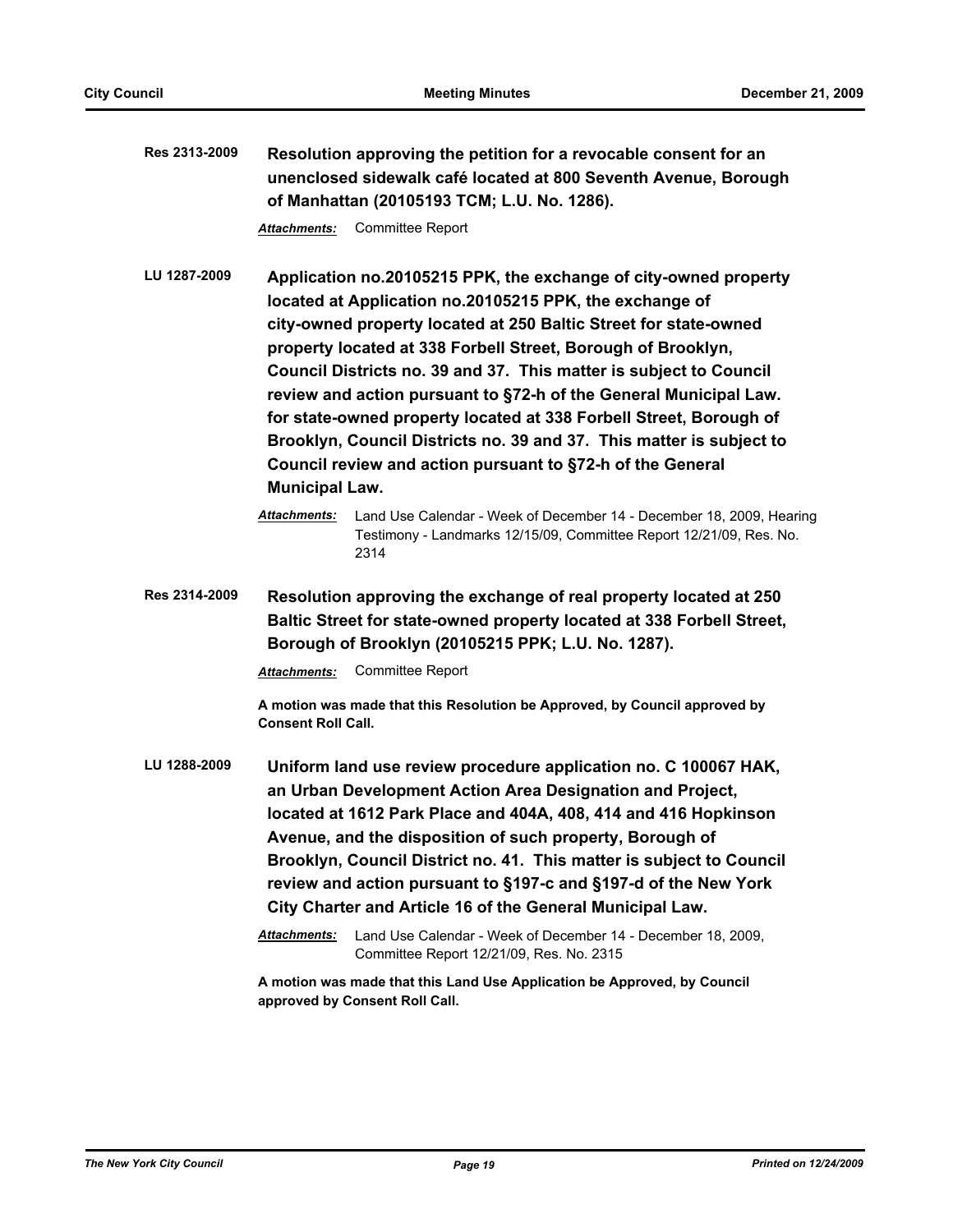**Res 2315-2009 Resolution approving the decision of the City Planning Commission on an application submitted by the Department of Housing Preservation and Development ("HPD"), No. C 100067 HAK, approving the designation of property located at 1612 Park Place (Block 1468, Lot 56); and 404A, 408, 414, and 416 Hopkinson Avenue (Block 1468, Lots 58, 60, 63, and 64), Borough of Brooklyn, as an Urban Development Action Area (the "Area"), approving the project for the area as an Urban Development Action Area Project (the "Project"), and approving the disposition of such property to a developer selected by the Department of Housing Preservation and Development (L.U. No. 1288; C 100067 HAK).**

*Attachments:* Committee Report

**LU 1292-2009 Application no. 20105203 HKQ (N 100137 HKQ), pursuant to §3020 of the Charter of the City of New York, concerning the designation (List No.420, LP-2321) by the Landmarks Preservation Commission of the Herman A. Schleicher Mansion, located at 11-41 123rd Street (Block 3997, Lot 40) as an historic landmark, Council District no. 19.**

> *Attachments:* Land Use Calendar - Week of December 14 - December 18, 2009, Hearing Testimony - Landmarks 12/15/09, Committee Report 12/21/09, Res. No. 2316

**A motion was made that this Land Use Application be Approved, by Council approved by Roll Call.**

**Affirmative,** 49 -

Arroyo, Avella, Barron, Brewer, Comrie Jr., Crowley, de Blasio, Dickens, Dilan, Eugene, Felder, Ferreras, Fidler, Foster, Garodnick, Gennaro, Gentile, Gerson, Gioia, Gonzalez, Jackson, James, Katz, Koppell, Lappin, Liu, Mark-Viverito, Mealy, Mendez, Mitchell, Nelson, Oddo, Palma, Speaker Quinn, Recchia Jr., Reyna, Rivera, Sanders Jr., Seabrook, Sears, Stewart, Ulrich, Vacca, Vallone Jr., Vann, Weprin, White Jr., Yassky and Rodriguez

**Negative,** 1 -

Ignizio

**Excused,** 1 -

Baez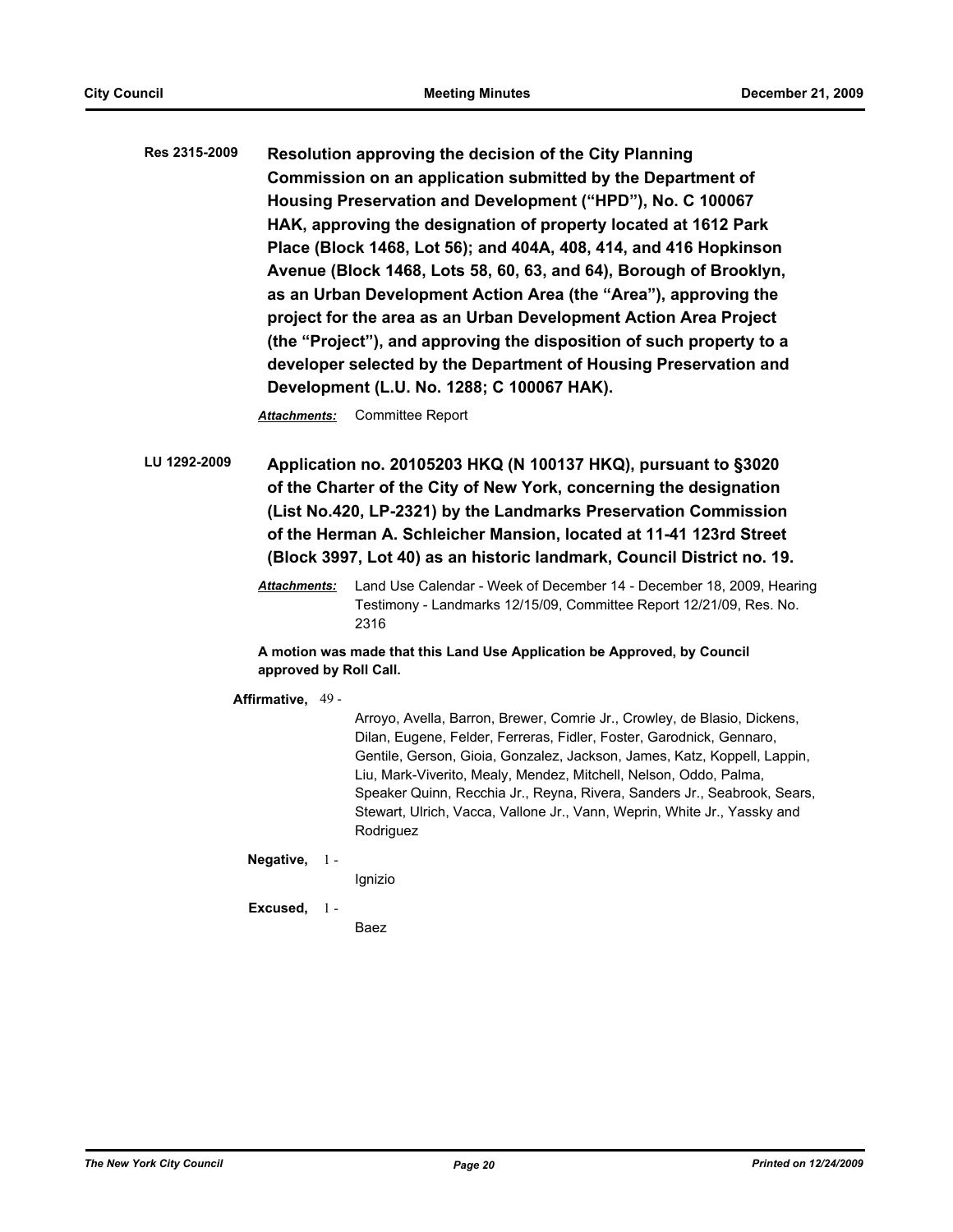| Res 2316-2009 |                                       | Resolution affirming the designation by the Landmarks<br>Preservation Commission of the Herman A. and Malvina Schleicher<br>House, located at 11-41 123rd Street (Block 3997, Lot 40), Borough<br>of Queens, Designation List No. 420, LP-2321; L.U. No. 1292;<br>20105203 HKQ; N 100137 HKQ).                                                                                                                                                                         |
|---------------|---------------------------------------|------------------------------------------------------------------------------------------------------------------------------------------------------------------------------------------------------------------------------------------------------------------------------------------------------------------------------------------------------------------------------------------------------------------------------------------------------------------------|
|               | <b>Attachments:</b>                   | <b>Committee Report</b>                                                                                                                                                                                                                                                                                                                                                                                                                                                |
|               | Roll Call.                            | A motion was made that this Resolution be Approved, by Council approved by                                                                                                                                                                                                                                                                                                                                                                                             |
|               | Affirmative, 49 -                     | Arroyo, Avella, Barron, Brewer, Comrie Jr., Crowley, de Blasio, Dickens,<br>Dilan, Eugene, Felder, Ferreras, Fidler, Foster, Garodnick, Gennaro,<br>Gentile, Gerson, Gioia, Gonzalez, Jackson, James, Katz, Koppell, Lappin,<br>Liu, Mark-Viverito, Mealy, Mendez, Mitchell, Nelson, Oddo, Palma,<br>Speaker Quinn, Recchia Jr., Reyna, Rivera, Sanders Jr., Seabrook, Sears,<br>Stewart, Ulrich, Vacca, Vallone Jr., Vann, Weprin, White Jr., Yassky and<br>Rodriguez |
|               | Negative, $1 -$                       | Ignizio                                                                                                                                                                                                                                                                                                                                                                                                                                                                |
|               | Excused, $1 -$                        | Baez                                                                                                                                                                                                                                                                                                                                                                                                                                                                   |
| LU 1297-2009  |                                       | Application no. 20105219 SCM, a proposed site for a new,<br>approximately 612 seat Primary/Intermediate School Facility,<br>known as P.S/I.S. 281, to be located on the East Side of First<br>Avenue between East 35th and East 36th Streets (Block 967, Lot 1<br>in portion), Council District No. 4, Borough of Manhattan. This<br>matter is subject to Council review and action pursuant Section<br>1732 of the New York State Public Authorities Law.             |
|               | Attachments:                          | Land Use Calendar - Week of December 14 - December 18, 2009, Hearing<br>Testimony - Landmarks 12/15/09, Committee Report 12/21/09                                                                                                                                                                                                                                                                                                                                      |
|               |                                       | A motion was made that this Land Use Application be Approved, by Council<br>approved by Consent Roll Call.                                                                                                                                                                                                                                                                                                                                                             |
| Res 2317-2009 | (20105219 SCM)<br><b>Attachments:</b> | Application pursuant to Section 1732 of the New York School<br><b>Construction Authority Act, concerning the proposed site selection</b><br>for a new, approximately 612-seat primary/intermediate school<br>facility, known as P.S./I.S. 281-Manhattan, to be located on the east<br>side of First Avenue between East 35th Street and East 36th Street<br>(Block 967, Lot 1 (in portion), Community School District No. 2.<br><b>Committee Report</b>                |
|               |                                       | A motion was made that this Resolution be Approved, by Council approved by                                                                                                                                                                                                                                                                                                                                                                                             |

**Consent Roll Call.**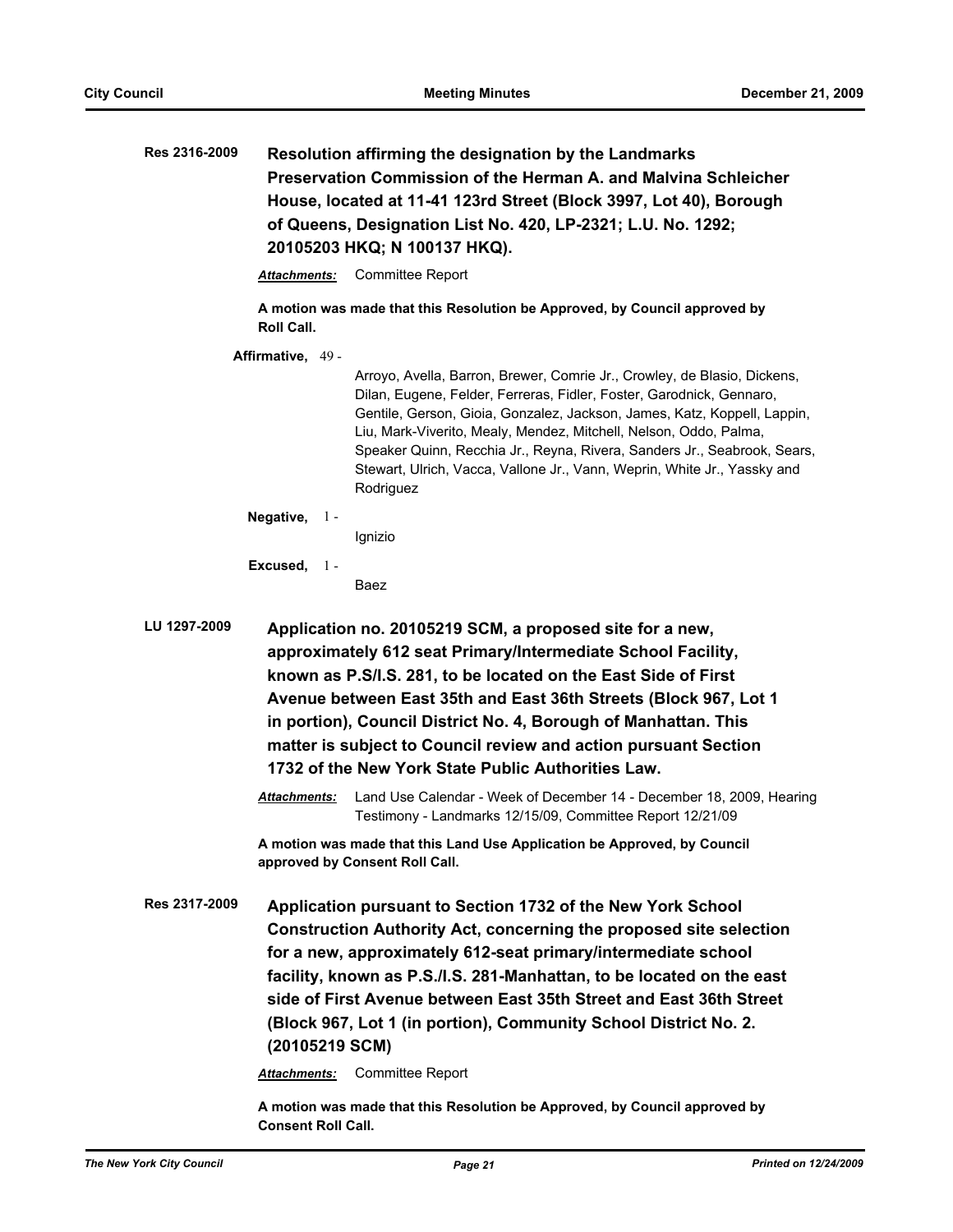- **LU 1298-2009 Application submitted by the New York City Department of Housing Preservation and Development for Council approval, pursuant to Article 16 of the General Municipal Law, for a modification to a previously approved Urban Development Action Area Project and 924 and 928 Madison Street and 1023, 1013, 1007, 1052 and 1054 Putnam Avenue, Borough of Brooklyn, Council District no. 41. (20105220 HAK).**
	- *Attachments:* Land Use Calendar Week of December 14 December 18, 2009, Committee Report 12/21/09

**A motion was made that this Land Use Application be Approved, by Council approved by Consent Roll Call.**

**Res 2318-2009 Application submitted by the New York City Department of Housing Preservation and Development for Council approval, pursuant to Article 16 of the General Municipal Law, for a modification to a previously approved Urban Development Action Area Project and 924 and 928 Madison Street and 1023, 1013, 1007, 1052 and 1054 Putnam Avenue, Borough of Brooklyn, Council District no. 41. (20105220 HAK)**

*Attachments:* Committee Report

**A motion was made that this Resolution be Approved, by Council approved by Consent Roll Call.**

Report of the Committee on Parks and Recreation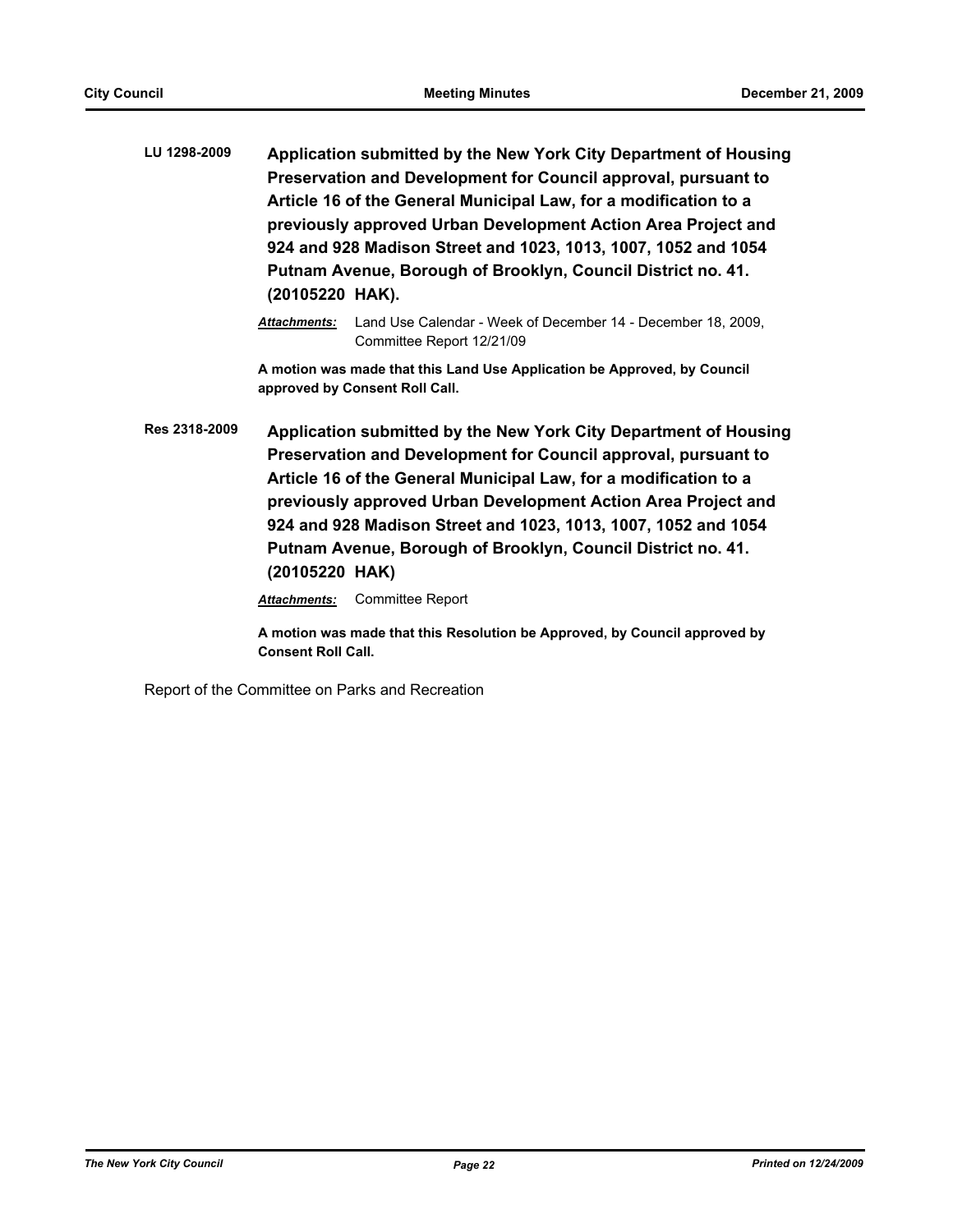**Int 1103-2009 A Local Law in relation to the naming of 70 thoroughfares and public places, Ron Carey Avenue, Borough of Queens, Betty Pegen Way, Borough of Queens, Sol Soskin Way, Borough of Queens, Kenneth Jackson, Jr. Blvd., Borough of Brooklyn, Power Memorial Way, Borough of Manhattan, Morris R. Lee Place, Borough of Queens, John Hicks Way, Borough of Manhattan, Sugar Ray Robinson Way, Borough of Manhattan, Anthony Aristedes Delgado Way, Borough of Brooklyn, Thomas Joseph Sgroi A 9-11 Memorial Way, Borough of Brooklyn, Mitad del Mundo, Borough of Queens, Veterans Memorial Way, Borough of Brooklyn, Rev. Robert G. Lane Blvd., Borough of the Bronx, FF Alfred Ronaldson Place, Borough of the Bronx, Walter L. Johnson Corner Developer of Dyker Heights, Borough of Brooklyn, Rosemarie O' Keefe Way, Borough of Brooklyn, Hank Vogt Way, Borough of Brooklyn, Dr. Michael Brienza Way, Borough of Brooklyn, Hon. Thomas Tam Way, Borough of Manhattan, The Bowery Mission Way, Borough of Manhattan, Roger Laghezza Place, Borough of Queens, Nicolas A. Nowillo Place, Borough of Queens, Francesco "Frankie" Loccisano Way, Borough of Brooklyn, Dr. Jitendra Sukhadia Crossing, Borough of Staten Island, Benny A. Lyde Place, Borough of Brooklyn, Bernard L. Shapiro Boulevard, Borough of Queens, Janice Marie Knight Street, Borough of Brooklyn, Dr. Saul J. Farber Way, Borough of Manhattan, NYS Senator 1956-2006, Hon. John J. Marchi Way, Borough of Staten Island, Catherine Vanden-Heuvel Way, Borough of Staten Island, Elizabeth Stanton Way, Borough of Staten Island, Arthur F. Newcombe Sr. Way, Borough of Staten Island, FDNY Lt. John "Muzz" Murray Way, Borough of Staten Island, Corporal John C. Johnson, Sr. Road, Borough of Staten Island, Custodian Martin T. Cavanagh Way, Borough of Staten Island, Sergeant Gerald A. Johnson Corner, Borough of Staten Island, Carmine Narducci Way, Borough of Staten Island, Bobby Smith Court, Borough of Staten Island, Curtis High School Alumni Way, Borough of Staten Island, Michael Cocozza Way, Borough of Staten Island, Rabbi Dr. Joseph I. Singer Way, Borough of Brooklyn, Sheila Nelson Way, Borough of Brooklyn, P.O. Kevin M. Lee Way, Borough of Staten Island, Eugene S. Devlin III Way, Borough of Staten Island, Michael A. Primiano Way, Borough of Staten Island, Sal Somma Way, Borough of Staten Island, PV2 Isaac T. Cortes Way, Borough of the Bronx, Sister Jane Talbot Way, Borough of Brooklyn, Ken Siegelman Way, Borough of Brooklyn, Lance Corporal Alberto Francesconi Place, Borough of the Bronx, Supervising Fire Dispatcher Dennis Patrick O' Connell Place, Borough of the Bronx, Mr. Joseph Zinzi Place, Borough of the**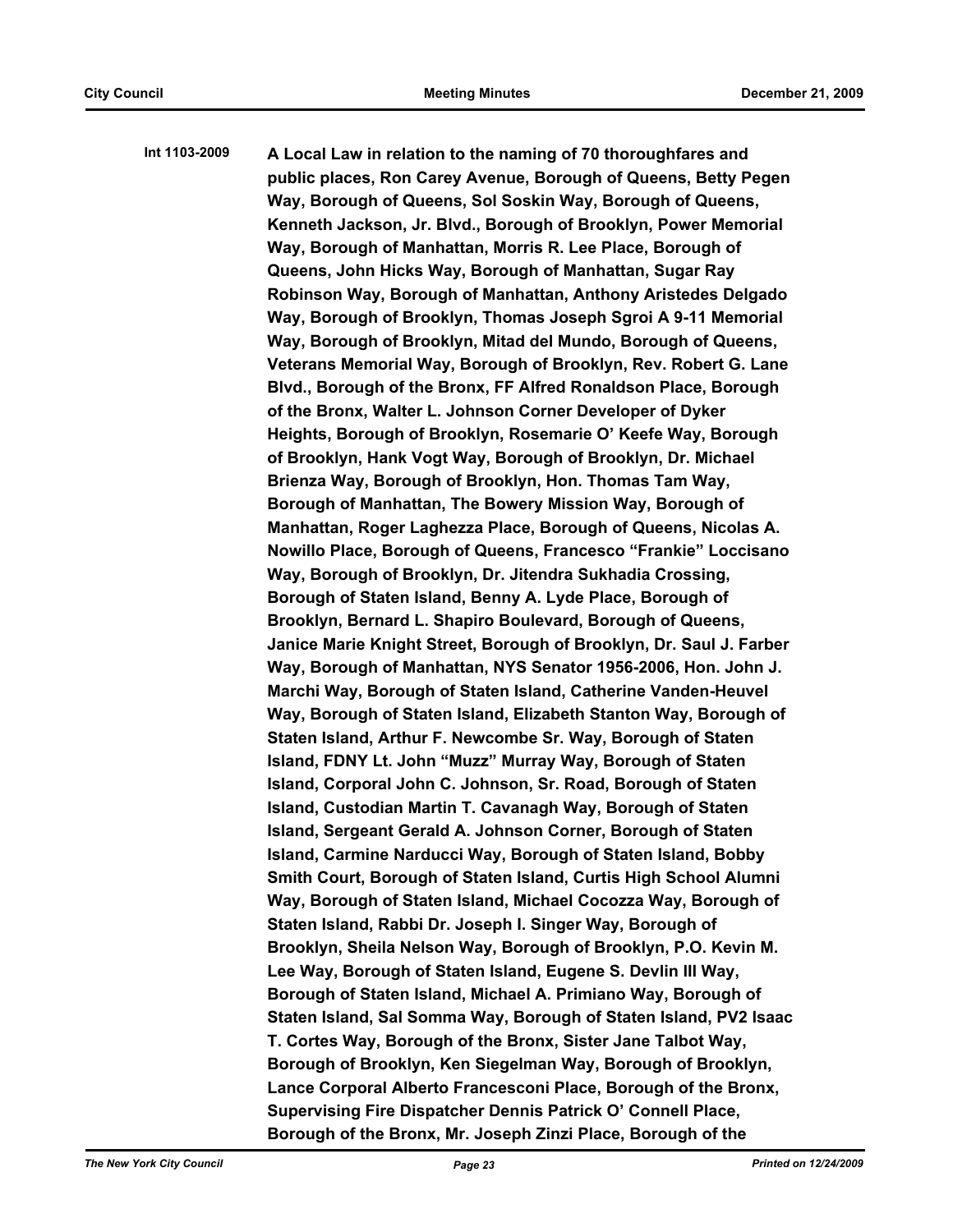**Bronx, J. Clifford Gadsden Place, Borough of Queens, Edith Copeland Baldwin Way, Borough of the Bronx, Det. Rudolph Vinston Edwards, Sr. Way, Borough of the Bronx, Gloria D. Alexander Way, Borough of the Bronx, Dorothy Gomes Way, Borough of the Bronx, Christian Regenhard Way, Borough of the Bronx, Charles Carroccetto Corner, Borough of the Bronx, Officer Dominick Pezzulo Triangle, Borough of the Bronx, Beverly Baxter Blvd., Borough of Queens, Sean Bell Way, Borough of Queens, Ghanwatti Boodram Way, Borough of Queens, Mike Lee Corner, Borough of Brooklyn, Burlingame Court, Borough of Queens, James Court, Borough of Queens, McKee Court, Borough of Queens, Calhoun Court, Borough of Queens, Moncrief Court, Borough of Queens, Lockwood Court, Borough of Queens and the repeal of sections 7 and 10 of local law number 46 for the year 2009, the repeal of sections 17 and 37 of local law number 48 for the year 2008 and the repeal of section 48 of local law number 64 for the year 2008.**

**A motion was made that this Introduction be Approved by Council approved by Roll Call.**

**Affirmative,** 41 -

Arroyo, Avella, Barron, Brewer, Comrie Jr., de Blasio, Dickens, Dilan, Eugene, Ferreras, Fidler, Foster, Garodnick, Gennaro, Gerson, Gioia, Gonzalez, Jackson, James, Katz, Koppell, Liu, Mark-Viverito, Mealy, Mendez, Nelson, Palma, Speaker Quinn, Recchia Jr., Reyna, Rivera, Sanders Jr., Seabrook, Sears, Stewart, Vacca, Vann, Weprin, White Jr., Yassky and Rodriguez

**Negative,** 7 -

Crowley, Felder, Ignizio, Mitchell, Oddo, Ulrich and Vallone Jr.

**Excused,** 1 -

Baez

**Abstain,**  $2 -$ 

Gentile and Lappin

Report of the Committee on Transportation

*Attachments:* Int No 1103 - 12/9/09, Committee Report 12/10/09, Hearing Testimony 12/10/09, Hearing Transcript 12/10/09, Committee Report 12/17/09, Committee Report - Stated Meeting 12/21/09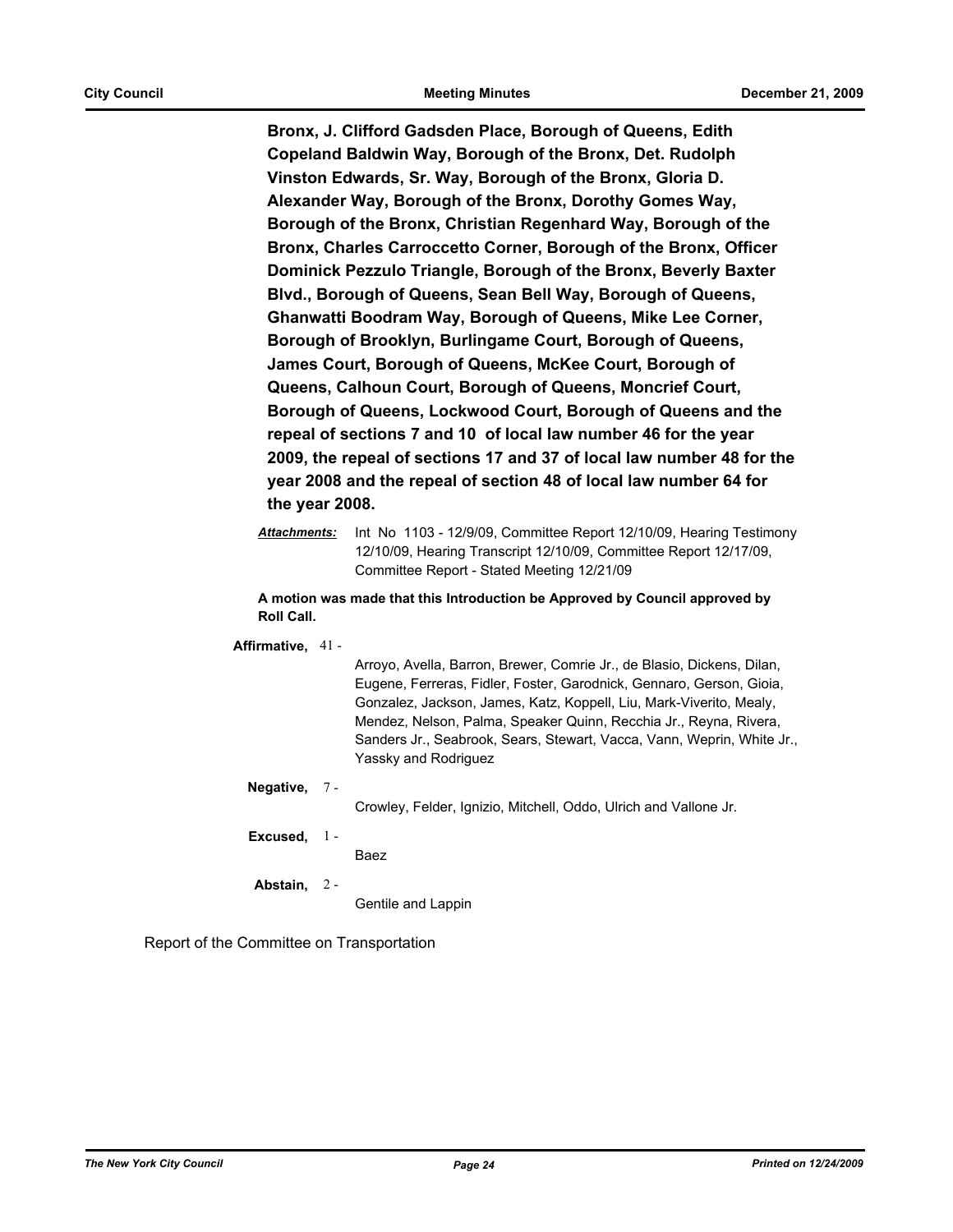| Int 0662-2007 | A Local Law to amend the administrative code of the city of New<br>York, in relation to clergy parking permits. |                                                                                                                                                                                                                                                                                                                                                                                                                                                           |  |  |
|---------------|-----------------------------------------------------------------------------------------------------------------|-----------------------------------------------------------------------------------------------------------------------------------------------------------------------------------------------------------------------------------------------------------------------------------------------------------------------------------------------------------------------------------------------------------------------------------------------------------|--|--|
|               | <b>Attachments:</b>                                                                                             | Int. No. 662 - 12/11/07, Proposed Int. No. 662-A - 5/21/09, Committee<br>Report 5/21/09, Hearing Transcript 5/21/09, Hearing Testimony 5/21/09,<br>Committee Report 11/16/09, Hearing Transcript 11/16/09, Hearing<br>Transcript - Stated Meeting 11/16/09, Mayor's Veto Message, Committee<br>Report 12/14/09                                                                                                                                            |  |  |
|               | <b>Consent Roll Call.</b>                                                                                       | A motion was made that this Introduction be Overridden by Council approved by                                                                                                                                                                                                                                                                                                                                                                             |  |  |
|               | <b>Enactment No: 2009/081</b>                                                                                   |                                                                                                                                                                                                                                                                                                                                                                                                                                                           |  |  |
| Int 0907-2009 | violations.                                                                                                     | A Local Law to amend the administrative code of the city of New<br>York, in relation to establishing a grace period for certain parking                                                                                                                                                                                                                                                                                                                   |  |  |
|               | <u> Attachments:</u>                                                                                            | Committee Report 2/25/09, Hearing Testimony 2/25/09, Hearing Transcript<br>2/25/09, Committee Report 11/16/09, Hearing Transcript 11/16/09, Hearing<br>Transcript - Stated Meeting 11/16/09, Mayor's Veto Message, Committee<br>Report 12/14/09                                                                                                                                                                                                           |  |  |
|               | Roll Call.                                                                                                      | A motion was made that this Introduction be Approved by Council approved by                                                                                                                                                                                                                                                                                                                                                                               |  |  |
|               | Affirmative, 48 -                                                                                               | Arroyo, Barron, Brewer, Comrie Jr., Crowley, de Blasio, Dickens, Dilan,<br>Eugene, Felder, Ferreras, Fidler, Foster, Gennaro, Gentile, Gerson, Gioia,<br>Gonzalez, Ignizio, Jackson, James, Katz, Koppell, Lappin, Liu,<br>Mark-Viverito, Mealy, Mendez, Mitchell, Nelson, Oddo, Palma, Speaker<br>Quinn, Recchia Jr., Reyna, Rivera, Sanders Jr., Seabrook, Sears, Stewart,<br>Ulrich, Vacca, Vallone Jr., Vann, Weprin, White Jr., Yassky and Rodriguez |  |  |
|               | Negative,<br>$2 -$                                                                                              | Avella and Garodnick                                                                                                                                                                                                                                                                                                                                                                                                                                      |  |  |
|               | Excused,<br>$1 -$                                                                                               | Baez                                                                                                                                                                                                                                                                                                                                                                                                                                                      |  |  |
|               | Enactment No: 2009/082                                                                                          |                                                                                                                                                                                                                                                                                                                                                                                                                                                           |  |  |
| Int 1063-2009 |                                                                                                                 | A Local Law to amend the administrative code of the city of New<br>York, in relation to notice of major transportation projects.                                                                                                                                                                                                                                                                                                                          |  |  |
|               | Attachments:                                                                                                    | Int. No. 1063 - 8/20/09, Committee Report 10/8/09, Hearing Transcript<br>10/8/09, Hearing Testimony 10/8/09                                                                                                                                                                                                                                                                                                                                               |  |  |
|               | <b>Consent Roll Call.</b>                                                                                       | A motion was made that this Introduction be Approved by Council approved by                                                                                                                                                                                                                                                                                                                                                                               |  |  |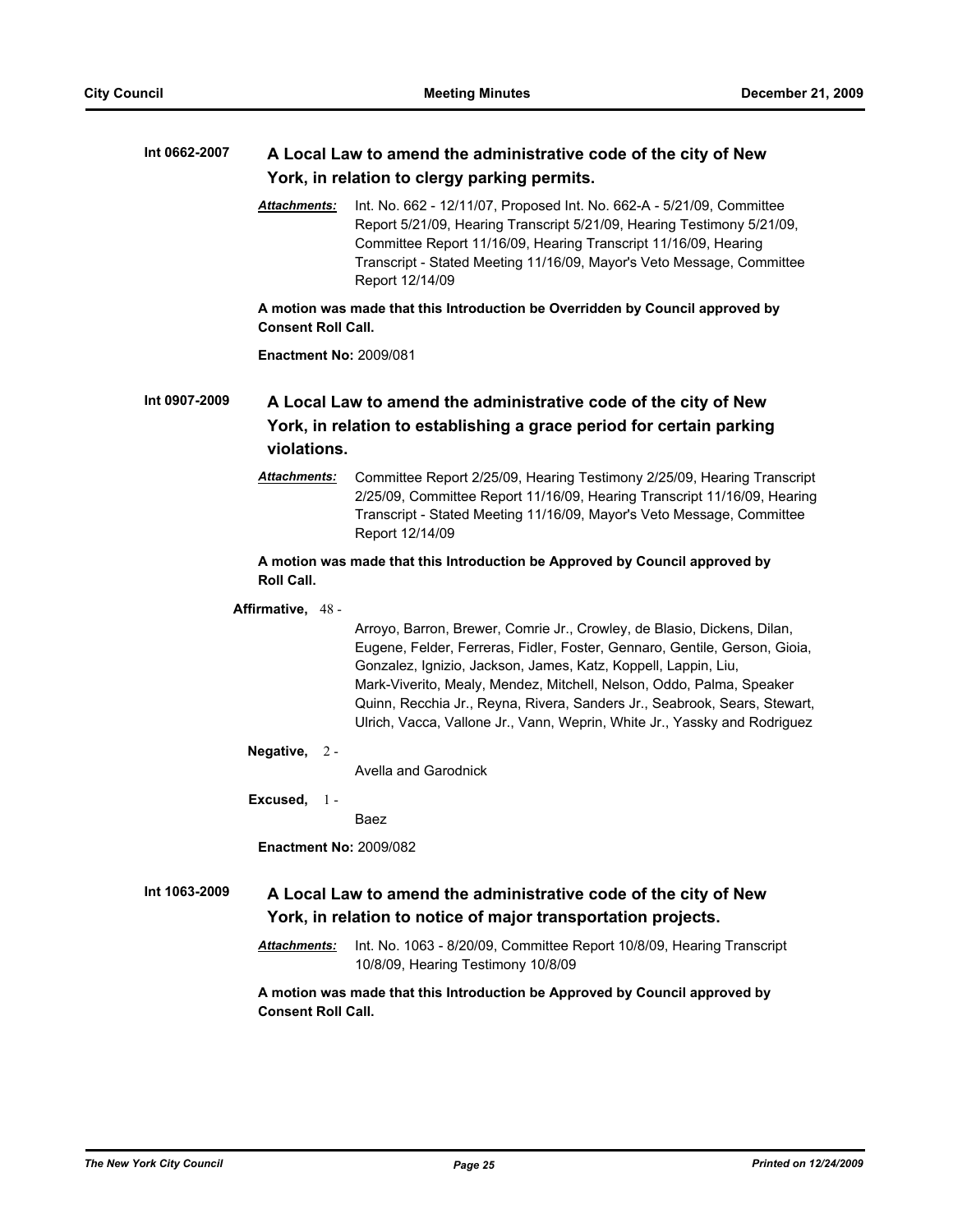## **M 1688-2009 Communication from the Mayor - Mayors veto and disapproval message of Introductory Number 662-A, in relation to clergy parking permits.**

*Attachments:* Committee Report, Hearing Transcript - Stated Meeting 12/9/09

**A motion was made that this Mayor's Message be Filed by Council approved by Consent Roll Call.**

**M 1689-2009 Communication from the Mayor - Mayors veto and disapproval message of Introductory Number 907, in relation to establishing a grace period for certain parking violations.**

*Attachments:* Committee Report, Hearing Transcript - Stated Meeting 12/9/09

**A motion was made that this Mayor's Message be Filed by Council approved by Consent Roll Call.**

#### 12. General Orders Calendar

- **Int 1083-2009 A Local Law to amend the administrative code of the city of New York, in relation to requiring local representation on park conservancies.**
	- *Attachments:* Int. No. 1083 9/17/09, Proposed Int. No. 1083-A 10/30/09, Committee Report 10/30/09, Hearing Transcript 10/30/09, Hearing Testimony 10/30/09, Committee Report 12/8/09, Hearing Testimony 12/8/09, Hearing Transcript 12/8/09, Hearing Transcript - Stated Meeting 12/9/09, Committee Report - Stated Meeting 12/21/09

**A motion was made that this Introduction be Approved by Council approved by Consent Roll Call.**

- **LU 1227-2009 Uniform Land Use Review Procedure application no. C 090413 ZMK pursuant to §197-c and §197-d of the New York City Charter, concerning changes to the zoning map, Section No.13b, Borough of Brooklyn, Council District no. 34**
	- *Attachments:* Land Use Calendar Week of November 9 November 20, 2009, Postponement of the Planning Subcommittee Meeting to 11/19/2009, Land Use Calendar - Week of November 23 - November 27, 2009, Cancellation of Planning Subcommittee Meeting Scheduled for November 23 2009, Land Use Calendar - Week of November 30 - December 4, 2009, Subcommittee Meetings Change, Hearing Transcript - Planning 11/19/09, Hearing Testimony - Planning 11/19/09, Reconvening of the Recessed Meetings on 12/7/09, Hearing Transcript - Planning 12/2/09, Hearing Transcript - Planning 12/3/09, Hearing Transcript - Planning 12/7/09, Hearing Transcript - Land Use 12/7/09, Hearing Transcript - Stated Meeting 12/9/09, Committee Report 12/21/09

**A motion was made that this Land Use Application be Approved, by Council approved by Roll Call.**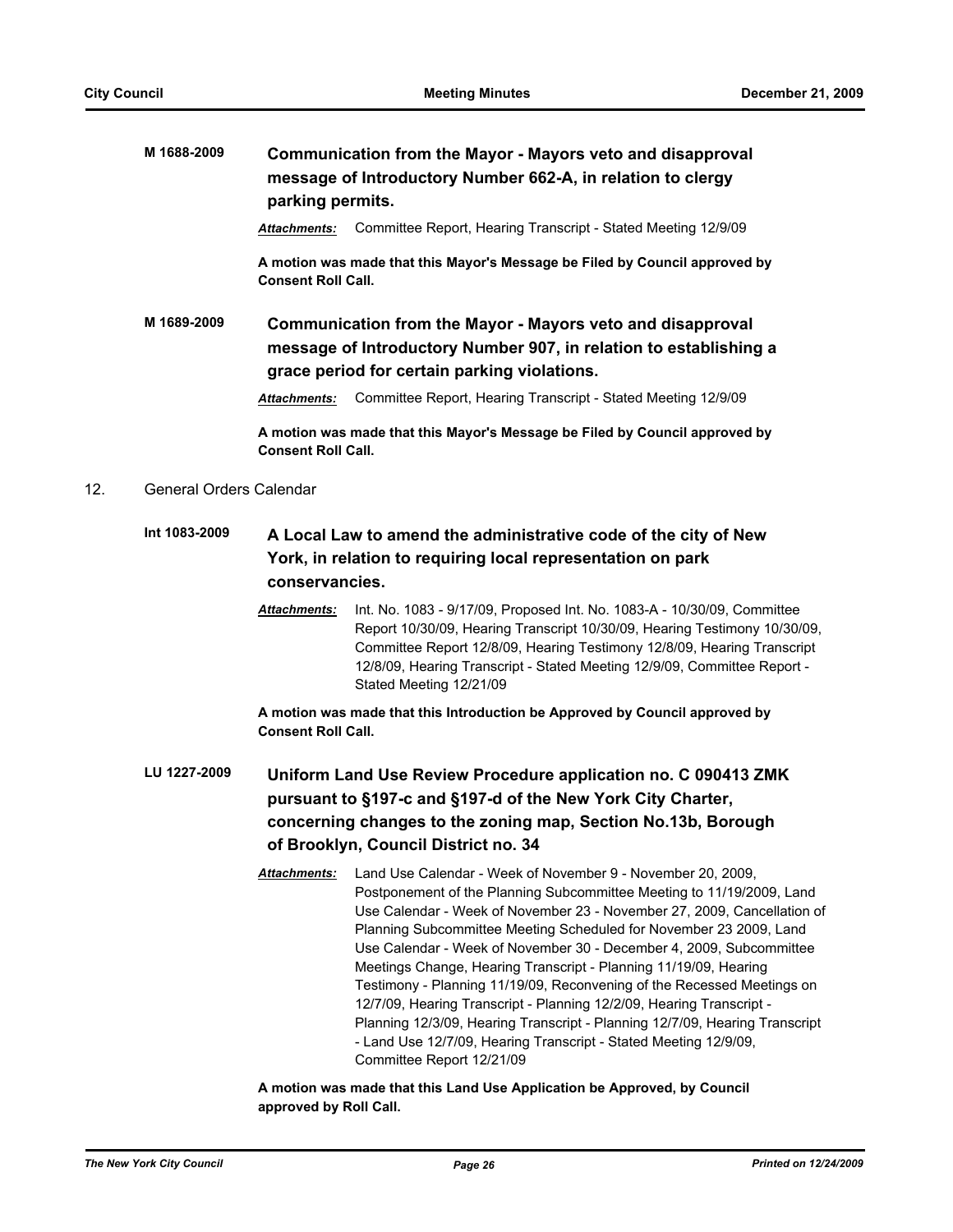| Affirmative, 36 -                                                                                                                                                                                                                                       |       |                                                                                                                                                                                                                                                                                                                                                     |  |  |
|---------------------------------------------------------------------------------------------------------------------------------------------------------------------------------------------------------------------------------------------------------|-------|-----------------------------------------------------------------------------------------------------------------------------------------------------------------------------------------------------------------------------------------------------------------------------------------------------------------------------------------------------|--|--|
|                                                                                                                                                                                                                                                         |       | Arroyo, Comrie Jr., Crowley, de Blasio, Dickens, Dilan, Eugene, Felder,<br>Ferreras, Fidler, Garodnick, Gennaro, Gentile, Gerson, Gonzalez, James,<br>Koppell, Lappin, Mealy, Mitchell, Nelson, Oddo, Speaker Quinn, Recchia<br>Jr., Rivera, Seabrook, Sears, Stewart, Ulrich, Vacca, Vallone Jr., Vann,<br>Weprin, White Jr., Yassky and Rodriguez |  |  |
| Negative, $10 -$                                                                                                                                                                                                                                        |       | Avella, Barron, Foster, Ignizio, Liu, Mark-Viverito, Mendez, Palma, Reyna<br>and Sanders Jr.                                                                                                                                                                                                                                                        |  |  |
| Excused, $1 -$                                                                                                                                                                                                                                          |       | Baez                                                                                                                                                                                                                                                                                                                                                |  |  |
| Abstain, 4-                                                                                                                                                                                                                                             |       | Brewer, Gioia, Jackson and Katz                                                                                                                                                                                                                                                                                                                     |  |  |
| Res 2319-2009<br>Uniform Land Use Review Procedure application no. C 090413 ZMK<br>pursuant to §197-c and §197-d of the New York City Charter,<br>concerning changes to the zoning map, Section No.13b, Borough<br>of Brooklyn, Council District no. 34 |       |                                                                                                                                                                                                                                                                                                                                                     |  |  |
| <u> Attachments:</u>                                                                                                                                                                                                                                    |       | <b>Committee Report</b>                                                                                                                                                                                                                                                                                                                             |  |  |
| <b>Roll Call.</b>                                                                                                                                                                                                                                       |       | A motion was made that this Resolution be Approved, by Council approved by                                                                                                                                                                                                                                                                          |  |  |
| Affirmative, 36 -                                                                                                                                                                                                                                       |       |                                                                                                                                                                                                                                                                                                                                                     |  |  |
|                                                                                                                                                                                                                                                         |       |                                                                                                                                                                                                                                                                                                                                                     |  |  |
|                                                                                                                                                                                                                                                         |       | Arroyo, Comrie Jr., Crowley, de Blasio, Dickens, Dilan, Eugene, Felder,<br>Ferreras, Fidler, Garodnick, Gennaro, Gentile, Gerson, Gonzalez, James,<br>Koppell, Lappin, Mealy, Mitchell, Nelson, Oddo, Speaker Quinn, Recchia<br>Jr., Rivera, Seabrook, Sears, Stewart, Ulrich, Vacca, Vallone Jr., Vann,<br>Weprin, White Jr., Yassky and Rodriguez |  |  |
| Negative, 10 -                                                                                                                                                                                                                                          |       |                                                                                                                                                                                                                                                                                                                                                     |  |  |
|                                                                                                                                                                                                                                                         |       | Avella, Barron, Foster, Ignizio, Liu, Mark-Viverito, Mendez, Palma, Reyna<br>and Sanders Jr.                                                                                                                                                                                                                                                        |  |  |
| Excused,                                                                                                                                                                                                                                                | $1 -$ | Baez                                                                                                                                                                                                                                                                                                                                                |  |  |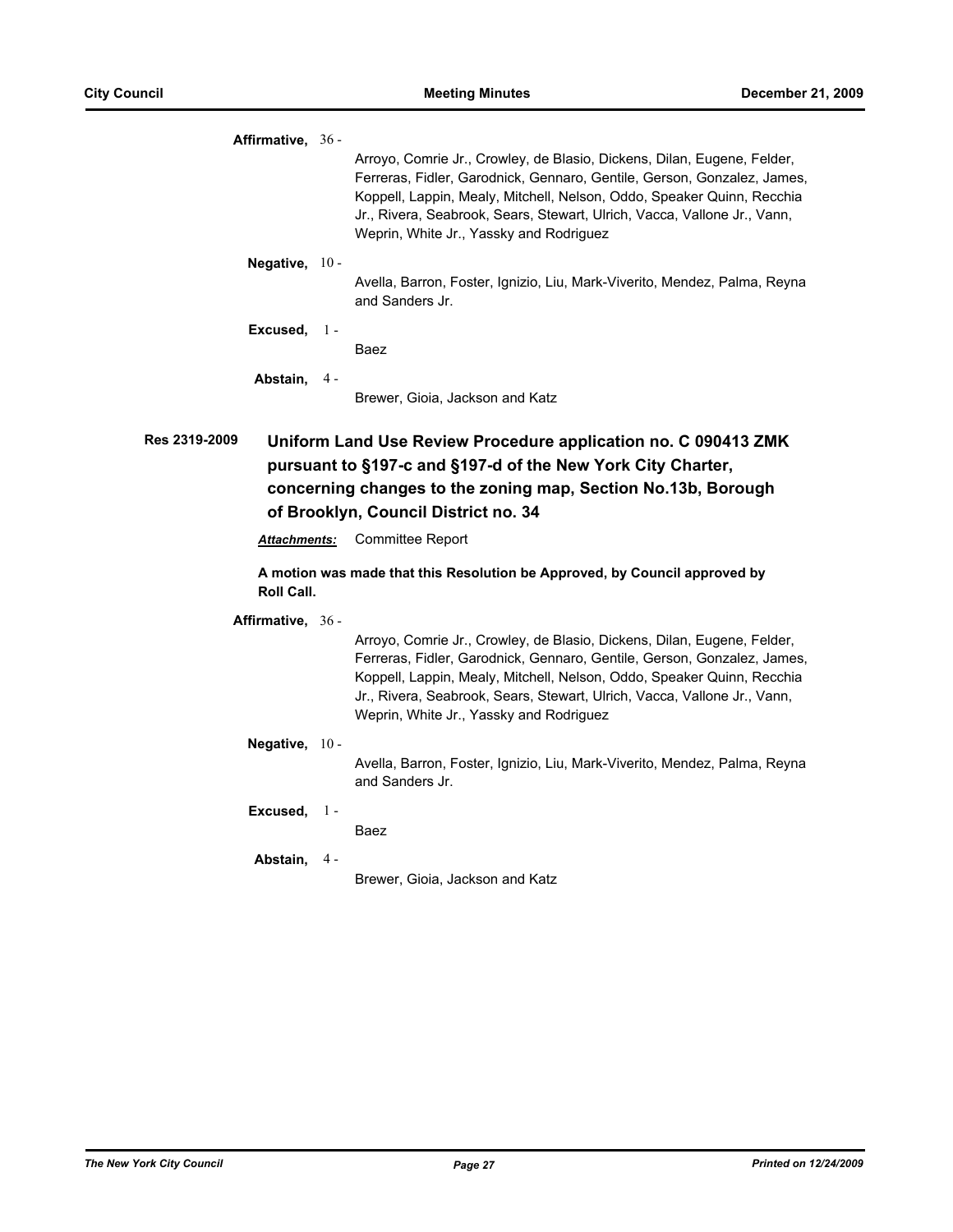# **LU 1228-2009 Zoning resolution amendment application no. N 090414 ZRK, pursuant to Sections 197-d and 200 of the New York City Charter, respecting changes in the text of the Zoning Resolution, relating to Article II, Chapter 3, Sections 23-90, inclusive.**

*Attachments:* Postponement of the Planning Subcommittee Meeting to 11/19/2009, Land Use Calendar - Week of November 23 - November 27, 2009, Cancellation of Planning Subcommittee Meeting Scheduled for November 23 2009, Land Use Calendar - Week of November 30 - December 4, 2009, Subcommittee Meetings Change, Hearing Transcript - Planning 11/19/09, Reconvening of the Recessed Meetings on 12/7/09, Hearing Testimony - Planning 11/19/09, Land Use Calendar - Week of November 9 - November 20, 2009, Hearing Transcript - Planning 12/2/09, Hearing Transcript - Planning 12/3/09, Hearing Transcript - Planning 12/7/09, Hearing Transcript - Land Use 12/7/09, Hearing Transcript - Stated Meeting 12/9/09, Committee Report 12/21/09

### **A motion was made that this Land Use Application be Approved, by Council approved by Roll Call.**

|               | Affirmative, $36 -$                                                                                                                                                                                                                                                                                                                                                                                      |  |                                                                                                                                                                                                                                                                                                                                                     |
|---------------|----------------------------------------------------------------------------------------------------------------------------------------------------------------------------------------------------------------------------------------------------------------------------------------------------------------------------------------------------------------------------------------------------------|--|-----------------------------------------------------------------------------------------------------------------------------------------------------------------------------------------------------------------------------------------------------------------------------------------------------------------------------------------------------|
|               |                                                                                                                                                                                                                                                                                                                                                                                                          |  | Arroyo, Comrie Jr., Crowley, de Blasio, Dickens, Dilan, Eugene, Felder,<br>Ferreras, Fidler, Garodnick, Gennaro, Gentile, Gerson, Gonzalez, James,<br>Koppell, Lappin, Mealy, Mitchell, Nelson, Oddo, Speaker Quinn, Recchia<br>Jr., Rivera, Seabrook, Sears, Stewart, Ulrich, Vacca, Vallone Jr., Vann,<br>Weprin, White Jr., Yassky and Rodriguez |
|               | Negative, $10 -$                                                                                                                                                                                                                                                                                                                                                                                         |  |                                                                                                                                                                                                                                                                                                                                                     |
|               |                                                                                                                                                                                                                                                                                                                                                                                                          |  | Avella, Barron, Foster, Ignizio, Liu, Mark-Viverito, Mendez, Palma, Reyna<br>and Sanders Jr.                                                                                                                                                                                                                                                        |
|               | Excused, $1 -$                                                                                                                                                                                                                                                                                                                                                                                           |  |                                                                                                                                                                                                                                                                                                                                                     |
|               |                                                                                                                                                                                                                                                                                                                                                                                                          |  | Baez                                                                                                                                                                                                                                                                                                                                                |
|               | Abstain, 4-                                                                                                                                                                                                                                                                                                                                                                                              |  |                                                                                                                                                                                                                                                                                                                                                     |
|               |                                                                                                                                                                                                                                                                                                                                                                                                          |  | Brewer, Gioia, Jackson and Katz                                                                                                                                                                                                                                                                                                                     |
| Res 2320-2009 | Zoning resolution amendment application no. N 090414 ZRK,<br>pursuant to Sections 197-d and 200 of the New York City Charter,<br>respecting changes in the text of the Zoning Resolution, relating to<br>Article II, Chapter 3, Sections 23-90, inclusive.<br><b>Committee Report</b><br><b>Attachments:</b><br>A motion was made that this Resolution be Approved, by Council approved by<br>Roll Call. |  |                                                                                                                                                                                                                                                                                                                                                     |

#### **Affirmative,** 36 -

Arroyo, Comrie Jr., Crowley, de Blasio, Dickens, Dilan, Eugene, Felder, Ferreras, Fidler, Garodnick, Gennaro, Gentile, Gerson, Gonzalez, James, Koppell, Lappin, Mealy, Mitchell, Nelson, Oddo, Speaker Quinn, Recchia Jr., Rivera, Seabrook, Sears, Stewart, Ulrich, Vacca, Vallone Jr., Vann, Weprin, White Jr., Yassky and Rodriguez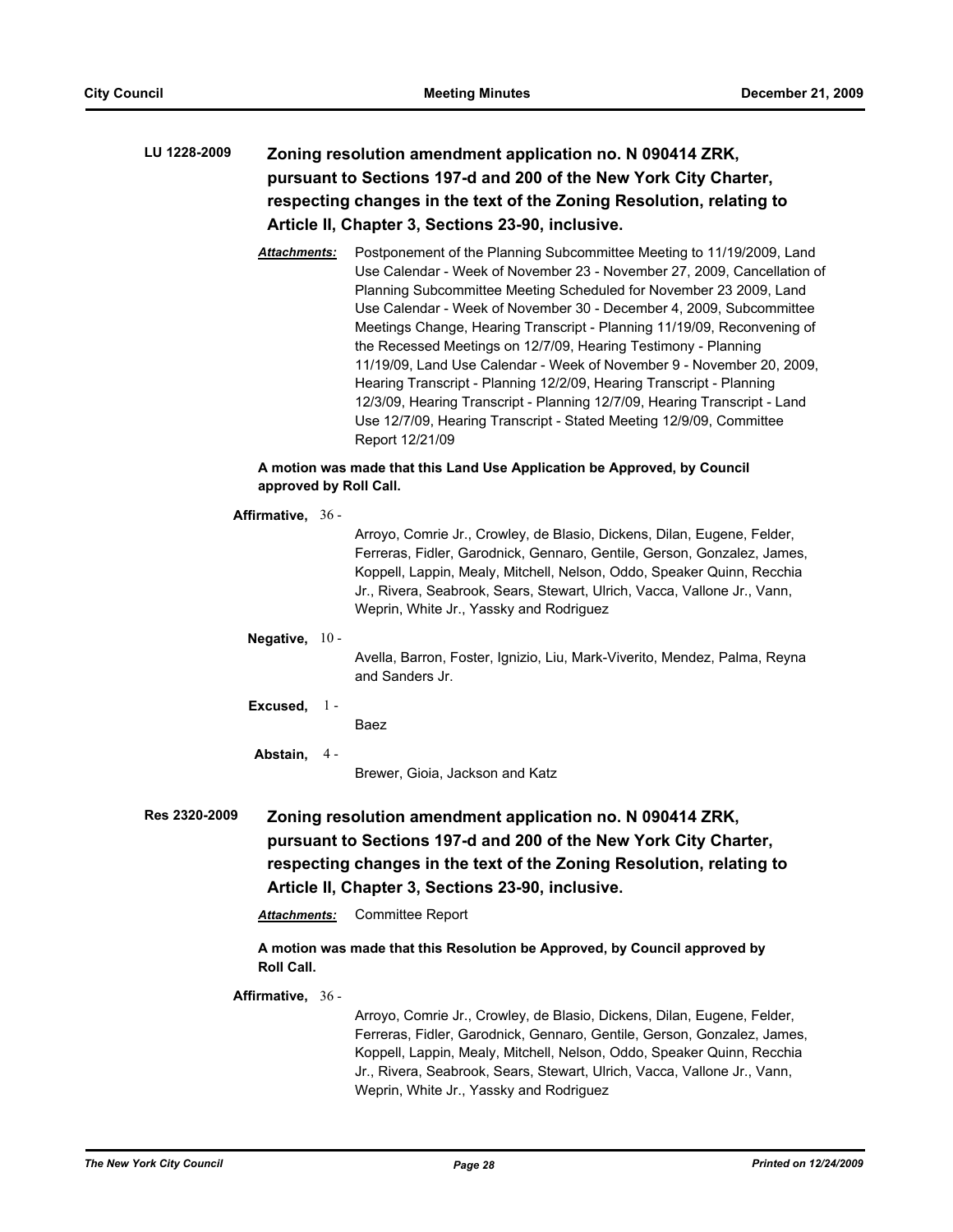| Negative, $10 -$                                                                                                                                                                                                                                                                                                                          |       | Avella, Barron, Foster, Ignizio, Liu, Mark-Viverito, Mendez, Palma, Reyna<br>and Sanders Jr.                                                                                                                                                                                                                                                                                                                                                                                                                                                                                                                                                                                                                                                                       |  |  |  |
|-------------------------------------------------------------------------------------------------------------------------------------------------------------------------------------------------------------------------------------------------------------------------------------------------------------------------------------------|-------|--------------------------------------------------------------------------------------------------------------------------------------------------------------------------------------------------------------------------------------------------------------------------------------------------------------------------------------------------------------------------------------------------------------------------------------------------------------------------------------------------------------------------------------------------------------------------------------------------------------------------------------------------------------------------------------------------------------------------------------------------------------------|--|--|--|
| Excused,                                                                                                                                                                                                                                                                                                                                  | $1 -$ | Baez                                                                                                                                                                                                                                                                                                                                                                                                                                                                                                                                                                                                                                                                                                                                                               |  |  |  |
| Abstain, 4-                                                                                                                                                                                                                                                                                                                               |       | Brewer, Gioia, Jackson and Katz                                                                                                                                                                                                                                                                                                                                                                                                                                                                                                                                                                                                                                                                                                                                    |  |  |  |
| LU 1229-2009<br>Uniform land use review procedure, application no. C 090415 HUK<br>pursuant to §197-c and §197-d of the Charter of the City of New<br>York and §505 of the General Municipal Law concerning the<br>approval of an amendment to the Broadway Triangle Urban<br>Renewal Plan, Borough of Brooklyn, Council District no. 34. |       |                                                                                                                                                                                                                                                                                                                                                                                                                                                                                                                                                                                                                                                                                                                                                                    |  |  |  |
| Attachments:                                                                                                                                                                                                                                                                                                                              |       | Land Use Calendar - Week of November 9 - November 20, 2009,<br>Postponement of the Planning Subcommittee Meeting to 11/19/2009, Land<br>Use Calendar - Week of November 23 - November 27, 2009, Cancellation of<br>Planning Subcommittee Meeting Scheduled for November 23 2009, Land<br>Use Calendar - Week of November 30 - December 4, 2009, Subcommittee<br>Meetings Change, Hearing Transcript - Planning 11/19/09, Hearing<br>Testimony - Planning 11/19/09, Reconvening of the Recessed Meetings on<br>12/7/09, Hearing Transcript - Planning 12/2/09, Hearing Transcript -<br>Planning 12/3/09, Hearing Transcript - Planning 12/7/09, Hearing Transcript<br>- Land Use 12/7/09, Hearing Transcript - Stated Meeting 12/9/09,<br>Committee Report 12/21/09 |  |  |  |
|                                                                                                                                                                                                                                                                                                                                           |       | A motion was made that this Land Use Application be Approved, by Council<br>approved by Roll Call.                                                                                                                                                                                                                                                                                                                                                                                                                                                                                                                                                                                                                                                                 |  |  |  |
| Affirmative, 36 -                                                                                                                                                                                                                                                                                                                         |       | Arroyo, Comrie Jr., Crowley, de Blasio, Dickens, Dilan, Eugene, Felder,<br>Ferreras, Fidler, Garodnick, Gennaro, Gentile, Gerson, Gonzalez, James,<br>Koppell, Lappin, Mealy, Mitchell, Nelson, Oddo, Speaker Quinn, Recchia<br>Jr., Rivera, Seabrook, Sears, Stewart, Ulrich, Vacca, Vallone Jr., Vann,<br>Weprin, White Jr., Yassky and Rodriguez                                                                                                                                                                                                                                                                                                                                                                                                                |  |  |  |
| Negative, $10 -$                                                                                                                                                                                                                                                                                                                          |       | Avella, Barron, Foster, Ignizio, Liu, Mark-Viverito, Mendez, Palma, Reyna<br>and Sanders Jr.                                                                                                                                                                                                                                                                                                                                                                                                                                                                                                                                                                                                                                                                       |  |  |  |
| Excused,                                                                                                                                                                                                                                                                                                                                  | $1 -$ | Baez                                                                                                                                                                                                                                                                                                                                                                                                                                                                                                                                                                                                                                                                                                                                                               |  |  |  |
| Abstain,                                                                                                                                                                                                                                                                                                                                  | 4 -   | Brewer, Gioia, Jackson and Katz                                                                                                                                                                                                                                                                                                                                                                                                                                                                                                                                                                                                                                                                                                                                    |  |  |  |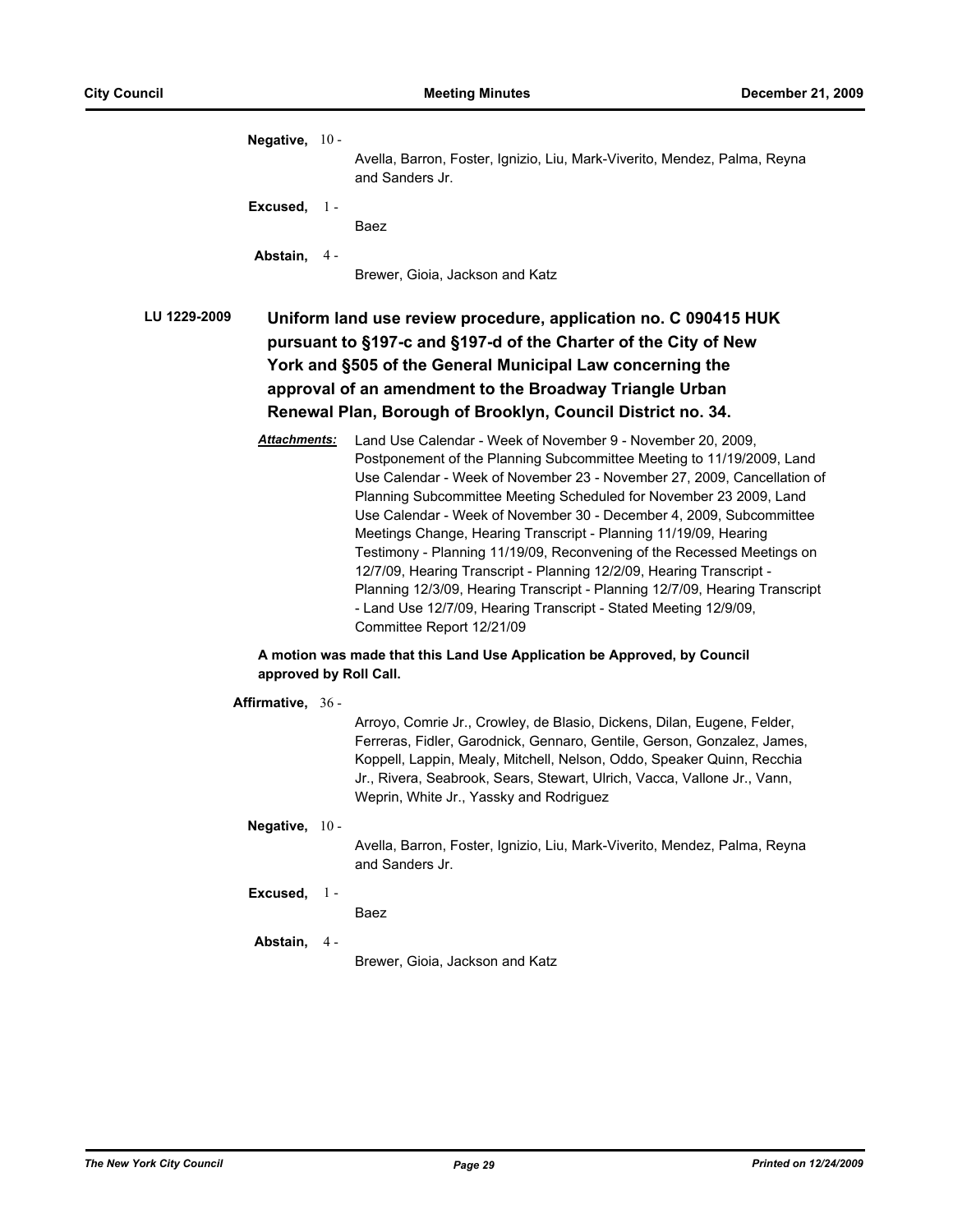| <b>Res 2321-2009</b> | Uniform land use review procedure, application no. C 090415 HUK<br>pursuant to §197-c and §197-d of the Charter of the City of New<br>York and §505 of the General Municipal Law concerning the<br>approval of an amendment to the Broadway Triangle Urban<br>Renewal Plan, Borough of Brooklyn, Council District no. 34. |                                                                                                                                                                                                                                                                                                                                                                                                                                                                                                                                                                                                                                                                                                                                       |  |  |  |  |  |
|----------------------|---------------------------------------------------------------------------------------------------------------------------------------------------------------------------------------------------------------------------------------------------------------------------------------------------------------------------|---------------------------------------------------------------------------------------------------------------------------------------------------------------------------------------------------------------------------------------------------------------------------------------------------------------------------------------------------------------------------------------------------------------------------------------------------------------------------------------------------------------------------------------------------------------------------------------------------------------------------------------------------------------------------------------------------------------------------------------|--|--|--|--|--|
|                      | Attachments:                                                                                                                                                                                                                                                                                                              | Committee Report                                                                                                                                                                                                                                                                                                                                                                                                                                                                                                                                                                                                                                                                                                                      |  |  |  |  |  |
|                      | <b>Roll Call.</b>                                                                                                                                                                                                                                                                                                         | A motion was made that this Resolution be Approved, by Council approved by                                                                                                                                                                                                                                                                                                                                                                                                                                                                                                                                                                                                                                                            |  |  |  |  |  |
|                      | Affirmative, 36 -                                                                                                                                                                                                                                                                                                         | Arroyo, Comrie Jr., Crowley, de Blasio, Dickens, Dilan, Eugene, Felder,<br>Ferreras, Fidler, Garodnick, Gennaro, Gentile, Gerson, Gonzalez, James,<br>Koppell, Lappin, Mealy, Mitchell, Nelson, Oddo, Speaker Quinn, Recchia<br>Jr., Rivera, Seabrook, Sears, Stewart, Ulrich, Vacca, Vallone Jr., Vann,<br>Weprin, White Jr., Yassky and Rodriguez                                                                                                                                                                                                                                                                                                                                                                                   |  |  |  |  |  |
|                      | Negative, 10-                                                                                                                                                                                                                                                                                                             | Avella, Barron, Foster, Ignizio, Liu, Mark-Viverito, Mendez, Palma, Reyna<br>and Sanders Jr.                                                                                                                                                                                                                                                                                                                                                                                                                                                                                                                                                                                                                                          |  |  |  |  |  |
| Excused,             | $1 -$                                                                                                                                                                                                                                                                                                                     | Baez                                                                                                                                                                                                                                                                                                                                                                                                                                                                                                                                                                                                                                                                                                                                  |  |  |  |  |  |
|                      | Abstain,<br>4 -                                                                                                                                                                                                                                                                                                           | Brewer, Gioia, Jackson and Katz                                                                                                                                                                                                                                                                                                                                                                                                                                                                                                                                                                                                                                                                                                       |  |  |  |  |  |
| LU 1230-2009         |                                                                                                                                                                                                                                                                                                                           | Uniform land use review procedure application no. C 090416 HAK,<br>an Urban Development Action Area Designation and Project,<br>located within the Broadway Triangle URA, and the disposition of<br>such property, Borough Brooklyn, Council District no. 33. This<br>matter is subject to Council Review and action pursuant to §197-c<br>and §197-d of the New York City Charter and Article 16 of the                                                                                                                                                                                                                                                                                                                              |  |  |  |  |  |
|                      | <b>General Municipal Law.</b>                                                                                                                                                                                                                                                                                             |                                                                                                                                                                                                                                                                                                                                                                                                                                                                                                                                                                                                                                                                                                                                       |  |  |  |  |  |
|                      | Attachments:                                                                                                                                                                                                                                                                                                              | Land Use Calendar - Week of November 9 - November 20, 2009,<br>Postponement of the Planning Subcommittee Meeting to 11/19/2009, Land<br>Use Calendar - Week of November 23 - November 27, 2009, Cancellation of<br>Planning Subcommittee Meeting Scheduled for November 23 2009, Land<br>Use Calendar - Week of November 30 - December 4, 2009, Subcommittee<br>Meetings Change, Hearing Transcript - Planning 11/19/09, Hearing<br>Testimony - Planning 11/19/09, Reconvening of the Recessed Meetings on<br>12/7/09, Hearing Transcript - Planning 12/2/09, Hearing Transcript -<br>Planning 12/3/09, Hearing Transcript - Planning 12/7/09, Hearing Transcript<br>- Land Use 12/7/09, Hearing Transcript - Stated Meeting 12/9/09, |  |  |  |  |  |

**A motion was made that this Land Use Application be Approved, by Council approved by Roll Call.**

Committee Report 12/21/09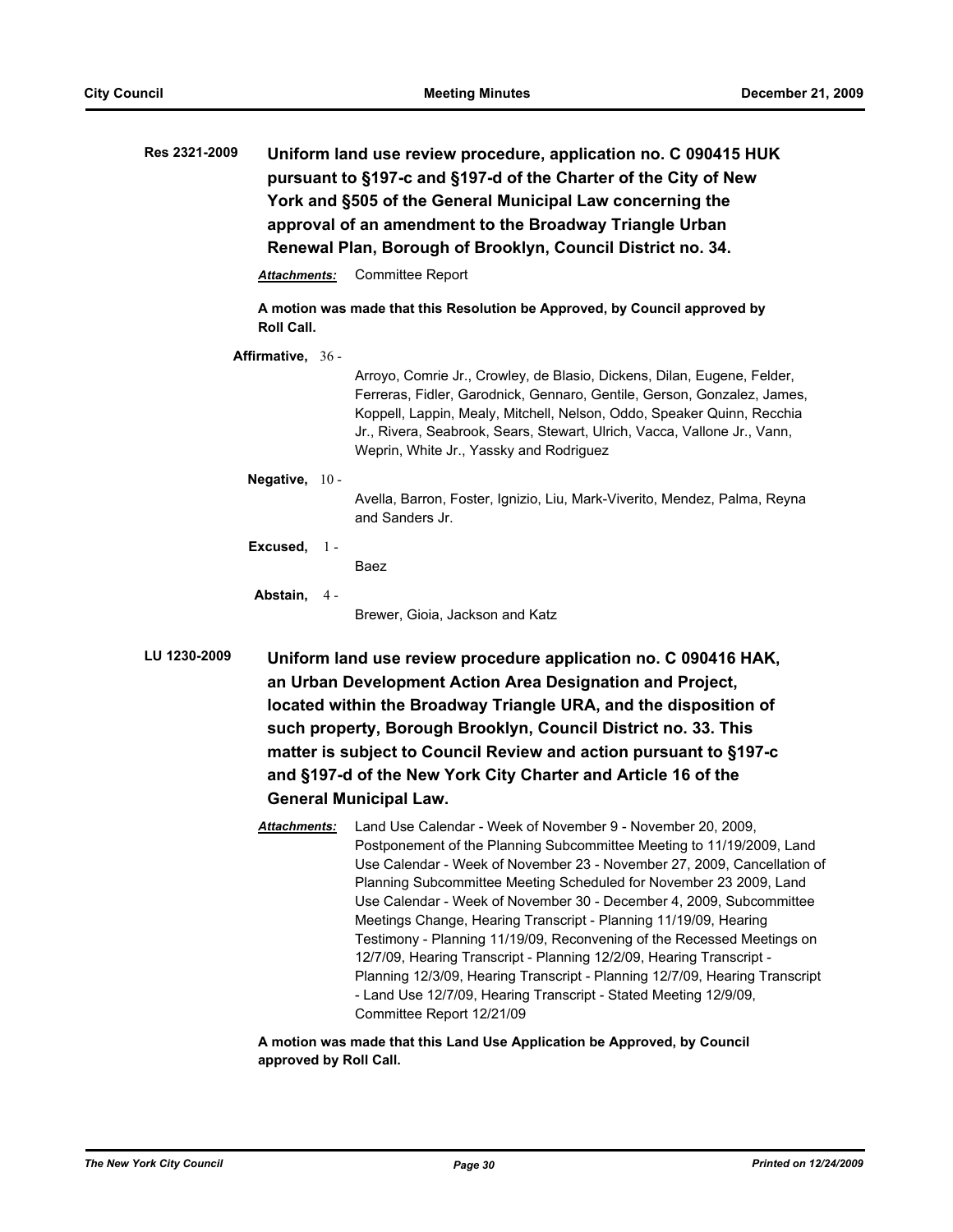**Affirmative,** 36 - Arroyo, Comrie Jr., Crowley, de Blasio, Dickens, Dilan, Eugene, Felder, Ferreras, Fidler, Garodnick, Gennaro, Gentile, Gerson, Gonzalez, James, Koppell, Lappin, Mealy, Mitchell, Nelson, Oddo, Speaker Quinn, Recchia Jr., Rivera, Seabrook, Sears, Stewart, Ulrich, Vacca, Vallone Jr., Vann, Weprin, White Jr., Yassky and Rodriguez **Negative,** 10 - Avella, Barron, Foster, Ignizio, Liu, Mark-Viverito, Mendez, Palma, Reyna and Sanders Jr. **Excused,** Baez  $1 -$ **Abstain,** Brewer, Gioia, Jackson and Katz  $4 -$ **Res 2322-2009 Uniform land use review procedure application no. C 090416 HAK, an Urban Development Action Area Designation and Project, located within the Broadway Triangle URA, and the disposition of such property, Borough Brooklyn, Council District no. 33. This matter is subject to Council Review and action pursuant to §197-c and §197-d of the New York City Charter and Article 16 of the General Municipal Law.** *Attachments:* Committee Report **A motion was made that this Resolution be Approved, by Council approved by Roll Call. Affirmative,** 36 - Arroyo, Comrie Jr., Crowley, de Blasio, Dickens, Dilan, Eugene, Felder,

Ferreras, Fidler, Garodnick, Gennaro, Gentile, Gerson, Gonzalez, James, Koppell, Lappin, Mealy, Mitchell, Nelson, Oddo, Speaker Quinn, Recchia Jr., Rivera, Seabrook, Sears, Stewart, Ulrich, Vacca, Vallone Jr., Vann, Weprin, White Jr., Yassky and Rodriguez

**Negative,** 10 - Avella, Barron, Foster, Ignizio, Liu, Mark-Viverito, Mendez, Palma, Reyna and Sanders Jr.

- **Excused,** 1 Baez
	-

**Abstain,** 4 -

Brewer, Gioia, Jackson and Katz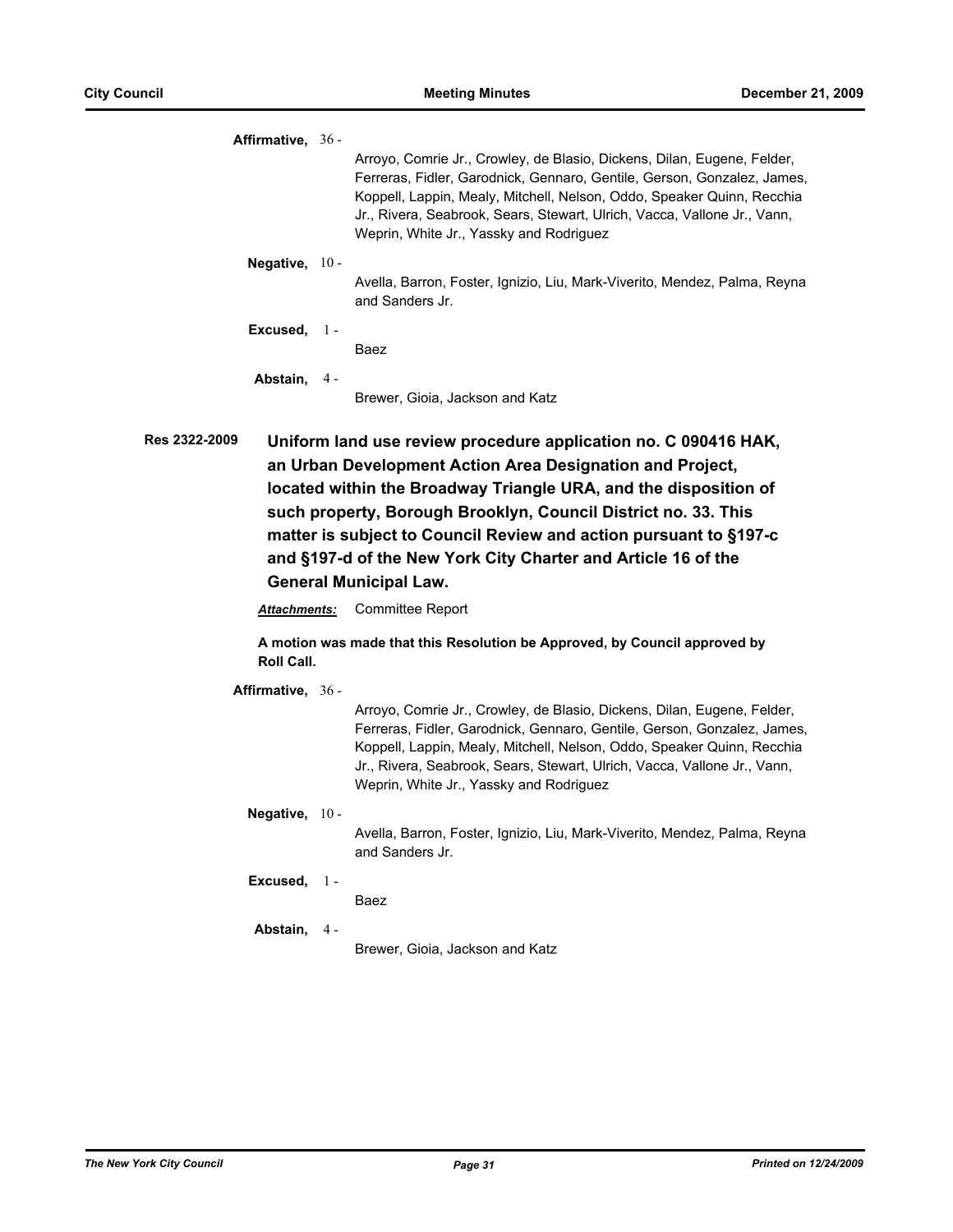- **LU 1260-2009 Application no C 090408 MMM. submitted by the Department of City Planning pursuant to Sections 197-c and 199 of the New York City Charter, for an amendment to the City Map involving a change in grade on West 33rd Street, between Eleventh and Twelfth Avenues. This application is subject to review and action by the Land Use Committee only if appealed to the Council pursuant to §197-d (b)(2) of the Charter or called up by vote of the Council pursuant to §197-d (b)(3) of the Charter.**
	- *Attachments:* Land Use Calendar Week of November 9 November 20, 2009, Land Use Calendar - Week of November 23 - November 27, 2009, Land Use Calendar - Week of November 30 - December 4, 2009, Hearing Testimony - Zoning 11/17/09, Hearing Transcript - Zoning 11/17/09, Subcommittee Meetings Change, Hearing Trancript - Zoning 11/23/09, Reconvening of the Recessed Meetings on 12/7/09, Additional Zoning Subcommittee - Land Use Committee Meetings scheduled for 12-14-2009, Hearing Transcript - Zoning 12/3/09, Hearing Testimony - Zoning 11/23/09, Committee Report 12/21/09

#### **A motion was made that this Land Use Application be Approved, by Council approved by Roll Call.**

#### **Affirmative,** 47 -

Arroyo, Avella, Brewer, Comrie Jr., Crowley, de Blasio, Dickens, Dilan, Eugene, Felder, Ferreras, Fidler, Foster, Garodnick, Gennaro, Gentile, Gerson, Gioia, Gonzalez, Jackson, James, Koppell, Lappin, Liu, Mark-Viverito, Mealy, Mendez, Mitchell, Nelson, Oddo, Palma, Speaker Quinn, Recchia Jr., Reyna, Rivera, Sanders Jr., Seabrook, Sears, Stewart, Ulrich, Vacca, Vallone Jr., Vann, Weprin, White Jr., Yassky and Rodriguez

#### **Negative,** 2 -

Barron and Ignizio

**Excused,** 1 - Baez

**Abstain,**  $1 -$ 

Katz

**Res 2323-2009 Application no C 090408 MMM. submitted by the Department of City Planning pursuant to Sections 197-c and 199 of the New York City Charter, for an amendment to the City Map involving a change in grade on West 33rd Street, between Eleventh and Twelfth Avenues. This application is subject to review and action by the Land Use Committee only if appealed to the Council pursuant to §197-d (b)(2) of the Charter or called up by vote of the Council pursuant to §197-d (b)(3) of the Charter.**

*Attachments:* Committee Report

**A motion was made that this Resolution be Approved, by Council approved by Roll Call.**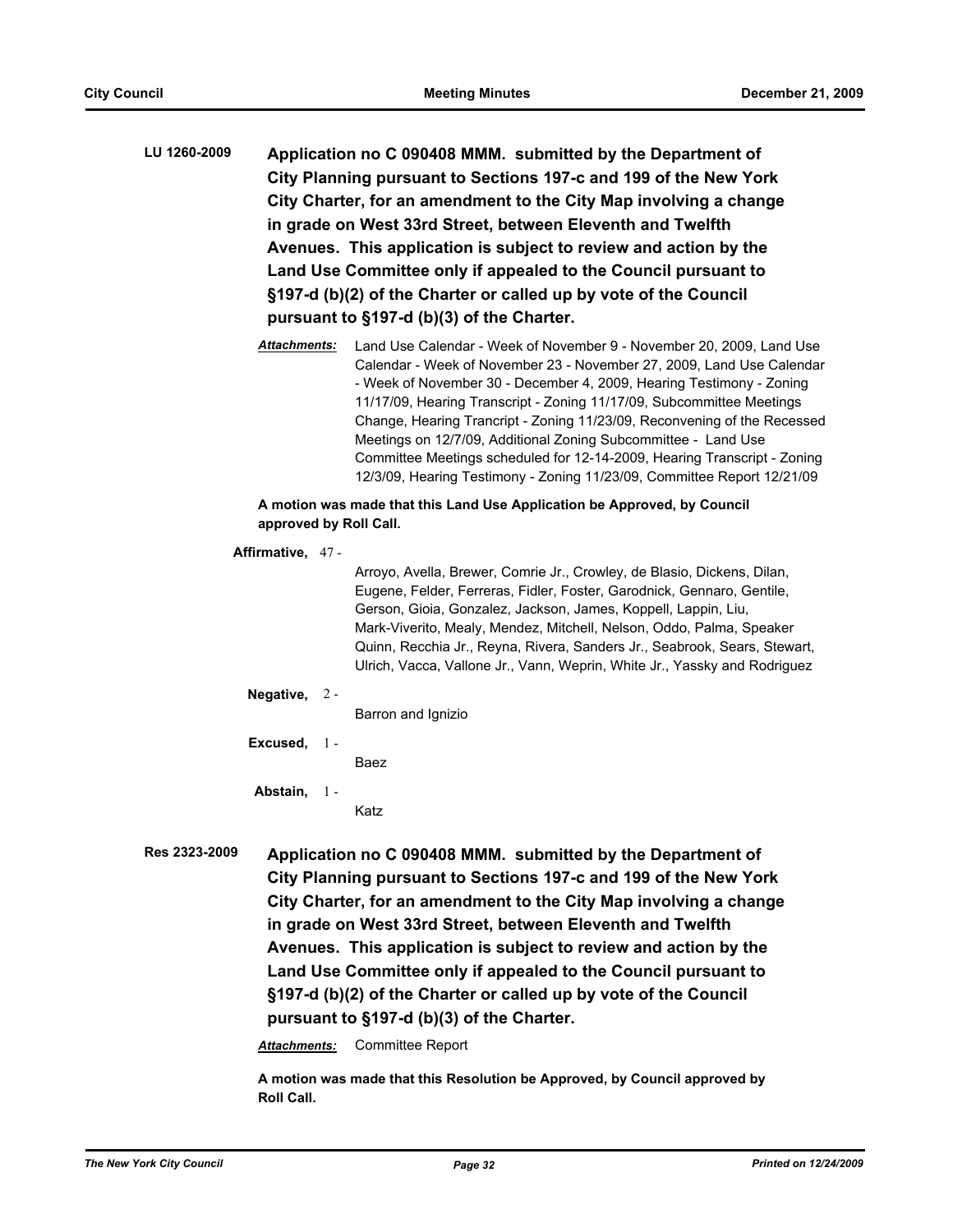| Affirmative, 47-                                                                                                                                                                                                                                                                                                                                                                                                                                                                                                                                                                                                              |  |                                                                                                                                                                                                                                                                                                                                                                                                                                                       |  |
|-------------------------------------------------------------------------------------------------------------------------------------------------------------------------------------------------------------------------------------------------------------------------------------------------------------------------------------------------------------------------------------------------------------------------------------------------------------------------------------------------------------------------------------------------------------------------------------------------------------------------------|--|-------------------------------------------------------------------------------------------------------------------------------------------------------------------------------------------------------------------------------------------------------------------------------------------------------------------------------------------------------------------------------------------------------------------------------------------------------|--|
|                                                                                                                                                                                                                                                                                                                                                                                                                                                                                                                                                                                                                               |  | Arroyo, Avella, Brewer, Comrie Jr., Crowley, de Blasio, Dickens, Dilan,<br>Eugene, Felder, Ferreras, Fidler, Foster, Garodnick, Gennaro, Gentile,<br>Gerson, Gioia, Gonzalez, Jackson, James, Koppell, Lappin, Liu,<br>Mark-Viverito, Mealy, Mendez, Mitchell, Nelson, Oddo, Palma, Speaker<br>Quinn, Recchia Jr., Reyna, Rivera, Sanders Jr., Seabrook, Sears, Stewart,<br>Ulrich, Vacca, Vallone Jr., Vann, Weprin, White Jr., Yassky and Rodriguez |  |
| Negative, $2 -$                                                                                                                                                                                                                                                                                                                                                                                                                                                                                                                                                                                                               |  | Barron and Ignizio                                                                                                                                                                                                                                                                                                                                                                                                                                    |  |
| Excused, 1-                                                                                                                                                                                                                                                                                                                                                                                                                                                                                                                                                                                                                   |  | Baez                                                                                                                                                                                                                                                                                                                                                                                                                                                  |  |
| Abstain, 1-                                                                                                                                                                                                                                                                                                                                                                                                                                                                                                                                                                                                                   |  | Katz                                                                                                                                                                                                                                                                                                                                                                                                                                                  |  |
| LU 1261-2009<br>Application no. C 090422 HAM submitted by the Department of<br>Housing Preservation and Development (HPD) pursuant to Article<br>16 of the General Municipal Law of New York State for: the<br>designation of property located at West 48th and West 49th streets,<br>west of 10th Avenue (Block 1077, part of Lot 29), as an Urban<br>Development Action Area; and an Urban Development Action Area<br>Project for such area; and pursuant to Section 197-c of the New<br>York City Charter for the disposition of such property to a<br>developer to be selected by HPD; to facilitate the development of a |  |                                                                                                                                                                                                                                                                                                                                                                                                                                                       |  |

**mixed-use building, tentatively known as The Westside Rail Yards/DEP Site, with residential and retail space.**

*Attachments:* Land Use Calendar - Week of November 9 - November 20, 2009, Land Use Calendar - Week of November 23 - November 27, 2009, Land Use Calendar - Week of November 30 - December 4, 2009, Hearing Testimony - Zoning 11/17/09, Hearing Transcript - Zoning 11/17/09, Subcommittee Meetings Change, Hearing Trancript - Zoning 11/23/09, Reconvening of the Recessed Meetings on 12/7/09, Additional Zoning Subcommittee - Land Use Committee Meetings scheduled for 12-14-2009, Hearing Transcript - Zoning 12/3/09, Hearing Testimony - Zoning 11/23/09, Committee Report 12/21/09

#### **A motion was made that this Land Use Application be Approved, by Council approved by Roll Call.**

#### **Affirmative,** 47 -

Arroyo, Avella, Brewer, Comrie Jr., Crowley, de Blasio, Dickens, Dilan, Eugene, Felder, Ferreras, Fidler, Foster, Garodnick, Gennaro, Gentile, Gerson, Gioia, Gonzalez, Jackson, James, Koppell, Lappin, Liu, Mark-Viverito, Mealy, Mendez, Mitchell, Nelson, Oddo, Palma, Speaker Quinn, Recchia Jr., Reyna, Rivera, Sanders Jr., Seabrook, Sears, Stewart, Ulrich, Vacca, Vallone Jr., Vann, Weprin, White Jr., Yassky and Rodriguez

**Negative,** 2 -

Barron and Ignizio

**Excused,** 1 -

Baez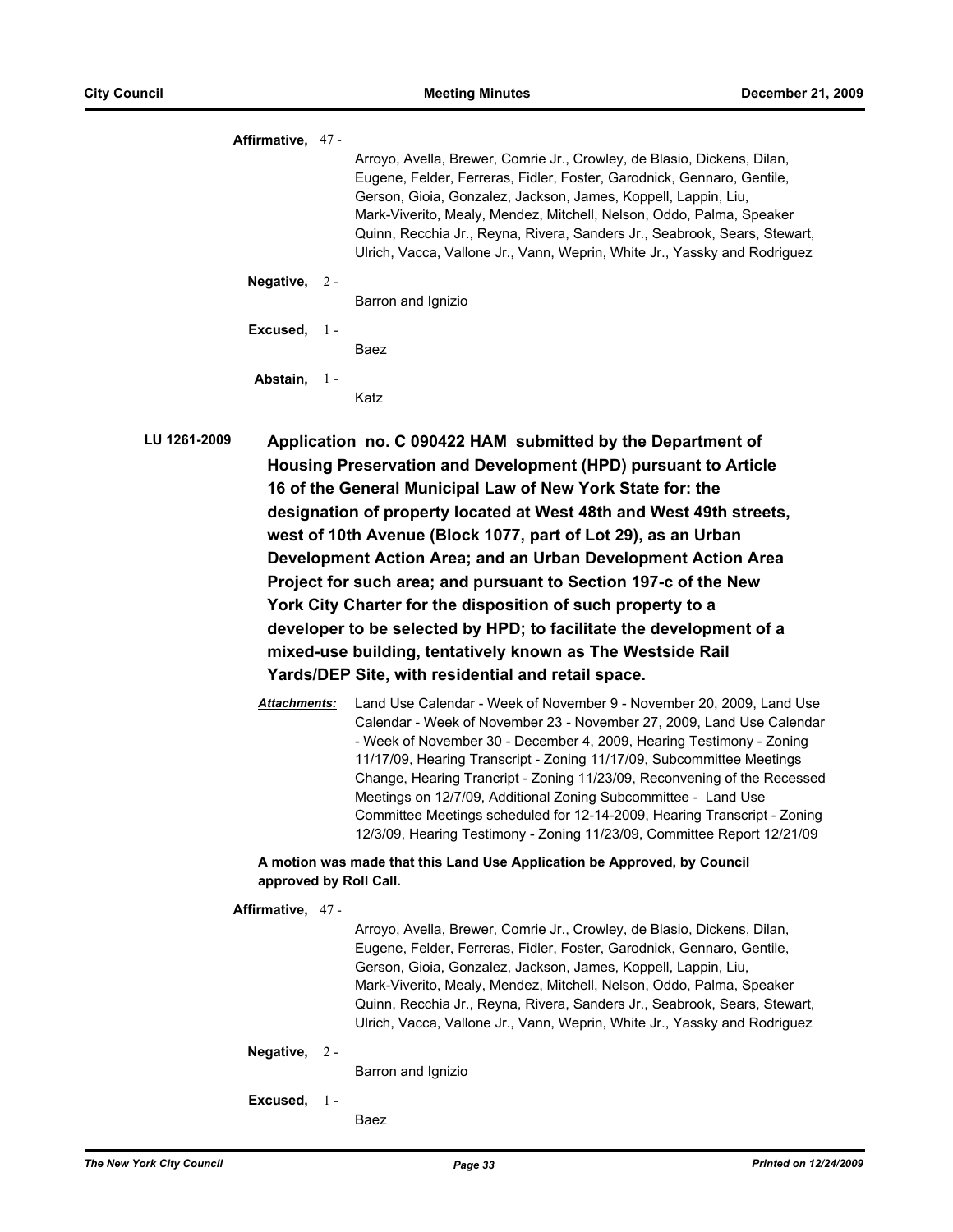**Abstain,** 1 - Katz

**Res 2324-2009 Application no. C 090422 HAM submitted by the Department of Housing Preservation and Development (HPD) pursuant to Article 16 of the General Municipal Law of New York State for: the designation of property located at West 48th and West 49th streets, west of 10th Avenue (Block 1077, part of Lot 29), as an Urban Development Action Area; and an Urban Development Action Area Project for such area; and pursuant to Section 197-c of the New York City Charter for the disposition of such property to a developer to be selected by HPD; to facilitate the development of a mixed-use building, tentatively known as The Westside Rail Yards/DEP Site, with residential and retail space.**

*Attachments:* Committee Report

**A motion was made that this Resolution be Approved, by Council approved by Roll Call.**

**Affirmative,** 47 -

Arroyo, Avella, Brewer, Comrie Jr., Crowley, de Blasio, Dickens, Dilan, Eugene, Felder, Ferreras, Fidler, Foster, Garodnick, Gennaro, Gentile, Gerson, Gioia, Gonzalez, Jackson, James, Koppell, Lappin, Liu, Mark-Viverito, Mealy, Mendez, Mitchell, Nelson, Oddo, Palma, Speaker Quinn, Recchia Jr., Reyna, Rivera, Sanders Jr., Seabrook, Sears, Stewart, Ulrich, Vacca, Vallone Jr., Vann, Weprin, White Jr., Yassky and Rodriguez

**Negative,** 2 -

Barron and Ignizio

**Excused,** 1 -

Baez

**Abstain,** 1 - Katz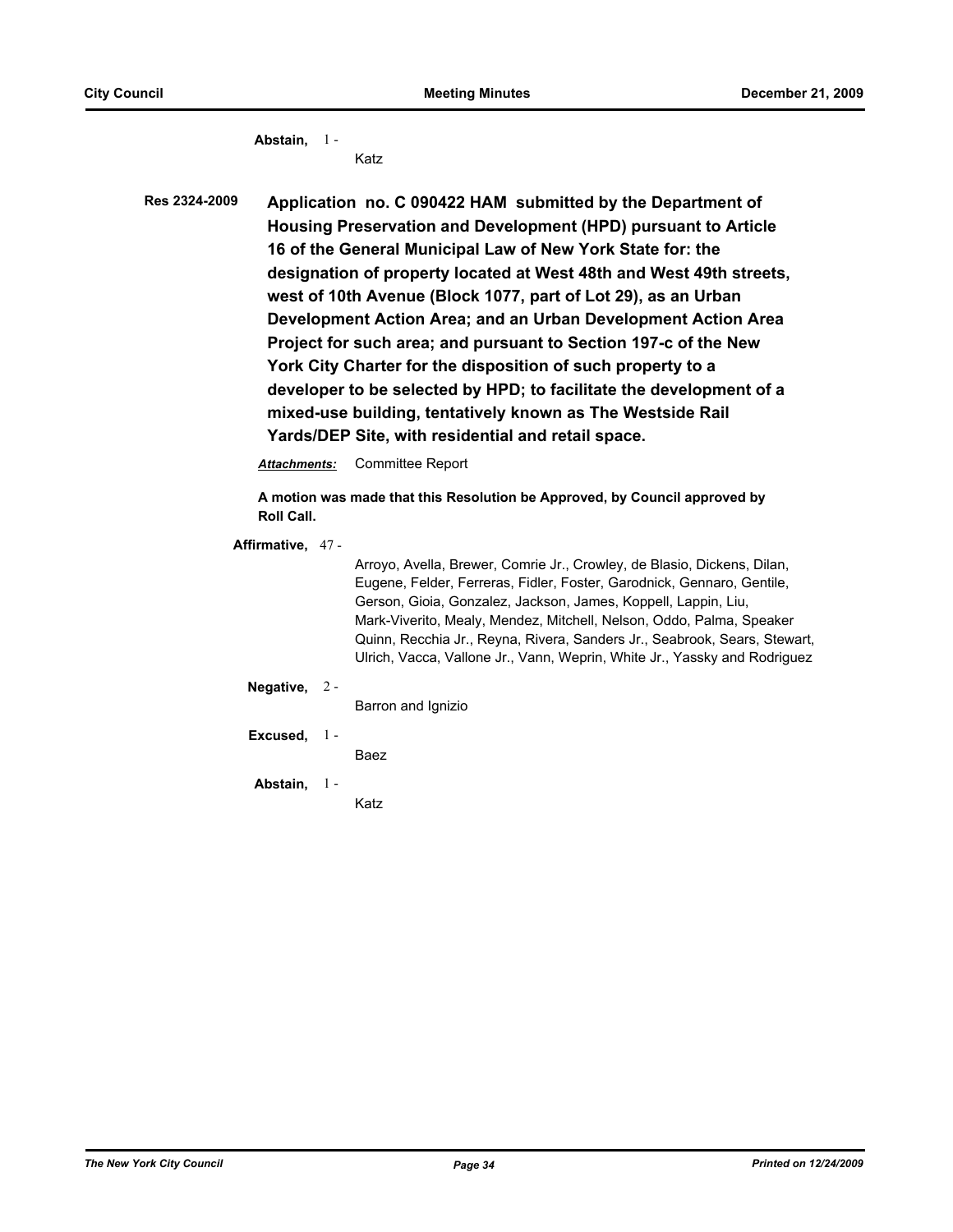- **LU 1262-2009 Application no. C 090423 HAM submitted by the Department of Housing Preservation and Development (HPD):1) pursuant to Article 16 of the General Municipal Law of New York State for: a. the designation of property located at 806 Ninth Avenue (Block 1044, p/o Lot 3); as an Urban Development Action Area; and an Urban Development Action Area Project for such area; and pursuant to Section 197-c of the New York City Charter for the disposition of such property to a developer to be selected by HPD; to facilitate the development of a mixed-use building, tentatively known as the Westside Rail Yard/MTA Site, with residential and commercial space.**
	- *Attachments:* Land Use Calendar Week of November 9 November 20, 2009, Land Use Calendar - Week of November 23 - November 27, 2009, Hearing Testimony - Zoning 11/17/09, Land Use Calendar - Week of November 30 - December 4, 2009, Hearing Transcript - Zoning 11/17/09, Subcommittee Meetings Change, Hearing Trancript - Zoning 11/23/09, Reconvening of the Recessed Meetings on 12/7/09, Additional Zoning Subcommittee - Land Use Committee Meetings scheduled for 12-14-2009, Hearing Transcript - Zoning 12/3/09, Hearing Testimony - Zoning 11/23/09, Committee Report 12/21/09

### **A motion was made that this Land Use Application be Approved, by Council approved by Roll Call.**

#### **Affirmative,** 47 -

Arroyo, Avella, Brewer, Comrie Jr., Crowley, de Blasio, Dickens, Dilan, Eugene, Felder, Ferreras, Fidler, Foster, Garodnick, Gennaro, Gentile, Gerson, Gioia, Gonzalez, Jackson, James, Koppell, Lappin, Liu, Mark-Viverito, Mealy, Mendez, Mitchell, Nelson, Oddo, Palma, Speaker Quinn, Recchia Jr., Reyna, Rivera, Sanders Jr., Seabrook, Sears, Stewart, Ulrich, Vacca, Vallone Jr., Vann, Weprin, White Jr., Yassky and Rodriguez

#### **Negative,** 2 -

Barron and Ignizio

**Excused,** 1 -

Baez

#### **Abstain,** 1 -

Katz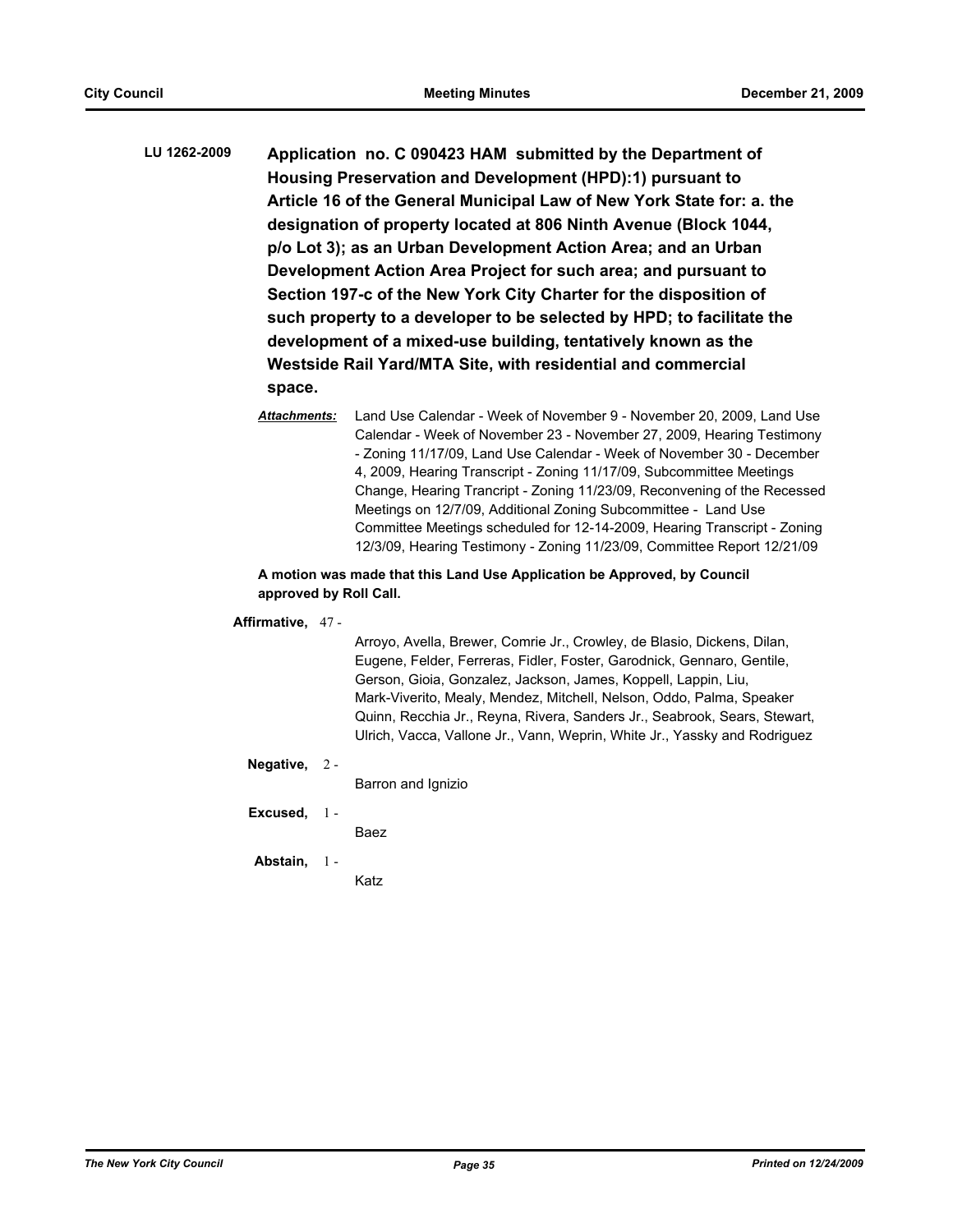**Res 2325-2009 Application no. C 090423 HAM submitted by the Department of Housing Preservation and Development (HPD):1) pursuant to Article 16 of the General Municipal Law of New York State for: a. the designation of property located at 806 Ninth Avenue (Block 1044, p/o Lot 3); as an Urban Development Action Area; and an Urban Development Action Area Project for such area; and pursuant to Section 197-c of the New York City Charter for the disposition of such property to a developer to be selected by HPD; to facilitate the development of a mixed-use building, tentatively known as the Westside Rail Yard/MTA Site, with residential and commercial space.**

*Attachments:* Committee Report

**A motion was made that this Resolution be Approved, by Council approved by Roll Call.**

**Affirmative,** 47 -

Arroyo, Avella, Brewer, Comrie Jr., Crowley, de Blasio, Dickens, Dilan, Eugene, Felder, Ferreras, Fidler, Foster, Garodnick, Gennaro, Gentile, Gerson, Gioia, Gonzalez, Jackson, James, Koppell, Lappin, Liu, Mark-Viverito, Mealy, Mendez, Mitchell, Nelson, Oddo, Palma, Speaker Quinn, Recchia Jr., Reyna, Rivera, Sanders Jr., Seabrook, Sears, Stewart, Ulrich, Vacca, Vallone Jr., Vann, Weprin, White Jr., Yassky and Rodriguez

**Negative,** 2 -

Barron and Ignizio

**Excused,** 1 -

Baez

**Abstain,** 1 -

Katz

# **LU 1263-2009 Application no. N 090429 ZRM submitted by the Department of City Planning pursuant to Section 201 of the New York City Charter, for an amendment of the Zoning Resolution of the City of New York, concerning Article IX Chapter 6 (Special Clinton District), Borough of Manhattan, Community District 4.**

*Attachments:* Land Use Calendar - Week of November 9 - November 20, 2009, Land Use Calendar - Week of November 23 - November 27, 2009, Hearing Testimony - Zoning 11/17/09, Land Use Calendar - Week of November 30 - December 4, 2009, Hearing Transcript - Zoning 11/17/09, Subcommittee Meetings Change, Hearing Trancript - Zoning 11/23/09, Reconvening of the Recessed Meetings on 12/7/09, Additional Zoning Subcommittee - Land Use Committee Meetings scheduled for 12-14-2009, Hearing Transcript - Zoning 12/3/09, Hearing Testimony - Zoning 11/23/09, Committee Report 12/21/09

**A motion was made that this Land Use Application be Approved, by Council approved by Roll Call.**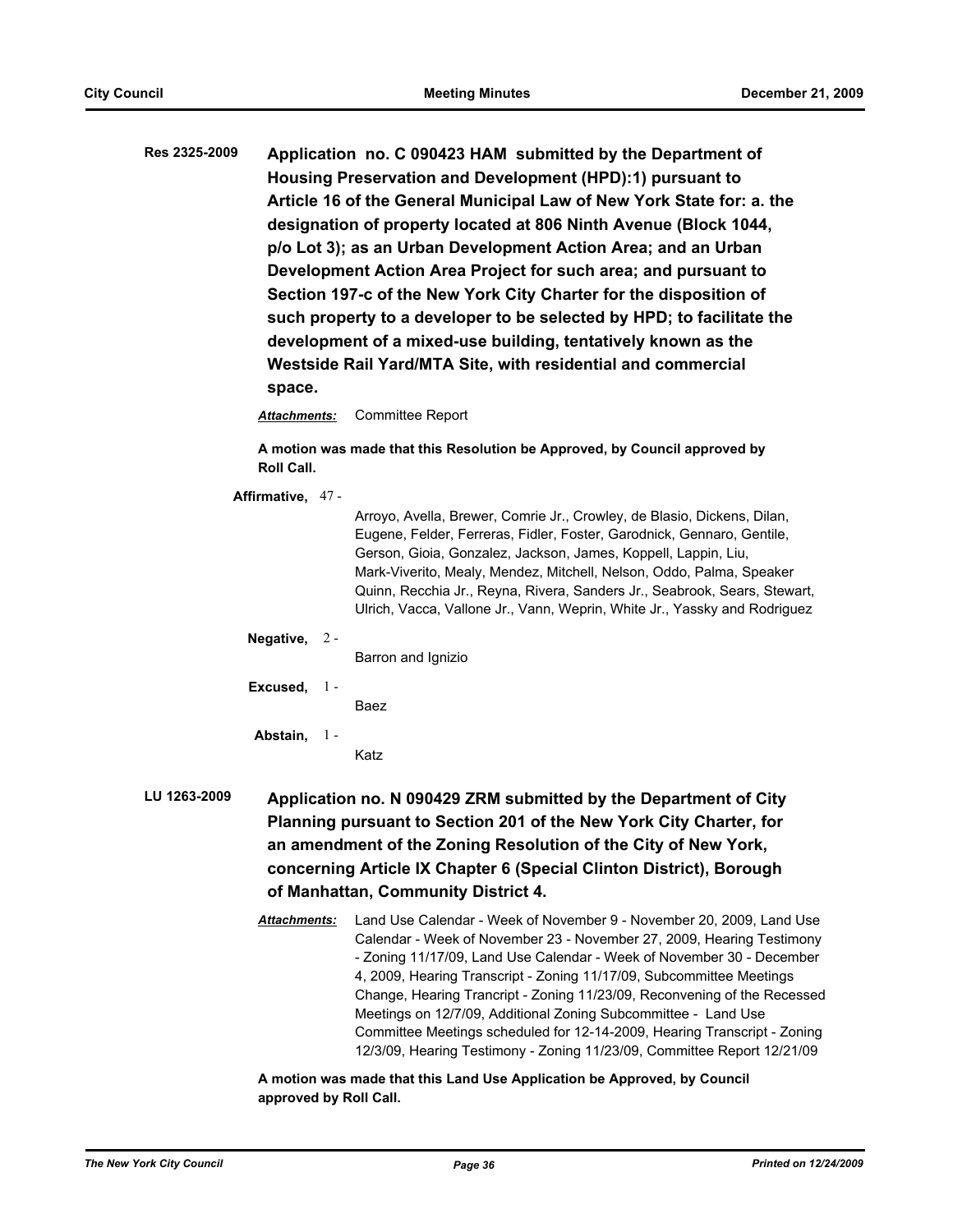|             | Affirmative, 47 - |                                                                                                                                                                                                                                                                                                                                                                                                                                                       |
|-------------|-------------------|-------------------------------------------------------------------------------------------------------------------------------------------------------------------------------------------------------------------------------------------------------------------------------------------------------------------------------------------------------------------------------------------------------------------------------------------------------|
|             |                   | Arroyo, Avella, Brewer, Comrie Jr., Crowley, de Blasio, Dickens, Dilan,<br>Eugene, Felder, Ferreras, Fidler, Foster, Garodnick, Gennaro, Gentile,<br>Gerson, Gioia, Gonzalez, Jackson, James, Koppell, Lappin, Liu,<br>Mark-Viverito, Mealy, Mendez, Mitchell, Nelson, Oddo, Palma, Speaker<br>Quinn, Recchia Jr., Reyna, Rivera, Sanders Jr., Seabrook, Sears, Stewart,<br>Ulrich, Vacca, Vallone Jr., Vann, Weprin, White Jr., Yassky and Rodriguez |
|             | Negative, $2 -$   |                                                                                                                                                                                                                                                                                                                                                                                                                                                       |
|             |                   | Barron and Ignizio                                                                                                                                                                                                                                                                                                                                                                                                                                    |
|             | Excused, $1 -$    |                                                                                                                                                                                                                                                                                                                                                                                                                                                       |
|             |                   | Baez                                                                                                                                                                                                                                                                                                                                                                                                                                                  |
|             | Abstain, 1-       |                                                                                                                                                                                                                                                                                                                                                                                                                                                       |
|             |                   | Katz                                                                                                                                                                                                                                                                                                                                                                                                                                                  |
| <b>nnno</b> |                   |                                                                                                                                                                                                                                                                                                                                                                                                                                                       |

**Res 2326-2009 Application no. N 090429 ZRM submitted by the Department of City Planning pursuant to Section 201 of the New York City Charter, for an amendment of the Zoning Resolution of the City of New York, concerning Article IX Chapter 6 (Special Clinton District), Borough of Manhattan, Community District 4.**

*Attachments:* Committee Report

**A motion was made that this Resolution be Approved, by Council approved by Roll Call.**

**Affirmative,** 47 -

Arroyo, Avella, Brewer, Comrie Jr., Crowley, de Blasio, Dickens, Dilan, Eugene, Felder, Ferreras, Fidler, Foster, Garodnick, Gennaro, Gentile, Gerson, Gioia, Gonzalez, Jackson, James, Koppell, Lappin, Liu, Mark-Viverito, Mealy, Mendez, Mitchell, Nelson, Oddo, Palma, Speaker Quinn, Recchia Jr., Reyna, Rivera, Sanders Jr., Seabrook, Sears, Stewart, Ulrich, Vacca, Vallone Jr., Vann, Weprin, White Jr., Yassky and Rodriguez

**Negative,** 2 -

Barron and Ignizio

**Excused,** 1 -

Baez

**Abstain,** 1 -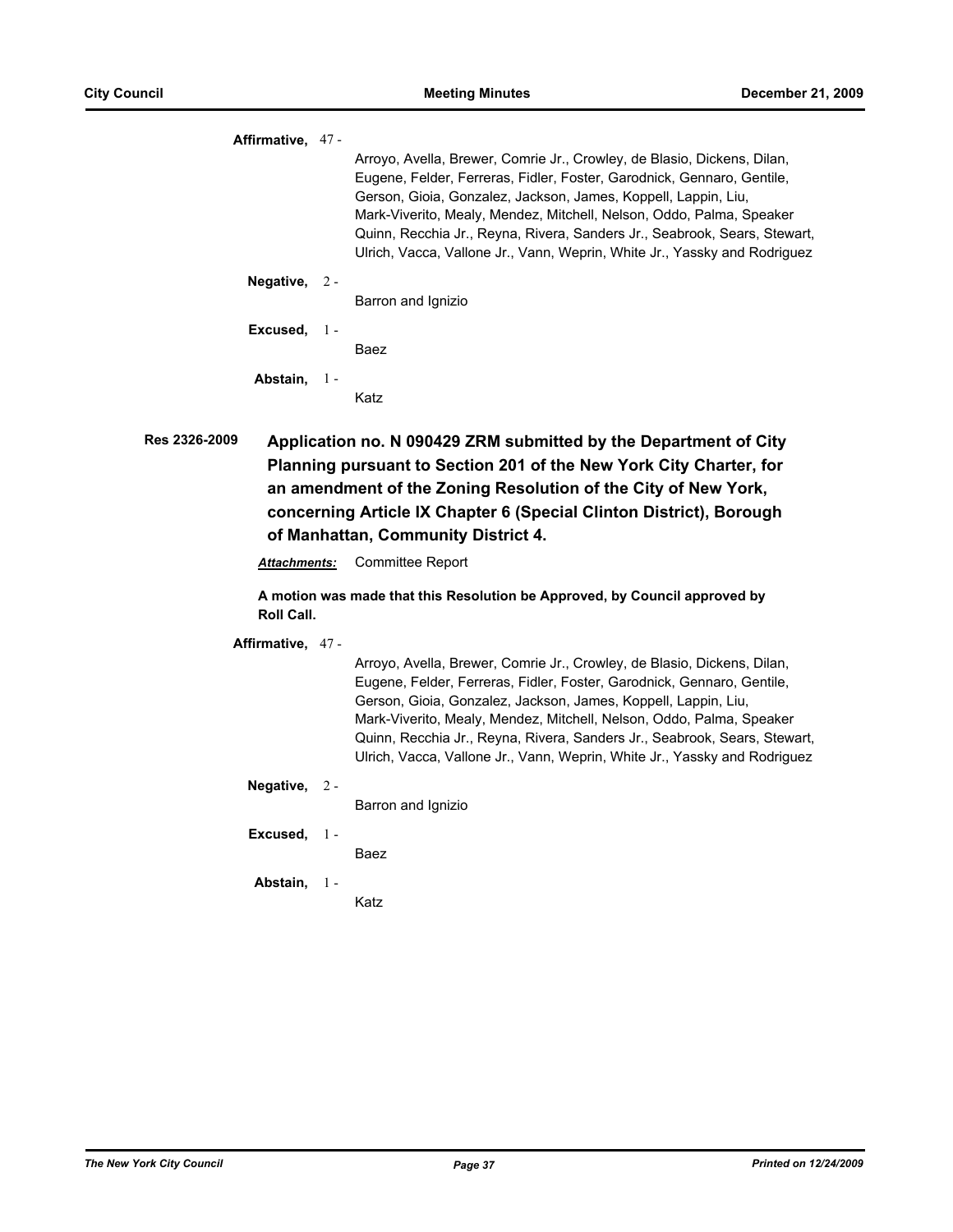- **LU 1264-2009 Application no. C 090430 ZMM submitted by New York City Department of City Planning pursuant to Sections 197-c and 201 of the New York City Charter for an amendment of the Zoning Map, Section No. 8c: establishing within an existing R8 District a C1-5 District.**
	- *Attachments:* Land Use Calendar Week of November 9 November 20, 2009, Land Use Calendar - Week of November 23 - November 27, 2009, Hearing Testimony - Zoning 11/17/09, Land Use Calendar - Week of November 30 - December 4, 2009, Hearing Transcript - Zoning 11/17/09, Subcommittee Meetings Change, Hearing Trancript - Zoning 11/23/09, Reconvening of the Recessed Meetings on 12/7/09, Additional Zoning Subcommittee - Land Use Committee Meetings scheduled for 12-14-2009, Hearing Transcript - Zoning 12/3/09, Hearing Testimony - Zoning 11/23/09, Committee Report 12/21/09

# **A motion was made that this Land Use Application be Approved, by Council approved by Roll Call.**

**Affirmative,** 47 -

Arroyo, Avella, Brewer, Comrie Jr., Crowley, de Blasio, Dickens, Dilan, Eugene, Felder, Ferreras, Fidler, Foster, Garodnick, Gennaro, Gentile, Gerson, Gioia, Gonzalez, Jackson, James, Koppell, Lappin, Liu, Mark-Viverito, Mealy, Mendez, Mitchell, Nelson, Oddo, Palma, Speaker Quinn, Recchia Jr., Reyna, Rivera, Sanders Jr., Seabrook, Sears, Stewart, Ulrich, Vacca, Vallone Jr., Vann, Weprin, White Jr., Yassky and Rodriguez

## **Negative,** 2 -

Barron and Ignizio

**Excused,** 1 -

Baez

**Abstain,**  $1 -$ 

Katz

**Res 2327-2009 Application no. C 090430 ZMM submitted by New York City Department of City Planning pursuant to Sections 197-c and 201 of the New York City Charter for an amendment of the Zoning Map, Section No. 8c: establishing within an existing R8 District a C1-5 District.**

*Attachments:* Committee Report

**A motion was made that this Resolution be Approved, by Council approved by Roll Call.**

**Affirmative,** 47 -

Arroyo, Avella, Brewer, Comrie Jr., Crowley, de Blasio, Dickens, Dilan, Eugene, Felder, Ferreras, Fidler, Foster, Garodnick, Gennaro, Gentile, Gerson, Gioia, Gonzalez, Jackson, James, Koppell, Lappin, Liu, Mark-Viverito, Mealy, Mendez, Mitchell, Nelson, Oddo, Palma, Speaker Quinn, Recchia Jr., Reyna, Rivera, Sanders Jr., Seabrook, Sears, Stewart, Ulrich, Vacca, Vallone Jr., Vann, Weprin, White Jr., Yassky and Rodriguez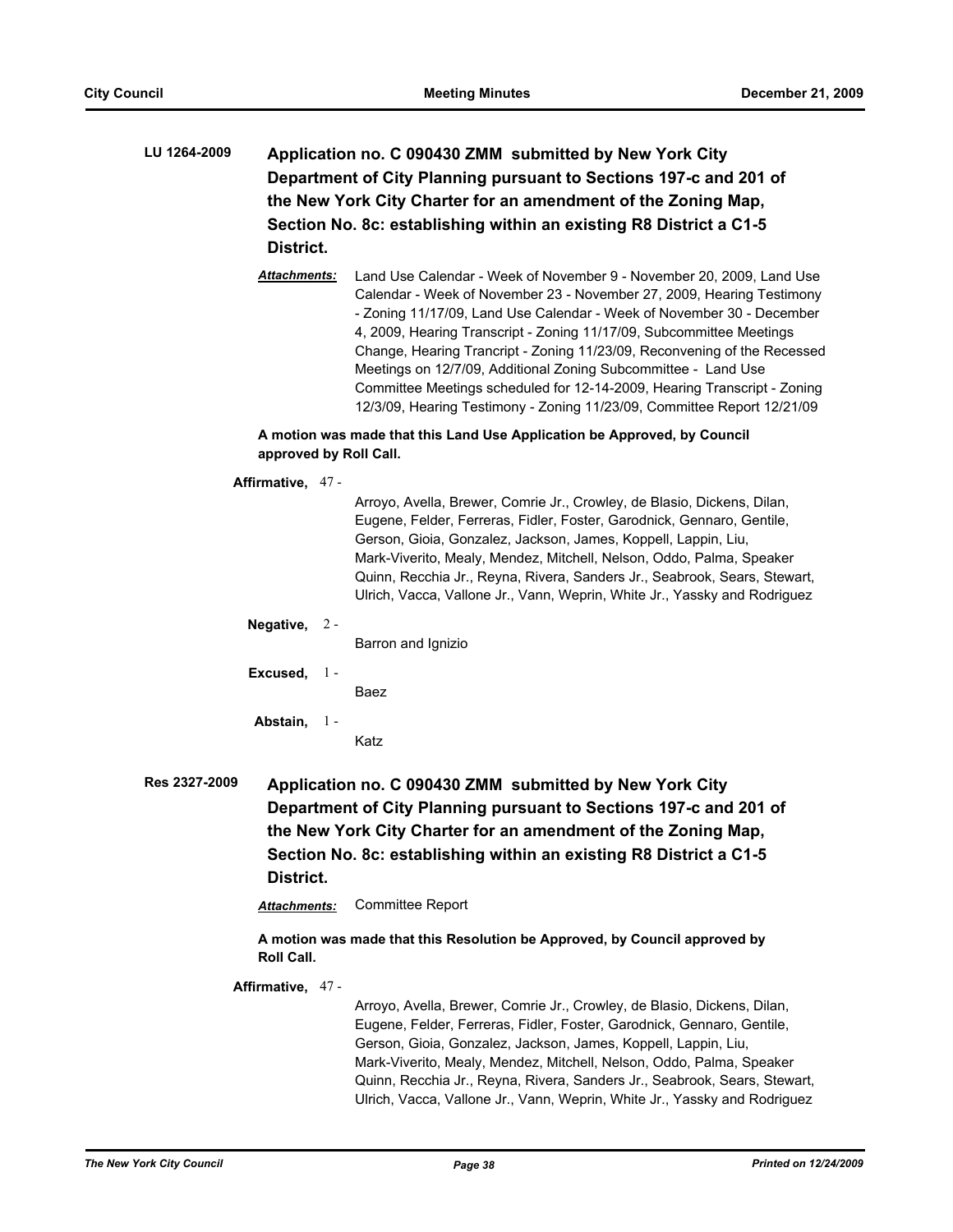| Negative, $2 -$        |              | Barron and Ignizio                                                                                                                                                                                                                                                                                                                                                                                                                                                                                                                                                                                  |
|------------------------|--------------|-----------------------------------------------------------------------------------------------------------------------------------------------------------------------------------------------------------------------------------------------------------------------------------------------------------------------------------------------------------------------------------------------------------------------------------------------------------------------------------------------------------------------------------------------------------------------------------------------------|
| Excused, $1 -$         |              | Baez                                                                                                                                                                                                                                                                                                                                                                                                                                                                                                                                                                                                |
| Abstain,               | $1 -$        | Katz                                                                                                                                                                                                                                                                                                                                                                                                                                                                                                                                                                                                |
| LU 1265-2009           |              | Application no. C 090433 ZMM submitted by RG WRY LLC<br>pursuant to Sections 197-c and 201 of the New York City Charter<br>for an amendment of the Zoning Map, Section No. 8b changing<br>from an M2-3 District to a C6-4 District.                                                                                                                                                                                                                                                                                                                                                                 |
| Attachments:           |              | Land Use Calendar - Week of November 9 - November 20, 2009, Land Use<br>Calendar - Week of November 23 - November 27, 2009, Hearing Testimony<br>- Zoning 11/17/09, Land Use Calendar - Week of November 30 - December<br>4, 2009, Hearing Transcript - Zoning 11/17/09, Subcommittee Meetings<br>Change, Hearing Trancript - Zoning 11/23/09, Reconvening of the Recessed<br>Meetings on 12/7/09, Additional Zoning Subcommittee - Land Use<br>Committee Meetings scheduled for 12-14-2009, Hearing Transcript - Zoning<br>12/3/09, Hearing Testimony - Zoning 11/23/09, Committee Report 12/21/09 |
| approved by Roll Call. |              | A motion was made that this Land Use Application be Approved, by Council                                                                                                                                                                                                                                                                                                                                                                                                                                                                                                                            |
| Affirmative, 47-       |              | Arroyo, Avella, Brewer, Comrie Jr., Crowley, de Blasio, Dickens, Dilan,<br>Eugene, Felder, Ferreras, Fidler, Foster, Garodnick, Gennaro, Gentile,<br>Gerson, Gioia, Gonzalez, Jackson, James, Koppell, Lappin, Liu,<br>Mark-Viverito, Mealy, Mendez, Mitchell, Nelson, Oddo, Palma, Speaker<br>Quinn, Recchia Jr., Reyna, Rivera, Sanders Jr., Seabrook, Sears, Stewart,<br>Ulrich, Vacca, Vallone Jr., Vann, Weprin, White Jr., Yassky and Rodriguez                                                                                                                                               |
| Negative,              | $2 -$        | Barron and Ignizio                                                                                                                                                                                                                                                                                                                                                                                                                                                                                                                                                                                  |
| Excused,               | $\mathbf{1}$ | Baez                                                                                                                                                                                                                                                                                                                                                                                                                                                                                                                                                                                                |
| Abstain,               | $1 -$        | Katz                                                                                                                                                                                                                                                                                                                                                                                                                                                                                                                                                                                                |
| <b>Res 2328-2009</b>   |              | Application no. C 090433 ZMM submitted by RG WRY LLC<br>pursuant to Sections 197-c and 201 of the New York City Charter<br>for an amendment of the Zoning Map, Section No. 8b changing                                                                                                                                                                                                                                                                                                                                                                                                              |

**from an M2-3 District to a C6-4 District.**

*Attachments:* Committee Report

**A motion was made that this Resolution be Approved, by Council approved by Roll Call.**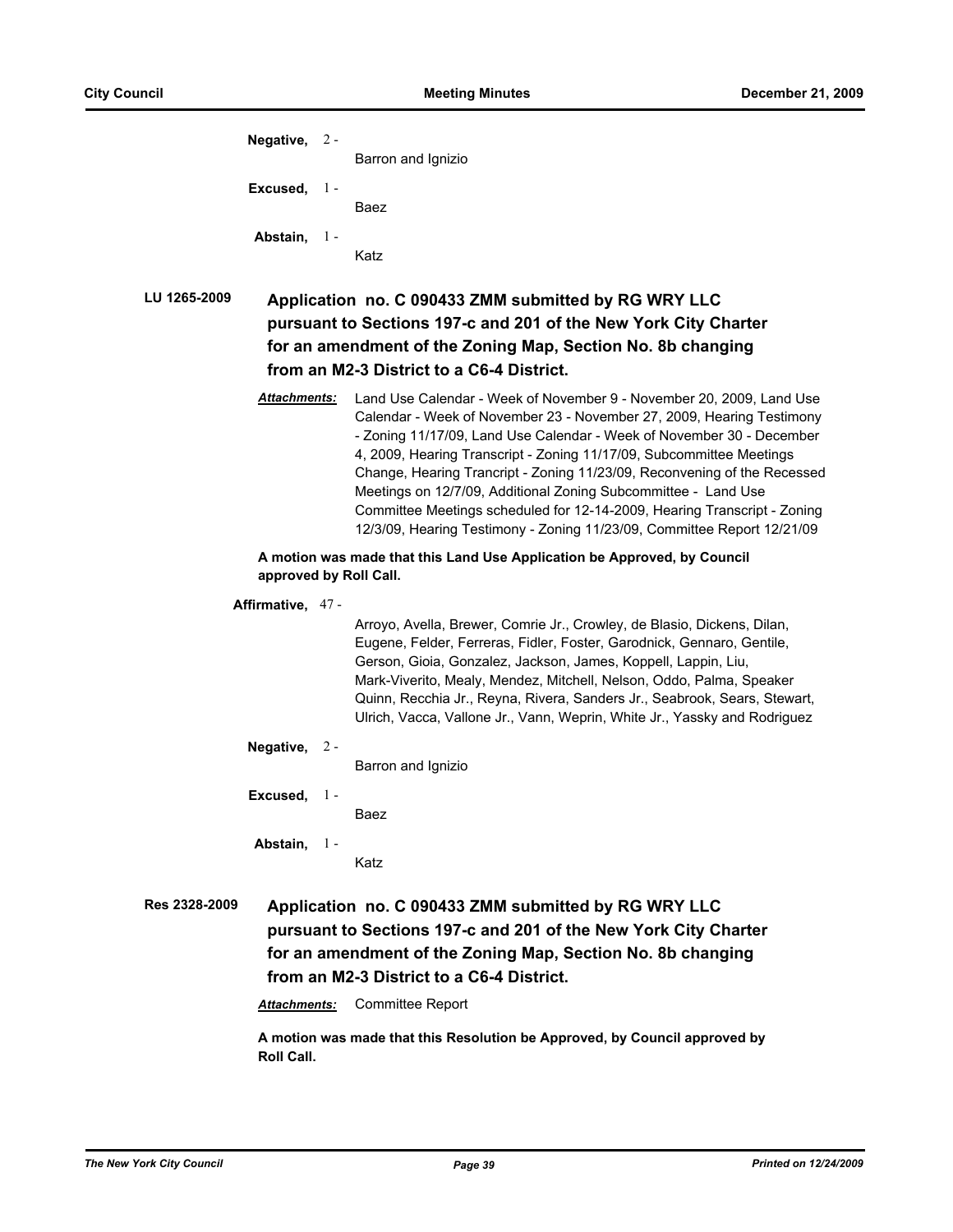|              | Affirmative, 47 - |                                                                                                                                                                                                                                                                                                                                                                                                                                                       |
|--------------|-------------------|-------------------------------------------------------------------------------------------------------------------------------------------------------------------------------------------------------------------------------------------------------------------------------------------------------------------------------------------------------------------------------------------------------------------------------------------------------|
|              |                   | Arroyo, Avella, Brewer, Comrie Jr., Crowley, de Blasio, Dickens, Dilan,<br>Eugene, Felder, Ferreras, Fidler, Foster, Garodnick, Gennaro, Gentile,<br>Gerson, Gioia, Gonzalez, Jackson, James, Koppell, Lappin, Liu,<br>Mark-Viverito, Mealy, Mendez, Mitchell, Nelson, Oddo, Palma, Speaker<br>Quinn, Recchia Jr., Reyna, Rivera, Sanders Jr., Seabrook, Sears, Stewart,<br>Ulrich, Vacca, Vallone Jr., Vann, Weprin, White Jr., Yassky and Rodriguez |
|              | Negative, $2 -$   | Barron and Ignizio                                                                                                                                                                                                                                                                                                                                                                                                                                    |
|              | Excused, $1 -$    |                                                                                                                                                                                                                                                                                                                                                                                                                                                       |
|              |                   | Baez                                                                                                                                                                                                                                                                                                                                                                                                                                                  |
|              | Abstain, 1-       |                                                                                                                                                                                                                                                                                                                                                                                                                                                       |
|              |                   | Katz                                                                                                                                                                                                                                                                                                                                                                                                                                                  |
| LU 1266-2009 |                   | Application no. N 090434 ZRM submitted by RG WRY LLC,<br>pursuant to Section 201 of the New York City Charter, for an                                                                                                                                                                                                                                                                                                                                 |

**amendment of the Zoning Resolution of the City of New York, concerning Article IX, Chapter 3 (Special Hudson Yards District) relating to the addition of Western Rail Yard Subdistrict F and the expansion of the Special Hudson Yards District, Community District 4, Borough of Manhattan.**

*Attachments:* Land Use Calendar - Week of November 9 - November 20, 2009, Land Use Calendar - Week of November 23 - November 27, 2009, Hearing Testimony - Zoning 11/17/09, Land Use Calendar - Week of November 30 - December 4, 2009, Hearing Transcript - Zoning 11/17/09, Subcommittee Meetings Change, Hearing Trancript - Zoning 11/23/09, Reconvening of the Recessed Meetings on 12/7/09, Additional Zoning Subcommittee - Land Use Committee Meetings scheduled for 12-14-2009, Hearing Transcript - Zoning 12/3/09, Hearing Testimony - Zoning 11/23/09, Committee Report 12/21/09

**A motion was made that this Land Use Application be Approved, by Council approved by Roll Call.**

#### **Affirmative,** 47 -

Arroyo, Avella, Brewer, Comrie Jr., Crowley, de Blasio, Dickens, Dilan, Eugene, Felder, Ferreras, Fidler, Foster, Garodnick, Gennaro, Gentile, Gerson, Gioia, Gonzalez, Jackson, James, Koppell, Lappin, Liu, Mark-Viverito, Mealy, Mendez, Mitchell, Nelson, Oddo, Palma, Speaker Quinn, Recchia Jr., Reyna, Rivera, Sanders Jr., Seabrook, Sears, Stewart, Ulrich, Vacca, Vallone Jr., Vann, Weprin, White Jr., Yassky and Rodriguez

#### **Negative,** 2 -

Barron and Ignizio

**Excused,** 1 -

Baez

# **Abstain,** 1 -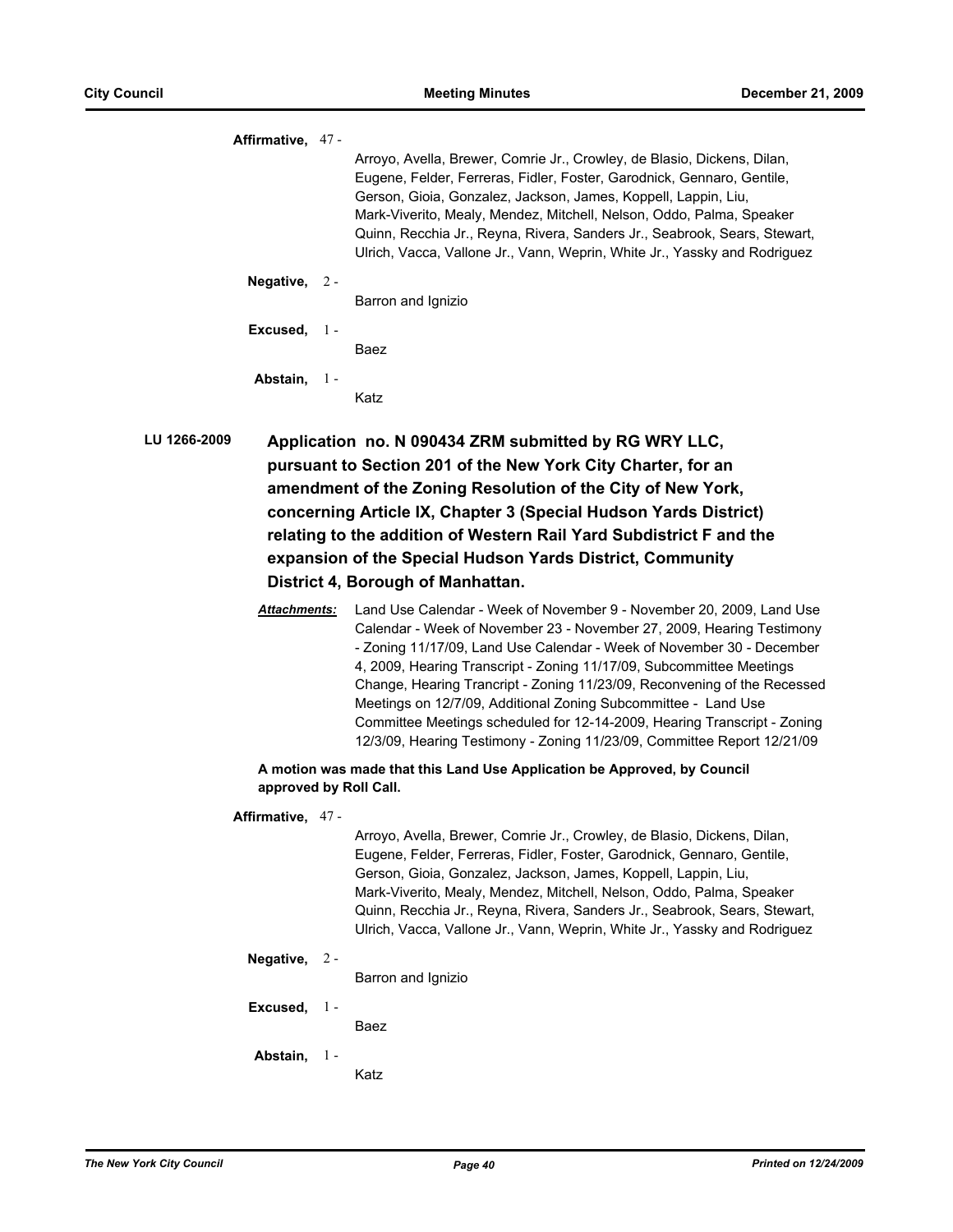**Res 2329-2009 Application no. N 090434 ZRM submitted by RG WRY LLC, pursuant to Section 201 of the New York City Charter, for an amendment of the Zoning Resolution of the City of New York, concerning Article IX, Chapter 3 (Special Hudson Yards District) relating to the addition of Western Rail Yard Subdistrict F and the expansion of the Special Hudson Yards District, Community District 4, Borough of Manhattan.**

*Attachments:* Committee Report

**A motion was made that this Resolution be Approved, by Council approved by Roll Call.**

**Affirmative,** 47 -

Arroyo, Avella, Brewer, Comrie Jr., Crowley, de Blasio, Dickens, Dilan, Eugene, Felder, Ferreras, Fidler, Foster, Garodnick, Gennaro, Gentile, Gerson, Gioia, Gonzalez, Jackson, James, Koppell, Lappin, Liu, Mark-Viverito, Mealy, Mendez, Mitchell, Nelson, Oddo, Palma, Speaker Quinn, Recchia Jr., Reyna, Rivera, Sanders Jr., Seabrook, Sears, Stewart, Ulrich, Vacca, Vallone Jr., Vann, Weprin, White Jr., Yassky and Rodriguez

**Negative,** 2 -

Barron and Ignizio

**Excused,** 1 -

Baez

**Abstain,** 1 -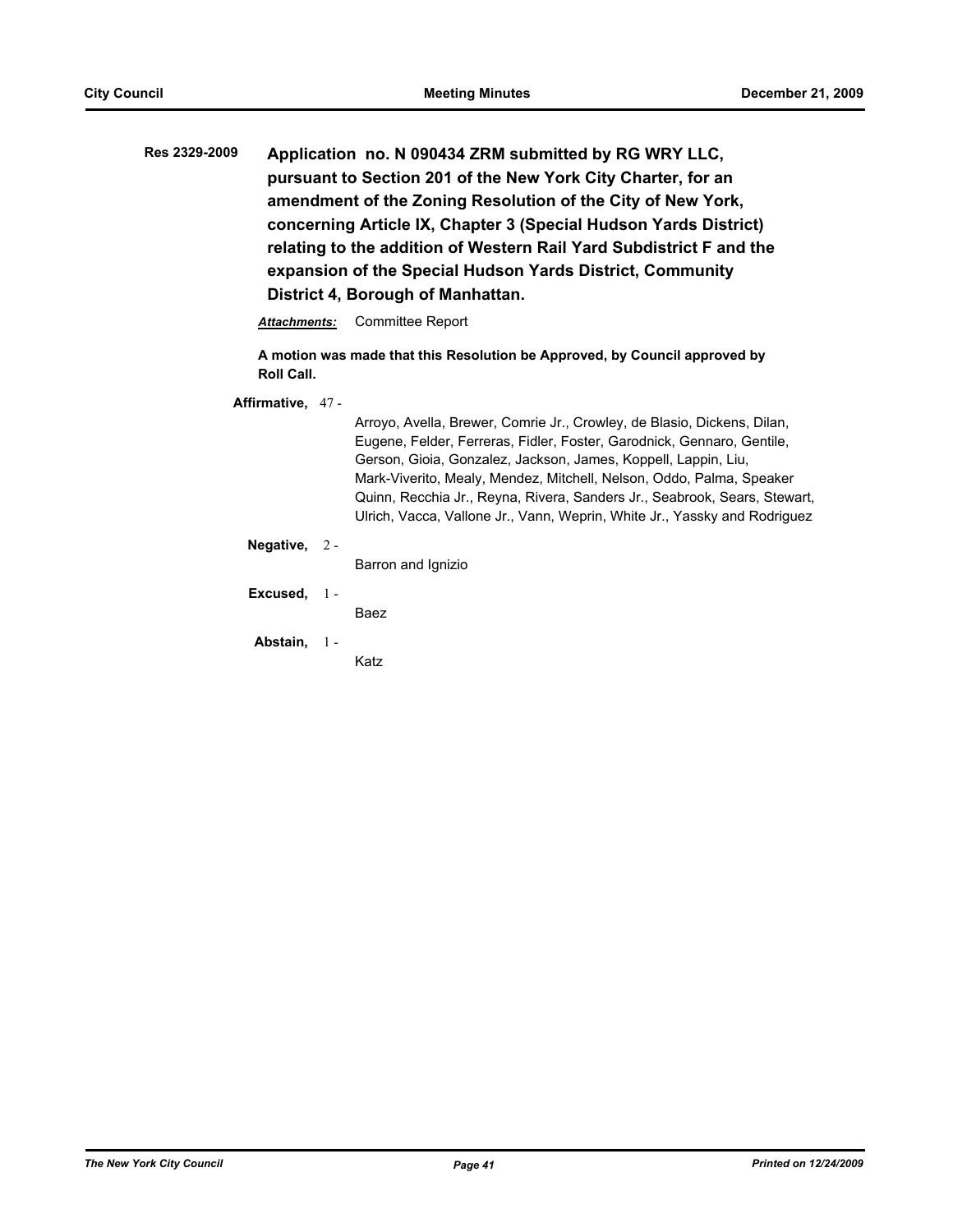- **LU 1267-2009 Application no. C 090435 ZSM submitted by RG WRY LLC pursuant to Sections 197-c and 201 of the New York City Charter for the grant of a special permit pursuant to Sections 93-052\* and 13-561 of the Zoning Resolution to allow an attended accessory parking garage (North Parking Garage) with a maximum capacity of 1100 spaces on portions of the ground floor and plaza level of a proposed mixed-use development (Block 676, Lot 3), in a C6-4 District, within the Special Hudson Yards District. This application is subject to review and action by the Land Use Committee only if appealed to the Council pursuant to §197-d (b)(2) of the Charter or called up by vote of the Council pursuant to §197-d (b)(3) of the Charter.**
	- *Attachments:* Land Use Calendar Week of November 9 November 20, 2009, Land Use Calendar - Week of November 23 - November 27, 2009, Hearing Testimony - Zoning 11/17/09, Land Use Calendar - Week of November 30 - December 4, 2009, Hearing Transcript - Zoning 11/17/09, Subcommittee Meetings Change, Hearing Trancript - Zoning 11/23/09, Reconvening of the Recessed Meetings on 12/7/09, Additional Zoning Subcommittee - Land Use Committee Meetings scheduled for 12-14-2009, Hearing Transcript - Zoning 12/3/09, Hearing Testimony - Zoning 11/23/09, Committee Report 12/21/09

# **A motion was made that this Land Use Application be Approved, by Council approved by Roll Call.**

## **Affirmative,** 47 -

Arroyo, Avella, Brewer, Comrie Jr., Crowley, de Blasio, Dickens, Dilan, Eugene, Felder, Ferreras, Fidler, Foster, Garodnick, Gennaro, Gentile, Gerson, Gioia, Gonzalez, Jackson, James, Koppell, Lappin, Liu, Mark-Viverito, Mealy, Mendez, Mitchell, Nelson, Oddo, Palma, Speaker Quinn, Recchia Jr., Reyna, Rivera, Sanders Jr., Seabrook, Sears, Stewart, Ulrich, Vacca, Vallone Jr., Vann, Weprin, White Jr., Yassky and Rodriguez

## **Negative,** 2 -

Barron and Ignizio

**Excused,** 1 -

Baez

#### **Abstain,** 1 -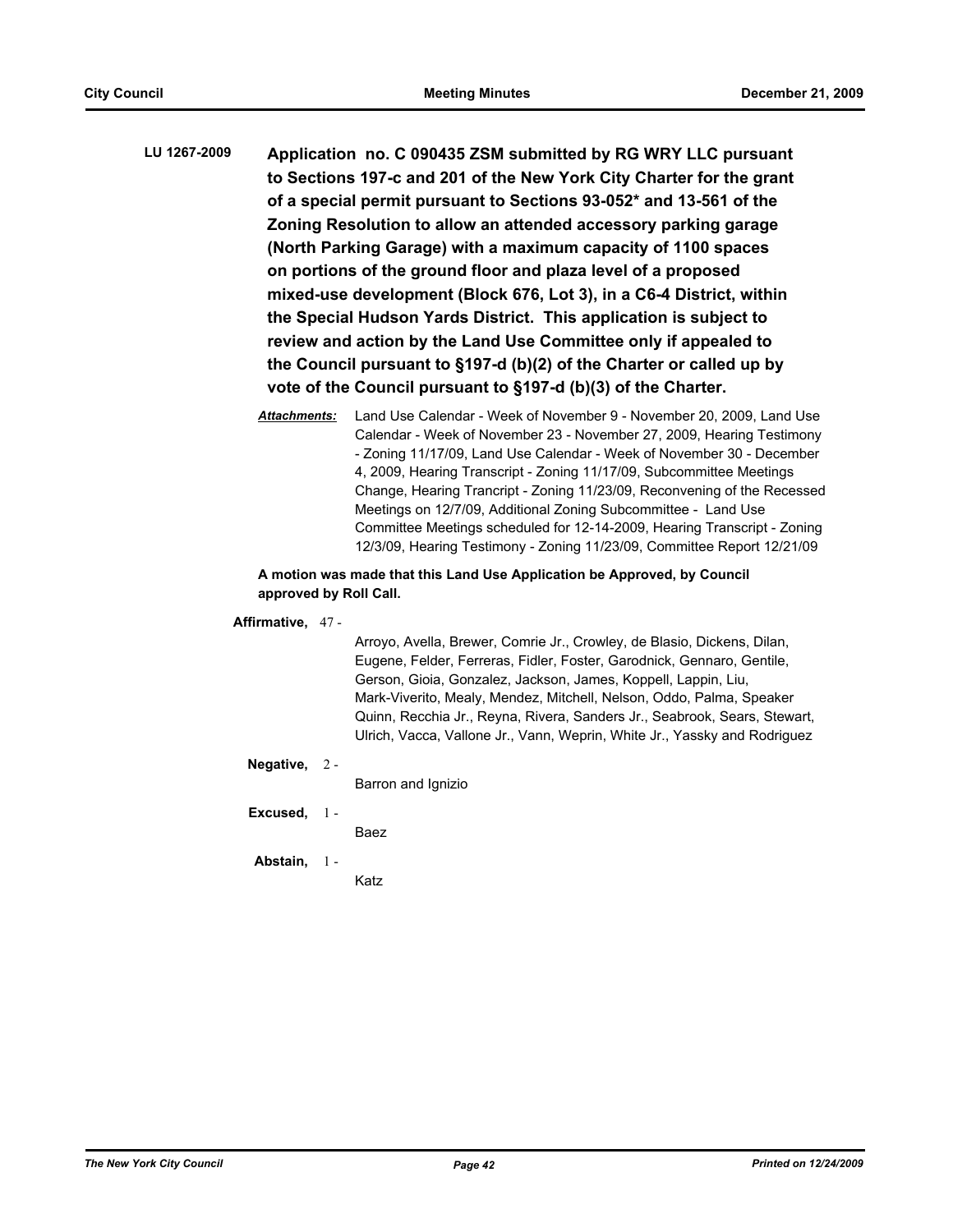**Res 2330-2009 Application no. C 090435 ZSM submitted by RG WRY LLC pursuant to Sections 197-c and 201 of the New York City Charter for the grant of a special permit pursuant to Sections 93-052\* and 13-561 of the Zoning Resolution to allow an attended accessory parking garage (North Parking Garage) with a maximum capacity of 1100 spaces on portions of the ground floor and plaza level of a proposed mixed-use development (Block 676, Lot 3), in a C6-4 District, within the Special Hudson Yards District. This application is subject to review and action by the Land Use Committee only if appealed to the Council pursuant to §197-d (b)(2) of the Charter or called up by vote of the Council pursuant to §197-d (b)(3) of the Charter.**

*Attachments:* Committee Report

**A motion was made that this Resolution be Approved, by Council approved by Roll Call.**

**Affirmative,** 47 -

Arroyo, Avella, Brewer, Comrie Jr., Crowley, de Blasio, Dickens, Dilan, Eugene, Felder, Ferreras, Fidler, Foster, Garodnick, Gennaro, Gentile, Gerson, Gioia, Gonzalez, Jackson, James, Koppell, Lappin, Liu, Mark-Viverito, Mealy, Mendez, Mitchell, Nelson, Oddo, Palma, Speaker Quinn, Recchia Jr., Reyna, Rivera, Sanders Jr., Seabrook, Sears, Stewart, Ulrich, Vacca, Vallone Jr., Vann, Weprin, White Jr., Yassky and Rodriguez

**Negative,** 2 -

Barron and Ignizio

**Excused,** 1 -

Baez

**Abstain,** 1 -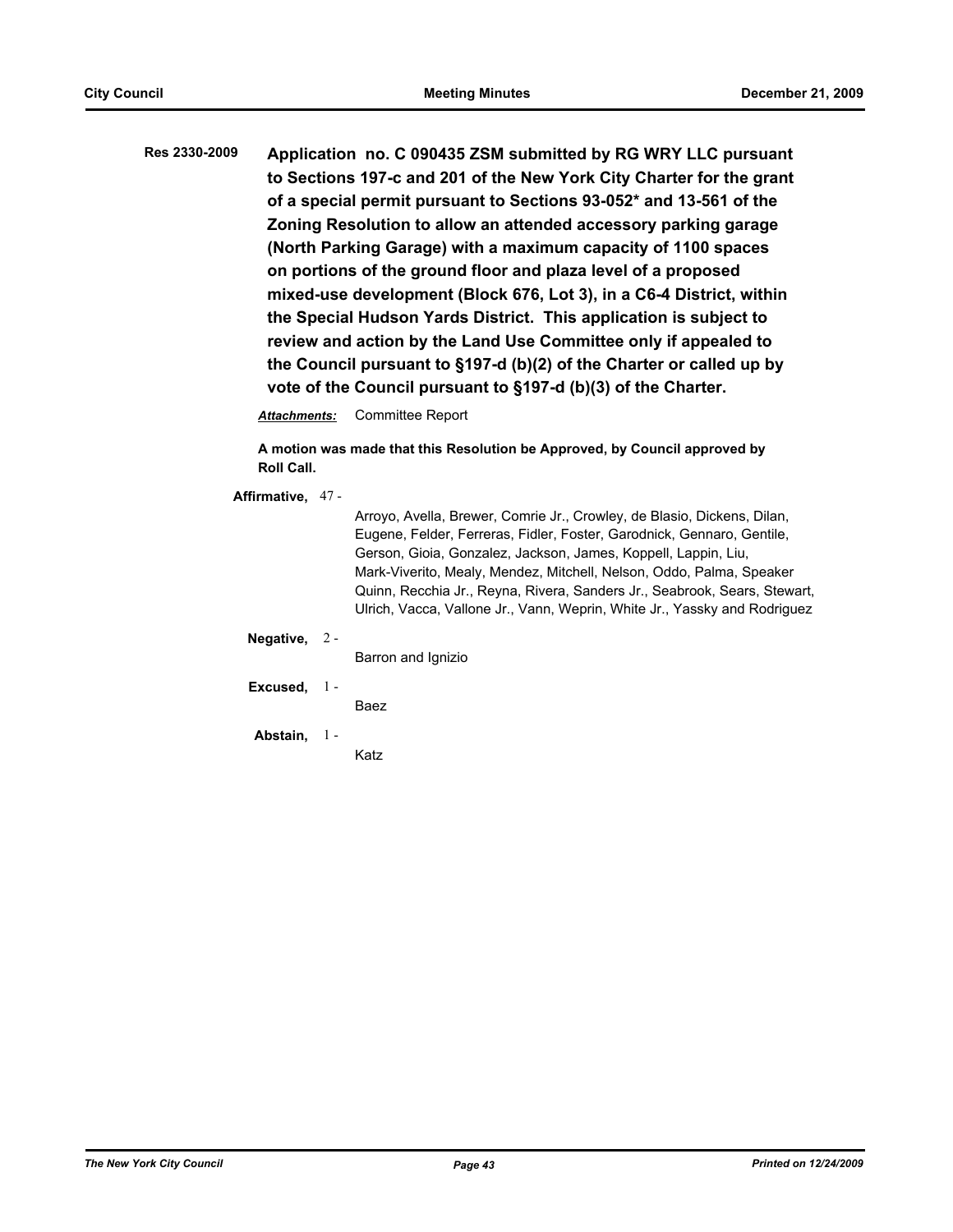- **LU 1268-2009 Application no. C 090436 ZSM submitted by RG WRY LLC pursuant to Sections 197-c and 201 of the New York City Charter for the grant of a special permit pursuant to Sections 93-052\* and 13-561 of the Zoning Resolution to allow an attended accessory parking garage (South Parking Garage) with a maximum capacity of 800 (Block 676, Lot 3), in a C6-4 District within the Special Hudson Yards District. This application is subject to review and action by the Land Use Committee only if appealed to the Council pursuant to §197-d (b)(2) of the Charter or called up by vote of the Council pursuant to §197-d (b)(3) of the Charter.**
	- *Attachments:* Land Use Calendar Week of November 9 November 20, 2009, Land Use Calendar - Week of November 23 - November 27, 2009, Hearing Testimony - Zoning 11/17/09, Land Use Calendar - Week of November 30 - December 4, 2009, Hearing Transcript - Zoning 11/17/09, Subcommittee Meetings Change, Hearing Trancript - Zoning 11/23/09, Reconvening of the Recessed Meetings on 12/7/09, Additional Zoning Subcommittee - Land Use Committee Meetings scheduled for 12-14-2009, Hearing Transcript - Zoning 12/3/09, Hearing Testimony - Zoning 11/23/09, Committee Report 12/21/09

# **A motion was made that this Land Use Application be Approved, by Council approved by Roll Call.**

# **Affirmative,** 47 -

Arroyo, Avella, Brewer, Comrie Jr., Crowley, de Blasio, Dickens, Dilan, Eugene, Felder, Ferreras, Fidler, Foster, Garodnick, Gennaro, Gentile, Gerson, Gioia, Gonzalez, Jackson, James, Koppell, Lappin, Liu, Mark-Viverito, Mealy, Mendez, Mitchell, Nelson, Oddo, Palma, Speaker Quinn, Recchia Jr., Reyna, Rivera, Sanders Jr., Seabrook, Sears, Stewart, Ulrich, Vacca, Vallone Jr., Vann, Weprin, White Jr., Yassky and Rodriguez

# **Negative,** 2 -

Barron and Ignizio

## **Excused,** 1 -

Baez

#### **Abstain,**  $1 -$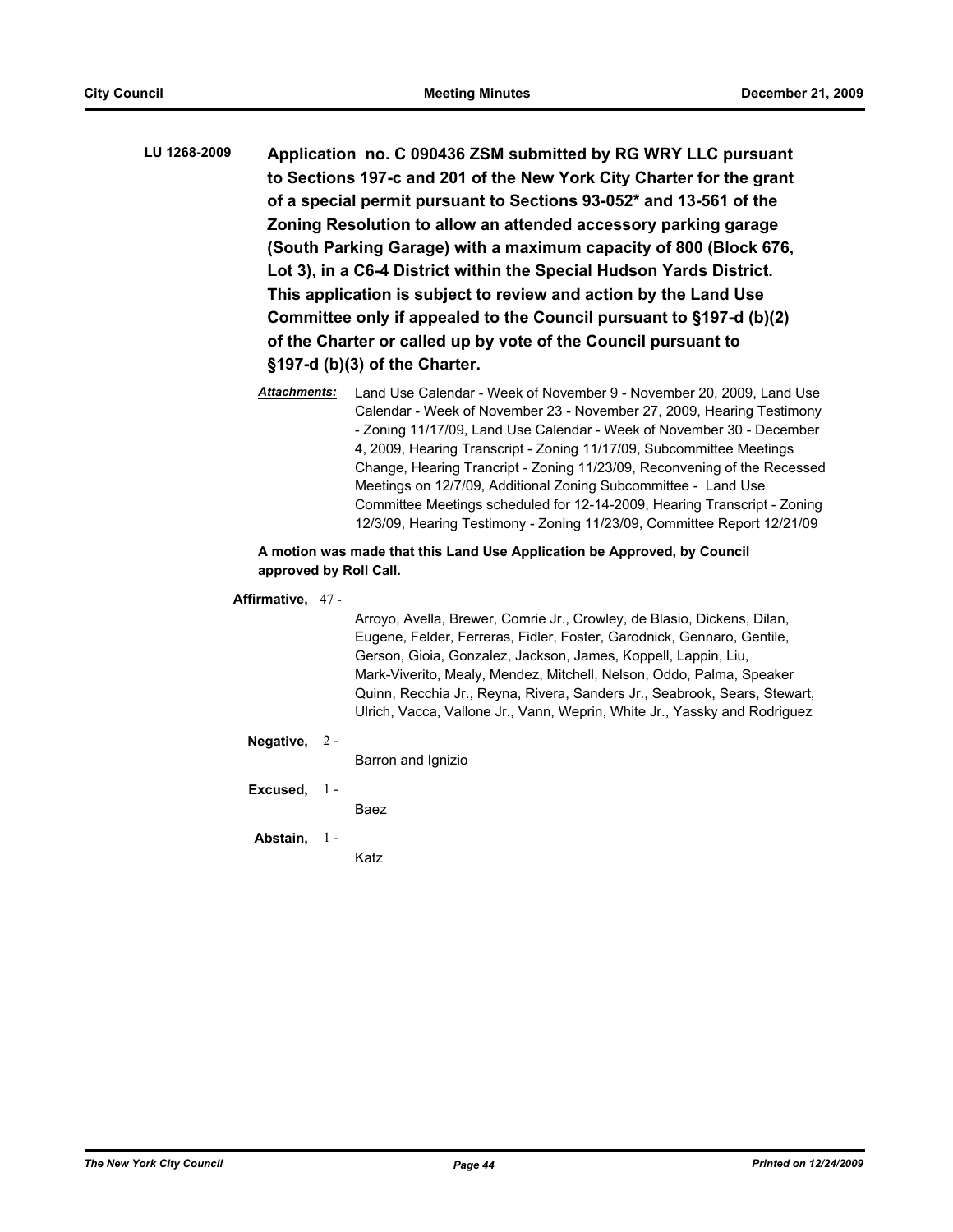**Res 2331-2009 Application no. C 090436 ZSM submitted by RG WRY LLC pursuant to Sections 197-c and 201 of the New York City Charter for the grant of a special permit pursuant to Sections 93-052\* and 13-561 of the Zoning Resolution to allow an attended accessory parking garage (South Parking Garage) with a maximum capacity of 800 (Block 676, Lot 3), in a C6-4 District within the Special Hudson Yards District. This application is subject to review and action by the Land Use Committee only if appealed to the Council pursuant to §197-d (b)(2) of the Charter or called up by vote of the Council pursuant to §197-d (b)(3) of the Charter.**

*Attachments:* Committee Report

**A motion was made that this Resolution be Approved, by Council approved by Roll Call.**

**Affirmative,** 47 -

|           |                                                                  | Arroyo, Avella, Brewer, Comrie Jr., Crowley, de Blasio, Dickens, Dilan,<br>Eugene, Felder, Ferreras, Fidler, Foster, Garodnick, Gennaro, Gentile,<br>Gerson, Gioia, Gonzalez, Jackson, James, Koppell, Lappin, Liu,<br>Mark-Viverito, Mealy, Mendez, Mitchell, Nelson, Oddo, Palma, Speaker<br>Quinn, Recchia Jr., Reyna, Rivera, Sanders Jr., Seabrook, Sears, Stewart, |  |  |  |
|-----------|------------------------------------------------------------------|--------------------------------------------------------------------------------------------------------------------------------------------------------------------------------------------------------------------------------------------------------------------------------------------------------------------------------------------------------------------------|--|--|--|
|           |                                                                  | Ulrich, Vacca, Vallone Jr., Vann, Weprin, White Jr., Yassky and Rodriguez                                                                                                                                                                                                                                                                                                |  |  |  |
| Negative, | $2 -$                                                            |                                                                                                                                                                                                                                                                                                                                                                          |  |  |  |
|           |                                                                  | Barron and Ignizio                                                                                                                                                                                                                                                                                                                                                       |  |  |  |
| Excused,  | $1 -$                                                            |                                                                                                                                                                                                                                                                                                                                                                          |  |  |  |
|           |                                                                  | Baez                                                                                                                                                                                                                                                                                                                                                                     |  |  |  |
| Abstain,  | -1 -                                                             |                                                                                                                                                                                                                                                                                                                                                                          |  |  |  |
|           |                                                                  | Katz                                                                                                                                                                                                                                                                                                                                                                     |  |  |  |
|           | Application no. N 090293 ZRM by the Department of City Planning, |                                                                                                                                                                                                                                                                                                                                                                          |  |  |  |

- **LU 1273-2009 Application no. N 090293 ZRM by the Department of City Planning, pursuant to Section 201 of the New York City Charter, for an amendment of the Zoning Resolution of the City of New York concerning the Special Lower Manhattan District (Article IX, Chapter 1), Appendix A, Map 5, relating to curb cut prohibitions, Community Board 1, Borough of Manhattan.**
	- *Attachments:* Land Use Calendar Week of November 23 November 27, 2009, Hearing Trancript - Zoning 11/23/09, Hearing Testimony - Zoning 11/23/09, Hearing Transcript - Land Use 11/24/09, Hearing Transcript - Stated Meeting 11/30/09, Res. No. 2332, Committee Report

**A motion was made that this Land Use Application be Approved, by Council approved by Roll Call.**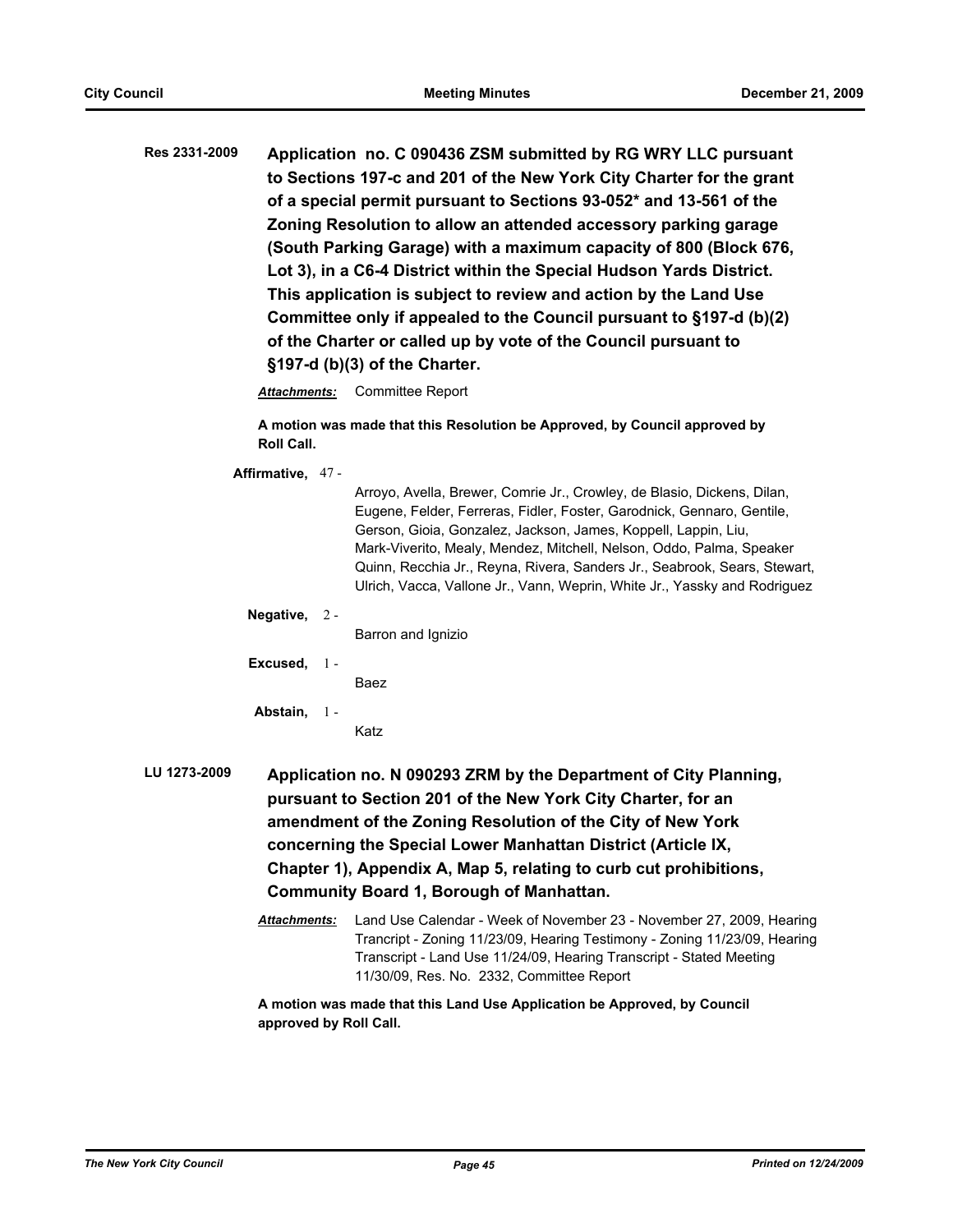|      | Affirmative, 48 - |       |                                                                                                                                                                                                                                                                                                                                                                                                                                                                |
|------|-------------------|-------|----------------------------------------------------------------------------------------------------------------------------------------------------------------------------------------------------------------------------------------------------------------------------------------------------------------------------------------------------------------------------------------------------------------------------------------------------------------|
|      |                   |       | Arroyo, Avella, Brewer, Comrie Jr., Crowley, de Blasio, Dickens, Dilan,<br>Eugene, Felder, Ferreras, Fidler, Foster, Garodnick, Gennaro, Gentile,<br>Gerson, Gioia, Gonzalez, Ignizio, Jackson, James, Koppell, Lappin, Liu,<br>Mark-Viverito, Mealy, Mendez, Mitchell, Nelson, Oddo, Palma, Speaker<br>Quinn, Recchia Jr., Reyna, Rivera, Sanders Jr., Seabrook, Sears, Stewart,<br>Ulrich, Vacca, Vallone Jr., Vann, Weprin, White Jr., Yassky and Rodriguez |
|      | Negative, $1 -$   |       |                                                                                                                                                                                                                                                                                                                                                                                                                                                                |
|      |                   |       | Barron                                                                                                                                                                                                                                                                                                                                                                                                                                                         |
|      | Excused, $1 -$    |       |                                                                                                                                                                                                                                                                                                                                                                                                                                                                |
|      |                   |       | Baez                                                                                                                                                                                                                                                                                                                                                                                                                                                           |
|      | Abstain,          | - 1 - |                                                                                                                                                                                                                                                                                                                                                                                                                                                                |
|      |                   |       | Katz                                                                                                                                                                                                                                                                                                                                                                                                                                                           |
| :009 |                   |       | Resolution approving with modification the decision of the City                                                                                                                                                                                                                                                                                                                                                                                                |

**Res 2332-2009 Resolution approving with modification the decision of the City Planning Commission on Application No. N 090293 ZRM, for an amendment of the Zoning Resolution of the City of New York, concerning the Special Lower Manhattan District (Article IX, Chapter 1), Appendix A, Map 5, relating to curb cut prohibitions in Community District 1, Borough of Manhattan (L.U. No. 1273).**

*Attachments:* Committee Report

**A motion was made that this Resolution be Approved, by Council approved by Roll Call.**

**Affirmative,** 48 -

Arroyo, Avella, Brewer, Comrie Jr., Crowley, de Blasio, Dickens, Dilan, Eugene, Felder, Ferreras, Fidler, Foster, Garodnick, Gennaro, Gentile, Gerson, Gioia, Gonzalez, Ignizio, Jackson, James, Koppell, Lappin, Liu, Mark-Viverito, Mealy, Mendez, Mitchell, Nelson, Oddo, Palma, Speaker Quinn, Recchia Jr., Reyna, Rivera, Sanders Jr., Seabrook, Sears, Stewart, Ulrich, Vacca, Vallone Jr., Vann, Weprin, White Jr., Yassky and Rodriguez

**Negative,** 1 -

Barron

**Excused,** 1 -

Baez

**Abstain,** 1 -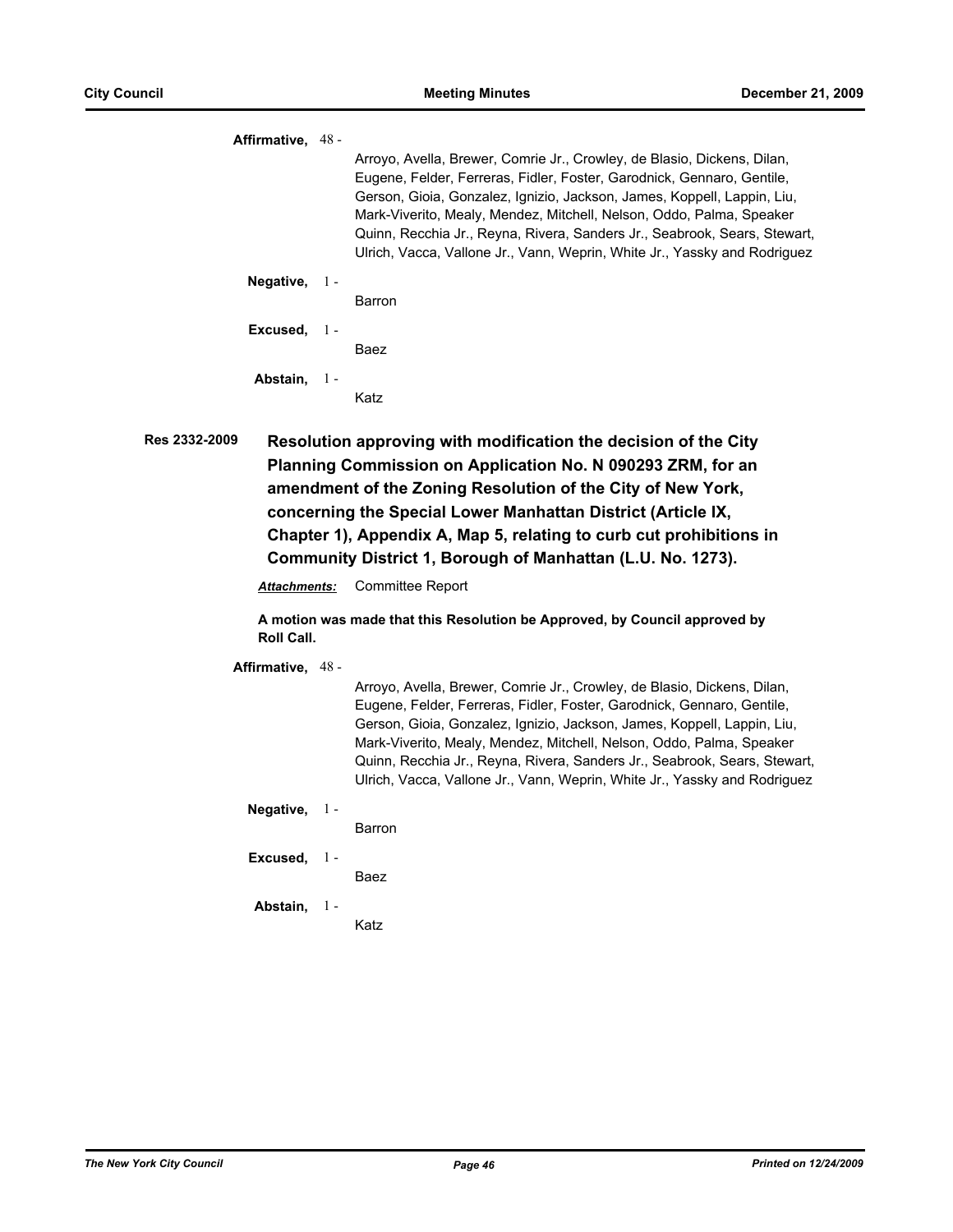# **T2006-0001 Commissioner of Deeds**

*Attachments:* Hearing Transcript - Charter Meeting 1/4/06, Hearing Transcript - Stated Meeting 1/18/06, Hearing Transcript - Stated Meeting 2/1/06, Hearing Transcript - Stated Meeting 2/15/06, Hearing Transcript - Stated Meeting 3/1/06, Hearing Transcript - Stated Meeting 3/22/06, Hearing Transcript - Stated Meeting 4/5/06, Hearing Transcript - Stated Meeting 4/26/06, Hearing Transcript - Stated Meeting 5/10/06, Hearing Transcript - Stated Meeting 5/24/06, Hearing Transcript - Stated Meeting 6/13/06, Hearing Transcript - Stated Meeting 6/20/06, Hearing Transcript - Stated Meeting 6/29/06, Hearing Transcript - Stated Meeting 7/19/06, Hearing Transcript - Stated Meeting 8/16/06, Hearing Transcript - Stated Meeting 9/13/06, Hearing Transcript - Stated Meeting 9/27/06, Hearing Transcript - Stated Meeting 10/11/06, Hearing Transcript - Stated Meeting 10/25/06, Hearing Transcript - Stated Meeting 11/15/06, Hearing Transcript - Stated Meeting 11/29/06, Hearing Transcript - Stated Meeting 12/6/06, Hearing Transcript - Stated Meeting 12/20/06, Hearing Transcript - Stated Meeting 1/3/07, Hearing Transcript - Stated Meeting 1/9/07, Hearing Transcript - Stated Meeting 2/1/07, Hearing Transcript - Stated Meeting 2/28/07, Hearing Transcript - Stated Meeting 3/14/07, Hearing Transcript - Stated Meeting 3/28/07, Hearing Transcript - Stated Meeting 4/12/07, Hearing Transcript - Stated Meeting 4/23/07, Hearing Transcript - Stated Meeting 5/9/07, Hearing Transcript - Stated Meeting 5/30/07, Hearing Transcript - Stated Meeting 6/5/07, Hearing Transcript - Stated Meeting 6/15/07, Hearing Transcript - Stated Meeting 6/27/07, Hearing Transcript - Stated Meeting 7/25/07, Hearing Transcript - Stated Meeting 8/6/07, Hearing Transcript - Stated Meeting 8/22/07, Hearing Transcript - Stated Meeting 9/10/07, Hearing Transcript - Stated Meeting 9/25/07, Hearing Transcript - Stated Meeting 10/17/07, Hearing Transcript - Stated Meeting 10/23/07, Hearing Transcript - Stated Meeting 10/29/07, Hearing Transcript - Stated Meeting 11/15/07, Hearing Transcript - Stated Meeting 11/28/07, Hearing Transcript - Stated Meeting 12/11/07, Hearing Transcript - Stated Meeting 12/19/07, Hearing Transcript - Charter Meeting 1/9/08, Hearing Transcript - Stated Meeting 1/30/08, Hearing Transcript - Stated Meeting 2/13/08, Hearing Transcript - Stated Meeting 2/27/08, Hearing Transcript - Stated Meeting 3/12/08, Hearing Transcript - Stated Meeting 3/26/08, Hearing Transcript - Stated Meeting 3/31/08, Hearing Transcript - Stated Meeting 4/16/08, Hearing Transcript - Stated Meeting 4/30/08, Hearing Transcript - Stated Meeting 5/14/08, Hearing Transcript - Stated Meeting 5/28/08, Hearing Transcript - Recessed Stated Meeting 5/28/08, Hearing Transcript - Stated Meeting 6/12/08, Hearing Transcript - Recessed Stated Meeting 6-23-08, Hearing Transcript - Stated Meeting 6/29/08, Hearing Transcript - Stated Meeting 7/23/08, Hearing Transcript - Stated Meeting 8/14/08, Hearing Transcript - Stated Meeting 9/4/08, Hearing Transcript - Stated Meeting 9/24/08, Hearing Transcript - Stated Meeting 10/7/08, Hearing Transcript - Stated Meeting 10/23/08, Hearing Transcript - Stated Meeting 11/13/08, Hearing Transcript - Stated Meeting 11/19/08, Hearing Transcript - Stated Meeting 12/9/08, Hearing Transcript - Stated Meeting 12/18/08, Hearing Transcript - Charter Meeting 1/7/09, Hearing Transcript - Stated Meeting 1/28/09, Hearing Transcript - Stated Meeting 2/11/09, Hearing Transcript - Stated Meeting 3/11/09, Hearing Transcript - Stated Meeting 3/24/09, Hearing Transcript - Stated Meeting 4/2/09, Hearing Transcript - Stated Meeting 4/22/09, Hearing Transcript - Stated Meeting 5/6/09, Hearing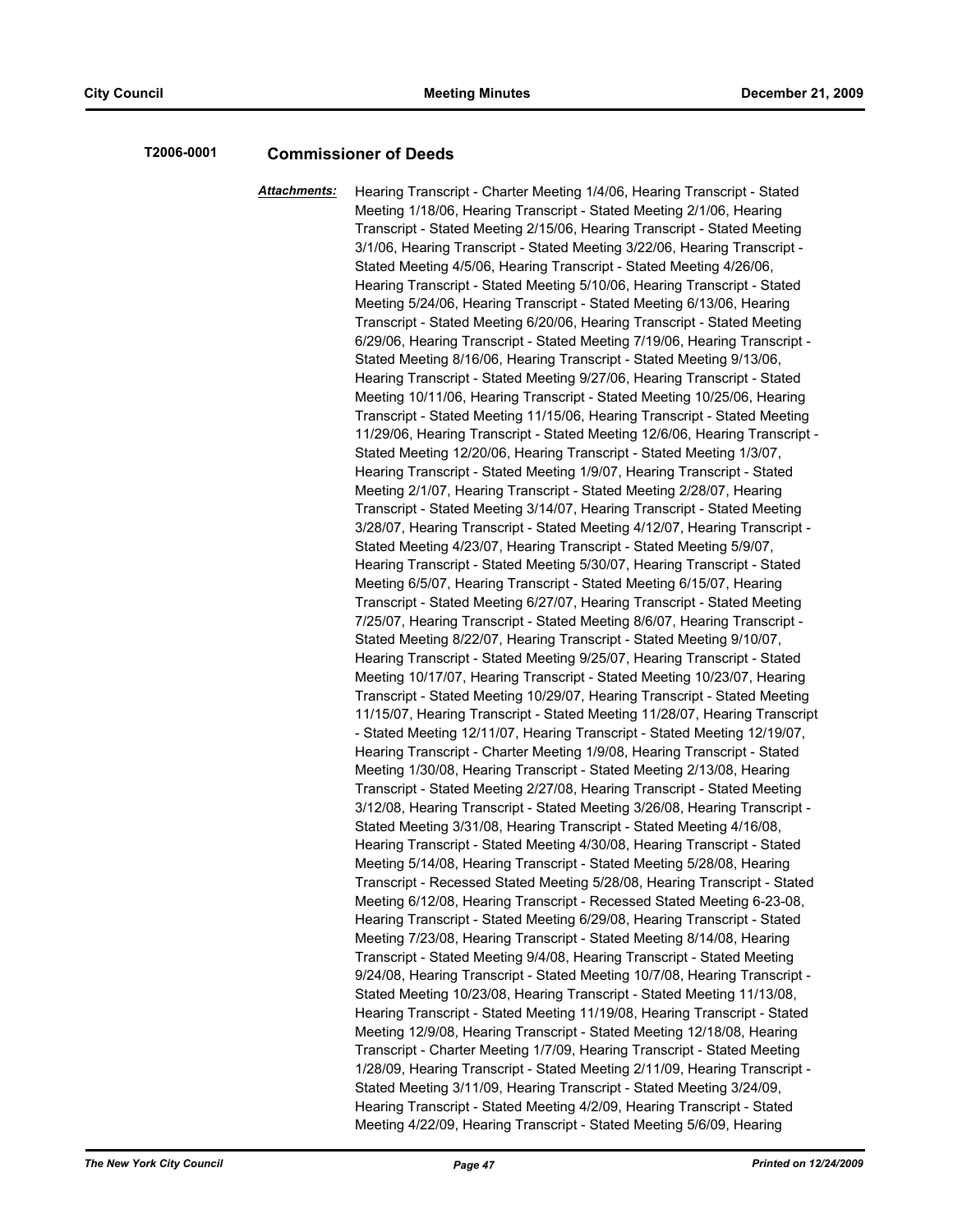Transcript - Stated Meeting 5/20/09, Hearing Transcript - Stated Meeting 6/10/09, Hearing Transcript - Stated Meeting 6/19/09, Hearing Transcript - Stated Meeting 6/30/09, Hearing Transcript - Stated Meeting 7/29/09, Hearing Transcript - Stated Meeting 8/20/09, Hearing Transcript - Stated Meeting 9/17/09, Hearing Transcript - Stated Meeting 9/30/09, Hearing Transcript - Stated Meeting 10/14/09, Hearing Transcript - Stated Meeting 10/28/09, Hearing Transcript - Stated Meeting 11/16/09, Hearing Transcript - Stated Meeting 11/30/09, Hearing Transcript - Stated Meeting 12/9/09

**A motion was made that this Commissioner of Deeds be Approved, by Council approved by Consent Roll Call.**

Coupled on General Order Calendar

Consumer Affairs

- **Int 0240-2006 A Local Law to amend the administrative code of the city of New York, in relation to the penalties associated with the sale of toy guns.**
	- *Attachments:* Int. No. 240 3/22/06, Proposed Int. No. 240-A 12/8/09, Committee Report 12/8/09, Hearing Testimony 12/8/09, Hearing Transcript 12/8/09, Committee Report 12/18/09
- **Int 0853-2008 A Local Law to amend the administrative code of the city of New York, in relation to amusement devices.**
	- *Attachments:* Int. No. 853 10/23/08, Committee Report 11/6/08, Hearing Testimony 11/6/08, Hearing Transcript 11/6/08, Committee Report 12/18/09

Economic Development

- **Int 1014-2009 A Local Law to amend the administrative code of the city of New York, in relation to regionally significant projects and empire zones.** *Attachments:* Int. No. 1014 - 5/20/09, Committee Report 10/29/09, Hearing Transcript 10/29/09, Hearing Testimony 10/29/09
- **Res 2304-2009 Resolution pursuant to the New York State Environmental Quality Review Act setting forth findings of the Council concerning the environmental review conducted for Proposed Int. No. 1014-A.**

Finance

**Int 1106-2009 A Local Law to amend the administrative code of the city of New York, in relation to authorizing an increase in the amount to be expended in eight business improvement districts.**

*Attachments:* Committee Report 12/21/09

*The New York City Council Page 48 Printed on 12/24/2009*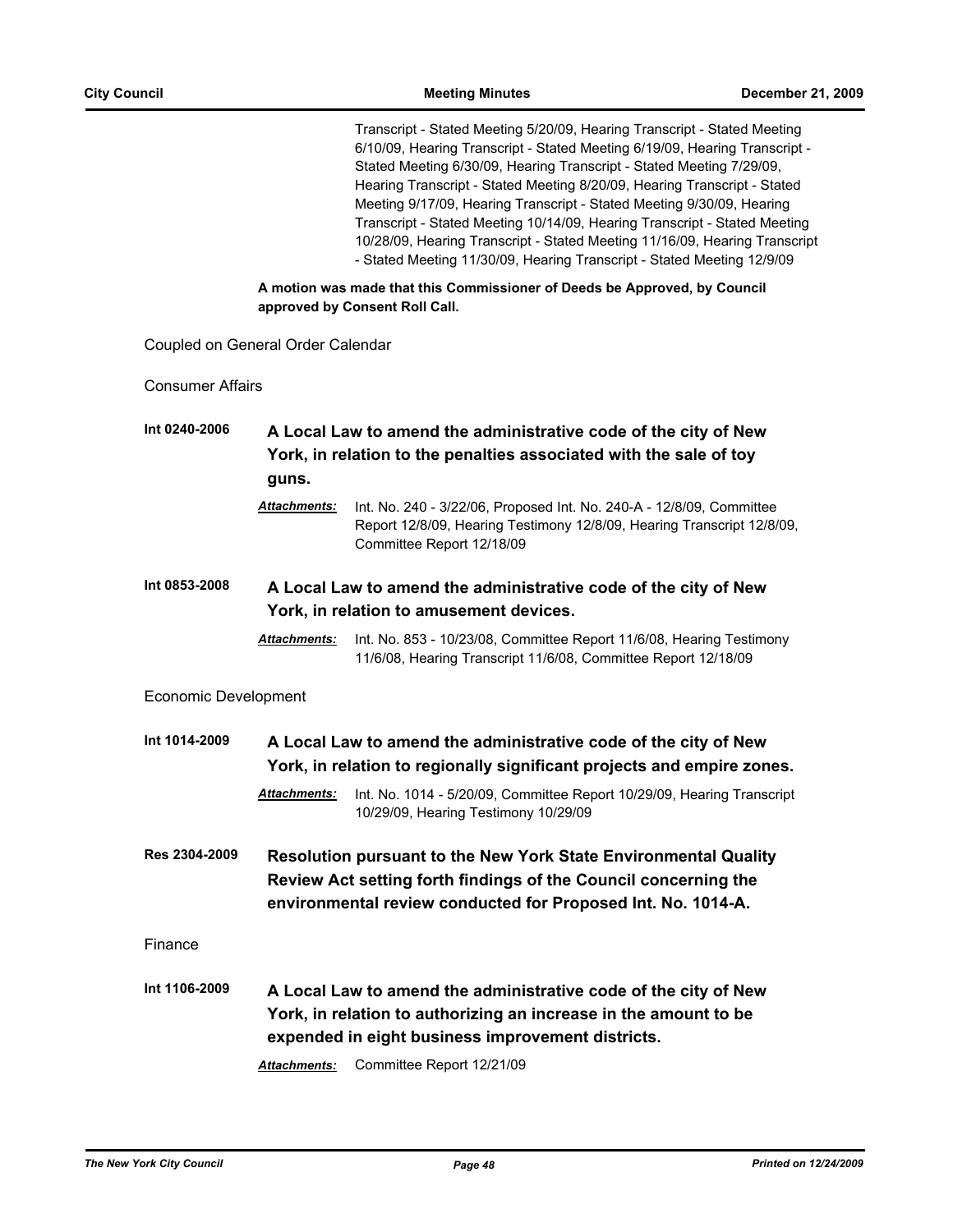**Int 1110-2009 A Local Law in relation to the date of submission by the mayor of a preliminary management report and the date prior to which the council shall conduct public hearings and the date by which the council shall submit a report or reports pertaining thereto, the date of submission by the mayor of the preliminary certificate regarding debt and reserves and appropriations and expenditures for capital projects, the date of submission by the mayor of the preliminary budget, the date of publication by the director of the independent budget office of a report on revenues and expenditures, the date of submission by the community boards of statements in regard to the preliminary budget, the date of submission by the commissioner of finance of an estimate of the assessed valuation of real property and statement of real property taxes due, expected to be received, and uncollected, the date of submission by the mayor of a tax benefit report, the date of submission by the borough boards of statements on budget priorities, the date of submission by the council of estimates of the financial needs of the council, the date of submission by the borough presidents of proposed modifications of the preliminary budget, the date of publication by the director of the independent budget office of a report analyzing the preliminary budget, the date by which the council shall hold hearings and submit recommendations in regard to the preliminary budget, and the date of submission by the campaign finance board of estimates of the financial needs of the campaign finance board, relating to the fiscal year two thousand eleven.** *Attachments:* Memo In Support, Committee Report

*With Message of Necessity*

**Res 2303-2009 Resolution approving the new designation and changes in the designation of certain organizations to receive funding in the Fiscal 2009 and Fiscal 2010 Expense Budgets.**

*Attachments:* Committee Report, Resolution and Committee Report

**Res 2305-2009 Resolution approving a partial exemption from real property taxes for property located at (Block 341, Lot 1) Manhattan, pursuant to Section 577 of the Private Housing Finance Law (Preconsidered L.U. No. 1294).**

*Attachments:* Memorandum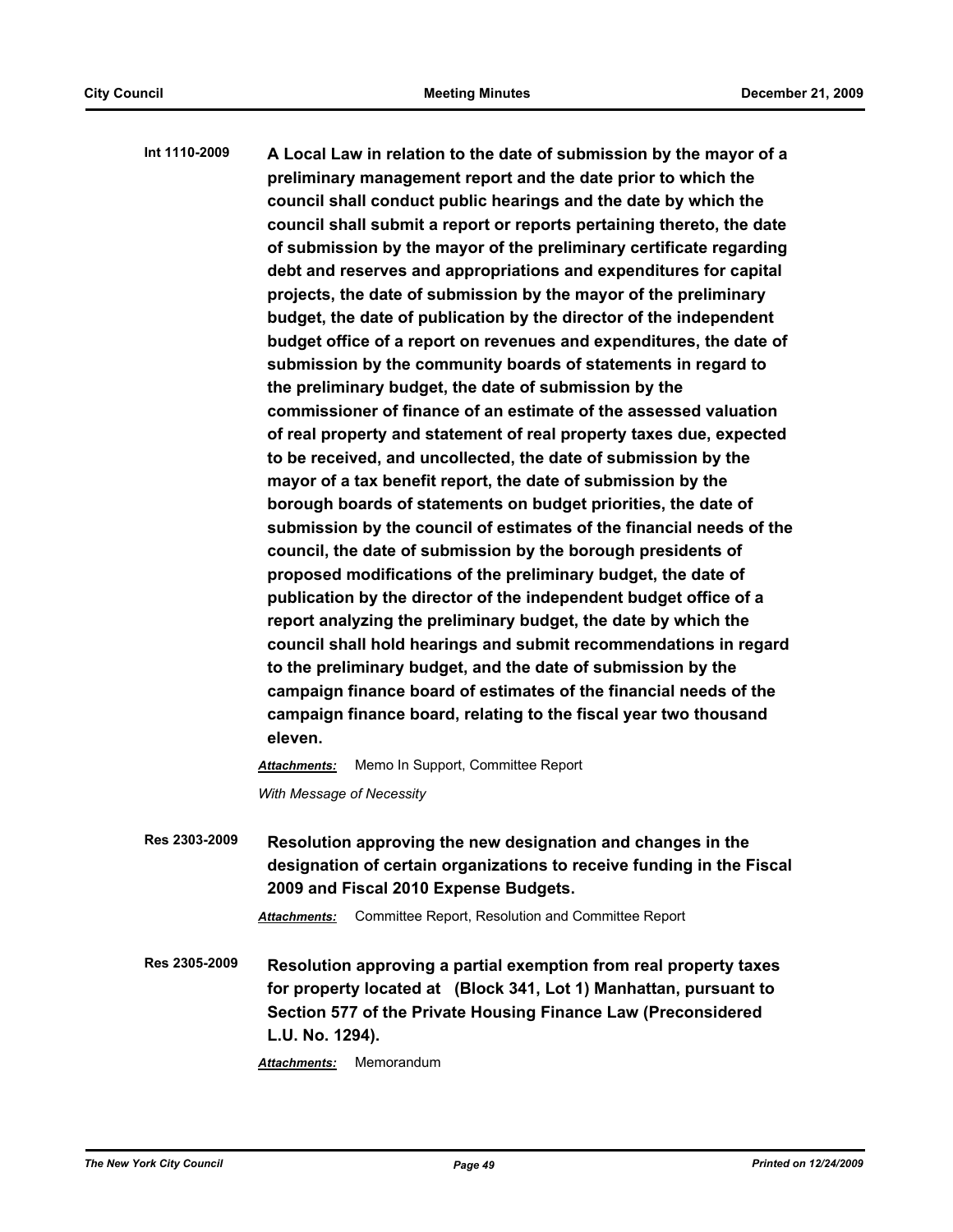| Res 2306-2009 | L.U. No. 1295).<br>Attachments:                                                                                                               | Resolution approving a partial exemption from real property taxes<br>for property located at (Block 341, Lot 70) Manhattan, pursuant to<br>Section 577 of the Private Housing Finance Law (Preconsidered<br>Memorandum                                          |  |
|---------------|-----------------------------------------------------------------------------------------------------------------------------------------------|-----------------------------------------------------------------------------------------------------------------------------------------------------------------------------------------------------------------------------------------------------------------|--|
| Res 2307-2009 | L.U. No. 1296).<br>Attachments:                                                                                                               | Resolution approving a partial exemption from real property taxes<br>for property located at (Block 341, Lot 58) Manhattan, pursuant to<br>Section 577 of the Private Housing Finance Law (Preconsidered<br>Memorandum                                          |  |
| Land Use      |                                                                                                                                               |                                                                                                                                                                                                                                                                 |  |
| Res 2295-2009 | Attachments:                                                                                                                                  | Resolution disapproving the decision of the City Planning<br>Commission on ULURP No. C 090236 MMX, an amendment to the<br>City Map (L.U. No. 1256).<br>Res. No. 2295 - 12/14/09, Committee Report 12/14/09, Mayor's Veto                                        |  |
|               |                                                                                                                                               | Message, Committee Report 12/21/09                                                                                                                                                                                                                              |  |
| Res 2296-2009 | Attachments:                                                                                                                                  | Resolution disapproving the decision of the City Planning<br>Commission on ULURP No. C 090237 MMX, an amendment to the<br>City Map (L.U. No. 1257).<br>Res. No. 2296 - 12/14/09, Committee Report 12/14/09, Mayor's Veto                                        |  |
|               |                                                                                                                                               | Message, Committee Report 12/21/09                                                                                                                                                                                                                              |  |
| Res 2297-2009 | Resolution disapproving the decision of the City Planning<br>Commission on ULURP No. C 090437 ZMX, a Zoning Map<br>amendment (L.U. No. 1258). |                                                                                                                                                                                                                                                                 |  |
|               |                                                                                                                                               | Attachments: Committee Report 12/14/09, Res. No. 2297 - 12/14/09, Mayor's Veto<br>Message, Committee Report 12/21/09                                                                                                                                            |  |
| Res 2298-2009 | 1259).                                                                                                                                        | Resolution disapproving the decision of the City Planning<br>Commission on ULURP No. C 090438 PPX, for the disposition of<br>one (1) city-owned property located at 29 West Kingsbridge Road<br>(Block 3247, Lots 10 and p/o 2), Borough of the Bronx (L.U. No. |  |
|               | Attachments:                                                                                                                                  | Committee Report 12/14/09, Res. No. 2298 - 12/14/09, Mayor's Veto<br>Message, Committee Report 12/21/09                                                                                                                                                         |  |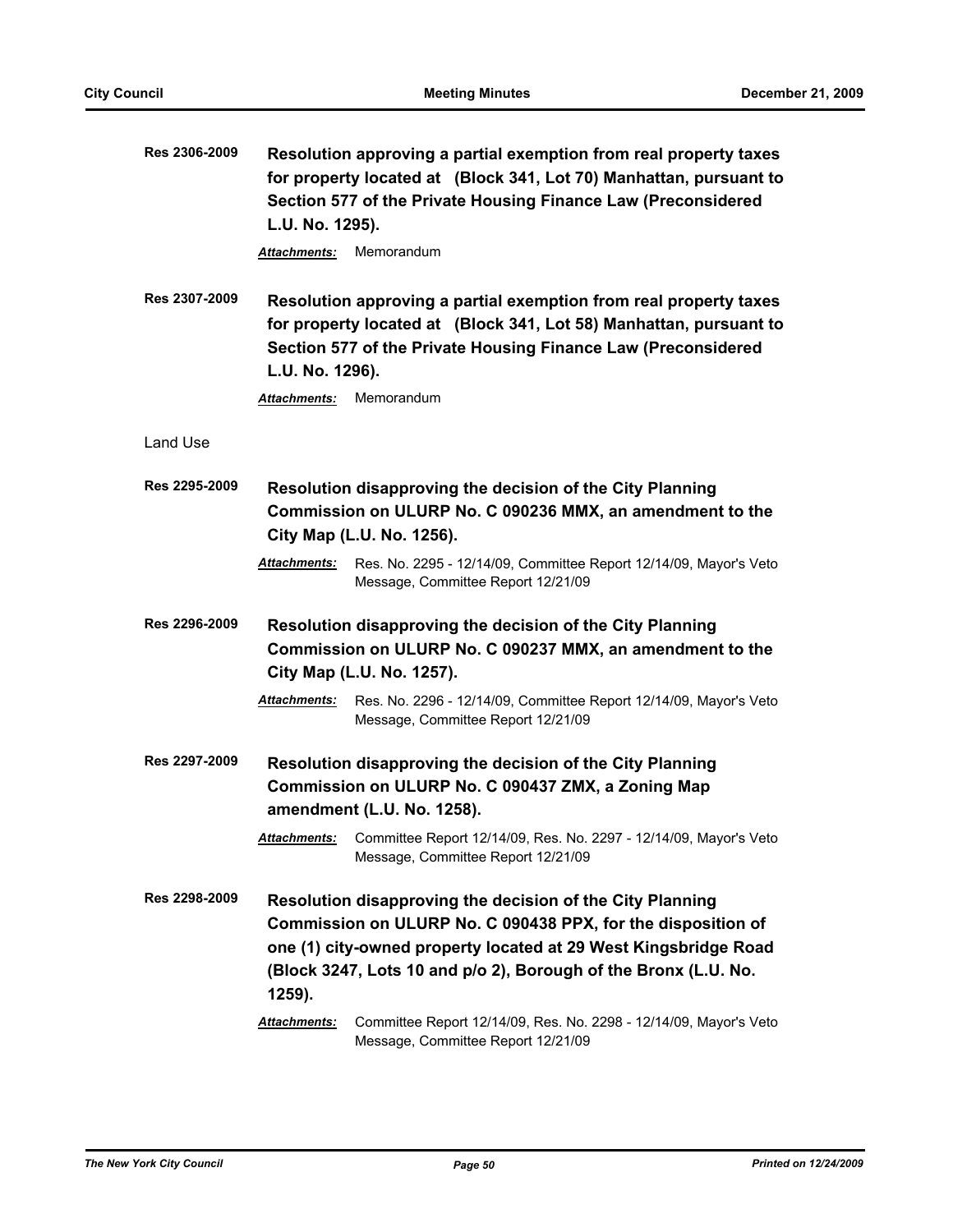| M 1692-2009   | Communication from the Mayor - Mayors veto and disapproval<br>message of Resolution Number 2295, disapproving the decision of<br>the City Planning Commission on ULURP No. C 090236 MMX, an<br>amendment to the City Map (L.U. No. 1256).                                                                                                                                                                      |
|---------------|----------------------------------------------------------------------------------------------------------------------------------------------------------------------------------------------------------------------------------------------------------------------------------------------------------------------------------------------------------------------------------------------------------------|
|               | Mayor's Veto Message<br><b>Attachments:</b>                                                                                                                                                                                                                                                                                                                                                                    |
| M 1693-2009   | Communication from the Mayor - Mayors veto and disapproval<br>message of Resolution Number 2296, disapproving the decision of<br>the City Planning Commission on ULURP No. C 090237 MMX, an<br>amendment to the City Map (L.U. No. 1257).<br>Mayor's Veto Message<br><b>Attachments:</b>                                                                                                                       |
| M 1694-2009   | Communication from the Mayor - Mayors veto and disapproval<br>message of Resolution Number 2297, disapproving the decision of<br>the City Planning Commission on ULURP No. C 090437 ZMX, a<br>Zoning Map amendment (L.U. No. 1258).<br>Mayor's Veto Message<br>Attachments:                                                                                                                                    |
| M 1695-2009   | Communication from the Mayor - Mayors veto and disapproval<br>message of Resolution Number 2298, disapproving the decision of<br>the City Planning Commission on ULURP No. C 090438 PPX, for<br>the disposition of one (1) city-owned property located at 29 West<br>Kingsbridge Road (Block 3247, Lots 10 and p/o 2), Borough of the<br>Bronx (L.U. No. 1259).<br>Mayor's Veto Message<br><b>Attachments:</b> |
| Res 2308-2009 | Resolution approving pursuant to Section 577 of the Private<br>Housing Finance Law for an Exemption Area located at 89-06 138<br>Street (Block 09970, Lot 23), 107-05 Sutphin Boulevard, aka 107-04<br>150th Street (Block 10090, Lot 21), and 107-08 150th Street (Block<br>10090, Lot 23), Borough of Queens, a tax exemption (L.U. No. 1271;<br>20105209 HAQ).                                              |
|               | Committee Report<br><b>Attachments:</b>                                                                                                                                                                                                                                                                                                                                                                        |
| Res 2309-2009 | Authorizing Resolution for the granting of franchises for the<br>installation of public pay telephones and associated equipment on,<br>over, and under the inalienable property of the City (L.U. No. 1282).                                                                                                                                                                                                   |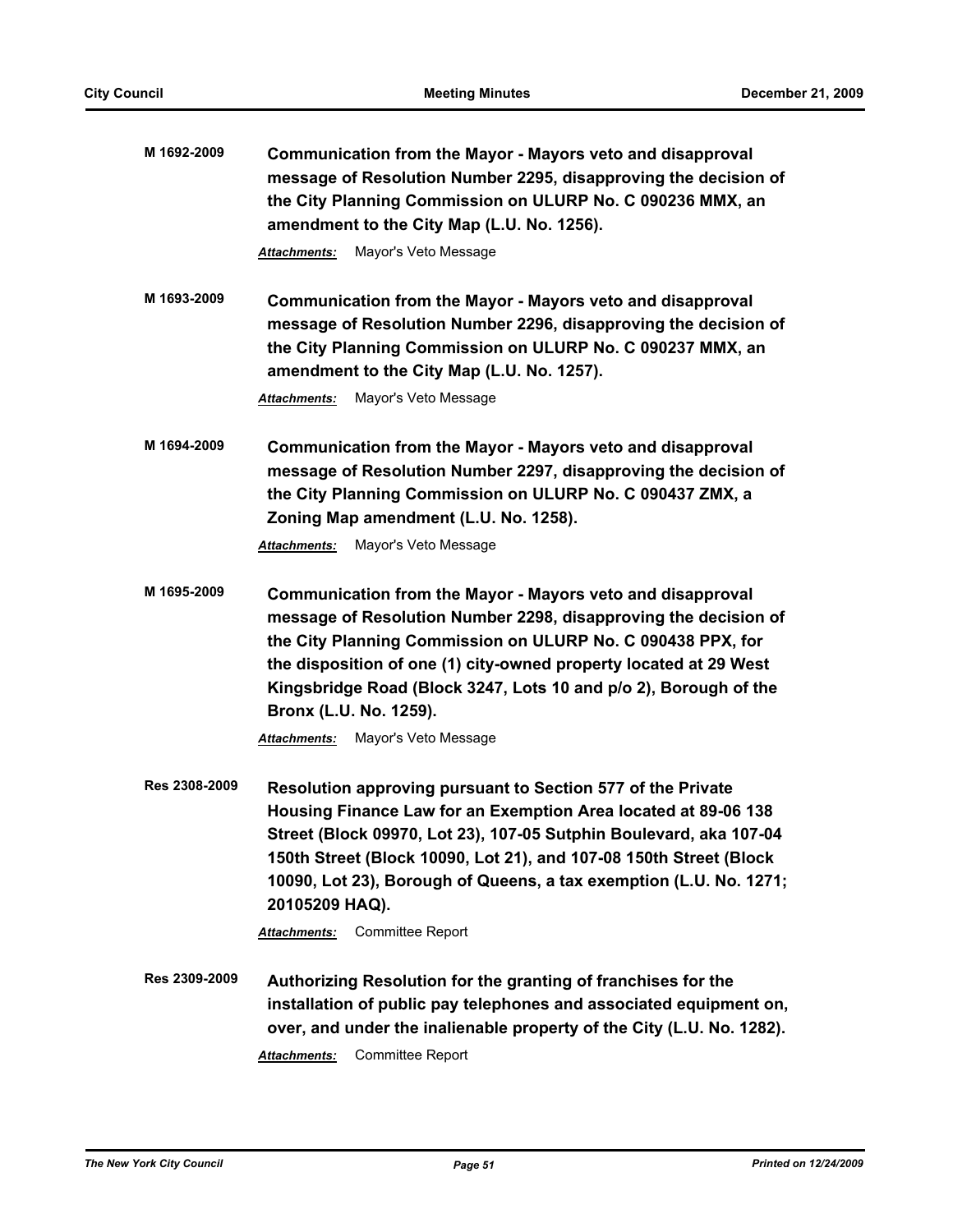| Res 2310-2009 | Resolution approving the petition for a revocable consent for an<br>unenclosed sidewalk café located at 5693 Riverdale Avenue,<br>Borough of the Bronx (20095681 TCX; L.U. No. 1283).                                                                                                                                                                                                     |  |  |  |
|---------------|-------------------------------------------------------------------------------------------------------------------------------------------------------------------------------------------------------------------------------------------------------------------------------------------------------------------------------------------------------------------------------------------|--|--|--|
|               | Committee Report<br>Attachments:                                                                                                                                                                                                                                                                                                                                                          |  |  |  |
| Res 2311-2009 | Resolution approving the decision of the City Planning<br>Commission on Application No. N 090509 ZRM, for an amendment<br>to the Zoning Resolution of the City of New York, concerning<br>Section 91-063 (Modification of use and bulk regulations for zoning<br>lots fronting upon DeLury Square Park) in the Special Lower<br>Manhattan District, Borough of Manhattan (L.U. No. 1284). |  |  |  |
|               | <b>Committee Report</b><br>Attachments:                                                                                                                                                                                                                                                                                                                                                   |  |  |  |
| Res 2312-2009 | Resolution approving the decision of the City Planning<br>Commission on Non-ULURP No. N 080396 NPK, a Section 197-a<br>Plan for the "New Connections/New Opportunities-Sunset Park<br>197-a Plan" (L.U. No. 1285).<br>Committee Report<br>Attachments:                                                                                                                                    |  |  |  |
| Res 2313-2009 | Resolution approving the petition for a revocable consent for an<br>unenclosed sidewalk café located at 800 Seventh Avenue, Borough<br>of Manhattan (20105193 TCM; L.U. No. 1286).                                                                                                                                                                                                        |  |  |  |
|               | Committee Report<br>Attachments:                                                                                                                                                                                                                                                                                                                                                          |  |  |  |
| Res 2314-2009 | Resolution approving the exchange of real property located at 250<br>Baltic Street for state-owned property located at 338 Forbell Street,<br>Borough of Brooklyn (20105215 PPK; L.U. No. 1287).                                                                                                                                                                                          |  |  |  |
|               | <b>Committee Report</b><br>Attachments:                                                                                                                                                                                                                                                                                                                                                   |  |  |  |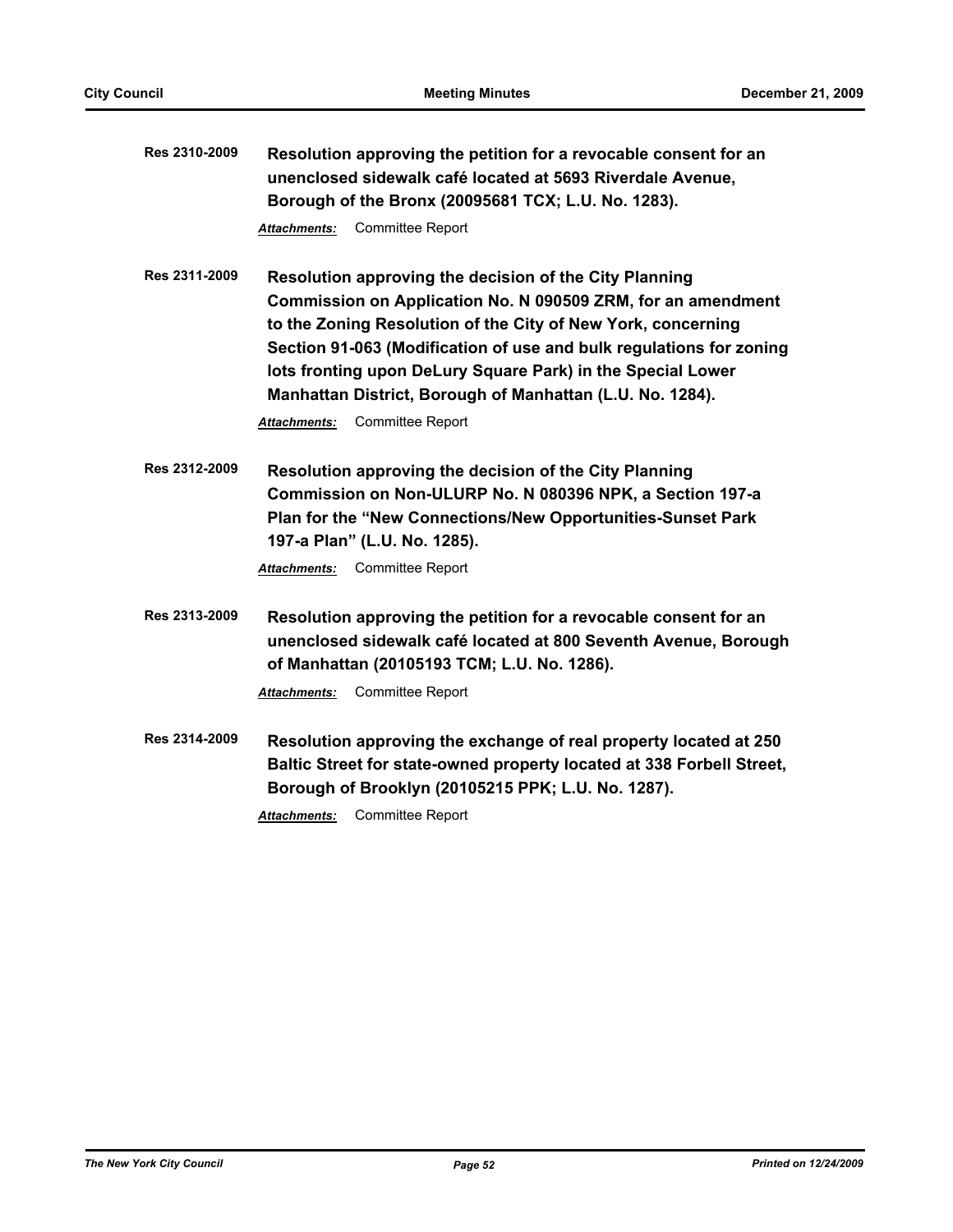**Res 2315-2009 Resolution approving the decision of the City Planning Commission on an application submitted by the Department of Housing Preservation and Development ("HPD"), No. C 100067 HAK, approving the designation of property located at 1612 Park Place (Block 1468, Lot 56); and 404A, 408, 414, and 416 Hopkinson Avenue (Block 1468, Lots 58, 60, 63, and 64), Borough of Brooklyn, as an Urban Development Action Area (the "Area"), approving the project for the area as an Urban Development Action Area Project (the "Project"), and approving the disposition of such property to a developer selected by the Department of Housing Preservation and Development (L.U. No. 1288; C 100067 HAK).**

*Attachments:* Committee Report

**Res 2316-2009 Resolution affirming the designation by the Landmarks Preservation Commission of the Herman A. and Malvina Schleicher House, located at 11-41 123rd Street (Block 3997, Lot 40), Borough of Queens, Designation List No. 420, LP-2321; L.U. No. 1292; 20105203 HKQ; N 100137 HKQ).**

*Attachments:* Committee Report

**Res 2317-2009 Application pursuant to Section 1732 of the New York School Construction Authority Act, concerning the proposed site selection for a new, approximately 612-seat primary/intermediate school facility, known as P.S./I.S. 281-Manhattan, to be located on the east side of First Avenue between East 35th Street and East 36th Street (Block 967, Lot 1 (in portion), Community School District No. 2. (20105219 SCM)**

*Attachments:* Committee Report

**Res 2318-2009 Application submitted by the New York City Department of Housing Preservation and Development for Council approval, pursuant to Article 16 of the General Municipal Law, for a modification to a previously approved Urban Development Action Area Project and 924 and 928 Madison Street and 1023, 1013, 1007, 1052 and 1054 Putnam Avenue, Borough of Brooklyn, Council District no. 41. (20105220 HAK)**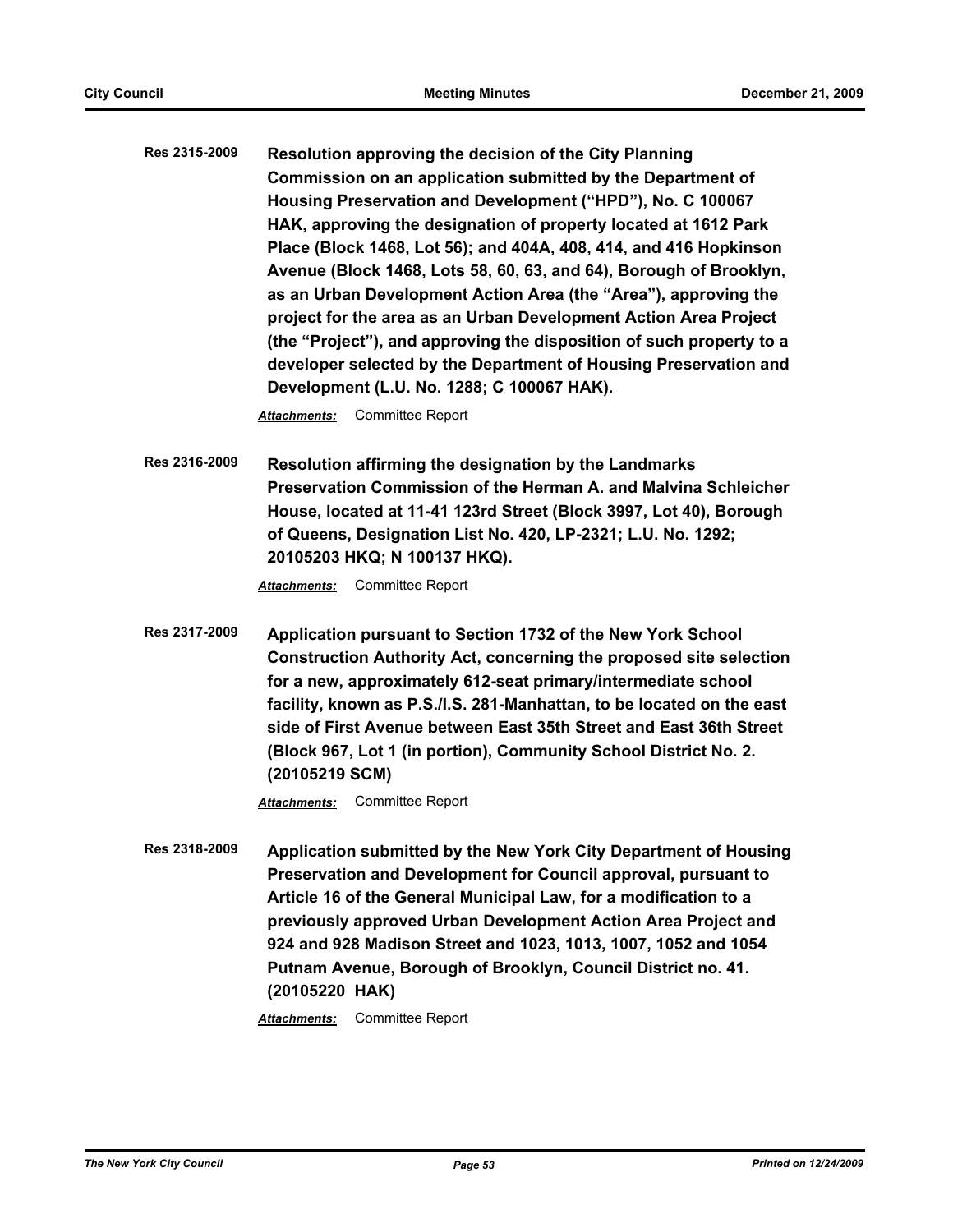**Int 1103-2009 A Local Law in relation to the naming of 70 thoroughfares and public places, Ron Carey Avenue, Borough of Queens, Betty Pegen Way, Borough of Queens, Sol Soskin Way, Borough of Queens, Kenneth Jackson, Jr. Blvd., Borough of Brooklyn, Power Memorial Way, Borough of Manhattan, Morris R. Lee Place, Borough of Queens, John Hicks Way, Borough of Manhattan, Sugar Ray Robinson Way, Borough of Manhattan, Anthony Aristedes Delgado Way, Borough of Brooklyn, Thomas Joseph Sgroi A 9-11 Memorial Way, Borough of Brooklyn, Mitad del Mundo, Borough of Queens, Veterans Memorial Way, Borough of Brooklyn, Rev. Robert G. Lane Blvd., Borough of the Bronx, FF Alfred Ronaldson Place, Borough of the Bronx, Walter L. Johnson Corner Developer of Dyker Heights, Borough of Brooklyn, Rosemarie O' Keefe Way, Borough of Brooklyn, Hank Vogt Way, Borough of Brooklyn, Dr. Michael Brienza Way, Borough of Brooklyn, Hon. Thomas Tam Way, Borough of Manhattan, The Bowery Mission Way, Borough of Manhattan, Roger Laghezza Place, Borough of Queens, Nicolas A. Nowillo Place, Borough of Queens, Francesco "Frankie" Loccisano Way, Borough of Brooklyn, Dr. Jitendra Sukhadia Crossing, Borough of Staten Island, Benny A. Lyde Place, Borough of Brooklyn, Bernard L. Shapiro Boulevard, Borough of Queens, Janice Marie Knight Street, Borough of Brooklyn, Dr. Saul J. Farber Way, Borough of Manhattan, NYS Senator 1956-2006, Hon. John J. Marchi Way, Borough of Staten Island, Catherine Vanden-Heuvel Way, Borough of Staten Island, Elizabeth Stanton Way, Borough of Staten Island, Arthur F. Newcombe Sr. Way, Borough of Staten Island, FDNY Lt. John "Muzz" Murray Way, Borough of Staten Island, Corporal John C. Johnson, Sr. Road, Borough of Staten Island, Custodian Martin T. Cavanagh Way, Borough of Staten Island, Sergeant Gerald A. Johnson Corner, Borough of Staten Island, Carmine Narducci Way, Borough of Staten Island, Bobby Smith Court, Borough of Staten Island, Curtis High School Alumni Way, Borough of Staten Island, Michael Cocozza Way, Borough of Staten Island, Rabbi Dr. Joseph I. Singer Way, Borough of Brooklyn, Sheila Nelson Way, Borough of Brooklyn, P.O. Kevin M. Lee Way, Borough of Staten Island, Eugene S. Devlin III Way, Borough of Staten Island, Michael A. Primiano Way, Borough of Staten Island, Sal Somma Way, Borough of Staten Island, PV2 Isaac T. Cortes Way, Borough of the Bronx, Sister Jane Talbot Way, Borough of Brooklyn, Ken Siegelman Way, Borough of Brooklyn, Lance Corporal Alberto Francesconi Place, Borough of the Bronx, Supervising Fire Dispatcher Dennis Patrick O' Connell Place, Borough of the Bronx, Mr. Joseph Zinzi Place, Borough of the**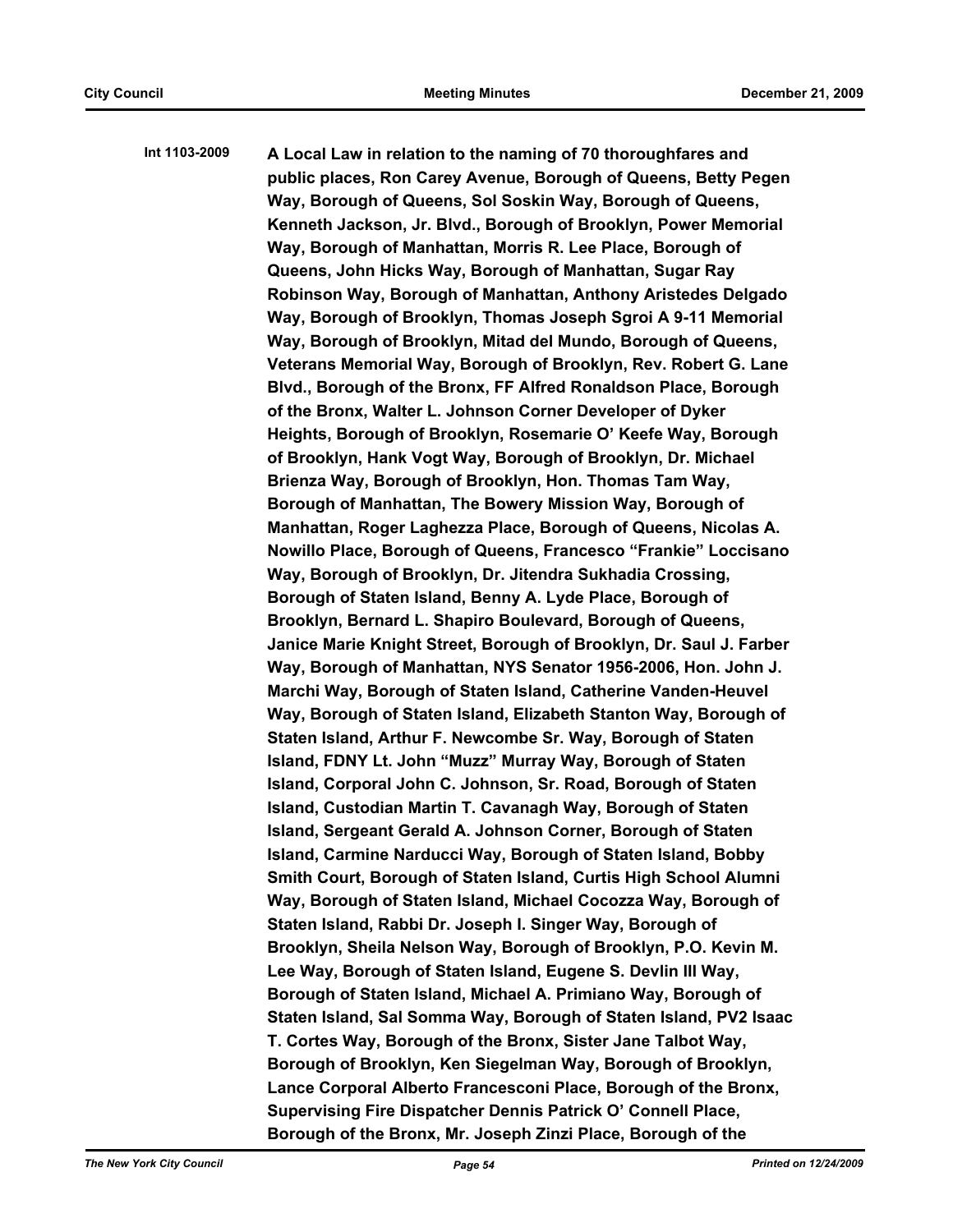**Bronx, J. Clifford Gadsden Place, Borough of Queens, Edith Copeland Baldwin Way, Borough of the Bronx, Det. Rudolph Vinston Edwards, Sr. Way, Borough of the Bronx, Gloria D. Alexander Way, Borough of the Bronx, Dorothy Gomes Way, Borough of the Bronx, Christian Regenhard Way, Borough of the Bronx, Charles Carroccetto Corner, Borough of the Bronx, Officer Dominick Pezzulo Triangle, Borough of the Bronx, Beverly Baxter Blvd., Borough of Queens, Sean Bell Way, Borough of Queens, Ghanwatti Boodram Way, Borough of Queens, Mike Lee Corner, Borough of Brooklyn, Burlingame Court, Borough of Queens, James Court, Borough of Queens, McKee Court, Borough of Queens, Calhoun Court, Borough of Queens, Moncrief Court, Borough of Queens, Lockwood Court, Borough of Queens and the repeal of sections 7 and 10 of local law number 46 for the year 2009, the repeal of sections 17 and 37 of local law number 48 for the year 2008 and the repeal of section 48 of local law number 64 for the year 2008.**

*Attachments:* Int No 1103 - 12/9/09, Committee Report 12/10/09, Hearing Testimony 12/10/09, Hearing Transcript 12/10/09, Committee Report 12/17/09, Committee Report - Stated Meeting 12/21/09

- **Transportation**
- **Int 0662-2007 A Local Law to amend the administrative code of the city of New York, in relation to clergy parking permits.**
	- *Attachments:* Int. No. 662 12/11/07, Proposed Int. No. 662-A 5/21/09, Committee Report 5/21/09, Hearing Transcript 5/21/09, Hearing Testimony 5/21/09, Committee Report 11/16/09, Hearing Transcript 11/16/09, Hearing Transcript - Stated Meeting 11/16/09, Mayor's Veto Message, Committee Report 12/14/09

**Enactment No:** 2009/081

- **Int 0907-2009 A Local Law to amend the administrative code of the city of New York, in relation to establishing a grace period for certain parking violations.**
	- *Attachments:* Committee Report 2/25/09, Hearing Testimony 2/25/09, Hearing Transcript 2/25/09, Committee Report 11/16/09, Hearing Transcript 11/16/09, Hearing Transcript - Stated Meeting 11/16/09, Mayor's Veto Message, Committee Report 12/14/09

**Enactment No:** 2009/082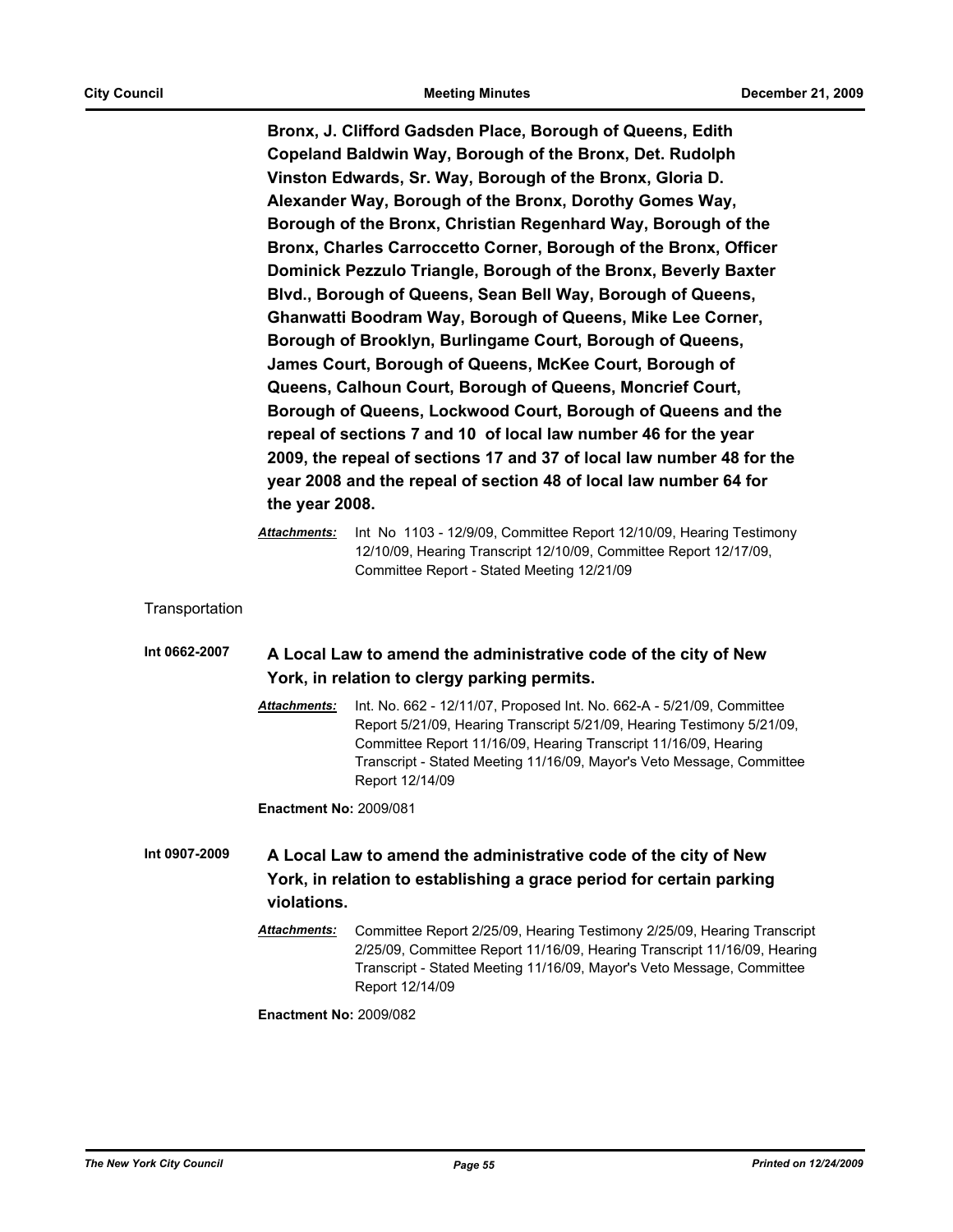| Int 1063-2009          | A Local Law to amend the administrative code of the city of New<br>York, in relation to notice of major transportation projects. |                                                                                                                                                                                                                                                                                                                                        |  |
|------------------------|----------------------------------------------------------------------------------------------------------------------------------|----------------------------------------------------------------------------------------------------------------------------------------------------------------------------------------------------------------------------------------------------------------------------------------------------------------------------------------|--|
|                        | <b>Attachments:</b>                                                                                                              | Int. No. 1063 - 8/20/09, Committee Report 10/8/09, Hearing Transcript<br>10/8/09, Hearing Testimony 10/8/09                                                                                                                                                                                                                            |  |
| M 1688-2009            | parking permits.                                                                                                                 | Communication from the Mayor - Mayors veto and disapproval<br>message of Introductory Number 662-A, in relation to clergy                                                                                                                                                                                                              |  |
|                        | <b>Attachments:</b>                                                                                                              | Committee Report, Hearing Transcript - Stated Meeting 12/9/09                                                                                                                                                                                                                                                                          |  |
| M 1689-2009            |                                                                                                                                  | Communication from the Mayor - Mayors veto and disapproval<br>message of Introductory Number 907, in relation to establishing a<br>grace period for certain parking violations.                                                                                                                                                        |  |
|                        | <b>Attachments:</b>                                                                                                              | Committee Report, Hearing Transcript - Stated Meeting 12/9/09                                                                                                                                                                                                                                                                          |  |
| General Order Calendar |                                                                                                                                  |                                                                                                                                                                                                                                                                                                                                        |  |
| Int 1083-2009          | conservancies.                                                                                                                   | A Local Law to amend the administrative code of the city of New<br>York, in relation to requiring local representation on park                                                                                                                                                                                                         |  |
|                        | Attachments:                                                                                                                     | Int. No. 1083 - 9/17/09, Proposed Int. No. 1083-A - 10/30/09, Committee<br>Report 10/30/09, Hearing Transcript 10/30/09, Hearing Testimony 10/30/09,<br>Committee Report 12/8/09, Hearing Testimony 12/8/09, Hearing Transcript<br>12/8/09, Hearing Transcript - Stated Meeting 12/9/09, Committee Report -<br>Stated Meeting 12/21/09 |  |
| Res 2319-2009          |                                                                                                                                  | Uniform Land Use Review Procedure application no. C 090413 ZMK<br>pursuant to §197-c and §197-d of the New York City Charter,<br>concerning changes to the zoning map, Section No.13b, Borough<br>of Brooklyn, Council District no. 34                                                                                                 |  |
|                        |                                                                                                                                  | <b>Attachments:</b> Committee Report                                                                                                                                                                                                                                                                                                   |  |
| Res 2320-2009          | Attachments:                                                                                                                     | Zoning resolution amendment application no. N 090414 ZRK,<br>pursuant to Sections 197-d and 200 of the New York City Charter,<br>respecting changes in the text of the Zoning Resolution, relating to<br>Article II, Chapter 3, Sections 23-90, inclusive.<br>Committee Report                                                         |  |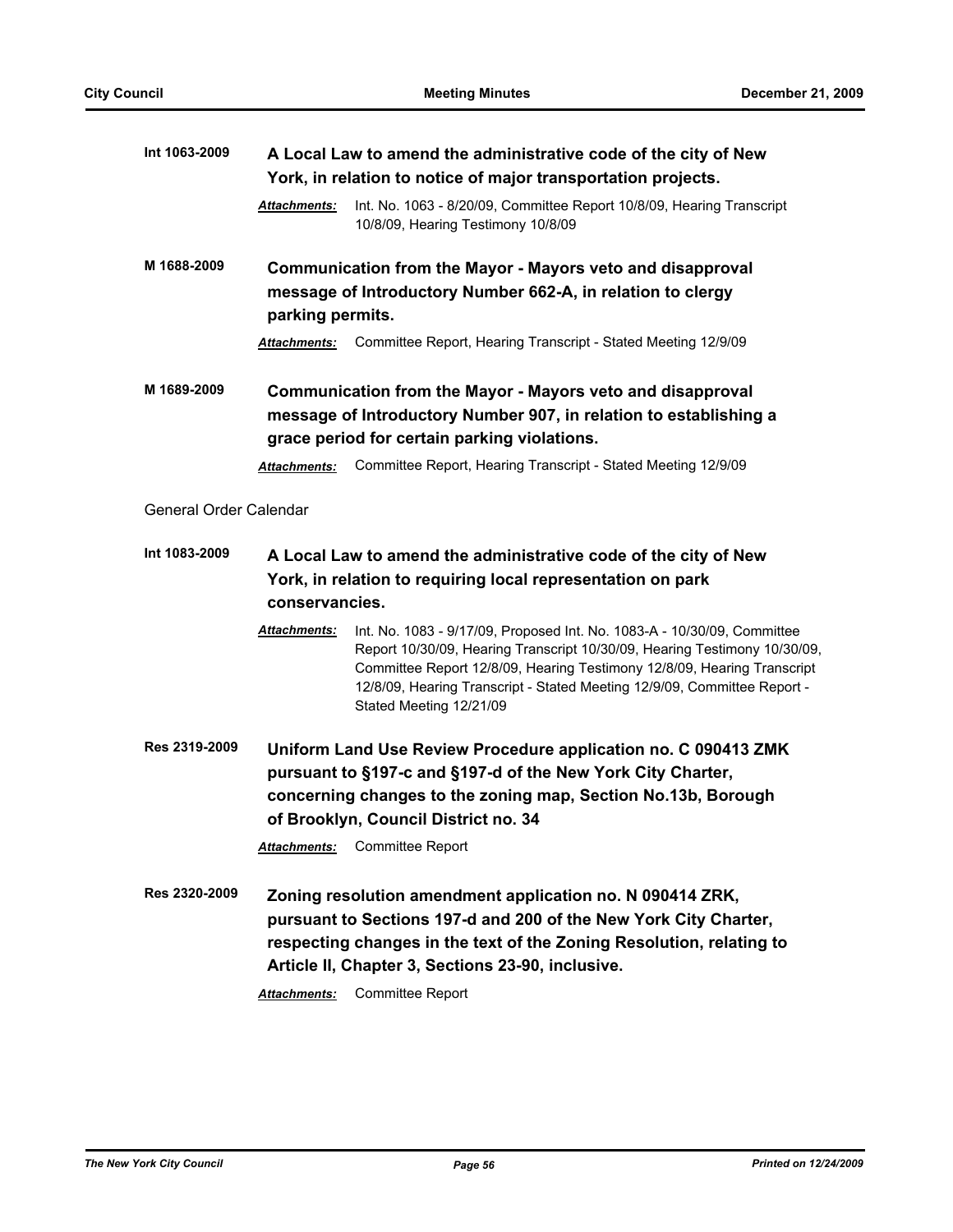**Res 2321-2009 Uniform land use review procedure, application no. C 090415 HUK pursuant to §197-c and §197-d of the Charter of the City of New York and §505 of the General Municipal Law concerning the approval of an amendment to the Broadway Triangle Urban Renewal Plan, Borough of Brooklyn, Council District no. 34.**

*Attachments:* Committee Report

**Res 2322-2009 Uniform land use review procedure application no. C 090416 HAK, an Urban Development Action Area Designation and Project, located within the Broadway Triangle URA, and the disposition of such property, Borough Brooklyn, Council District no. 33. This matter is subject to Council Review and action pursuant to §197-c and §197-d of the New York City Charter and Article 16 of the General Municipal Law.**

*Attachments:* Committee Report

**Res 2323-2009 Application no C 090408 MMM. submitted by the Department of City Planning pursuant to Sections 197-c and 199 of the New York City Charter, for an amendment to the City Map involving a change in grade on West 33rd Street, between Eleventh and Twelfth Avenues. This application is subject to review and action by the Land Use Committee only if appealed to the Council pursuant to §197-d (b)(2) of the Charter or called up by vote of the Council pursuant to §197-d (b)(3) of the Charter.**

*Attachments:* Committee Report

**Res 2324-2009 Application no. C 090422 HAM submitted by the Department of Housing Preservation and Development (HPD) pursuant to Article 16 of the General Municipal Law of New York State for: the designation of property located at West 48th and West 49th streets, west of 10th Avenue (Block 1077, part of Lot 29), as an Urban Development Action Area; and an Urban Development Action Area Project for such area; and pursuant to Section 197-c of the New York City Charter for the disposition of such property to a developer to be selected by HPD; to facilitate the development of a mixed-use building, tentatively known as The Westside Rail Yards/DEP Site, with residential and retail space.**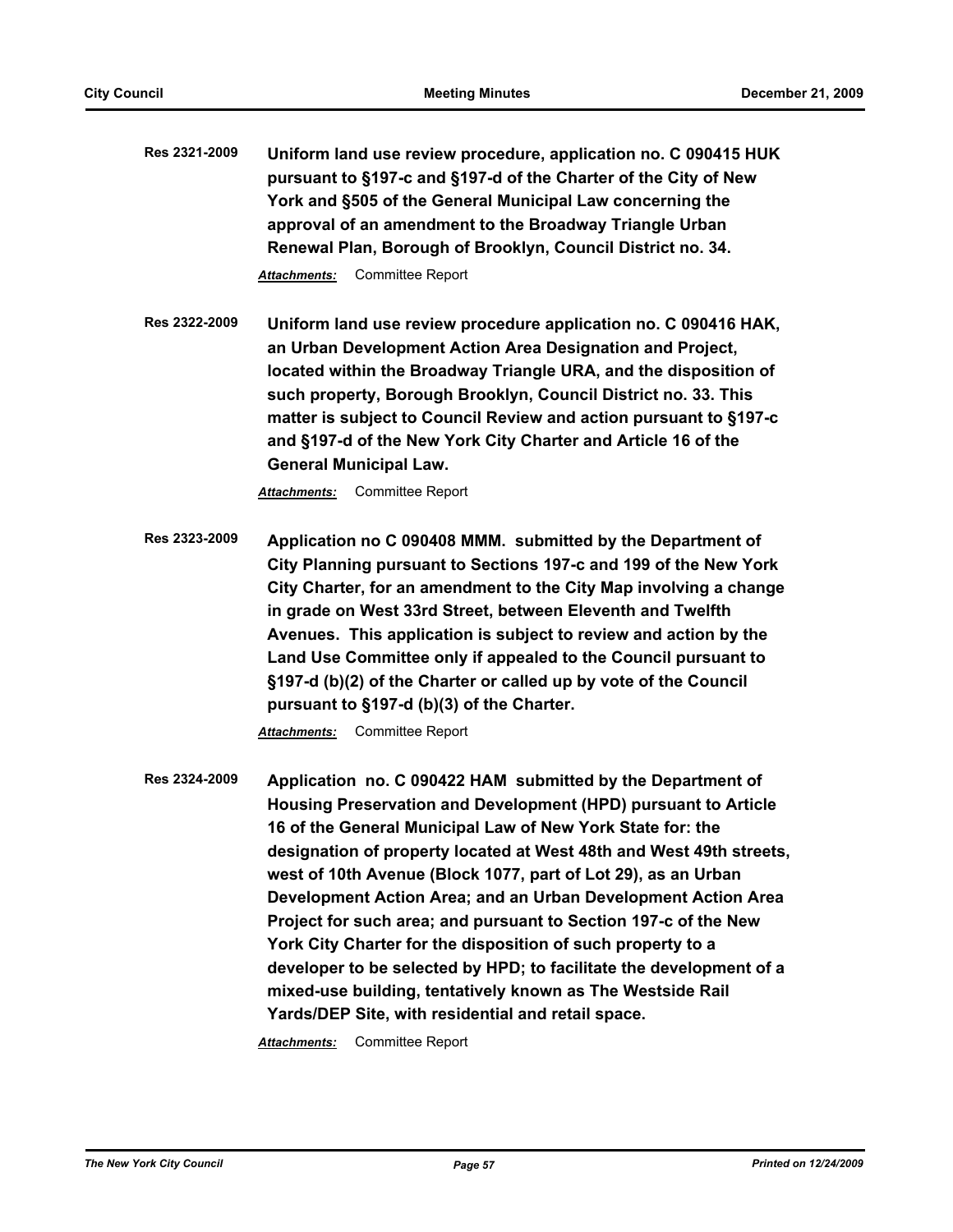**Res 2325-2009 Application no. C 090423 HAM submitted by the Department of Housing Preservation and Development (HPD):1) pursuant to Article 16 of the General Municipal Law of New York State for: a. the designation of property located at 806 Ninth Avenue (Block 1044, p/o Lot 3); as an Urban Development Action Area; and an Urban Development Action Area Project for such area; and pursuant to Section 197-c of the New York City Charter for the disposition of such property to a developer to be selected by HPD; to facilitate the development of a mixed-use building, tentatively known as the Westside Rail Yard/MTA Site, with residential and commercial space.**

*Attachments:* Committee Report

**Res 2326-2009 Application no. N 090429 ZRM submitted by the Department of City Planning pursuant to Section 201 of the New York City Charter, for an amendment of the Zoning Resolution of the City of New York, concerning Article IX Chapter 6 (Special Clinton District), Borough of Manhattan, Community District 4.**

*Attachments:* Committee Report

**Res 2327-2009 Application no. C 090430 ZMM submitted by New York City Department of City Planning pursuant to Sections 197-c and 201 of the New York City Charter for an amendment of the Zoning Map, Section No. 8c: establishing within an existing R8 District a C1-5 District.**

*Attachments:* Committee Report

**Res 2328-2009 Application no. C 090433 ZMM submitted by RG WRY LLC pursuant to Sections 197-c and 201 of the New York City Charter for an amendment of the Zoning Map, Section No. 8b changing from an M2-3 District to a C6-4 District.**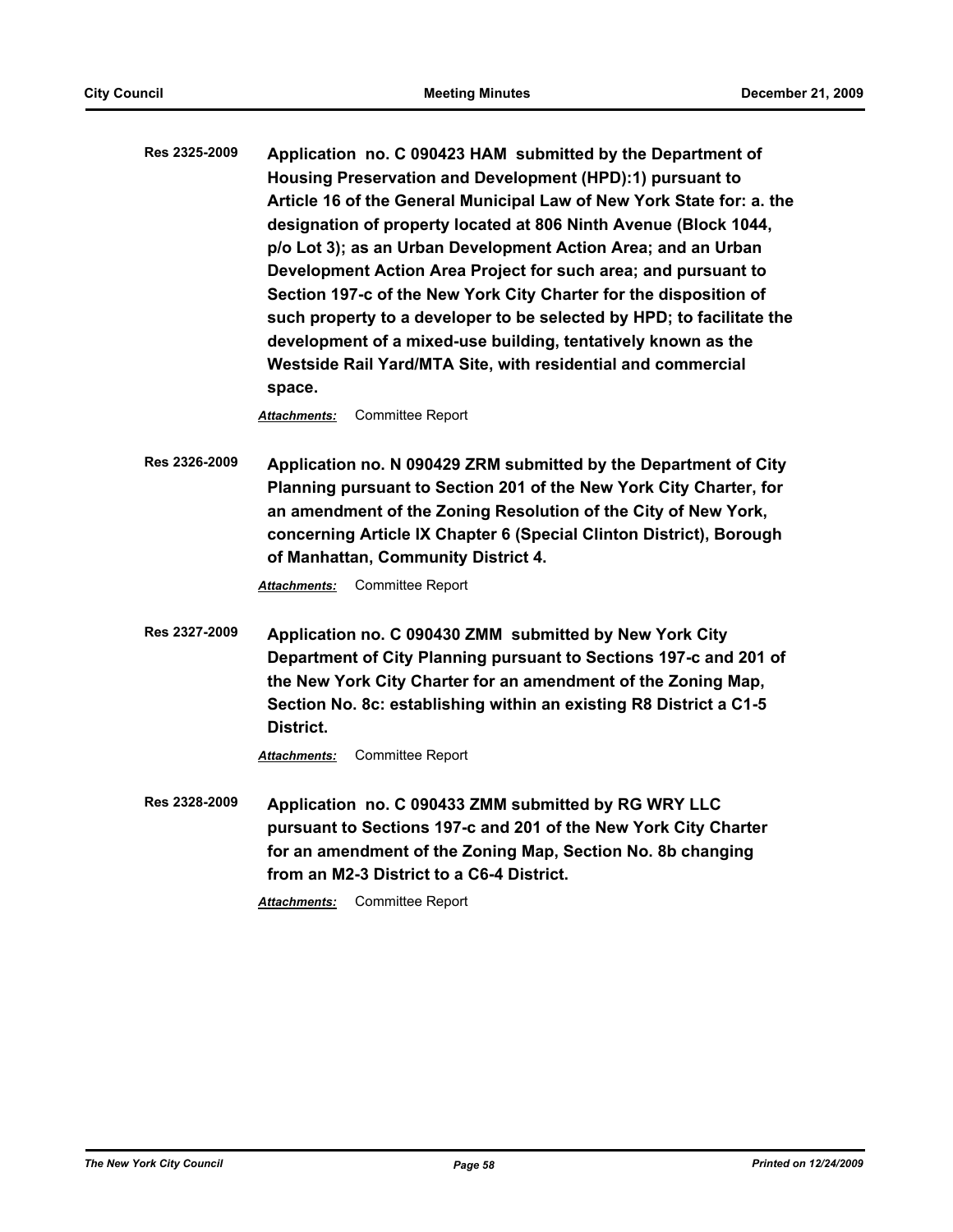**Res 2329-2009 Application no. N 090434 ZRM submitted by RG WRY LLC, pursuant to Section 201 of the New York City Charter, for an amendment of the Zoning Resolution of the City of New York, concerning Article IX, Chapter 3 (Special Hudson Yards District) relating to the addition of Western Rail Yard Subdistrict F and the expansion of the Special Hudson Yards District, Community District 4, Borough of Manhattan.**

*Attachments:* Committee Report

**Res 2330-2009 Application no. C 090435 ZSM submitted by RG WRY LLC pursuant to Sections 197-c and 201 of the New York City Charter for the grant of a special permit pursuant to Sections 93-052\* and 13-561 of the Zoning Resolution to allow an attended accessory parking garage (North Parking Garage) with a maximum capacity of 1100 spaces on portions of the ground floor and plaza level of a proposed mixed-use development (Block 676, Lot 3), in a C6-4 District, within the Special Hudson Yards District. This application is subject to review and action by the Land Use Committee only if appealed to the Council pursuant to §197-d (b)(2) of the Charter or called up by vote of the Council pursuant to §197-d (b)(3) of the Charter.**

*Attachments:* Committee Report

**Res 2331-2009 Application no. C 090436 ZSM submitted by RG WRY LLC pursuant to Sections 197-c and 201 of the New York City Charter for the grant of a special permit pursuant to Sections 93-052\* and 13-561 of the Zoning Resolution to allow an attended accessory parking garage (South Parking Garage) with a maximum capacity of 800 (Block 676, Lot 3), in a C6-4 District within the Special Hudson Yards District. This application is subject to review and action by the Land Use Committee only if appealed to the Council pursuant to §197-d (b)(2) of the Charter or called up by vote of the Council pursuant to §197-d (b)(3) of the Charter.**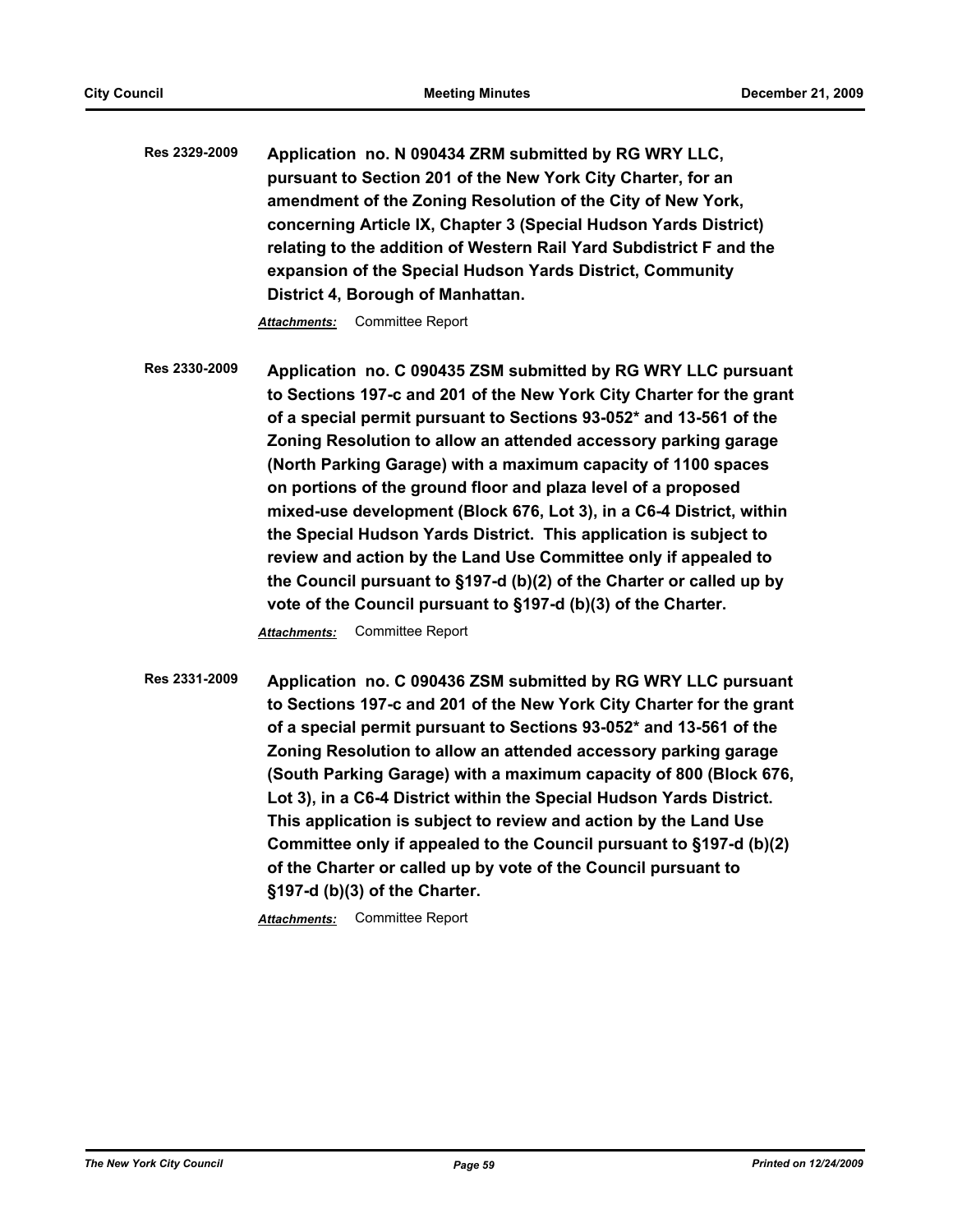**Res 2332-2009 Resolution approving with modification the decision of the City Planning Commission on Application No. N 090293 ZRM, for an amendment of the Zoning Resolution of the City of New York, concerning the Special Lower Manhattan District (Article IX, Chapter 1), Appendix A, Map 5, relating to curb cut prohibitions in Community District 1, Borough of Manhattan (L.U. No. 1273).**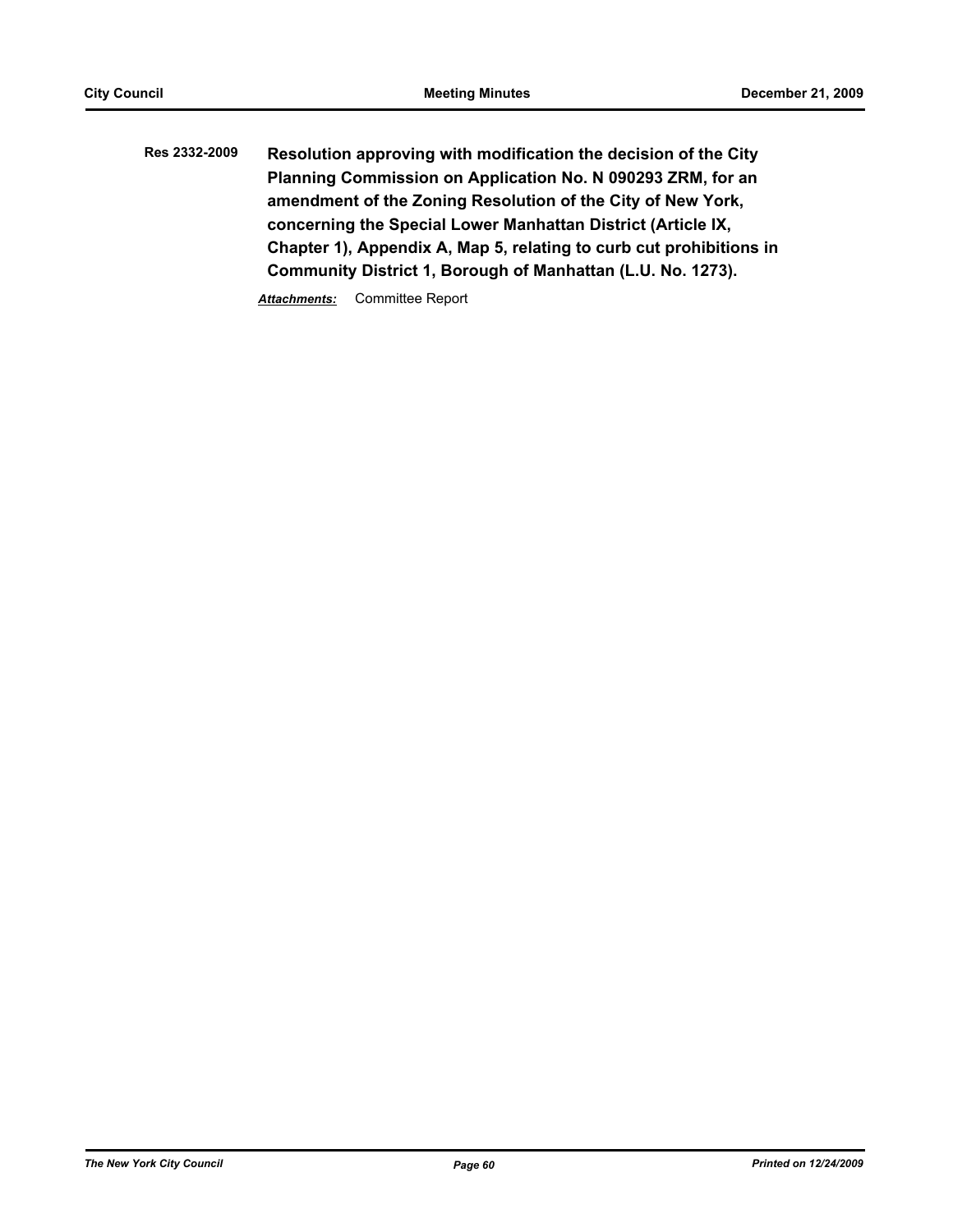# **T2006-0001 Commissioner of Deeds**

*Attachments:* Hearing Transcript - Charter Meeting 1/4/06, Hearing Transcript - Stated Meeting 1/18/06, Hearing Transcript - Stated Meeting 2/1/06, Hearing Transcript - Stated Meeting 2/15/06, Hearing Transcript - Stated Meeting 3/1/06, Hearing Transcript - Stated Meeting 3/22/06, Hearing Transcript - Stated Meeting 4/5/06, Hearing Transcript - Stated Meeting 4/26/06, Hearing Transcript - Stated Meeting 5/10/06, Hearing Transcript - Stated Meeting 5/24/06, Hearing Transcript - Stated Meeting 6/13/06, Hearing Transcript - Stated Meeting 6/20/06, Hearing Transcript - Stated Meeting 6/29/06, Hearing Transcript - Stated Meeting 7/19/06, Hearing Transcript - Stated Meeting 8/16/06, Hearing Transcript - Stated Meeting 9/13/06, Hearing Transcript - Stated Meeting 9/27/06, Hearing Transcript - Stated Meeting 10/11/06, Hearing Transcript - Stated Meeting 10/25/06, Hearing Transcript - Stated Meeting 11/15/06, Hearing Transcript - Stated Meeting 11/29/06, Hearing Transcript - Stated Meeting 12/6/06, Hearing Transcript - Stated Meeting 12/20/06, Hearing Transcript - Stated Meeting 1/3/07, Hearing Transcript - Stated Meeting 1/9/07, Hearing Transcript - Stated Meeting 2/1/07, Hearing Transcript - Stated Meeting 2/28/07, Hearing Transcript - Stated Meeting 3/14/07, Hearing Transcript - Stated Meeting 3/28/07, Hearing Transcript - Stated Meeting 4/12/07, Hearing Transcript - Stated Meeting 4/23/07, Hearing Transcript - Stated Meeting 5/9/07, Hearing Transcript - Stated Meeting 5/30/07, Hearing Transcript - Stated Meeting 6/5/07, Hearing Transcript - Stated Meeting 6/15/07, Hearing Transcript - Stated Meeting 6/27/07, Hearing Transcript - Stated Meeting 7/25/07, Hearing Transcript - Stated Meeting 8/6/07, Hearing Transcript - Stated Meeting 8/22/07, Hearing Transcript - Stated Meeting 9/10/07, Hearing Transcript - Stated Meeting 9/25/07, Hearing Transcript - Stated Meeting 10/17/07, Hearing Transcript - Stated Meeting 10/23/07, Hearing Transcript - Stated Meeting 10/29/07, Hearing Transcript - Stated Meeting 11/15/07, Hearing Transcript - Stated Meeting 11/28/07, Hearing Transcript - Stated Meeting 12/11/07, Hearing Transcript - Stated Meeting 12/19/07, Hearing Transcript - Charter Meeting 1/9/08, Hearing Transcript - Stated Meeting 1/30/08, Hearing Transcript - Stated Meeting 2/13/08, Hearing Transcript - Stated Meeting 2/27/08, Hearing Transcript - Stated Meeting 3/12/08, Hearing Transcript - Stated Meeting 3/26/08, Hearing Transcript - Stated Meeting 3/31/08, Hearing Transcript - Stated Meeting 4/16/08, Hearing Transcript - Stated Meeting 4/30/08, Hearing Transcript - Stated Meeting 5/14/08, Hearing Transcript - Stated Meeting 5/28/08, Hearing Transcript - Recessed Stated Meeting 5/28/08, Hearing Transcript - Stated Meeting 6/12/08, Hearing Transcript - Recessed Stated Meeting 6-23-08, Hearing Transcript - Stated Meeting 6/29/08, Hearing Transcript - Stated Meeting 7/23/08, Hearing Transcript - Stated Meeting 8/14/08, Hearing Transcript - Stated Meeting 9/4/08, Hearing Transcript - Stated Meeting 9/24/08, Hearing Transcript - Stated Meeting 10/7/08, Hearing Transcript - Stated Meeting 10/23/08, Hearing Transcript - Stated Meeting 11/13/08, Hearing Transcript - Stated Meeting 11/19/08, Hearing Transcript - Stated Meeting 12/9/08, Hearing Transcript - Stated Meeting 12/18/08, Hearing Transcript - Charter Meeting 1/7/09, Hearing Transcript - Stated Meeting 1/28/09, Hearing Transcript - Stated Meeting 2/11/09, Hearing Transcript - Stated Meeting 3/11/09, Hearing Transcript - Stated Meeting 3/24/09, Hearing Transcript - Stated Meeting 4/2/09, Hearing Transcript - Stated Meeting 4/22/09, Hearing Transcript - Stated Meeting 5/6/09, Hearing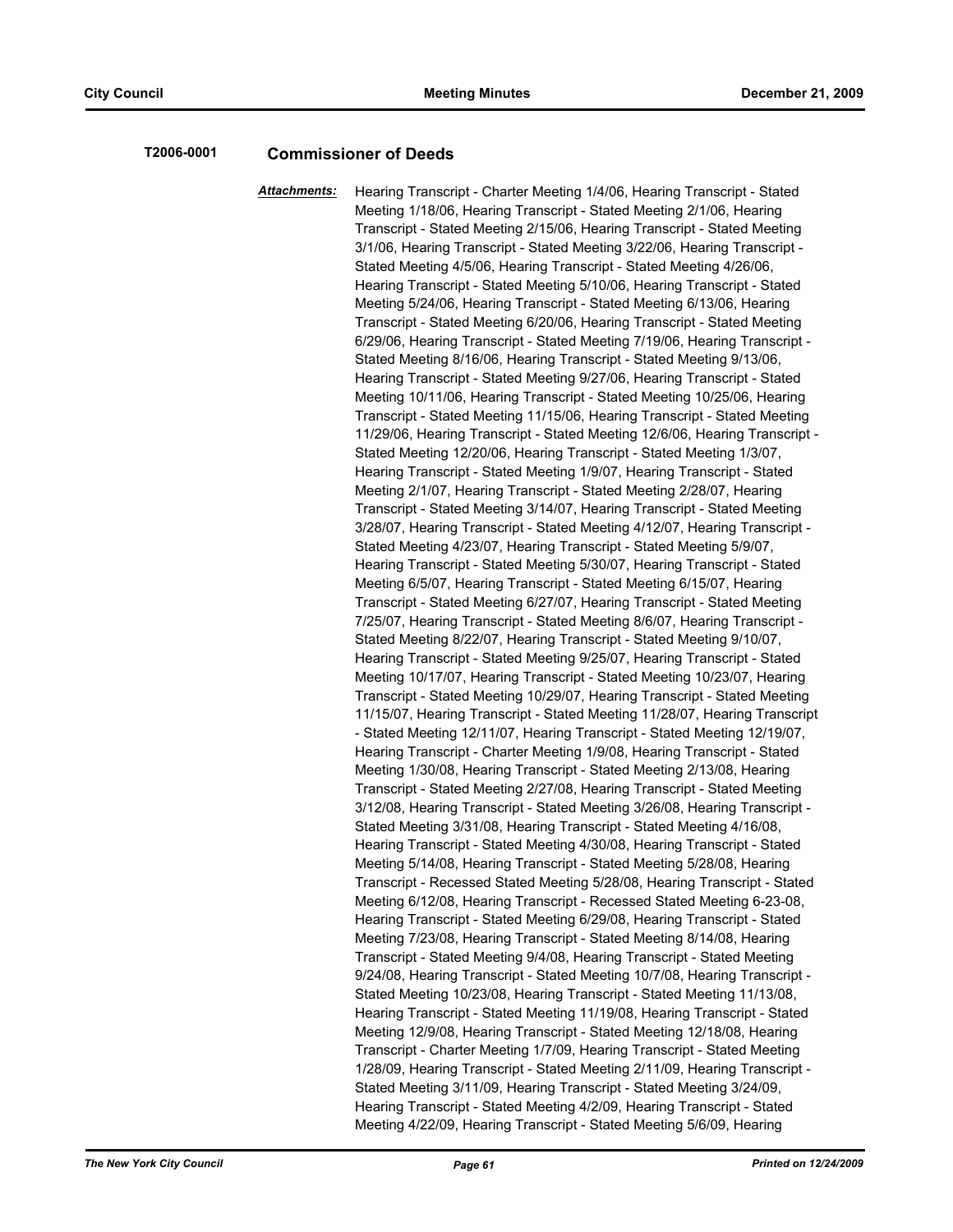Transcript - Stated Meeting 5/20/09, Hearing Transcript - Stated Meeting 6/10/09, Hearing Transcript - Stated Meeting 6/19/09, Hearing Transcript - Stated Meeting 6/30/09, Hearing Transcript - Stated Meeting 7/29/09, Hearing Transcript - Stated Meeting 8/20/09, Hearing Transcript - Stated Meeting 9/17/09, Hearing Transcript - Stated Meeting 9/30/09, Hearing Transcript - Stated Meeting 10/14/09, Hearing Transcript - Stated Meeting 10/28/09, Hearing Transcript - Stated Meeting 11/16/09, Hearing Transcript - Stated Meeting 11/30/09, Hearing Transcript - Stated Meeting 12/9/09

*The President Pro Tempore (Council Member Rivera) put the question whether the Council would agree with and adopt such reports, which were decided in the affirmative by the following vote:*

## Passed The Consent Agenda

## **A motion was made that these files be approved by consent vote.**

## **Affirmative,** 50 -

Arroyo, Avella, Barron, Brewer, Comrie Jr., Crowley, de Blasio, Dickens, Dilan, Eugene, Felder, Ferreras, Fidler, Foster, Garodnick, Gennaro, Gentile, Gerson, Gioia, Gonzalez, Ignizio, Jackson, James, Katz, Koppell, Lappin, Liu, Mark-Viverito, Mealy, Mendez, Mitchell, Nelson, Oddo, Palma, Speaker Quinn, Recchia Jr., Reyna, Rivera, Sanders Jr., Seabrook, Sears, Stewart, Ulrich, Vacca, Vallone Jr., Vann, Weprin, White Jr., Yassky and Rodriguez

**Excused,** 1 -

Baez

*The New York City Council Page 62 Printed on 12/24/2009*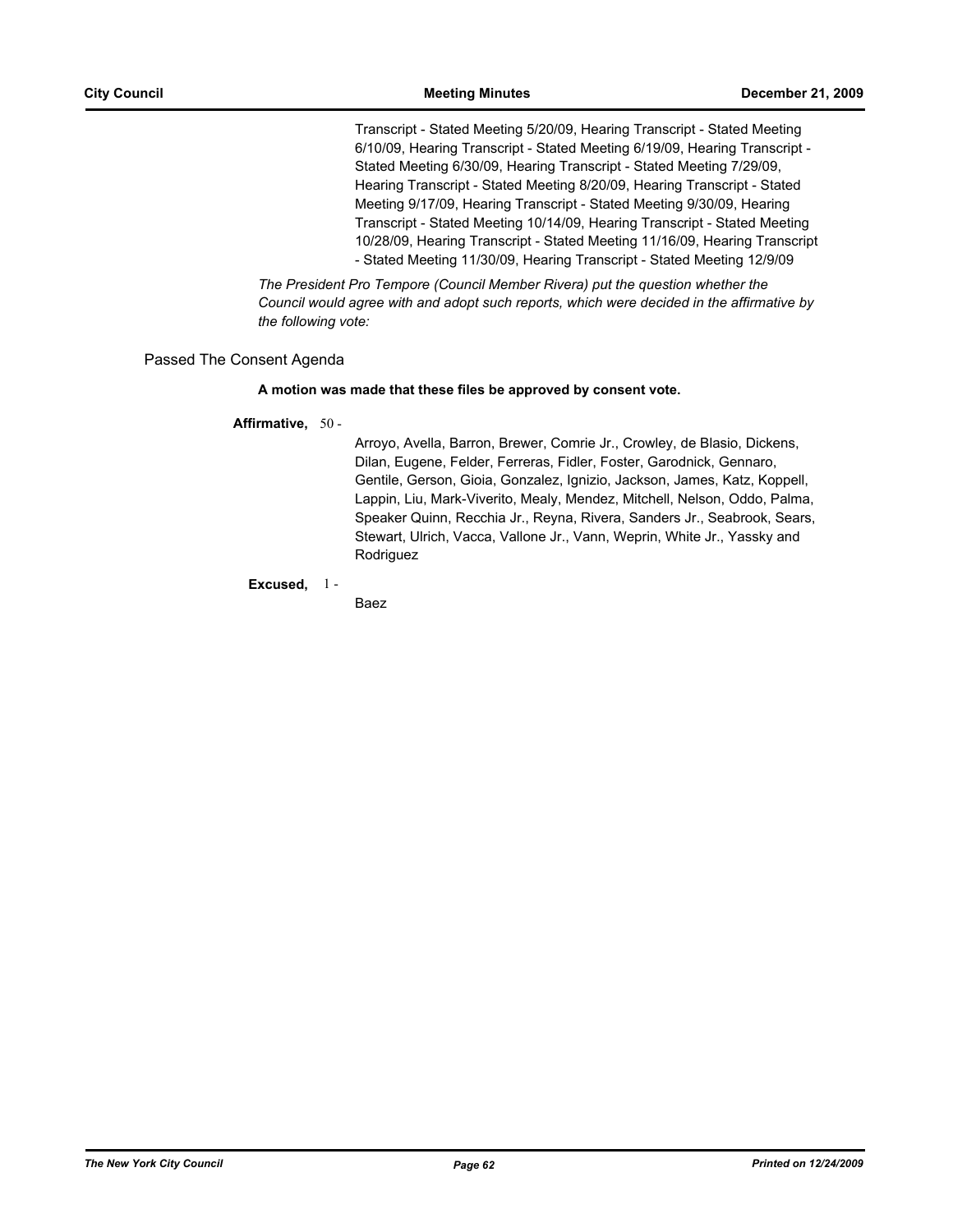*The following files were removed from the General Order Calendar and voted separately:*

*Int No. 853-A, 49-1-0; Int No. 907, 48-2-0 (override vote); Int No. 1014-A, 49-0-1; Int No. 1103-A, 41-7-2; The following received a 36-10-4 vote (Briadway Triangle): LU No. 1227 & Res No. 2319 LU No. 1228 & Res No. 2320 LU No. 1229 & Res No. 2321 LU No. 1230 & Res No. 2322 The following received a 48-1-1 vote (Kingbridge Override) LU No. 1256 & Res No. 2295 LU No. 1257 & Res No. 2296 LU No. 1258 & Res No. 2297 LU No. 1259 & Res No. 2298 The following received a 47-2-1 vote (Western Railyards) LU No. 1260 & Res No. 2323 LU No. 1261 & Res No. 2324 LU No. 1262 & Res No. 2325 LU No. 1263 & Res No. 2326 LU No. 1264 & Res No. 2327 LU No. 1265 & Res No. 2328 LU No. 1266 & Res No. 2329 LU No. 1267 & Res No. 2330 LU No. 1268 & Res No. 2331 LU No. 1273 & Res No. 2332, 48-1-1; LU No. 1282 & Res No. 2309, 49-0-1; LU No. 1292 & Res No. 2316, 49-1-0.*

*See files for individual votes.*

*At this point, the President Pro Tempore (Council Member Rivera) announced that the passage of Int No. 662-A and Int No. 907 nothwithstanding the objection of the Mayor(subsequently assigned as Local Laws 81 and 82 of 2009, respectively.*

#### Introduction & Reading of Bills See Attached 13.

- 14. Discussion of Resolutions
- 15. Resolutons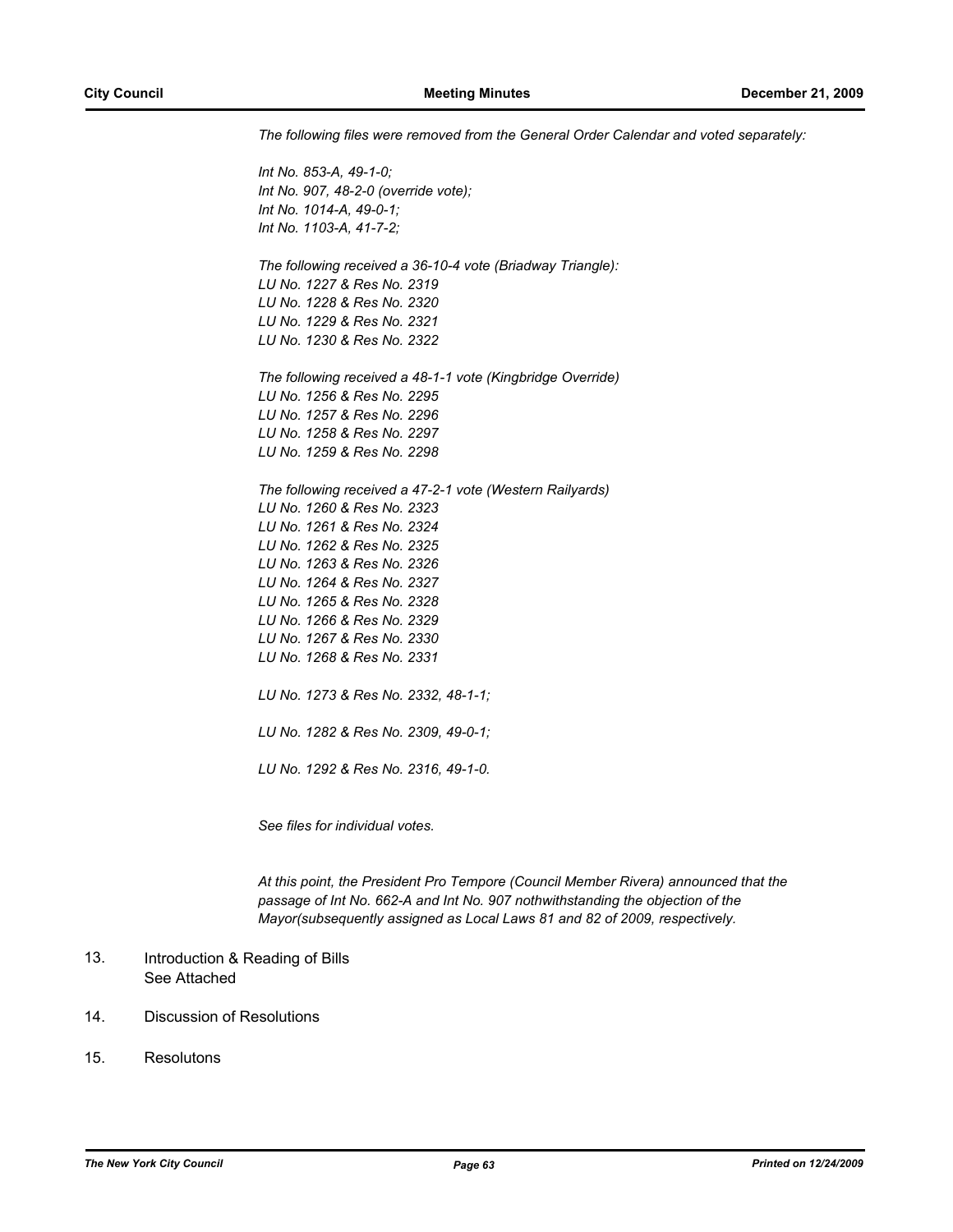# **Res 0190-2006 Resolution calling on the New York State Legislature to amend the Election Law so that prisoners are counted as residents of the county in which they reside prior to incarceration, rather than as residents of the county in which they are detained.**

*Attachments:* Res. No. 190 - 3/22/06, Committee Assignment Change, Committee Assignment Change - Sears, Committee Report 11/19/09, Hearing Transcript 11/19/09, Hearing Testimony 11/19/09, Committee Report 12/21/09

*Pursuant to Rule 8.50 of the Council, the President Pro Tempore (Council Member Rivera) called for a voice vote. Hearing no objections, the President Pro Tempore (Council Member Rivera) declared the Resolution to be adopted.*

*Adopted unanimously by the Council by voice-vote.*

**A motion was made that this Resolution be Approved, by Council approved by Voice Vote.**

**Res 1087-2007 Resolution urging the United States Congress to pass the Development, Relief, and Education for Alien Minors Act of 2009, which would provide a path to citizenship for aspiring immigrant youth who were brought to the United States as young children.**

> *Attachments:* Res. No. 1087 - 10/17/07, Committee Report 10/24/07, Hearing Testimony 10/24/07, Hearing Transcript 10/24/07, Committee Report 12/21/09

*Pursuant to Rule 8.50 of the Council, the President Pro Tempore (Council Member Rivera) called for a voice vote. Hearing those in favor, the President Pro Tempore (Council Member Rivera) declared the Resolution to be adopted.*

*The following five Council Members formally voted against this item:* 

*Council Members Felder, Gentile, Ignizio, Vallone, Jr, and Oddo.*

*Adopted by the Council by voice-vote.*

**A motion was made that this Resolution be Approved, by Council approved by Voice Vote.**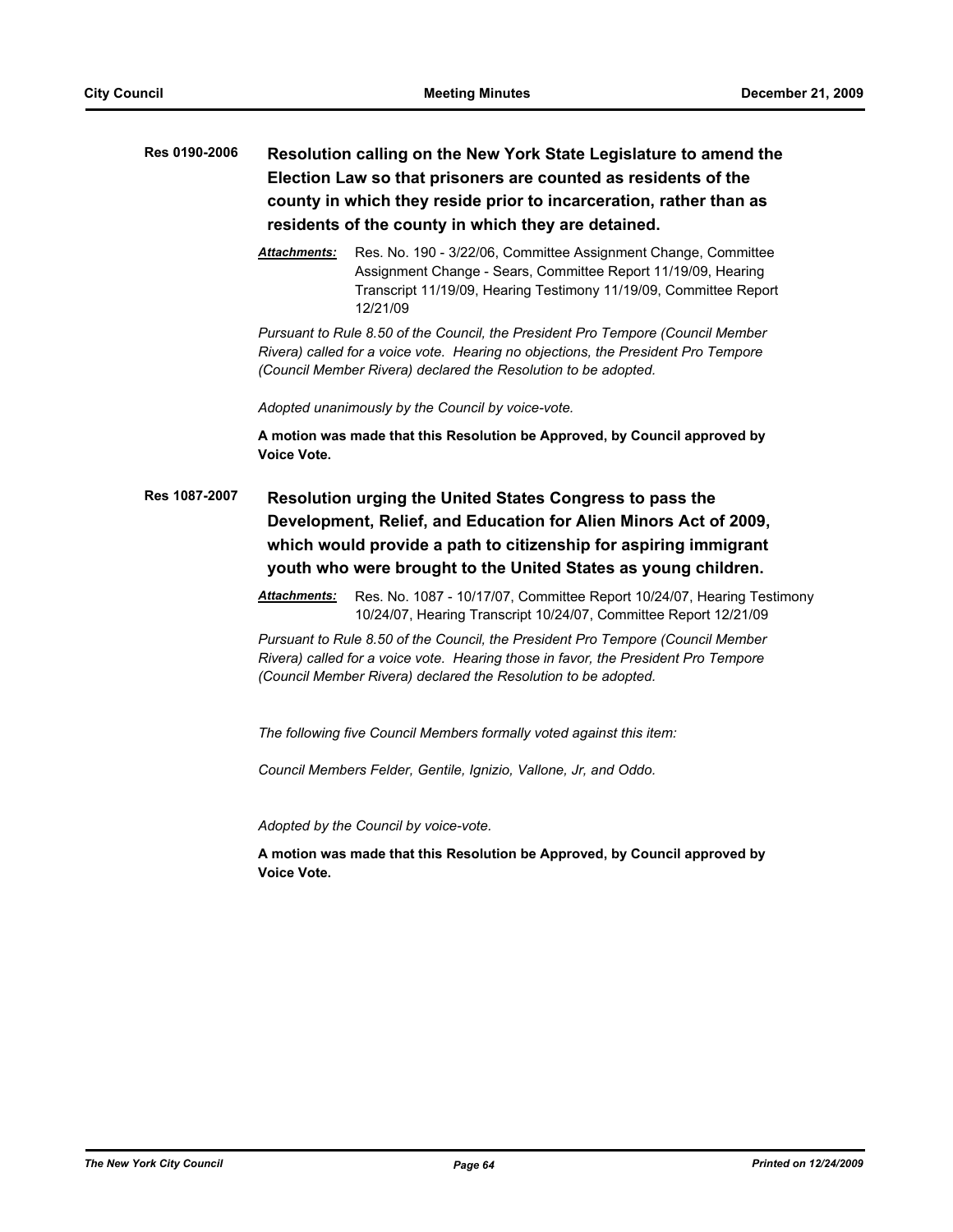**Res 1924-2009 Resolution commending the bi-partisan efforts of the New York State congressional delegation and acknowledging the support of New Jersey Senators Menendez and Lautenberg, calling upon Congress to amend the bill to reduce the City of New York's contribution level currently allocated and pass the James Zadroga 9/11 Health and Compensation Act of 2009 as soon as possible and send it to President Obama for signature; and calling on Congress to strongly consider adding the health conditions identified in section 2(36) of the Retirement and Social Security Law of the State of New York, including relevant cancers, as qualifying health conditions approved for treatment in the Act.**

> *Attachments:* Res. No. 1924 - 4/22/09, Proposed Res. No. 1924-A - 5/21/09, Committee Report 5/21/09, Hearing Transcript 5/21/09, Committee Report 12/18/09

*Pursuant to Rule 8.50 of the Council, the President Pro Tempore (Council Member Rivera) called for a voice vote. Hearing no objections, the President Pro Tempore (Council Member Rivera) declared the Resolution to be adopted.*

*Adopted unanimously by the Council by voice-vote.*

**A motion was made that this Resolution be Approved, by Council approved by Voice Vote.**

# **Res 1930-2009 Resolution calling on the United States Senate to pass legislation reauthorizing and enhancing the Juvenile Justice and Delinquency Prevention Act.**

*Attachments:* Committee Report 6/8/09, Hearing Testimony 6/8/90, Hearing Transcript 6/8/09, Committee Report 12/17/09

*Pursuant to Rule 8.50 of the Council, the President Pro Tempore (Council Member Rivera) called for a voice vote. Hearing no objections, the President Pro Tempore (Council Member Rivera) declared the Resolution to be adopted.*

*Adopted unanimously by the Council by voice-vote.*

**A motion was made that this Resolution be Approved, by Council approved by Voice Vote.**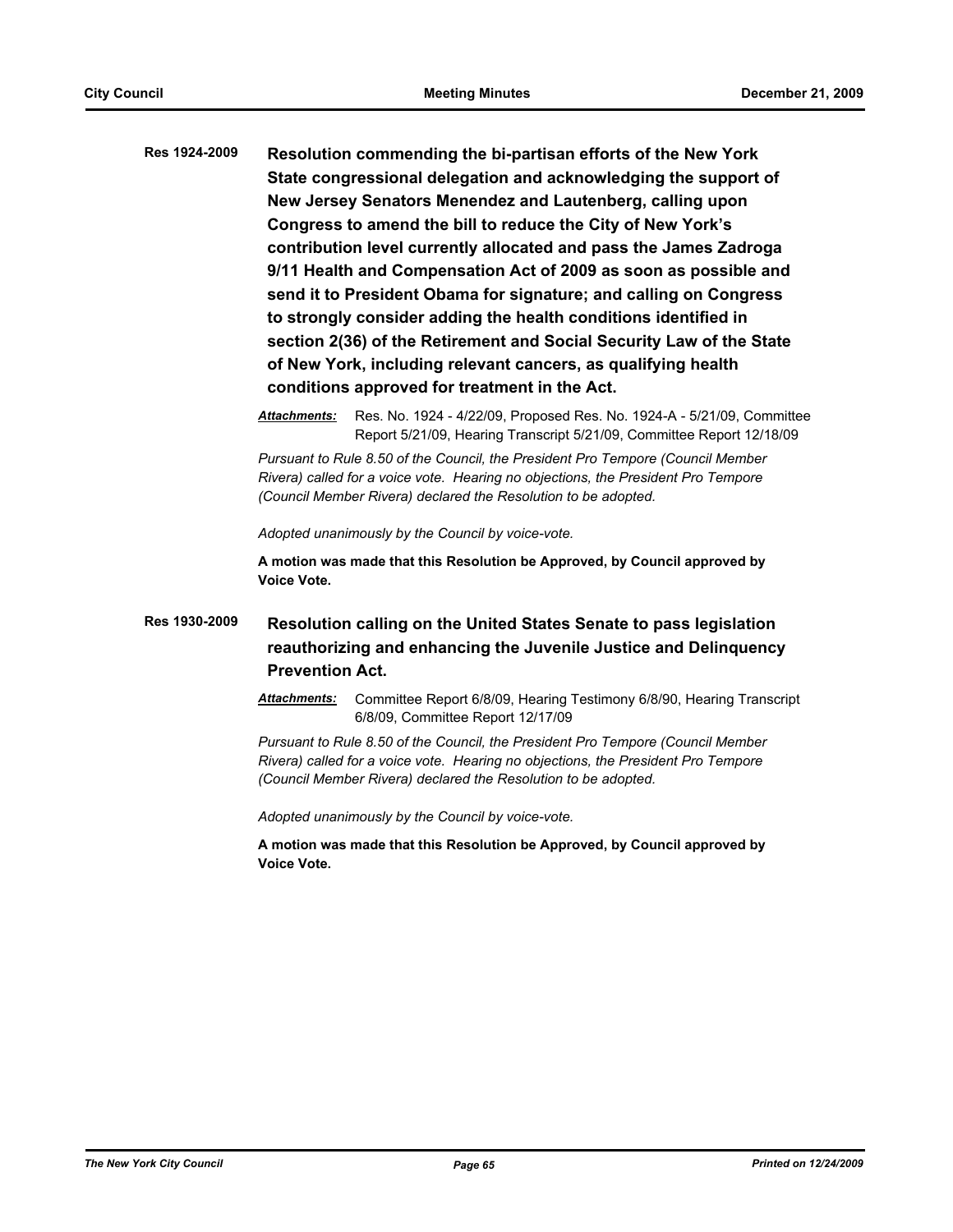- **Res 2256-2009 Resolution calling upon the New York State Legislature to pass, and the Governor to approve, legislation revising the priority occupancy clauses of the Mitchell-Lama housing program to give priority admission to veterans of the Iraq, Afghanistan and Gulf Wars and to their widows and widowers and to widowers of Vietnam War-era veterans.**
	- *Attachments:* Res. No. 2256 11/16/09, Committee Report 12/14/09, Hearing Testimony 12/14/09, Committee Report 12/17/09

*Pursuant to Rule 8.50 of the Council, the President Pro Tempore (Council Member Rivera) called for a voice vote. Hearing no objections, the President Pro Tempore (Council Member Rivera) declared the Resolution to be adopted.*

*Adopted unanimously by the Council by voice-vote.*

**A motion was made that this Resolution be Approved, by Council approved by Voice Vote.**

**Res 2261-2009 Resolution calling upon the United States Census Bureau to enforce a decennial census enumeration policy in which incarcerated juveniles and adults are counted in keeping with the "one person, one vote" principle inherent in the Fourteenth Amendment of the Constitution, to insure that resources for the general welfare of all citizens are equitably and appropriately distributed.**

> *Attachments:* Committee Report 11/19/09, Hearing Transcript 11/19/09, Hearing Testimony 11/19/09, Committee Report 12/21/09

> *Pursuant to Rule 8.50 of the Council, the President Pro Tempore (Council Member Rivera) called for a voice vote. Hearing no objections, the President Pro Tempore (Council Member Rivera) declared the Resolution to be adopted.*

*Adopted unanimously by the Council by voice-vote.*

**A motion was made that this Resolution be Approved, by Council approved by Voice Vote.**

- 16. General Discussion
- 17. Extension of Remarks

INTRODUCTION AND READING OF BILLS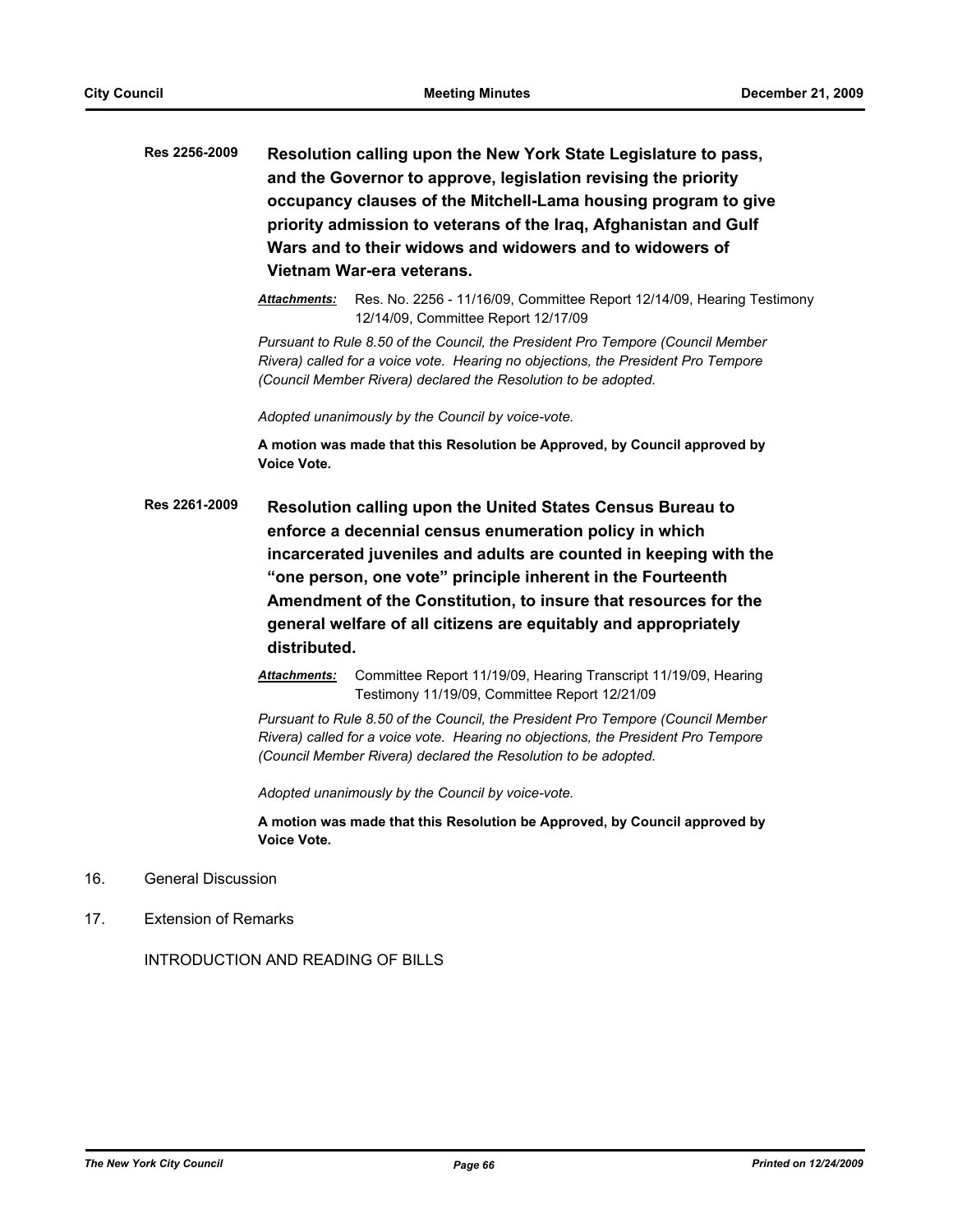| Res 2299-2009 | Resolution calling on the City of New York to display the "Missing<br>in Attack On Our Nation" flag at City Hall for a period of 30 days or<br>such longer period as the Mayor and the City Council jointly deem<br>appropriate commencing each September 11th in honor of the<br>victims of the terrorist attacks of September 11, 2001 and as a<br>public statement against terrorism. |                                                                                                                                                                                                                                                                                                                                                                                                                                                        |  |  |
|---------------|------------------------------------------------------------------------------------------------------------------------------------------------------------------------------------------------------------------------------------------------------------------------------------------------------------------------------------------------------------------------------------------|--------------------------------------------------------------------------------------------------------------------------------------------------------------------------------------------------------------------------------------------------------------------------------------------------------------------------------------------------------------------------------------------------------------------------------------------------------|--|--|
|               | <b>Sponsors:</b>                                                                                                                                                                                                                                                                                                                                                                         | By Council Members Avella, Gentile, James and Liu                                                                                                                                                                                                                                                                                                                                                                                                      |  |  |
|               | <b>Governmental Operations</b>                                                                                                                                                                                                                                                                                                                                                           | This Resolution was Referred to Comm by Council to the Committee on                                                                                                                                                                                                                                                                                                                                                                                    |  |  |
| Res 2300-2009 | Resolution calling upon the New York City Department of<br>Education to amend Chancellor's Regulation A-812, in order to<br>repeal the City's ban on the sale of baked goods, cookies, and<br>other "non-health" food items from schools, school yards, or<br>school fundraisers.                                                                                                        |                                                                                                                                                                                                                                                                                                                                                                                                                                                        |  |  |
|               | <b>Sponsors:</b>                                                                                                                                                                                                                                                                                                                                                                         | By Council Member Brewer                                                                                                                                                                                                                                                                                                                                                                                                                               |  |  |
|               |                                                                                                                                                                                                                                                                                                                                                                                          | This Resolution was Referred to Comm by Council to the Committee on Education                                                                                                                                                                                                                                                                                                                                                                          |  |  |
| Int 1107-2009 | A Local Law to amend the administrative code of the city of New<br>York, in relation to the acceptance of residential fat, oil and grease<br>by commercial establishments for collection and reuse as biodiesel<br>fuel.                                                                                                                                                                 |                                                                                                                                                                                                                                                                                                                                                                                                                                                        |  |  |
|               | <b>Sponsors:</b>                                                                                                                                                                                                                                                                                                                                                                         | By Council Members Gerson, Barron, Gentile, James, Lappin, Liu and<br><b>Nelson</b>                                                                                                                                                                                                                                                                                                                                                                    |  |  |
|               | This Introduction was Referred to Comm by Council to the Committee on<br><b>Sanitation and Solid Waste Management</b>                                                                                                                                                                                                                                                                    |                                                                                                                                                                                                                                                                                                                                                                                                                                                        |  |  |
| Int 1108-2009 | Sponsors:                                                                                                                                                                                                                                                                                                                                                                                | A Local Law to amend the administrative code of the city of New<br>York, in relation to designation of "heavy use" thoroughfares,<br>placement of street level air quality monitors at designated "heavy<br>use" thoroughfares and other locations by the Department of<br>Transportation and in relation to requiring annual reporting of the<br>air quality monitoring results.<br>By Council Members Gerson, Barron, Gentile, James, Liu and Nelson |  |  |
|               |                                                                                                                                                                                                                                                                                                                                                                                          | This Introduction was Referred to Comm by Council to the Committee on                                                                                                                                                                                                                                                                                                                                                                                  |  |  |
|               | <b>Environmental Protection</b>                                                                                                                                                                                                                                                                                                                                                          |                                                                                                                                                                                                                                                                                                                                                                                                                                                        |  |  |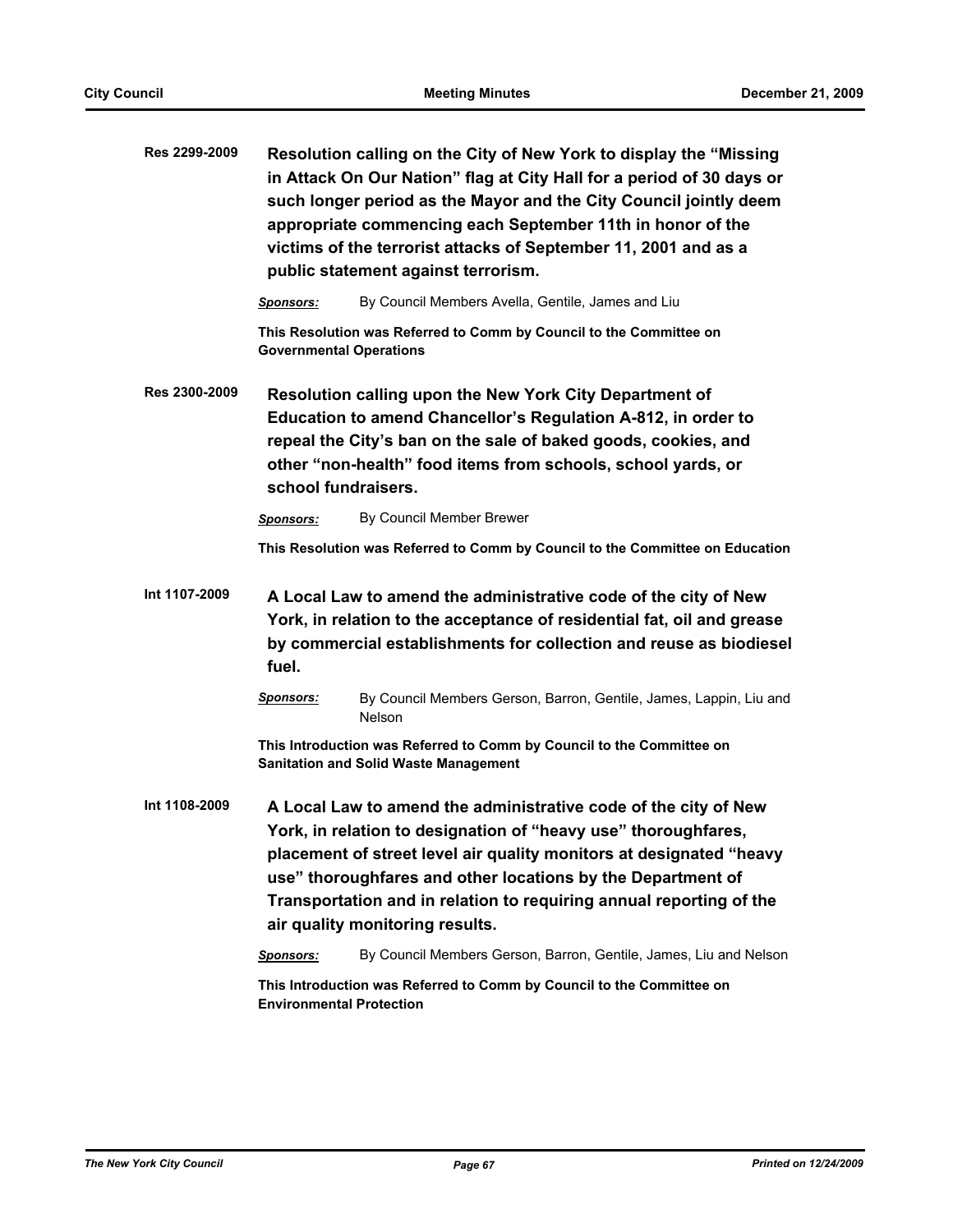| Int 1109-2009 | A Local Law to amend the administrative code of the city of New<br>York, in relation to the creation of guidelines for requiring owners<br>and operators of exterior lights to shield the lights when they create<br>undue glare. |                                                                                                                                                                                                                             |  |  |
|---------------|-----------------------------------------------------------------------------------------------------------------------------------------------------------------------------------------------------------------------------------|-----------------------------------------------------------------------------------------------------------------------------------------------------------------------------------------------------------------------------|--|--|
|               | <b>Sponsors:</b>                                                                                                                                                                                                                  | By Council Members Gerson, Barron, Fidler, Gentile, Jackson, James,<br>Lappin, Liu and Weprin                                                                                                                               |  |  |
|               | This Introduction was Referred to Comm by Council to the Committee on Housing<br>and Buildings                                                                                                                                    |                                                                                                                                                                                                                             |  |  |
| Res 2301-2009 | Resolution calling on New York City to rename the Manhattan<br>Detention Complex located at 125 White Street after Benjamin<br>Ward, the City's first black Police Commissioner.                                                  |                                                                                                                                                                                                                             |  |  |
|               | <b>Sponsors:</b>                                                                                                                                                                                                                  | By Council Members Gerson, Avella, Barron, Fidler, Jackson, James and<br>Weprin                                                                                                                                             |  |  |
|               | This Resolution was Referred to Comm by Council to the Committee on Fire and<br><b>Criminal Justice Services</b>                                                                                                                  |                                                                                                                                                                                                                             |  |  |
| Res 2302-2009 |                                                                                                                                                                                                                                   | Resolution calling on the New York City Department of Small<br>Business Services to develop marketplaces that would enable<br>general vendors who are unable to obtain vending licenses to<br>exhibit and sell their goods. |  |  |
|               | <b>Sponsors:</b>                                                                                                                                                                                                                  | By Council Members Gerson, Barron, James and Nelson                                                                                                                                                                         |  |  |
|               | This Resolution was Referred to Comm by Council to the Committee on Small<br><b>Business</b>                                                                                                                                      |                                                                                                                                                                                                                             |  |  |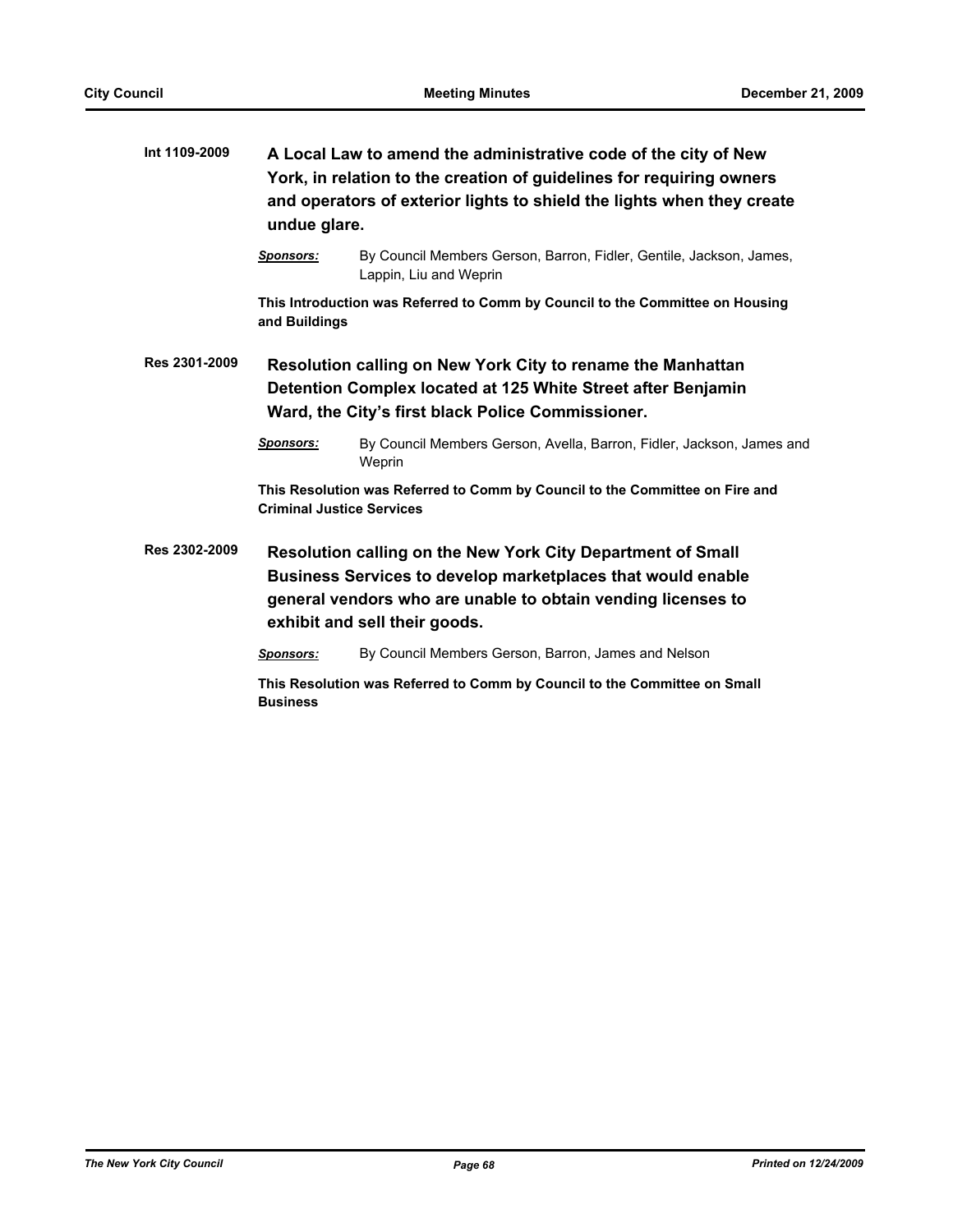**Int 1110-2009 A Local Law in relation to the date of submission by the mayor of a preliminary management report and the date prior to which the council shall conduct public hearings and the date by which the council shall submit a report or reports pertaining thereto, the date of submission by the mayor of the preliminary certificate regarding debt and reserves and appropriations and expenditures for capital projects, the date of submission by the mayor of the preliminary budget, the date of publication by the director of the independent budget office of a report on revenues and expenditures, the date of submission by the community boards of statements in regard to the preliminary budget, the date of submission by the commissioner of finance of an estimate of the assessed valuation of real property and statement of real property taxes due, expected to be received, and uncollected, the date of submission by the mayor of a tax benefit report, the date of submission by the borough boards of statements on budget priorities, the date of submission by the council of estimates of the financial needs of the council, the date of submission by the borough presidents of proposed modifications of the preliminary budget, the date of publication by the director of the independent budget office of a report analyzing the preliminary budget, the date by which the council shall hold hearings and submit recommendations in regard to the preliminary budget, and the date of submission by the campaign finance board of estimates of the financial needs of the campaign finance board, relating to the fiscal year two thousand eleven.**

> *Sponsors:* By Council Members Weprin and Fidler (by request of the Mayor) *Attachments:* Memo In Support, Committee Report

**This Introduction was Referred to Comm by Council to the Committee on Finance**

**Res 2303-2009 Resolution approving the new designation and changes in the designation of certain organizations to receive funding in the Fiscal 2009 and Fiscal 2010 Expense Budgets.**

*Sponsors:* By Council Member Weprin

*Attachments:* Committee Report, Resolution and Committee Report

**This Resolution was Referred to Comm by Council to the Committee on Finance**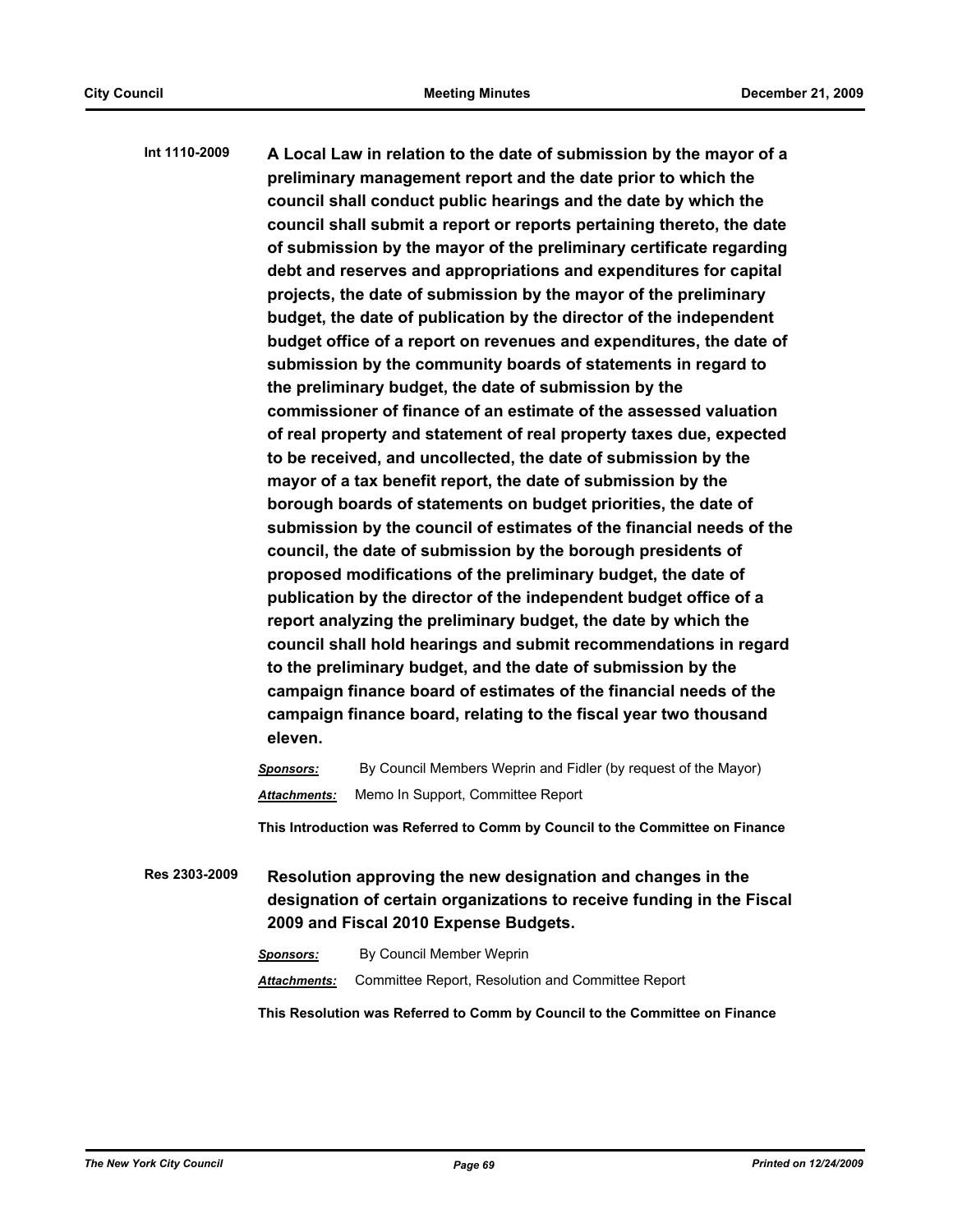| Res 2304-2009 | Resolution pursuant to the New York State Environmental Quality<br>Review Act setting forth findings of the Council concerning the<br>environmental review conducted for Proposed Int. No. 1014-A. |                                                                               |  |
|---------------|----------------------------------------------------------------------------------------------------------------------------------------------------------------------------------------------------|-------------------------------------------------------------------------------|--|
|               | <b>Sponsors:</b>                                                                                                                                                                                   | By Council Members White Jr., Mealy and Weprin                                |  |
|               | <b>Development</b>                                                                                                                                                                                 | This Resolution was Referred to Comm by Council to the Committee on Economic  |  |
| LU 1294-2009  | Southeast Grand Street Guild HDFC, Block 341, Lot 1, Manhattan,<br>Council District No. 1, Section 577 of Private Housing Finance Law.                                                             |                                                                               |  |
|               | <b>Sponsors:</b>                                                                                                                                                                                   | By Council Member Weprin                                                      |  |
|               | Attachments:                                                                                                                                                                                       | Memorandum, Resolution                                                        |  |
|               | <b>Finance</b>                                                                                                                                                                                     | This Land Use Application was Referred to Comm by Council to the Committee on |  |
| LU 1295-2009  | Grand Street Guild East HDFC, Block 341, Lot 70, Manhattan,<br>Council District No. 1, Section 577 of the Private Housing Finance<br>Law.                                                          |                                                                               |  |
|               | Sponsors:                                                                                                                                                                                          | By Council Member Weprin                                                      |  |
|               | <b>Attachments:</b>                                                                                                                                                                                | Memorandum, Resolution                                                        |  |
|               | <b>Finance</b>                                                                                                                                                                                     | This Land Use Application was Referred to Comm by Council to the Committee on |  |
| LU 1296-2009  | Grand Street Guild HDFC, Block 341, Lot 58, Manhattan, Council<br>District No. 1, Section 577 of the Private Housing Finance Law.                                                                  |                                                                               |  |
|               | <b>Sponsors:</b>                                                                                                                                                                                   | By Council Member Weprin                                                      |  |
|               | Attachments:                                                                                                                                                                                       | Memorandum, Resolution                                                        |  |
|               |                                                                                                                                                                                                    | This Land Use Application was Referred to Comm by Council to the Committee on |  |

**This Land Use Application was Referred to Comm by Council to the Committee on Finance**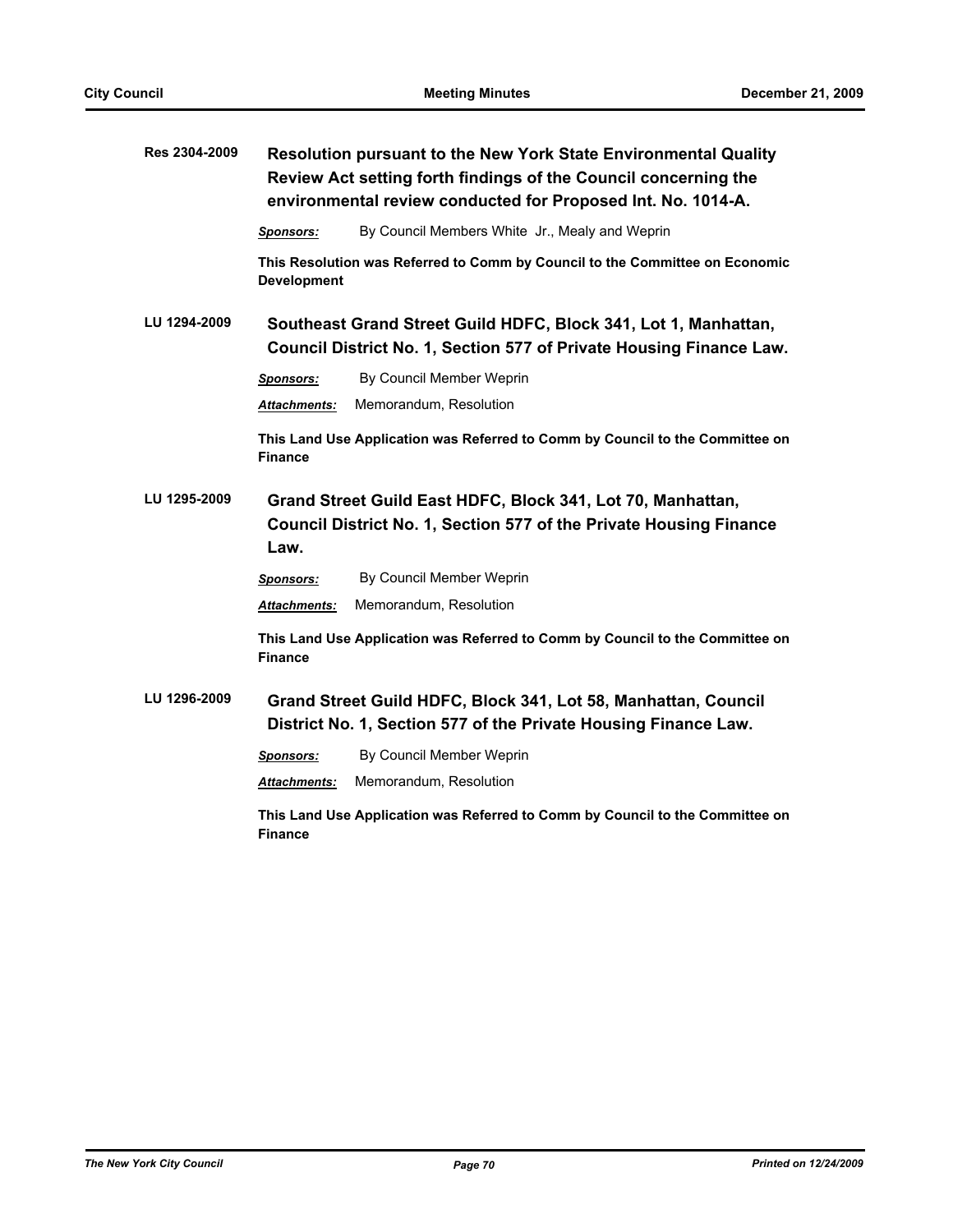| LU 1297-2009 | Application no. 20105219 SCM, a proposed site for a new,<br>approximately 612 seat Primary/Intermediate School Facility,<br>known as P.S/I.S. 281, to be located on the East Side of First<br>Avenue between East 35th and East 36th Streets (Block 967, Lot 1<br>in portion), Council District No. 4, Borough of Manhattan. This<br>matter is subject to Council review and action pursuant Section<br>1732 of the New York State Public Authorities Law. |                                                                                                                                   |
|--------------|------------------------------------------------------------------------------------------------------------------------------------------------------------------------------------------------------------------------------------------------------------------------------------------------------------------------------------------------------------------------------------------------------------------------------------------------------------|-----------------------------------------------------------------------------------------------------------------------------------|
|              | Sponsors:                                                                                                                                                                                                                                                                                                                                                                                                                                                  | By Council Member Katz                                                                                                            |
|              | <b>Attachments:</b>                                                                                                                                                                                                                                                                                                                                                                                                                                        | Land Use Calendar - Week of December 14 - December 18, 2009, Hearing<br>Testimony - Landmarks 12/15/09, Committee Report 12/21/09 |
|              | This Land Use Application was Referred to Comm by Council to the Committee on<br><b>Land Use</b>                                                                                                                                                                                                                                                                                                                                                           |                                                                                                                                   |
|              | <u>Attachments:</u>                                                                                                                                                                                                                                                                                                                                                                                                                                        | Land Use Calendar - Week of December 14 - December 18, 2009, Hearing<br>Testimony - Landmarks 12/15/09, Committee Report 12/21/09 |
|              | This Land Use Application was Referred to Comm by Council to the<br>Subcommittee on Landmarks, Public Siting and Maritime Uses                                                                                                                                                                                                                                                                                                                             |                                                                                                                                   |
| LU 1298-2009 | Application submitted by the New York City Department of Housing<br>Preservation and Development for Council approval, pursuant to<br>Article 16 of the General Municipal Law, for a modification to a<br>previously approved Urban Development Action Area Project and<br>924 and 928 Madison Street and 1023, 1013, 1007, 1052 and 1054<br>Putnam Avenue, Borough of Brooklyn, Council District no. 41.<br>(20105220 HAK).                               |                                                                                                                                   |
|              | <u>Sponsors:</u>                                                                                                                                                                                                                                                                                                                                                                                                                                           | By Council Member Katz                                                                                                            |
|              | <b>Attachments:</b>                                                                                                                                                                                                                                                                                                                                                                                                                                        | Land Use Calendar - Week of December 14 - December 18, 2009,<br>Committee Report 12/21/09                                         |
|              | This Land Use Application was Referred to Comm by Council to the Committee on<br><b>Land Use</b>                                                                                                                                                                                                                                                                                                                                                           |                                                                                                                                   |
|              | <b>Attachments:</b>                                                                                                                                                                                                                                                                                                                                                                                                                                        | Land Use Calendar - Week of December 14 - December 18, 2009,<br>Committee Report 12/21/09                                         |
|              | This Land Use Application was Referred to Comm by Council to the<br>Subcommittee on Planning, Dispositions and Concessions                                                                                                                                                                                                                                                                                                                                 |                                                                                                                                   |